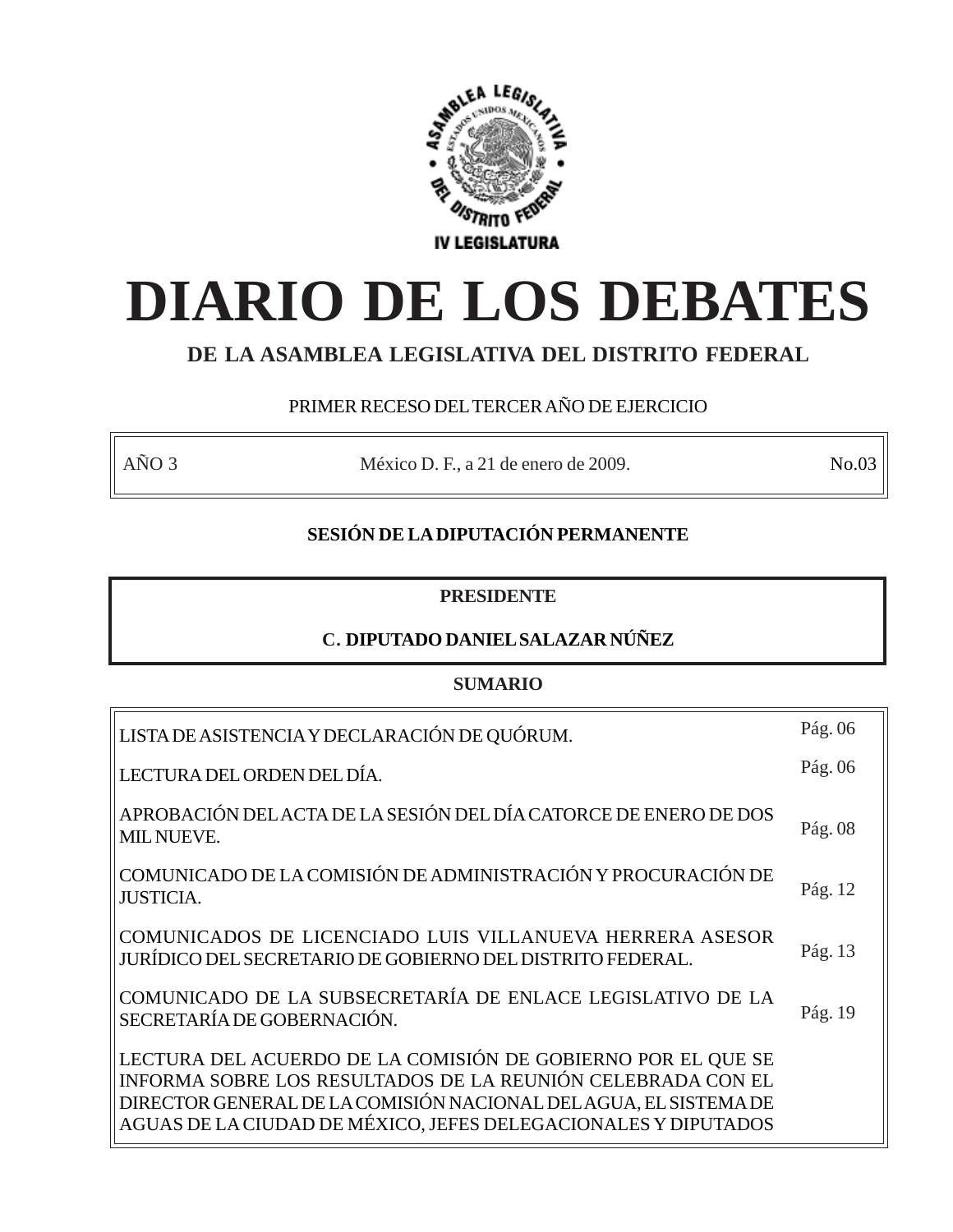| DE LAASAMBLEA LEGISLATIVA DEL DISTRITO FEDERAL Y SE DAN A CONOCER<br>LOS ACUERDOS TOMADOS EN LA MISMA.                                                                                                                                                                                                                                                                                                                                                                                                                                                                                                                                                                                                 | Pág. 20 |
|--------------------------------------------------------------------------------------------------------------------------------------------------------------------------------------------------------------------------------------------------------------------------------------------------------------------------------------------------------------------------------------------------------------------------------------------------------------------------------------------------------------------------------------------------------------------------------------------------------------------------------------------------------------------------------------------------------|---------|
| RAZONAMIENTO DE VOTO POR PARTE DE LA DIPUTADA MARÍA DE LA PAZ<br>QUIÑÓNEZ CORNEJO DEL PARTIDO ACCIÓN NACIONAL.                                                                                                                                                                                                                                                                                                                                                                                                                                                                                                                                                                                         | Pág. 21 |
| PROPOSICIÓN CON PUNTO DE ACUERDO PARA QUE LA ASAMBLEA<br>LEGISLATIVA DEL DISTRITO FEDERAL EXHORTE AL GOBIERNO DEL DISTRITO<br>FEDERAL Y A LAS 16 DELEGACIONES POLÍTICAS A QUE IMPULSEN MESAS DE<br>TRABAJO URGENTES PARA ANALIZAR, EVALUAR, PROPONER Y DEFINIR LA<br>VIABILIDAD DE ESTABLECER ZONAS CON PARQUÍMETROS PARA ALIVIAR<br>VIALIDADES Y OBTENER RECURSOS EN BENEFICIO A LAS COLONIAS; ASÍ<br>COMO EXHORTAR AL GOBIERNO DE LA CIUDAD A PROCEDER POR VÍA LEGAL<br>A FINIQUITAR DE MANERA DEFINITIVA EL PROGRAMA DE PARQUÍMETROS QUE<br>OPERA EN LAS COLONIAS JUÁREZ Y CUAUHTÉMOC, QUE PRESENTA EL<br>DIPUTADO SALVADOR PABLO MARTÍNEZ DELLA ROCCA DEL PARTIDO DE LA<br>REVOLUCIÓN DEMOCRÁTICA. | Pág. 23 |
| PROPOSICIÓN CON PUNTO DE ACUERDO PARA EXHORTAR A LA CÁMARA DE<br>DIPUTADOS AREALIZAR LAS ADECUACIONES NECESARIAS A LA LEY FEDERAL<br>DE COMPETENCIA ECONÓMICA CON EL PROPÓSITO DE INCORPORAR LA<br>NORMATIVA REQUERIDA PARA FIJAR PRECIOS MÁXIMOS A LOS PRODUCTOS<br>BÁSICOS, EN SITUACIONES ESPECIALES, QUE PRESENTA EL DIPUTADO<br>ENRIQUE VARGAS ANAYA DEL PARTIDO DE LA REVOLUCIÓN DEMOCRÁTICA.                                                                                                                                                                                                                                                                                                    | Pág. 25 |
| PROPOSICIÓN CON PUNTO DE ACUERDO PARA INVITAR AL PRESIDENTE DE<br>LA COMISIÓN NACIONAL PARA LA PROTECCIÓN Y DEFENSA DE LOS<br>USUARIOS DE SERVICIOS FINANCIEROS (CONDUSEF), LIC. LUIS ALBERTO<br>PAZOS DE LA TORRE A UNA MESA DE TRABAJO SOBRE LA PROBLEMÁTICA<br>QUE ENFRENTAN LOS USUARIOS DE TARJETAS DE CRÉDITOS ANTE LAS<br>ELEVADAS COMISIONES Y LOS ALTOS CARGOS QUE COBRAN LAS<br>INSTITUCIONES FINANCIERAS DEL PAÍS, QUE PRESENTA EL DIPUTADO                                                                                                                                                                                                                                                 | Pág. 27 |
| ENRIQUE VARGAS ANAYA DEL PARTIDO DE LA REVOLUCIÓN DEMOCRÁTICA.<br>PROPOSICIÓN CON PUNTO DE ACUERDO POR EL QUE SE SOLICITA AL<br>CONTRALOR GENERAL DEL DISTRITO FEDERAL, Y AL PROCURADOR GENERAL<br>DE JUSTICIA DEL DISTRITO FEDERAL QUE EN UN PLAZO DE TRES DÍAS,<br>CONTADOS A PARTIR DE QUE SEA RECIBIDA LA PRESENTE SOLICITUD,<br>INFORMEN A ESTA SOBERANÍA SOBRE EL ESTADO QUE GUARDAN LOS<br>PROCESOS ABIERTOS A SERVIDORES PÚBLICOS RELACIONADOS CON EL<br>CASO NEWS DIVINE, QUE PRESENTA EL DIPUTADO ANTONIO LIMA BARRIOS<br>DEL PARTIDO DE LA REVOLUCIÓN DEMOCRÁTICA.                                                                                                                          | Pág. 30 |
| PROPOSICIÓN CON PUNTO DE ACUERDO MEDIANTE EL CUAL SE EXHORTA<br>AL SISTEMA DE AGUAS DE LA CIUDAD DE MÉXICO Y A LA SECRETARÍA DE<br>OBRAS Y SERVICIOS DEL GOBIERNO DEL DISTRITO FEDERAL, PARA QUE DE<br>MANERA COORDINADA CONSTRUYAN TANQUES DE ALMACENAMIENTO DE                                                                                                                                                                                                                                                                                                                                                                                                                                       |         |

 $\overline{a}$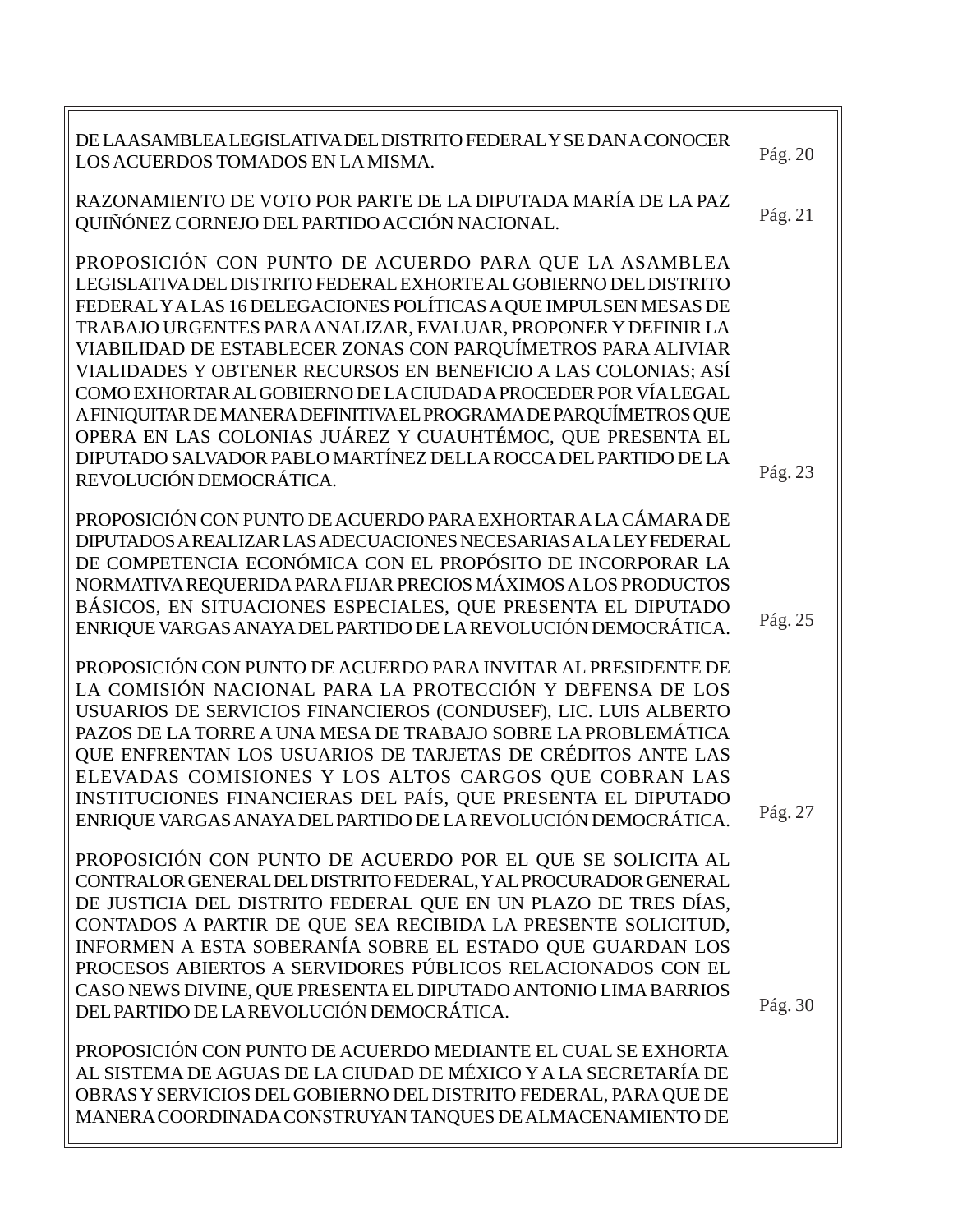| AGUA POTABLE Y PLUVIAL, QUE PRESENTA EL DIPUTADO DANIEL SALAZAR<br>NÚÑEZ DEL PARTIDO DE LA REVOLUCIÓN DEMOCRÁTICA.                                                                                                                                                                                                                                                                                                                                                                                                                                                                                                                                                                                                                    | Pág. 32 |
|---------------------------------------------------------------------------------------------------------------------------------------------------------------------------------------------------------------------------------------------------------------------------------------------------------------------------------------------------------------------------------------------------------------------------------------------------------------------------------------------------------------------------------------------------------------------------------------------------------------------------------------------------------------------------------------------------------------------------------------|---------|
| PROPOSICIÓN CON PUNTO DE ACUERDO MEDIANTE EL CUAL SE EXHORTA A<br>LA COMPAÑÍA DE LUZ Y FUERZA DEL CENTRO, PARA QUE REALICE LAS<br>ACCIONES NECESARIAS QUE GARANTICEN EL ABASTO DE ENERGÍA<br>ELÉCTRICA A POZOS Y PLANTAS DE REBOMBEO DEL SISTEMA DE AGUAS DE<br>LA CIUDAD DE MÉXICO, QUE PRESENTA EL DIPUTADO DANIEL SALAZAR<br>NÚÑEZ DEL PARTIDO DE LA REVOLUCIÓN DEMOCRÁTICA.                                                                                                                                                                                                                                                                                                                                                       | Pág. 35 |
| PROPOSICIÓN CON PUNTO DE ACUERDO MEDIANTE EL CUAL SE EXHORTA<br>AL JEFE DE GOBIERNO DEL DISTRITO FEDERAL LICENCIADO MARCELO LUIS<br>EBRARD CASAUBÓN, A LA TITULAR DE LA SECRETARÍA DEL MEDIO AMBIENTE<br>DEL GOBIERNO DEL DISTRITO FEDERAL, LICENCIADA MARTHA TERESA<br>DELGADO PERALTA, ASÍ COMO A TODOS LAS Y LOS TITULARES DE LOS<br>ÓRGANOS POLÍTICO- ADMINISTRATIVOS DE CADA DEMARCACIÓN<br>TERRITORIAL PARA QUE INFORMEN CUANTOS VEHÍCULOS RECOLECTORES<br>DE BASURA ESTÁN DESTINADOS PARA SEPARAR LA BASURA EN ORGÁNICA E<br>INORGÁNICA, DE LA MISMA FORMA, INFORME TAMBIÉN SI EL PERSONAL QUE<br>OPERA DICHOS VEHÍCULOS SE ENCUENTRA CAPACITADO PARA LLEVAR A<br>CABO DICHAS TAREAS, QUE PRESENTA LA DIPUTADA MARÍA DE LA PAZ |         |
| QUIÑONEZ CORNEJO DEL PARTIDO ACCIÓN NACIONAL.                                                                                                                                                                                                                                                                                                                                                                                                                                                                                                                                                                                                                                                                                         | Pág. 36 |
| PROPOSICIÓN CON PUNTO DE ACUERDO POR LA CUAL SE EXHORTA AL JEFE<br>DE GOBIERNO DEL DISTRITO FEDERAL, LIC, MARCELO LUIS EBRARD<br>CASAUBÓN Y AL TITULAR DE LA SECRETARÍA DE FINANZAS DEL DF, LIC. MARIO<br>DELGADO CARRILLO, QUE EN USO DE SUS ATRIBUCIONES AMPLÍEN EL<br>PERIODO DE DESCUENTOS PARA EL COBRO DEL IMPUESTO PREDIAL DURANTE<br>ELMES DE FEBRERO, QUE PRESENTA LA DIPUTADA ELVIRA MURILLO MENDOZA<br>DEL PARTIDO ACCIÓN NACIONAL.                                                                                                                                                                                                                                                                                        | Pág. 46 |
| PROPOSICIÓN CON PUNTO DE ACUERDO POR LA CUAL SE EXHORTA A LOS<br>INTEGRANTES DE LA COMISIÓN DE HACIENDA DE ESTA H. ASAMBLEA<br>LEGISLATIVA DEL DISTRITO FEDERAL, REALICEN UNA MESA DE TRABAJO CON<br>EL TITULAR DE LA UNIDAD DE INTELIGENCIA FINANCIERA, DR. JORGE SILVA<br>MORALES, ADSCRITO A LA SECRETARÍA DE FINANZAS DEL GOBIERNO DEL<br>DISTRITO FEDERAL PARA ENCONTRAR MÉTODOS Y REALIZAR ACCIONES QUE<br>COADYUVEN A EFICIENTAR LAS ACTIVIDADES QUE LA UNIDAD DE<br>INTELIGENCIA REALIZA, QUE PRESENTA LA DIPUTADA ELVIRA MURILLO<br>MENDOZA DEL PARTIDO ACCIÓN NACIONAL.                                                                                                                                                     | Pág. 47 |
| PROPOSICIÓN CON PUNTO DE ACUERDO POR EL QUE SE LE EXHORTA AL JEFE<br>DE GOBIERNO DEL DISTRITO FEDERAL MARCELO LUIS EBRARD CASAUBÓN,<br>AL TITULAR DE LA SECRETARÍA DE DESARROLLO SOCIAL DEL GOBIERNO DEL<br>DISTRITO FEDERAL, MARTI BATRES GUADARRAMA, Y AL DIRECTOR GENERAL<br>DEL SISTEMA PARA EL DESARROLLO INTEGRAL DE LA FAMILIA DEL DISTRITO                                                                                                                                                                                                                                                                                                                                                                                    |         |

FEDERAL (DIF-DF), JESÚS SALVADOR VALENCIA GUZMÁN, A QUE RINDAN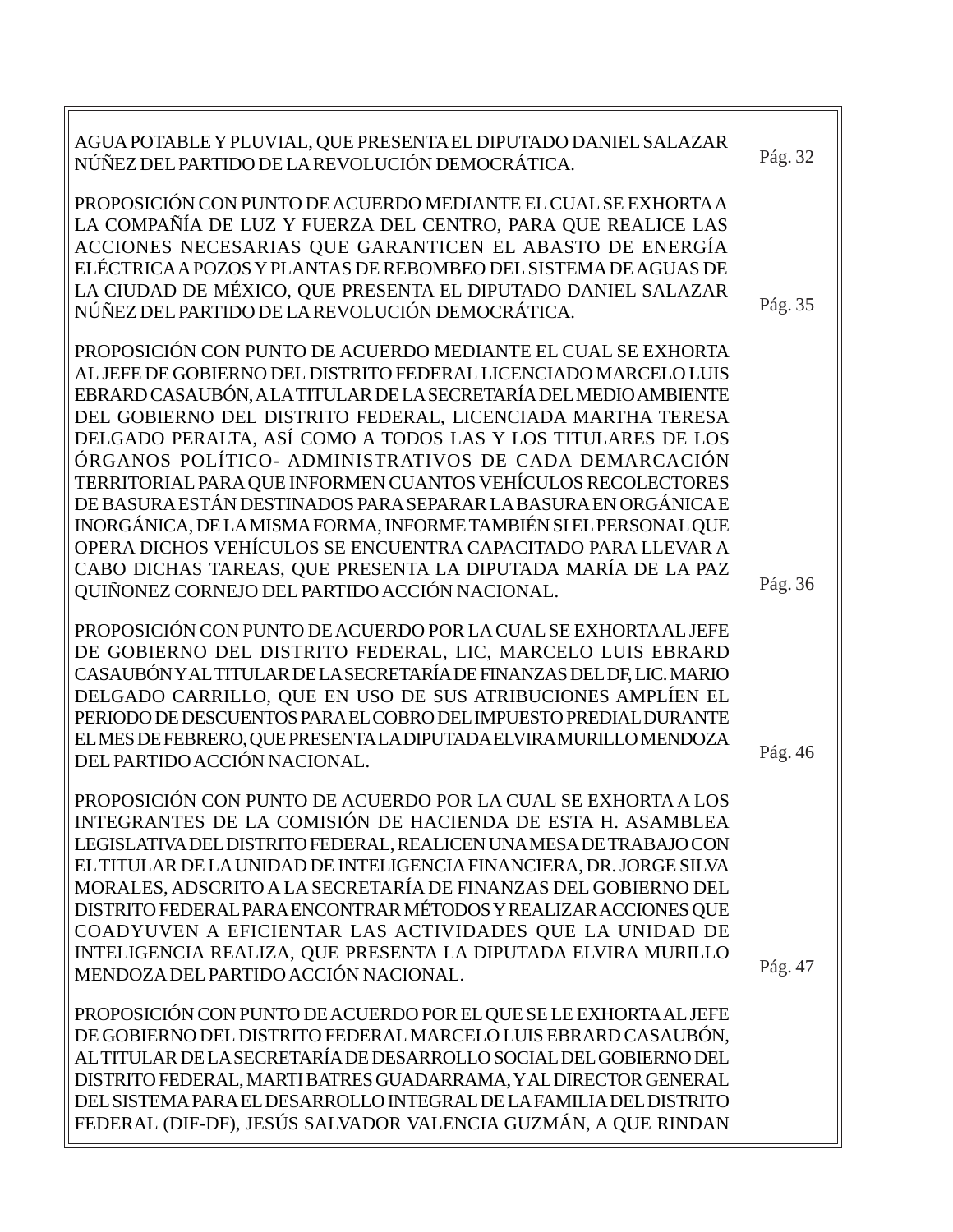CUENTAS, ACLAREN Y REMITAN, LA DOCUMENTACIÓN QUE AVALE EL GASTO Y LA UTILIZACIÓN DE LOS RECURSOS PÚBLICOS, POR PARTE DEL GOBIERNO, LA SECRETARÍA, Y EL SISTEMA PARA EL DESARROLLO INTEGRAL DE LA FAMILIA DEL DISTRITO FEDERAL (DIF-DF), RESPECTO A LA ENTREGA DE DESPENSAS Y COBIJAS, ENTREGADAS POR LOS DIPUTADOS DEL PARTIDO DE LA REVOLUCIÓN DEMOCRÁTICA EN LAS DELEGACIONES DE IZTAPALAPA Y COYOACÁN, QUE PRESENTA LA DIPUTADA CELINA SAAVEDRA ORTEGA DEL PARTIDO ACCIÓN NACIONAL.

PROPOSICIÓN CON PUNTO DE ACUERDO POR EL QUE SE LE SOLICITA AL DIRECTOR DE SISTEMA DE AGUAS DE LA CIUDAD DE MÉXICO, ING. RAMÓN AGUIRRE DÍAZ, POR TERCERA OCASIÓN UN INFORME PORMENORIZADO SOBRE LA SITUACIÓN QUE GUARDA EL AVANCE DE LAS 23 OBRAS HIDRÁULICAS PARA LA DEMARCACIÓN TERRITORIAL DE TLÁHUAC, ASÍ MISMO SE LE EXHORTA POR SEGUNDA OCASIÓN A QUE SE TERMINEN LAS OBRAS DE LA ''PLANTA DE BOMBEO SAN JOSÉ 1'' DE LA MISMA DEMARCACIÓN TERRITORIAL, QUE PRESENTA LA DIPUTADA ELVIRA MURILLO MENDOZA DEL PARTIDO ACCIÓN NACIONAL.

PROPOSICIÓN CON PUNTO DE ACUERDO POR EL QUE SE EXHORTA A LA PROCURADURÍA GENERAL DE LA REPÚBLICA, A LA AGENCIA FEDERAL DE INVESTIGACIONES, PROCURADURÍA GENERAL DE JUSTICIA DEL DISTRITO FEDERAL, AL JEFE DE GOBIERNO DEL DISTRITO FEDERAL, AL JEFE DELEGACIONAL EN TLÁHUAC Y A LA SECRETARÍA DE SEGURIDAD PÚBLICA DEL DISTRITO FEDERAL, PARA QUE EN EL ÁMBITO DE SUS COMPETENCIAS IMPLEMENTEN UN PROGRAMA PARA SUPERVISAR Y EVITAR EL USO DE ARMAS DE FUEGO EN LOS CARNAVALES DE LA DEMARCACIÓN TERRITORIAL DE TLÁHUAC, QUE PRESENTA LA DIPUTADA ELVIRA MURILLO MENDOZA DEL PARTIDO ACCIÓN NACIONAL.

PROPOSICIÓN CON PUNTO DE ACUERDO POR VIRTUD DEL CUAL ESTA ASAMBLEA LEGISLATIVA EXHORTA AL GOBIERNO DEL DISTRITO FEDERAL Y A SUS DEPENDENCIAS PARA QUE SE ABSTENGAN DE REALIZAR CONDUCTAS REPRESIVAS DE DUDOSA LEGALIDAD QUE IMPIDAN LA PARTICIPACIÓN DE LAS Y LOS CIUDADANOS EN EVENTOS PÚBLICOS Y PACÍFICOS, QUE PRESENTA LA DIPUTADA CARLA ALEJANDRA SÁNCHEZARMAS GARCÍA DE LA COALICIÓN PARLAMENTARIA DE IZQUIERDAS.

PROPOSICIÓN CON PUNTO DE ACUERDO POR VIRTUD DEL CUAL ESTA ASAMBLEA LEGISLATIVA EXHORTA AL GOBIERNO DEL DISTRITO FEDERAL Y A LAS JEFATURAS DELEGACIONALES PARA QUE REALICEN UN CONCURSO PARA IDENTIFICAR EL TRÁMITE MÁS INÚTIL EN LA CIUDAD, QUE PRESENTA LA DIPUTADA CARLA ALEJANDRA SÁNCHEZARMAS GARCÍA DE LA COALICIÓN PARLAMENTARIA DE IZQUIERDAS.

PROPOSICIÓN CON PUNTO DE ACUERDO POR EL QUE SE EXHORTA A LA SECRETARÍA DE SALUD DEL DISTRITO FEDERAL Y A LOS 16 JEFES DELEGACIONES DEL DISTRITO FEDERAL, PARA QUE VERIFIQUEN Y EN SU

Pág. 49

Pág. 52

Pág. 55

Pág. 65

Pág. 59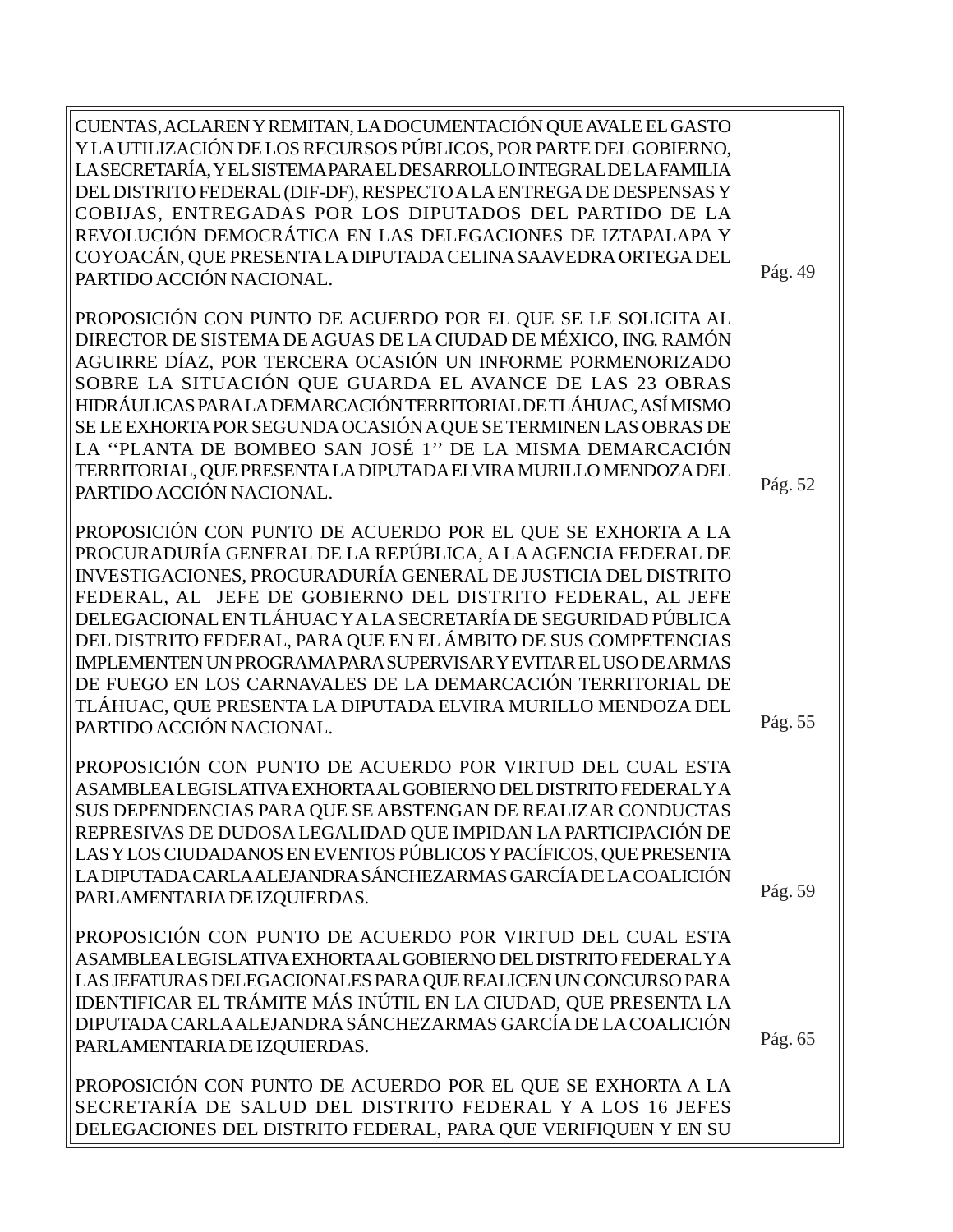CASO SANCIONEN A LOS ESTABLECIMIENTOS MERCANTILES DENOMINADOS ''ANTROS Y BARES'', QUE NO ESTÁN CUMPLIENDO CON LAS DISPOSICIONES NORMATIVAS EN MATERIA DE RUIDO, DE CONFORMIDAD CON LO DISPUESTO EN LA LEY DE SALUD DEL DISTRITO FEDERAL Y LA LEY PARA EL FUNCIONAMIENTO DE ESTABLECIMIENTOS MERCANTILES DEL DISTRITO FEDERAL, QUE REMITE EL DIPUTADO LEONARDO ÁLVAREZ ROMO DE LA COALICIÓN PARLAMENTARIA SOCIALDEMÓCRATA.

PROPOSICIÓN CON PUNTO DE ACUERDO PARA EXHORTAR AL JEFE DE GOBIERNO DEL DISTRITO FEDERAL PARA QUE INCLUYA ALGUNAS DISPOSICIONES AL NUEVO REGLAMENTO DE TRÁNSITO METROPOLITANO, QUE REMITE EL DIPUTADO LEONARDO ÁLVAREZ ROMO DE LA COALICIÓN PARLAMENTARIA SOCIALDEMÓCRATA.

PROPOSICIÓN CON PUNTO DE ACUERDO POR EL QUE SE EXHORTA ATENTAMENTE A LA LICENCIADA MARTHA DELGADO PERALTA, SECRETARIA DE MEDIO AMBIENTE DEL DISTRITO FEDERAL; A LA MAESTRA DIANA LUCERO PONCE NAVA TREVIÑO, PROCURADORA AMBIENTAL Y DEL ORDENAMIENTO TERRITORIAL DEL DISTRITO FEDERAL, AL ARQUITECTO HEBERTO CASTILLO JUÁREZ, JEFE DELEGACIONAL EN COYOACÁN, AL CONTADOR PÚBLICO GUILLERMO SÁNCHEZ TORRES, JEFE DELEGACIONAL EN TLALPAN, PARA QUE IMPLEMENTEN Y COORDINEN LAS ACCIONES NECESARIAS PARA ATENDER LA PROBLEMÁTICA GENERADA EN EL ''PARQUE BOSQUE TETLAMEYA O JARDÍN DE LOS NOVIOS'', QUE CONFRONTA PROBLEMÁTICA DE SALUD PÚBLICA, POR UNA ALTA CONCENTRACIÓN DE GATOS; INVITANDO A PARTICIPAR A LAS ASOCIACIONES PROTECTORAS DE ANIMALES'', QUE PRESENTA LA DIPUTADA REBECA PARADA ORTEGA DEL PARTIDO NUEVA ALIANZA.

Pág. 66

Pág. 68

Pág. 71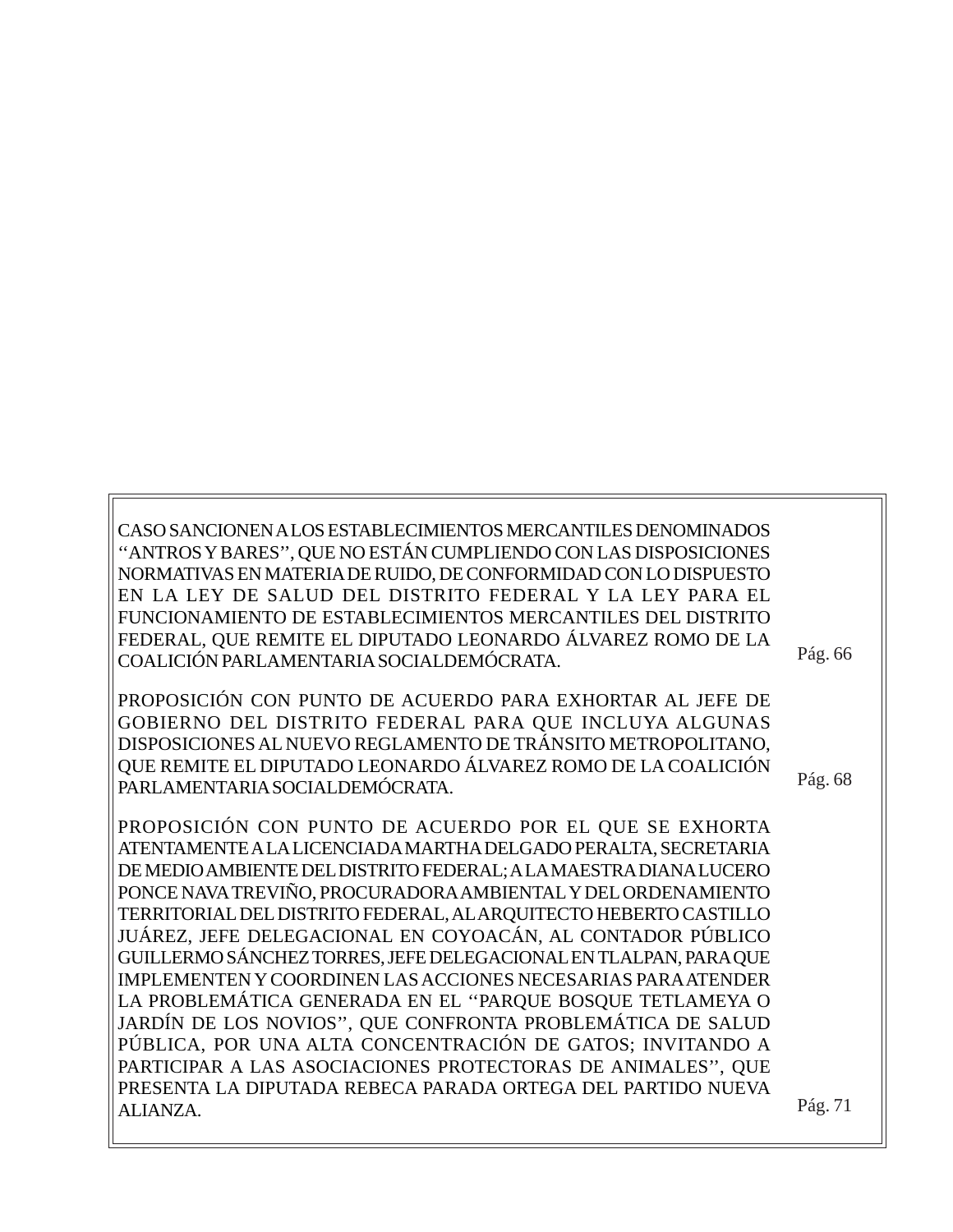# **A las 11:20 horas.**

# **EL C. PRESIDENTE DIPUTADO DANIEL SALAZAR**

**NÚÑEZ.-** Proceda la Secretaría a pasar lista de asistencia a las diputadas y diputados.

# **EL C. SECRETARIO DIPUTADO JORGE FEDERICO**

**SCHIAFFINO ISUNZA.-** Por instrucciones de la Presidencia se procederá a pasar lista de asistencia.

# **(Lista de asistencia)**

Diputado Presidente, hay una asistencia de 7 diputados hasta este momento. Hay quórum.

#### **EL C. PRESIDENTE.-** Se abre la sesión.

Proceda la Secretaría a preguntar a la Diputación Permanente en votación económica si es de dispensarse la lectura del orden del día.

**EL C. SECRETARIO.-** Por instrucciones de la Presidencia se pregunta a la Asamblea si es de dispensarse la lectura del orden del día.

Los que estén por la afirmativa, sírvanse manifestarlo poniéndose de pie.

Los que estén por la negativa, sírvanse manifestarlo poniéndose de pie.

Dispensada la lectura, diputado Presidente.

# **ORDEN DEL DÍA**

Sesión Permanente. 21 de enero de 2009.

1.- Lista de asistencia.

2.- Lectura del orden del día.

3.- Lectura y en su caso aprobación del acta de la sesión anterior.

# Comunicados

4.- Uno de la Comisión de Administración y Procuración de Justicia, mediante el cual solicita prórroga para analizar y dictaminar diversos asuntos.

5.- Cuatro de la Secretaría de Gobierno del Distrito Federal, mediante los cuales da respuesta a diversos asuntos.

6.- Uno de la Subsecretaría de Enlace Legislativo, de la Secretaría de Gobernación, mediante el cual da respuesta a un asunto.

# Acuerdos

7.- Acuerdo de la Comisión de Gobierno para que esta Asamblea Legislativa se pronuncie en defensa de las reformas y leyes aprobadas en esta IV Legislatura, en materia de libertades individuales y derechos humanos, y se solicite al Secretario de Gobernación se garantice el cumplimiento del artículo 130 de la Constitución Política de los Estados Unidos Mexicanos.

#### Proposiciones

8.- Con punto de acuerdo para que la Asamblea Legislativa del Distrito Federal exhorte al Gobierno del Distrito Federal y a las 16 delegaciones políticas, a que impulsen mesas de trabajo urgentes para analizar, evaluar, proponer y definir la viabilidad de establecer zonas con parquímetros para aliviar vialidades y obtener recursos en beneficio de las colonias, así como exhortar al Gobierno de la Ciudad a proceder por vía legal a finiquitar de manera definitiva el programa de parquímetros que operan en las colonias Juárez y Cuauhtémoc, que presenta el diputado Salvador Pablo Martínez Della Rocca, a nombre propio y del diputado Tomás Pliego Calvo, del grupo parlamentario del Partido de la Revolución Democrática.

9.- Con punto de acuerdo para exhortar a la Cámara de Diputados a realizar las adecuaciones necesarias a la Ley Federal de Competencia Económica con el propósito de incorporar la normatividad requerida para fijar precios máximos a los productos básicos, en situaciones especiales, que presenta el diputado Enrique Vargas Anaya, del grupo parlamentario del Partido de la Revolución Democrática.

10.- Con punto de acuerdo para invitar al Presidente de la Comisión Nacional para la Protección y Defensa de los Usuarios de Servicios (CONDUSEF), Licenciado Luis Alberto Pazos de la Torre, a una mesa de trabajo sobre la problemática que enfrentan los usuarios de las tarjetas de crédito ante las elevadas comisiones y los altos cargos que cobran las instituciones financieras del país, que presenta el diputado Enrique Vargas Anaya, del grupo parlamentario del Partido de la Revolución Democrática.

11.- Con punto de acuerdo por el que se cita al Contralor General del Distrito Federal y al Procurador General de Justicia del Distrito Federal a comparecer ante la Comisión de Administración Pública Local a fin de que informen sobre el estado que guardan los procesos abiertos a servidores públicos relacionados con el caso News Divine, que presenta el diputado Antonio Lima Barrios, del grupo parlamentario del Partido de la Revolución Democrática.

12.- Con punto de acuerdo por el que se exhorta al Sistema de Aguas de la Ciudad de México y a la Secretaría de Obras y Servicios del Gobierno del Distrito Federal, para que de manera coordinada construyan tanques de almacenamiento de agua potable y pluvial, que presenta el diputado Daniel Salazar Núñez, del grupo parlamentario del Partido de la Revolución Democrática.

13.- Con punto de acuerdo por el que se exhorta al Jefe de Gobierno del Distrito Federal para que por conducto de la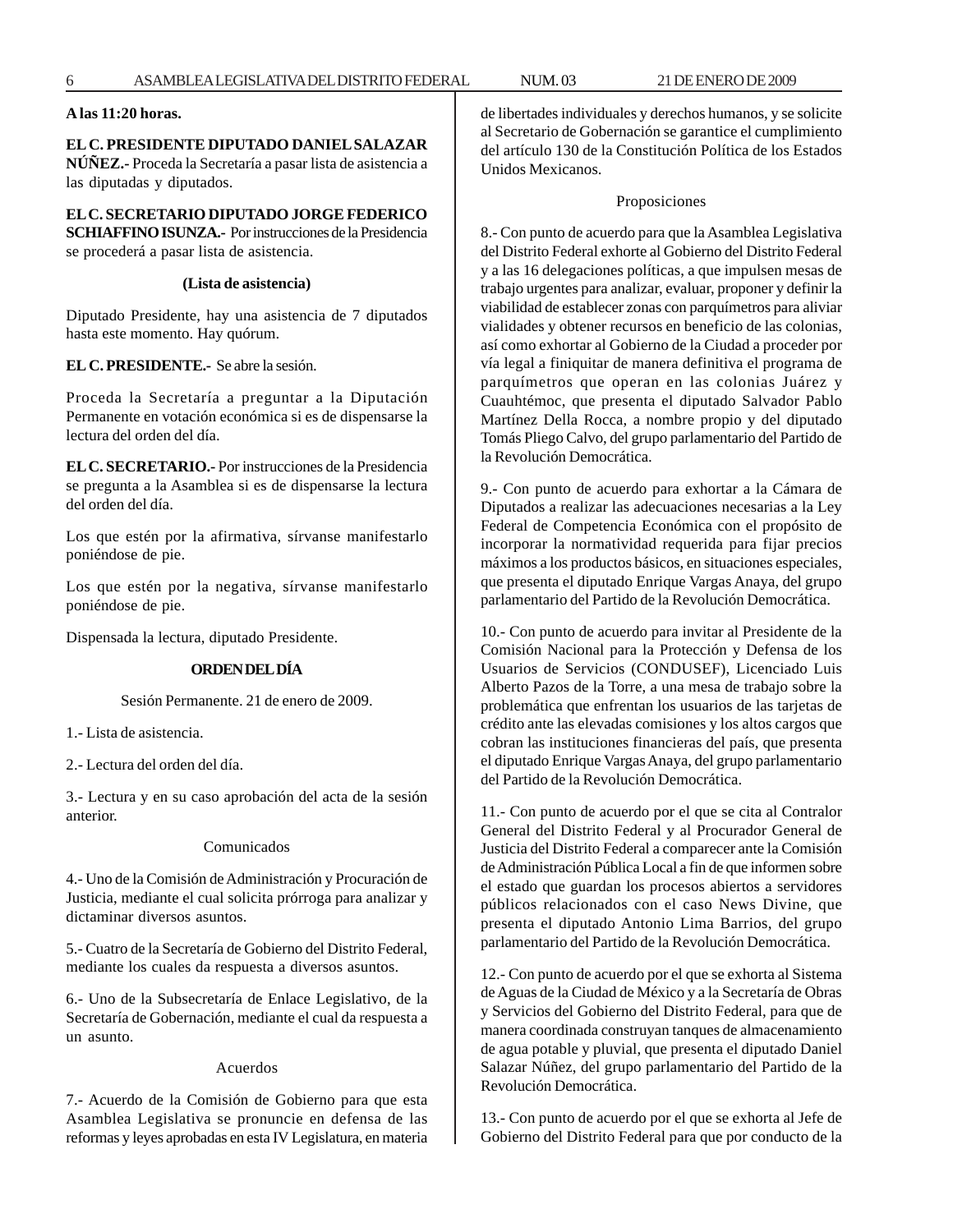Secretaría de Finanzas remita un informe pormenorizado sobre el impacto que tendrá en los ingresos, según sus propios cálculos, las medidas aplicadas por el Jefe de Gobierno ante la crisis inminente que afectará al Distrito Federal, asimismo, sobre qué acciones se han emprendido para llevar a cabo la ejecución de los recursos asignados a temas de infraestructura en el decreto de Presupuesto de Egresos del Distrito Federal de 2009, que presenta el diputado José Luis Morúa Jasso, del grupo parlamentario del Partido de la Revolución Democrática.

14.- Con punto de acuerdo por el que se exhorta a la Compañía de Luz y Fuerza del Centro, para que realice las acciones necesarias que garanticen el abasto de energía eléctrica a pozos y plantas de rebombeo del Sistema de Aguas de la Ciudad de México, que presenta el diputado Daniel Salazar Núñez, del grupo parlamentario del Partido de la Revolución Democrática.

15.- Con punto de acuerdo por medio del cual se exhorta al Jefe de Gobierno del Distrito Federal, Licenciado Marcelo Luis Ebrard Casaubón, a la Titular de la Secretaría del Medio Ambiente del Gobierno del Distrito Federal, Licenciada Martha Teresa Delgado Peralta, así como a todas las y los titulares de los órganos político administrativos de cada demarcación territorial para que informen cuántos vehículos recolectores de basura, están destinados para separar la basura en orgánica e inorgánica y de la misma forma informen si el personal que opera dichos vehículos se encuentra capacitado para llevar a cabo dichas tareas, que presenta la diputada María de la Paz Quiñones Cornejo, del grupo parlamentario del Partido Acción Nacional.

16.- Con punto de acuerdo para exhortar al Jefe Delegacional en Coyoacán, Arquitecto Antonio Heberto Castillo Juárez, a que se sirva entregar a los artesanos de los jardines Centenario e Hidalgo del centro de esta delegación, el inmueble ubicado en la calle de jardín centenario número 16, colonia Villa Coyoacán, Código Postal 04000, a efecto de que éstos se reubiquen al inmueble en comento, que presenta la diputada Celina Saavedra Ortega, del grupo parlamentario del Partido Acción Nacional.

17.- Con punto de acuerdo para invitar al Titular de la Comisión Nacional de Agua, Licenciado José Luis Luege Tamargo a una mesa de trabajo sobre la problemática que enfrentamos los habitantes del Distrito Federal ante la crisis del suministro de agua, que presenta el diputado Enrique Vargas Anaya, del grupo parlamentario del Partido de la Revolución Democrática.

18.- Con punto de acuerdo para exhortar a la Comisión Nacional Bancaria y de Valores, sobre los intereses de las tarjetas bancarias, que presenta el diputado Balfre Vargas Cortez, a nombre propio y del diputado Agustín Guerrero Castillo, del grupo parlamentario del Partido de la Revolución Democrática.

19.- Con punto de acuerdo para solicitar al ciudadano Director General de Servicios Legales, de la Consejería Jurídica y de Servicios Legales del Gobierno del Distrito Federal, un informe sobre la situación de los laudos emitidos por sentencias definitivas favorables a Trabajadores al Servicio de la Administración Pública del Distrito Federal, que presenta el diputado Jorge Federico Schiaffino Isunza, a nombre propio y del diputado Marco Antonio García Ayala, del grupo parlamentario del Partido Revolucionario Institucional.

20.- Con punto de acuerdo relativo al rescate integral del Centro Histórico de Coyoacán, que presenta la diputada María de la Paz Quiñones Cornejo, a nombre propio y del diputado Ezequiel Rétiz Gutiérrez, del grupo parlamentario del Partido Acción Nacional.

21.- Con punto de acuerdo por el cual se exhorta al Jefe de Gobierno del Distrito Federal, Licenciado Marcelo Luis Ebrard Casaubón y al Titular de la Secretaría de Finanzas del Distrito Federal, Licenciado Mario Delgado Carrillo, que en uso de sus atribuciones amplíen el período de descuentos para el cobro del impuesto predial durante el mes de febrero, que presenta la diputada Elvira Murillo Mendoza, a nombre propio y del diputado Daniel Ramírez del Valle, del grupo parlamentario del Partido Acción Nacional.

22.- Con punto de acuerdo por la cual se exhorta a los integrantes de la Comisión de Hacienda de esta Honorable Asamblea Legislativa del Distrito Federal, realicen una mesa de trabajo con el Titular de la Unidad de Inteligencia Financiera, Doctor Jorge Silva Morales, adscrito a la Secretaría de Finanzas del Gobierno del Distrito Federal, para encontrar métodos y realizar acciones que coadyuven a eficientar las actividades que la Unidad de Inteligencia realiza, que presenta la diputada Elvira Murillo Mendoza, a nombre propio y del diputado Daniel Ramírez del Valle, del grupo parlamentario del Partido Acción Nacional.

23.- Con punto de acuerdo por el que se le exhorta al Jefe de Gobierno del Distrito Federal, Marcelo Luis Ebrard Casaubón, al Titular de la Secretaría de Desarrollo Social del Gobierno del Distrito Federal, Martí Batres Guadarrama y al Director General del Sistema para el Desarrollo Integral de la Familia del Distrito Federal (DIF-DF), Jesús Salvador Valencia Guzmán, a que rindan cuentas, aclaren y remitan la documentación que avale el gasto y la utilización de los recursos públicos, por parte del Gobierno, la Secretaría y el Sistema para el Desarrollo Integral de la Familia del Distrito Federal, respecto a la entrega de despensas y cobijas entregadas por los diputados del Partido de la Revolución Democrática en las delegaciones de Iztapalapa y Coyoacán, que presenta la diputada Celina Saavedra Ortega, del grupo parlamentario del Partido Acción Nacional.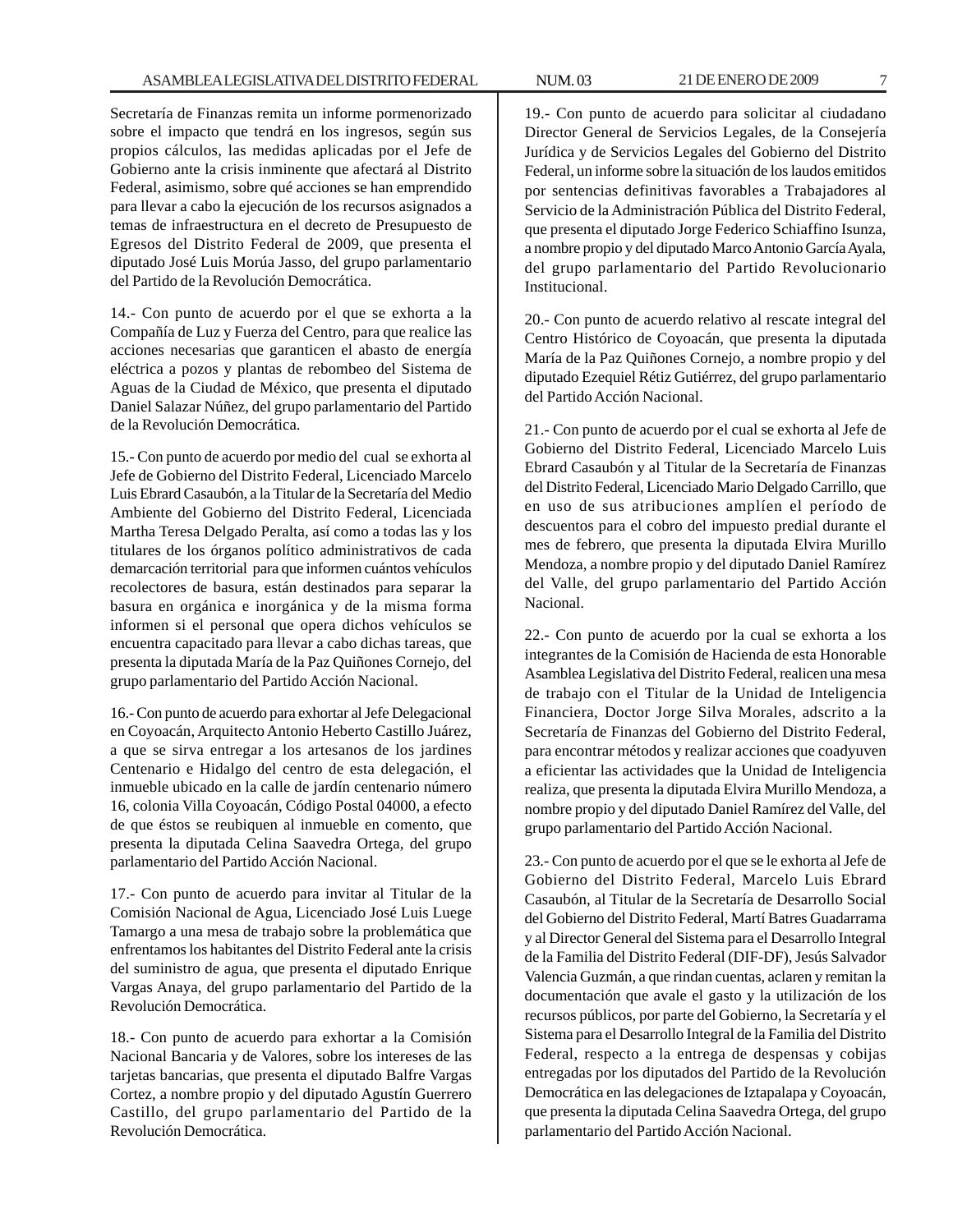24.- Con punto de acuerdo por el que se le solicita al Director del sistema de Aguas de la Ciudad de México, Ingeniero Ramón Aguirre Díaz, por tercera ocasión un informe pormenorizado sobre la situación que guarda el avance de las 23 obras hidráulicas para la demarcación territorial de Tláhuac, asimismo se le exhorta por segunda ocasión a que se terminen las obras de la ''Planta de Bombeo San José I'' de la misma demarcación territorial, que presenta la diputada Elvira Murillo Mendoza, del grupo parlamentario del Partido Acción Nacional.

25.- Con punto de acuerdo por el que se exhorta a la Procuraduría General de la República, a la Agencia Federal de Investigaciones, a la Procuraduría General de Justicia del Distrito Federal, al Jefe de Gobierno del Distrito Federal, al Jefe Delegacional en Tláhuac y a la Secretaría de Seguridad Pública del Distrito Federal, para que de manera coordinada implementen un programa para supervisar y evitar el uso de armas de fuego en los carnavales de la demarcación territorial de tláhuac, que presenta la diputada Elvira Murillo Mendoza, del grupo parlamentario del Partido Acción Nacional.

26.- Con punto de acuerdo por el que se cita al Contralor General del Distrito Federal y al Procurador General de Justicia del Distrito Federal, a comparecer ante la Comisión de Administración Pública Local, a fin de que informen sobre el estado que guardan los procesos abiertos a servidores públicos relacionados con el caso News Divine, que presenta la diputada Elvira Murillo Mendoza, del grupo parlamentario del Partido Acción Nacional.

27.- Con punto de acuerdo por virtud del cual esta Asamblea Legislativa exhorta al Gobierno del Distrito Federal y a sus dependencias para que se abstengan de realizar conductas represivas de dudosa legalidad que impidan la participación de las y los ciudadanos en eventos públicos y pacíficos, que presenta la diputada Carla Alejandra Sánchez Armas García, a nombre propio y del diputado Enrique Pérez Correa, de la Coalición Parlamentaria de Izquierdas.

28.- Con punto de acuerdo por virtud del cual esta Asamblea Legislativa acuerda convocar a los ciudadanos del Distrito Federal con el objeto de que denuncien el trámite más inútil en la ciudad, a fin de mejorar la calidad en la prestación de servicios públicos en esta entidad, que presenta la diputada Carla Alejandra Sánchezarmas García, a nombre propio y del diputado Enrique Pérez Correa, de la Coalición Parlamentaria de Izquierdas.

29.- Con punto de acuerdo por el que se exhorta a los 16 jefes delegacionales del Distrito Federal para que verifiquen y en su caso sancionen a los establecimientos mercantiles denominados ''antros y bares'', que no están cumpliendo con las disposiciones normativas en materia de ruido contenidas en la Ley de Establecimientos Mercantiles del Distrito Federal, que presenta el diputado Leonardo Álvarez Romo, de la Coalición Parlamentaria Socialdemócrata.

30.- Con punto de acuerdo por el que se exhorta al Jefe de Gobierno del Distrito Federal, para que incluya algunas disposiciones al nuevo Reglamento de Tránsito Metropolitano, que presenta el diputado Leonardo Álvarez Romo, de la Coalición Parlamentaria Socialdemócrata.

31.- Con punto de acuerdo por el que se exhorta atentamente a la secretaria del Medio Ambiente del Distrito Federal, Licenciada Martha Delgado Peralta, al Jefe Delegacional en Coyoacán, Arquitecto Heberto Castillo Juárez, al jefe Delegacional en Tlalpan, Contador Público Guillermo Sánchez Torres y a la Procuradora Ambiental y del Ordenamiento Territorial del Distrito Federal, maestra Diana Lucero Ponce Nava Treviño, para que implementen y coordinen las acciones necesarias para atender la problemática generada en el ''Parque Bosque de Tlameya o Parque de los Novios'', que confronta problemática de salud pública, por una alta concentración de gatos, que presenta la diputada Rebeca Parada Ortega, del grupo parlamentario del Partido Nueva Alianza.

# Efemérides

32.- Con motivo del Día de la Bandera, que presenta la diputada María de la Paz Quiñones Cornejo, del grupo parlamentario del Partido Acción Nacional.

**EL C. PRESIDENTE.-** Esta Presidencia deja constancia que el orden del día de hoy está integrado por 32 puntos.

Se solicita a la Secretaría dar cuenta a la Diputación Permanente con el acta de la sesión anterior.

**EL C. SECRETARIO.-** Diputado Presidente, esta Secretaría le informa que ha sido distribuida el acta de la sesión anterior a los integrantes de la Mesa Directiva, por lo que se solicita su autorización para preguntar a la Diputación Permanente si es de aprobarse.

**EL C. PRESIDENTE**.- Adelante.

**EL C. SECRETARIO.-** Está a consideración el acta.

No habiendo quien haga uso de la palabra, en votación económica se pregunta a la Diputación Permanente si es de aprobarse el acta de referencia.

Los que estén por la afirmativa, sírvanse manifestarlo poniéndose de pie.

Los que estén por la negativa, sírvanse manifestarlo poniéndose de pie.

Aprobada el acta, diputado Presidente.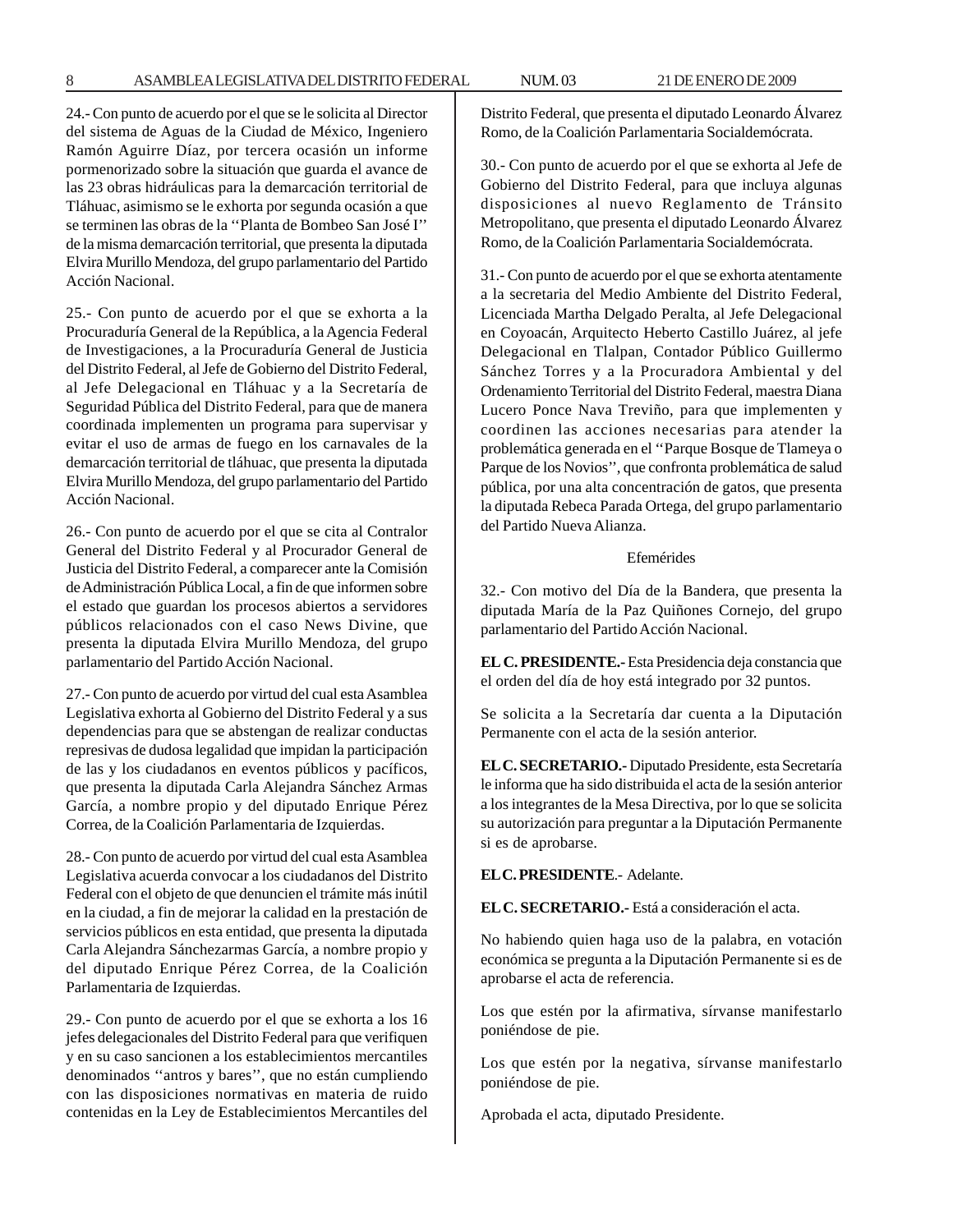# *PRIMER RECESO DEL TERCER AÑO DE EJERCICIO*

# *ACTA DE LA SESIÓN DE LA DIPUTACIÓN PERMANENTE CATORCE DE ENERO DE DOS MIL NUEVE*

# *PRESIDENCIA DEL DIPUTADO DANIEL SALAZAR NÚÑEZ*

*En la Ciudad de México Distrito Federal, siendo las once horas con diez minutos del día miércoles catorce de enero del año dos mil nueve, con una asistencia de 8 diputadas y diputados, la Presidencia declaró abierta la Sesión; en votación económica se dispensó la lectura del orden del día el cual la Presidencia dejó constancia de que estuvo compuesto por 36 puntos, asimismo se aprobó el acta de la Sesión anterior.*

*La Presidencia hizo del conocimiento de la Diputación Permanente que recibió un comunicado de la Comisión de Desarrollo Social mediante el cual solicitó la ampliación del turno relativo a la iniciativa con proyecto de decreto por el que se crea la Ley de Seguridad Alimentaria y Nutricional para el Distrito Federal, presentada por la Diputada Carla Alejandra Sánchezarmas García, a nombre de la Coalición Parlamentaria de Izquierdas, el 11 de diciembre de 2008. En atención a lo expresado por el Presidente de la Comisión de Desarrollo Social y en virtud a que dicha iniciativa contenía disposiciones que se referían y afectaban la materia de la que conoce la Comisión, con fundamento en los artículos 58 fracción XVI y 64 de la Ley Orgánica y artículo 29 del Reglamento para el Gobierno Interior, ambos de la Asamblea Legislativa del Distrito Federal, se autorizó la ampliación del turno a la comisión solicitante y se ordenó a la Coordinación de Servicios Parlamentarios elaborar las comunicaciones correspondientes.*

*Asimismo, hizo del conocimiento de la Diputación Permanente que recibió siete comunicados, uno de la Comisión de Desarrollo Social; dos de la Comisión de Seguridad; uno de las Comisiones Unidas de Seguridad Pública y de Transporte y Vialidad; dos de la Comisión de Salud y Asistencia social y uno de las Comisiones Unidas de Seguridad Pública y de Transporte y Vialidad, por medio de lo cuales solicitaron prórroga para analizar y dictaminar diversos asuntos; en votación económica se autorizaron las prórrogas y se ordenó hacerlo del conocimiento de las Presidencias de las comisiones solicitantes.*

*De igual forma, hizo del conocimiento de la Diputación Permanente que recibió los siguientes comunicados: catorce de la Secretaría de Gobierno del Distrito Federal y dos de la Subsecretaría de Enlace Legislativo de la Secretaría de Gobernación; toda vez que los comunicados*

*a los que se había hecho referencia contenían respuestas relativas a asuntos aprobados por este Órgano Legislativo, por economía procesal parlamentaria se tomó la determinación de hacerlo del conocimiento de los diputados promoventes.*

*Enseguida, hizo del conocimiento de la Diputación Permanente que recibió un comunicado del Jefe Delegacional en Iztapalapa e instruyó a la Secretaría darle lectura, se ordenó remitirlo a la Comisión de Gobierno a efecto de realizar las gestiones necesarias para atender la solicitud en cuestión.*

*La Presidencia informó que el punto enlistado en el numeral 13 del orden del día, se trasladaría al final del capítulo correspondiente.*

*Continuando con el desahogo del orden del día, para presentar una proposición con punto de acuerdo para realizar un exhorto en materia de precios de energéticos, se concedió el uso de la tribuna al Diputado Enrique Vargas Anaya, a nombre propio y del Diputado Agustín Guerrero Castillo, del grupo parlamentario del Partido de la Revolución Democrática; en votación económica se consideró de urgente y obvia resolución, asimismo se aprobó y se remitió a las autoridades correspondientes para los efectos legales a que hubiere lugar.*

*Acto seguido, para presentar una proposición con punto de acuerdo para hacer un exhorto al Gobierno Federal en materia de seguridad pública, se concedió el uso de la tribuna al Diputado Enrique Vargas Anaya, a nombre propio y del Diputado Agustín Guerrero Castillo, del grupo parlamentario del Partido de la Revolución Democrática; en votación económica se consideró de urgente y obvia resolución; para hablar en contra, sucesivamente hasta por diez minutos, se concedió el uso de la palabra a las diputadas Margarita María Martínez Fisher y María de la Paz Quiñones Cornejo, ambas del grupo parlamentario del Partido Acción Nacional; para hablar a favor, hasta por el mismo tiempo y de manera alternada con las oradoras en contra, se concedió el uso de la palabra al diputado proponente y al Diputado Salvador Pablo Martínez Della Rocca, ambos del grupo parlamentario del Partido de la Revolución Democrática; en votación económica se aprobó y se ordenó remitirla a las autoridades correspondientes para los efectos legales a que hubiere lugar.*

*La Presidencia hizo del conocimiento de la Asamblea que los puntos enlistados en los numerales 16, 24 y 25 del orden del día habían sido retirados.*

# *PRESIDENCIA DE LA DIPUTADA MARGARITA MARÍA MARTÍNEZ FISHER*

*La Presidenta en funciones, hizo del conocimiento de la Diputación Permanente que recibió un acuerdo de la Comisión de Gobierno, relativo a la crisis económica*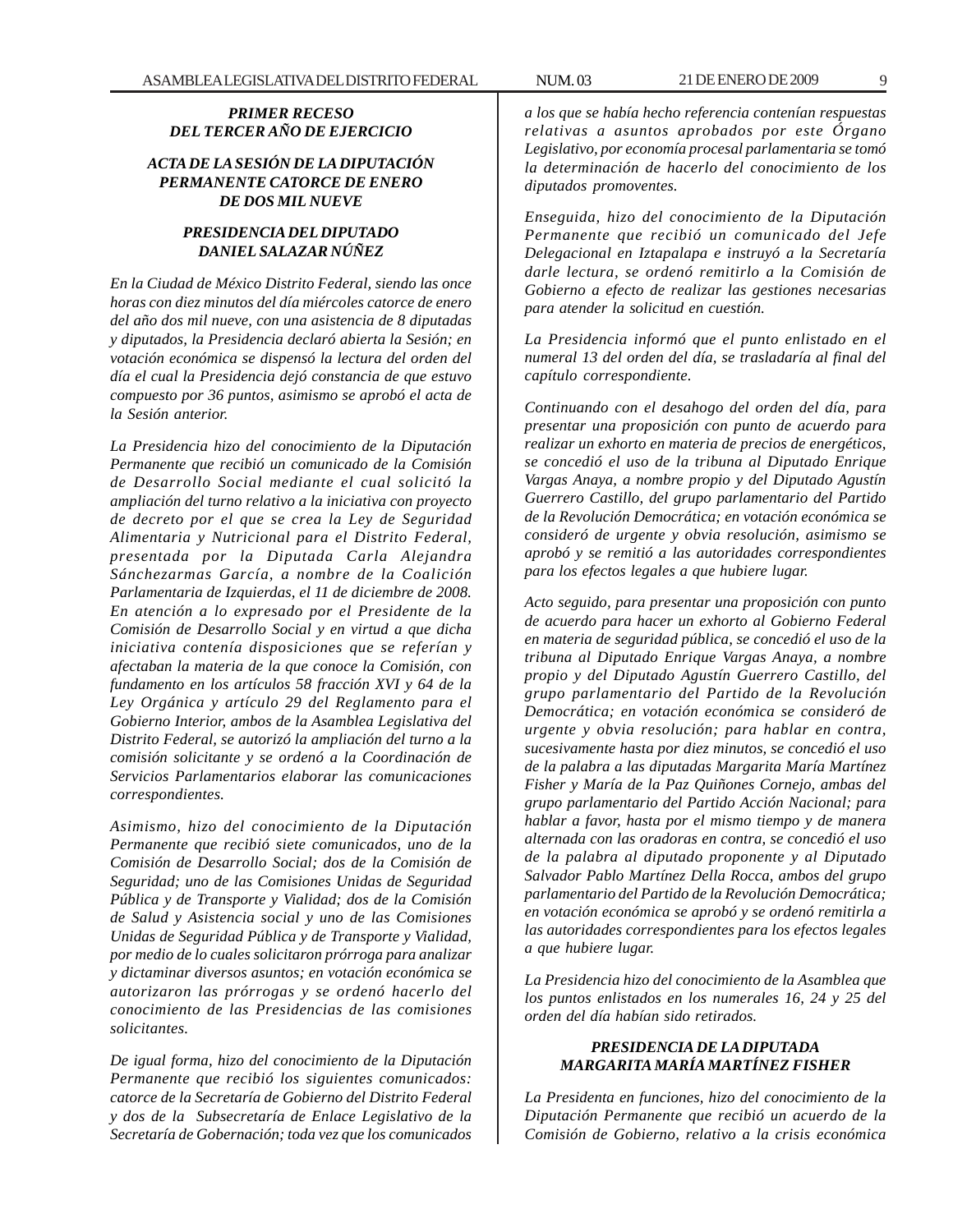*nacional y para darle lectura concedió el uso de la tribuna al Diputado Daniel Salazar Núñez, Presidente de la Mesa Directiva; en votación económica se aprobó y se ordenó remitirlo a las autoridades correspondientes para los efectos legales a que hubiere lugar.*

*Posteriormente, a fin de presentar una proposición con punto de acuerdo por el que la Asamblea Legislativa del Distrito Federal solicita un informe detallado sobre la situación de los elementos de la Policía Bancaria e Industrial, de la Secretaría de Seguridad Pública del Distrito Federal, detenidos el 6 de enero del presente año en el Estado de Sinaloa, se concedió el uso de la tribuna al Diputado Jorge Federico Schiaffino Isunza, del grupo parlamentario del Partido Revolucionario Institucional; en votación económica se consideró de urgente y obvia resolución; para hablar en contra se concedió el uso de la palabra a los diputados Balfre Vargas Cortéz y Salvador Pablo Martínez Della Rocca, ambos del grupo parlamentario del Partido de la Revolución Democrática, hasta por diez minutos; para hablar a favor, hasta por el mismo tiempo y de manera alternada con los oradores en contra, se concedió el uso de la palabra a la Diputada Margarita María Martínez Fisher, del grupo parlamentario del Partido Acción Nacional y al diputado proponente, durante cuya intervención el Diputado Antonio Lima Barrios, del grupo parlamentario del Partido de la Revolución Democrática solicitó hacer una pregunta al orador, misma que fue aceptada y respondida; en votación económica se desechó la propuesta y se ordenó hacerlo del conocimiento del diputado proponente.*

*Ulteriormente, se concedió el uso de la tribuna al Diputado Daniel Salazar Núñez, del grupo parlamentario del Partido de la Revolución Democrática, a fin de presentar una proposición con punto de acuerdo al Jefe de Gobierno del Distrito Federal para que emita una Resolución de Carácter General en la que se establezca el listado de colonias en las que los contribuyentes de los derechos por el suministro de agua en sistema medido de uso doméstico o mixto reciben el servicio por tandeo, así como para que se les establezca cuota fija, atendiendo a lo dispuesto por el artículo Cuarto Transitorio del Código Financiero del Distrito Federal; en votación económica se consideró de urgente y obvia resolución, asimismo se aprobó y se ordenó remitirlo a las autoridades correspondientes para los efectos legales a que hubiere lugar.*

*Acto continuo, para presentar una proposición con punto de acuerdo por el que se exhorta a la Secretaría de Finanzas para que dé cumplimiento a lo dispuesto por el artículo Quinto Transitorio de las reformas aprobadas por el Pleno de este Órgano Legislativo a la Ley de Aguas del Distrito Federal y que fueron Publicadas en la Gaceta Oficial el 1 de octubre del 2008, consistente en un programa de regularización fiscal para deudores de* *derechos por el suministro de agua, se concedió el uso de la tribuna al Diputado Daniel Salazar Núñez, del grupo parlamentario del Partido de la Revolución Democrática; en votación económica se consideró de urgente y obvia resolución, asimismo se aprobó y se ordenó remitirlo a las autoridades correspondientes para los efectos legales a que hubiere lugar.*

*La Presidencia informó que recibió una proposición con punto de acuerdo por el que se exhorta al Gobierno del Distrito Federal para que implemente medidas y programas urgentes relativos al uso eficiente del agua en el Distrito Federal, del Diputado Leonardo Álvarez Romo, de la Coalición Parlamentaria Socialdemócrata, misma que se turnó para su análisis y dictamen a la Comisión de Gestión Integral del Agua.*

*Retomando el desahogo de los asuntos programados, para presentar una proposición con punto de acuerdo para que la Asamblea Legislativa del Distrito Federal exhorte a la Comisión de Salud de la Honorable Cámara de Diputados a reconsiderar su decisión de rechazar la modificación de la Ley General de Salud para cortar la publicidad de comida chatarra en televisión, se exhorta a la Secretaría de Salud a realizar un estudio que determine sobrepeso en menores de edad y su relación con la publicidad comercial, se concedió el uso de la tribuna al Diputado Salvador Pablo Martínez Della Rocca, a nombre propio y del Diputado Tomás Pliego Calvo, del grupo parlamentario del Partido de la Revolución Democrática; en votación económica se consideró de urgente y obvia resolución; para hablar en contra se concedió el uso de la palabra a la Diputada Rebeca Parada Ortega, del grupo parlamentario del Partido Nueva Alianza, hasta por diez minutos; en votación económica se aprobó y se ordenó remitirlo a las autoridades correspondientes para los efectos legales a que hubiere lugar.*

*Después, para presentar una proposición con punto de acuerdo por el que la Asamblea Legislativa del Distrito Federal tome medida sobre la crisis económica, se concedió el uso de la tribuna al Diputado Balfre Vargas Cortéz a nombre propio y del Diputado Agustín Guerrero Castillo, del grupo parlamentario del Partido de la Revolución Democrática; en votación económica se consideró de urgente y obvia resolución, asimismo se desechó y se ordenó hacerlo del conocimiento del diputado promovente.*

*Acto seguido, para presentar una proposición con punto de acuerdo por el que se exhorta atentamente al Licenciado Marcelo Luis Ebrard Casaubón, Jefe de Gobierno del Distrito Federal; a la Licenciada Martha Delgado Peralta, Secretaria del Medio Ambiente del Distrito Federal y a los 16 Jefes Delegacionales para que en forma coordinada y simultánea implementen, realicen y ejecuten acciones*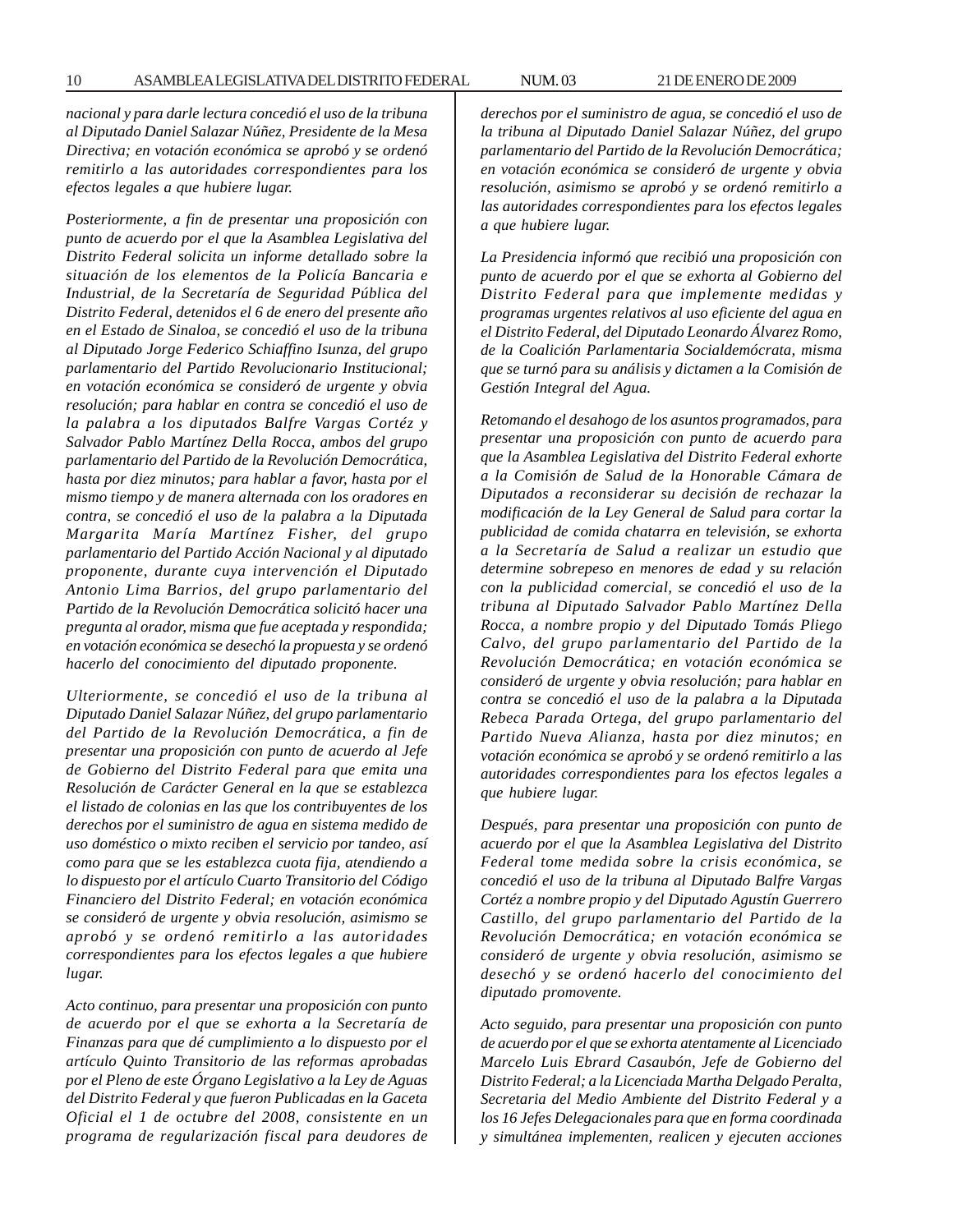*de divulgación, promoción, adiestramiento y capacitación sobre separación, recepción, manejo y destino de los desechos sólidos en la Plaza de la Constitución y cada una de las 16 explanadas delegacionales, se concedió el uso de la tribuna a la Diputada Rebeca Parada Ortega, del grupo parlamentario del Partido Nueva Alianza; en votación económica se consideró de urgente y obvia resolución, asimismo se aprobó y se ordenó remitirlo a las autoridades correspondientes para los efectos legales a que hubiere lugar.*

# *PRESIDENCIA DEL DIPUTADO DANIEL SALAZAR NÚÑEZ*

*La Presidencia hizo del conocimiento de la Asamblea que los puntos enlistados en los numerales 26 y 29 del orden del día habían sido retirados.*

*Como siguiente punto del orden del día, para presentar una proposición con punto de acuerdo por el que esta Honorable Asamblea Legislativa del Distrito Federal exhorta a la Secretaría del Medio Ambiente para que emita un informe referente al impacto ambiental que pudiera llegar a tener en la ciudad de México el derribo y tala de árboles para llevar a cabo las obras de la Línea 12 del Sistema de Transporte Colectivo, Metro, la Ruta 2 del Metrobús, así como las obras que actualmente se realizan en el Circuito Interior, se concedió el uso de la tribuna a la Diputada María de la Paz Quiñones Cornejo, del grupo parlamentario del Partido Acción Nacional; se turnó para su análisis y dictamen a la Comisión de Preservación del Medio Ambiente y Protección Ecológica.*

*Posteriormente, a fin de presentar una proposición con punto de acuerdo por el cual se solicita la comparecencia ante la Comisión de Seguridad Pública de esta Honorable Asamblea Legislativa del Ingeniero José Luis Muñoz Soria, Jefe Delegacional de la demarcación Cuauhtémoc, se concedió el uso de la tribuna al Diputado Jorge Federico Schiaffino Isunza, a nombre de la Comisión de Seguridad Pública; en votación económica se consideró de urgente y obvia resolución, asimismo se aprobó y se ordenó remitirlo a las autoridades correspondientes para los efectos legales a que hubiere lugar.*

*Asimismo, para presentar una proposición con punto de acuerdo por el que se exhorta al Jefe de Gobierno a que instrumente las medidas de seguridad necesarias, para evitar más accidentes en la línea 2 del Metro del Metrobús y se cite a comparecer al Director General del Metrobús, ingeniero Guillermo Calderón Aguilera, se concedió el uso de la tribuna a la Diputada Margarita Martínez Fisher, a nombre propio y del Diputado Agustín Carlos Castilla Marroquín, del grupo parlamentario del Partido Acción Nacional, durante cuya intervención el Diputado Antonio Lima Barrios, del grupo parlamentario del* *Partido de la Revolución Democrática, solicitó hacer una pregunta a la oradora misma que fue aceptada y respondida; en votación económica se consideró de urgente y obvia resolución, asimismo se aprobó y se ordenó remitirlo a las autoridades correspondientes para los efectos legales a que hubiere lugar.*

*Enseguida, para presentar una proposición con punto de acuerdo para solicitar al ciudadano Procurador General de Justicia del Distrito Federal un informe sobre la detención de elementos de la Policía Judicial involucrados en actos de privación ilegal de la libertad en la Delegación Coyoacán, se concedió el uso de la tribuna al Diputado Jorge Federico Schiaffino Isunza, a nombre propio y del Diputado Marco Antonio García Ayala, del grupo parlamentario del Partido Revolucionario Institucional; en votación económica se consideró de urgente y obvia resolución, asimismo se aprobó y se ordenó remitirlo a las autoridades correspondientes para los efectos legales a que hubiere lugar.*

*Después, para presentar una proposición con punto de acuerdo sobre un predio ubicado en Lomas de San Lorenzo en la Delegación Iztapalapa, se concedió el uso de la tribuna al Diputado Balfre Vargas Cortéz a nombre propio y del Diputado Agustín Guerrero Castillo, del grupo parlamentario del Partido de la Revolución Democrática; en votación económica se consideró de urgente y obvia resolución; para hablar en contra, hasta por diez minutos, se concedió el uso de la palabra al Diputado José Luis Morúa Jasso, del grupo parlamentario del Partido de la Revolución Democrática; para hablar a favor, hasta por el mismo tiempo, se concedió el uso de la tribuna a la Diputada Elvira Murillo Mendoza, del grupo parlamentario del Partido Acción Nacional; en votación económica se aprobó y se ordenó remitirla a las autoridades correspondientes para los efectos legales a que hubiere lugar.*

*Igualmente, se concedió el uso de la tribuna al Diputado Balfre Vargas Cortéz, del grupo parlamentario del Partido de la Revolución Democrática, a fin de presentar una proposición con punto de acuerdo para exhortar respetuosamente a la autoridad federal para que en el Acuerdo Nacional a favor de la Economía Nacional y el Empleo pueda incluirse la disminución de los salarios de la alta burocracia, la reducción de las cuotas de las Administradoras de Fondos para el Retiro, el retiro de privilegios para los expresidentes, el aumento de emergencia del salario mínimo y la reducción de los excesivos cobros a los usuarios de crédito, como premisas básicas para proteger efectivamente al calidad de vida de los ciudadanos del país; en votación económica se consideró de urgente y obvia resolución, asimismo se aprobó y se ordenó remitirlo a las autoridades*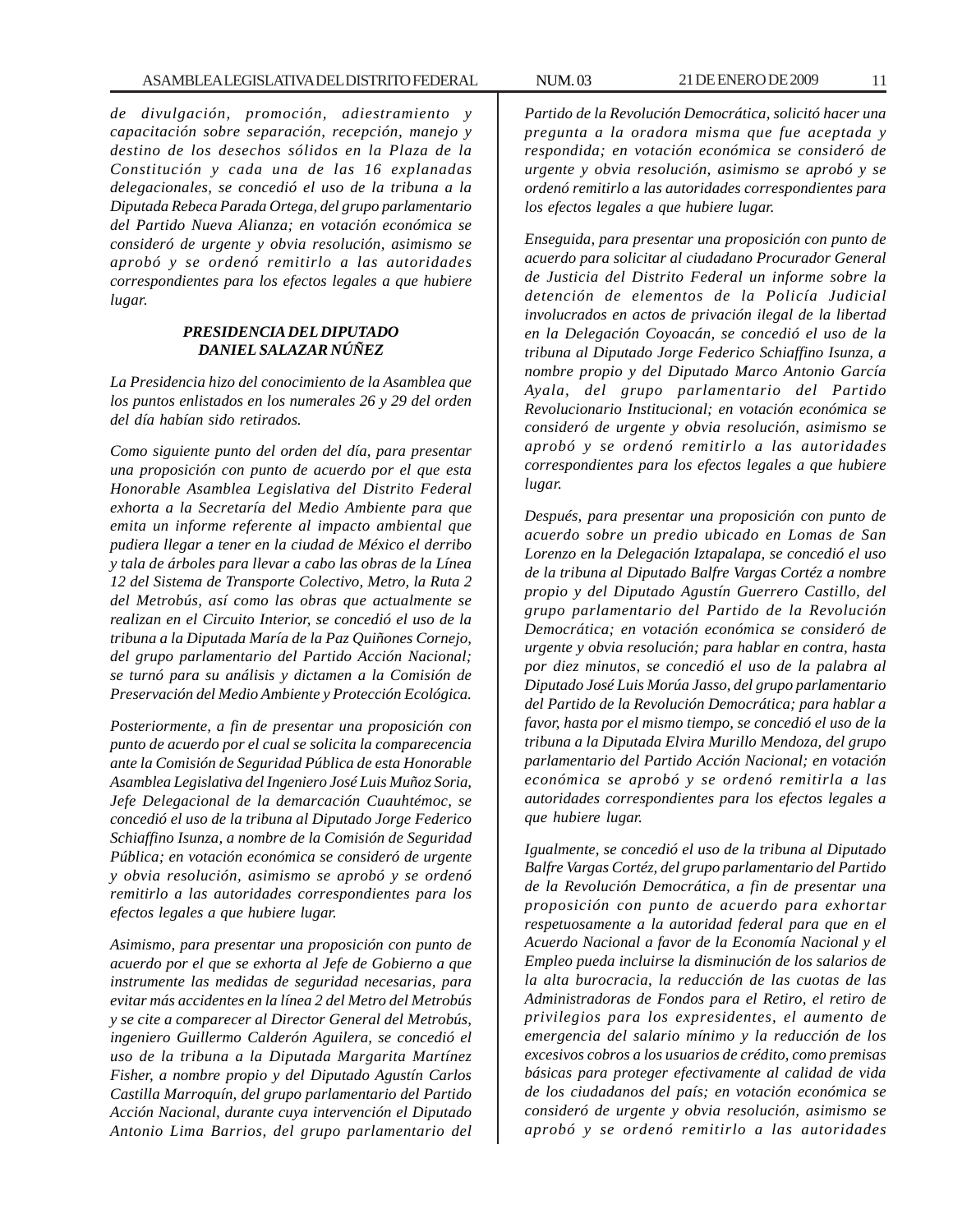*correspondientes para los efectos legales a que hubiere lugar.*

*Asimismo, para presentar una proposición con punto de acuerdo para exhortar respetuosamente a la autoridad federal para que en el acuerdo nacional a favor de la economía familiar y el empleo, puedan incluirse con precisión las reglas de operación de cada uno de los puntos, con el objetivo de que la firma del documento de referencia no influya en el marcha, proceso y resultado del proceso electoral de 2009, se concedió el uso de la tribuna al Diputado Balfre Vargas Cortéz, del grupo parlamentario del Partido de la Revolución Democrática; en votación económica se consideró de urgente y obvia resolución, asimismo se aprobó y se ordenó remitirlo a las autoridades correspondientes para los efectos legales a que hubiere lugar.*

*Acto continuo, para presentar una proposición con punto de acuerdo para solicitar información y una auditoria relativa a la licitación y adjudicación de los vales de despensa de los trabajadores del Gobierno del Distrito Federal, se concedió el uso de la tribuna a la Diputada Margarita María Martínez Fisher, del grupo parlamentario del Partido Acción Nacional; en votación económica se consideró de urgente y obvia resolución; para hablar en contra se concedió el uso de la palabra al Diputado Enrique Vargas Anaya, del grupo parlamentario del Partido de la Revolución Democrática, hasta por diez minutos; para hablar a favor, hasta por el mismo tiempo, se concedió el uso de la tribuna a la diputada proponente; en votación económica se aprobó la y se ordenó remitirla a las autoridades correspondientes para los efectos legales a que hubiere lugar.*

*Finalmente, para presentar una proposición con punto de acuerdo por el que se solicita al Gobierno del Distrito Federal, delegaciones y Órganos Autónomos del Distrito Federal implementen mecanismos necesarios para que se atiendan las reclamaciones relacionadas con la responsabilidad patrimonial del Distrito Federal, se concedió el uso de la tribuna a la Diputada Margarita María Martínez Fisher, a nombre propio y del Diputado Ezequiel Rétiz Gutiérrez, del grupo parlamentario del Partido Acción Nacional; en votación económica se consideró de urgente y obvia resolución, asimismo se aprobó y se ordenó remitirlo a las autoridades correspondientes para los efectos legales a que hubiere lugar.*

*Habiéndose agotado los asuntos en cartera y siendo las catorce horas con veinticinco minutos, se levantó la Sesión y se citó para la que tendría lugar el miércoles 21 de enero de 2009, a las 11:00 horas, rogando a todos su puntual asistencia.*

**EL C. PRESIDENTE.-** Esta Presidencia hace del conocimiento de la Diputación Permanente que se recibió un comunicado de la Comisión de Administración y Procuración de Justicia por medio del cual solicita prórroga para analizar y dictaminar diversos asuntos.

> *COMISIÓN DE ADMINISTRACIÓN Y PROCURACIÓN DE JUSTICIA*

> > *México, D. F., a 14 de enero de 2009. Oficio No. ALDF/CAPJ/002/01-09 Asunto: PRÓRROGAS*

*DIP. DANIEL SALAZAR NÚÑEZ PRESIDENTE DE LA MESA DIRECTIVA DE LA DIPUTACIÓN PERMANENTE DE LA ASAMBLEA LEGISLATIVA DEL DISTRITO FEDERAL, IV LEGISLATURA*

#### *PRESENTE*

*Con fundamento en lo dispuesto por los artículos 59, 60 fracción II, 62 fracciones III, 63 y 64 de la Ley Orgánica, así como los artículos 28 y 32 del Reglamento para el Gobierno Interior, ambos ordenamientos de la Asamblea Legislativa del Distrito Federal, le solicito respetuosamente, someta a consideración del Pleno de la Asamblea Legislativa del Distrito Federal, se conceda la ampliación del plazo para que dicha Comisión elabore los dictámenes que recaen a las siguientes iniciativas:*

*1. Iniciativa con proyecto de decreto por el que se adiciona un párrafo al artículo 2431 del Código Civil para el Distrito Federal, presentada por la Diputada Celina Saavedra Ortega del grupo parlamentario del Partido Acción Nacional.*

*2. Iniciativa con proyecto de decreto por la que se reforman, adicionan y derogan diversas disposiciones del Código Civil para el Distrito Federal, presentada por la Diputada Leticia Quezada Contreras, del grupo parlamentario del Partido de la Revolución Democrática.*

*3. Iniciativa que reforma los artículos 258, 259, 260, 261, 262, 263, 267, 268, 269, 271, 272, 273, 274, 275, 276, 277, 278, 282 y 283 del Código Penal para el Distrito Federal, presentada por el Diputado Armando Tonatiuh González Case, integrante del grupo parlamentario del Partido Revolucionario Institucional.*

*Sin otro particular, reciba un cordial saludo.*

*A T E N T A M E N T E*

*Dip. Daniel Ordóñez Hernández Presidente*

Esta Presidencia, después de revisar la solicitud recibida, considera que se actualiza la hipótesis establecida por los párrafos segundo y tercero del Artículo 32 del Reglamento para el Gobierno Interior de la Asamblea Legislativa del Distrito Federal. En tal virtud proceda la Secretaría a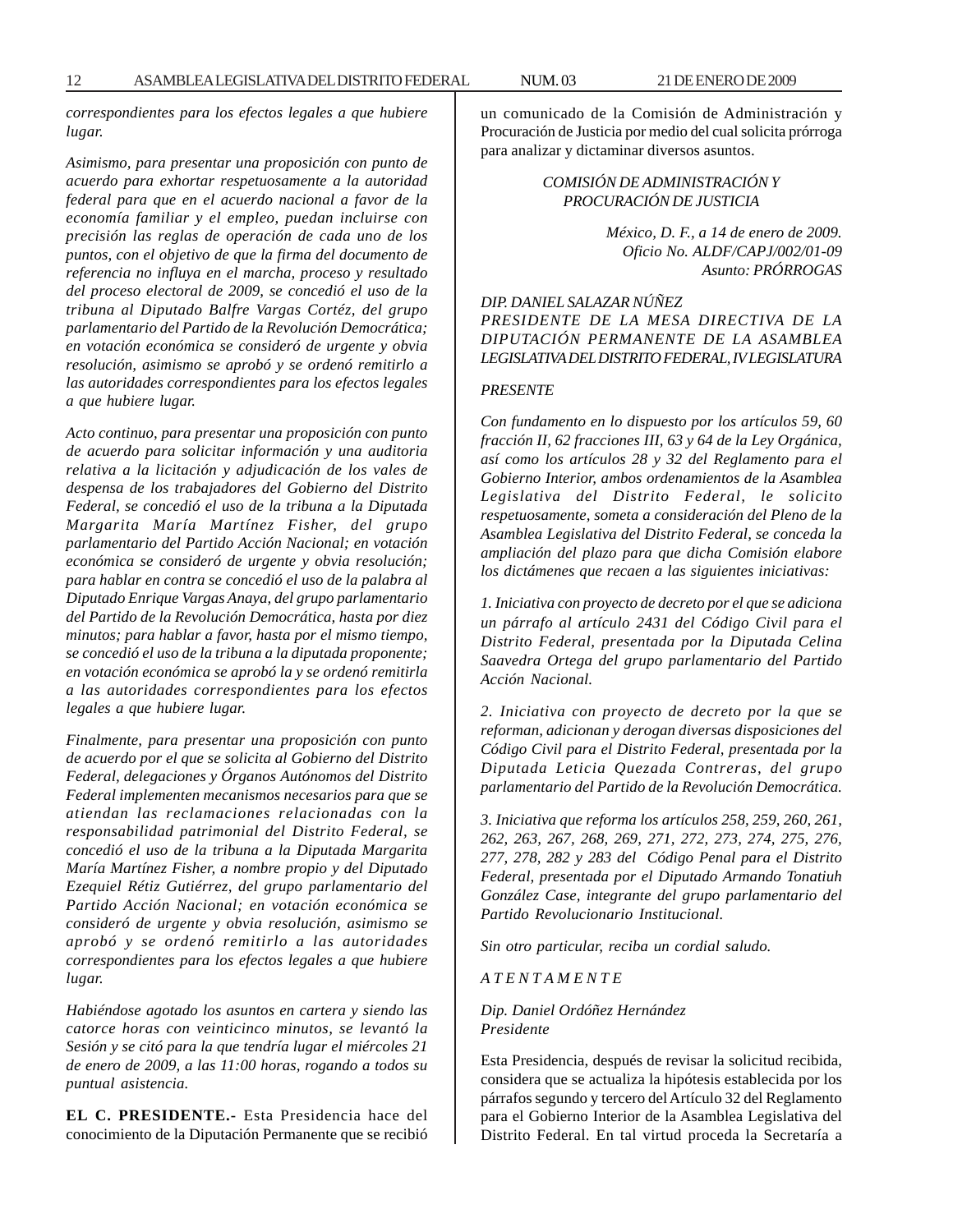consultar a la Diputación Permanente en votación económica si es de autorizar la solicitud presentada por la Comisión señalada.

**EL C. SECRETARIO.-** Por instrucciones de la Presidencia y en votación económica se pregunta a la Diputación Permanente si es de autorizarse la solicitud de prórroga de la Comisión de referencia.

Los que estén por la afirmativa, sírvanse manifestarlo poniéndose de pie.

Los que estén por la negativa, sírvanse manifestarlo poniéndose de pie.

Se autoriza, diputado Presidente.

**EL C. PRESIDENTE.-** Hágase del conocimiento de la Presidencia de la Comisión solicitante.

Esta Presidencia hace del conocimiento de la Diputación Permanente que se recibieron los siguientes comunicados: 4 de la Secretaría de Gobierno del Distrito Federal y uno de la Subsecretaría de Enlace Legislativo de la Secretaría de Gobernación.

Primer Comunicado.

*Ciudad de México Capital en Movimiento*

# *SECRETARÍA DE GOBIERNO*

*México, Distrito Federal, a 08 de enero de 2009 SG/00179/2009*

#### *DIP. DANIEL SALAZAR NÚÑEZ*

*PRESIDENTE DE LA MESA DIRECTIVA DEL PRIMER RECESO DEL TERCER AÑO DE EJERCICIO DE LA ASAMBLEA LEGISLATIVA DEL DISTRITO FEDERAL IV LEGISLATURA*

# *P R E S E N T E*

*Me refiero a los oficio No. MDPPTA/CSP/692/2008, MDPPTA/CSP/691/2008, MDPPTA/CSP/694/2008 y MDPPTA/CSP/686/2008 de fecha 21 de octubre de 2008, relativos al Punto de Acuerdo en el que se exhorta a los 16 Jefes Delegacionales para que en coordinación con el Gobierno del Distrito Federal ''…realicen las acciones necesarias para la recuperación de espacios públicos, incentivando actividades educativas, deportivas, recreativas y culturales como forma de prevención del delito.''*

*Sobre el particular, y con fundamento en lo dispuesto por el artículo 23, fracción III, de la Ley Orgánica de la Administración Pública del Distrito Federal, envió a usted*

*la respuesta de la Delegaciones Iztapalapa, Iztacalco, Miguel Hidalgo y Benito Juárez que han sido remitidas a esta Secretaría a través de los oficios C. G. S. P. /2417/ 2008 y C. G. S. P. /2430/2008 de fecha 20 y 24 de noviembre de 2008, DGDS/3178/2008, de fecha 24 de noviembre de 2008, DMH/KRM/0406/2008; de fecha 21 de noviembre de 2008 y DGDSyP/1077/08, de fecha 18 de noviembre de 2008, respectivamente. Cabe señalar que las respuestas correspondientes a las Delegaciones Álvaro Obregón y La Magdalena Contreras se remitieron anteriormente a ese órgano legislativo y que a la fecha diez órganos político – administrativos no han enviado la información requerida.*

*Sin otro particular, reciba un cordial saludo.*

*A T E N T A M E N T E*

*EL SECRETARIO DE GOBIERNO LIC. JOSÉ ÁNGEL ÁVILA PÉREZ*

*\_\_\_\_\_''0''\_\_\_\_\_*

# *PRIMER PERIODO ORDINARIO DE SESIONES DEL TERCER AÑO DEL EJERCICIO*

*Recinto Legislativo 21 de octubre de 2008 MDPPTA/CSP/692/2008*

*LIC. JOSÉ ÁNGEL ÁVILA PÉREZ SECRETARIO DE GOBIERNO DEL DISTRITO FEDERAL*

# *PRESENTE*

*Por este conducto y con fundamento en lo dispuesto por los artículos 42 fracción XXV del Estatuto de Gobierno del Distrito Federal; 10 fracción XXI, 36 fracciones V y XX de la Ley Orgánica de la Asamblea Legislativa del Distrito Federal, me permito hacer de su conocimiento que el Pleno de la Asamblea Legislativa del Distrito Federal, en sesión celebrada en la fecha citada al rubro, resolvió aprobar el siguiente:*

#### *PUNTO DE ACUERDO*

*PRIMERO.- Se exhorta al Jefe de Gobierno del Distrito Federal y a las Jefaturas Delegacionales para que de manera coordinada realicen las acciones necesarias para la recuperación de espacios públicos, incentivando actividades educativas, deportivas, recreativas y culturales como forma de prevención del delito.*

*SEGUNDO.- Se exhorta al Jefe de Gobierno del Distrito Federal, para que informen sobre las acciones que ha realizado en materia de recuperación de espacios.*

*TERCERO.- Se exhorta al Jefe de Gobierno del Distrito Federal, a las Jefaturas Delegacionales, a las Secretarías de Educación, de Cultura y de Desarrollo Social, a la Procuraduría Social, así como a los Institutos del Deporte*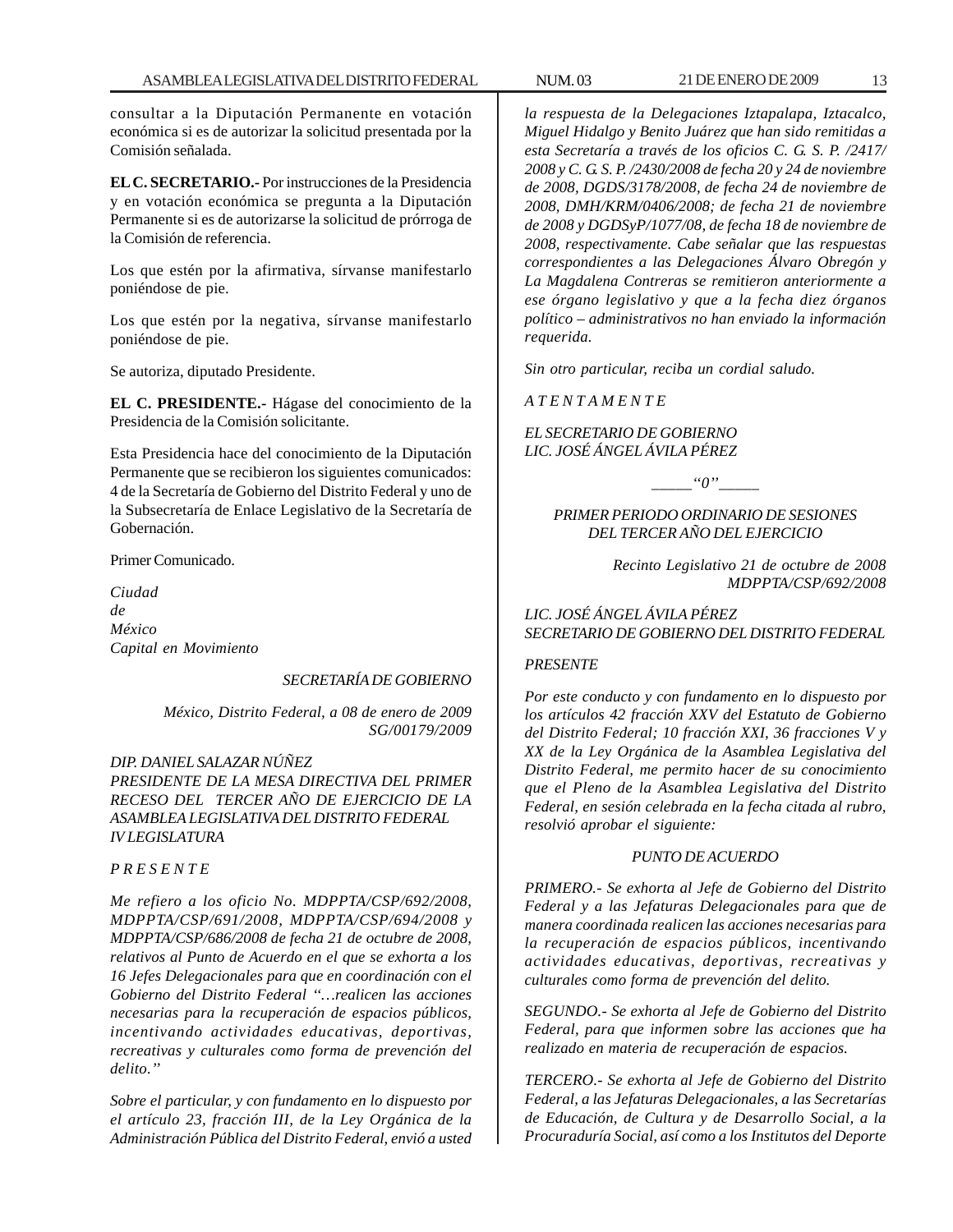#### 14 ASAMBLEA LEGISLATIVA DEL DISTRITO FEDERAL NUM. 03 21 DE ENERO DE 2009

*y de la Juventud, para que con una visión transversal, refuercen la recuperación de espacios públicos; aclarando que por recuperación de espacios no puede considerarse el cambio de imagen pública y cambio de luminarias, y en forma conjunta fomentar la práctica del deporte comunitario.*

*En tal virtud, me permito solicitarle su intervención y apoyo, a efecto de que se haga del conocimiento del Lic. Horacio Martínez Meza, Jefe Delegacional en Iztapalapa, para los efectos correspondientes. anexo al presente sírvase encontrar copia del punto de acuerdo en comento.*

*Sin otro particular, reitero a usted mi consideración distinguida.*

*ATENTAMENTE*

*DIP. SAMUEL HERNÁNDEZ ABARCA VICEPRESIDENTE*

 $"0"$ 

*Ciudad de México Capital en Movimiento*

> *Delegación Iztapalapa Coordinación General de Seguridad Pública Oficio No. C.G.S.P./2430/2008. Iztapalapa D. F., a 25 de Noviembre del 2008.*

*LIC. SERGIO AMPUDIA MELLO. COORDINADOR DE ENLACE DELEGACIONAL DE LA SECRETARÍA DE GOBIERNO DEL D.F. Plaza de la Constitución No. 1. 1ero Piso. Col. Centro.*

*P R E S E N T E.*

*Sirva la presente para enviarle un cordial saludo y al mismo tiempo en atención a su petición girada a ésta Coordinación General de Seguridad Pública a mi cargo, mediante la cual envió el siguiente Punto de Acuerdo aprobado por la Asamblea Legislativa del D.F., que en su parte conducente dispone:*

*''PRIMERO. - Se exhorta al Jefe de Gobierno del Distrito Federal y a las Jefaturas Delegacionales para que de manera coordinada realicen las acciones necesarias para la recuperación de espacios públicos, incentivando actividades educativas, deportivas, recreativas y culturales como forma de prevención del delito':*

*''SEGUNDO.- Se exhorta al Jefe de Gobierno del Distrito Federal, para que informen (sic) sobre las acciones que ha realizado en materia de recuperación de espacios''.*

*''TERCERO.- Se exhorta al Jefe de Gobierno del Distrito Federal, a las Jefaturas Delegacionales, a las Secretarías*

*de Educación, de Cultura y de Desarrollo Social, a la Procuraduría Social, así como a los Institutos del Deporte y de la Juventud, para que con una visión transversal, refuercen la recuperación de espacios públicos, aclarando que por recuperación de espacios no puede considerarse el cambio de imagen pública y cambio de luminarias, y en forma conjunta fomentar la práctica del deporte comunitario. '' SIC.*

*Al respecto me permito hacerle llegar Oficio No. IZP5/ 2228/2008, de fecha 11 de Noviembre del año en curso, signado por el Segundo Oficial José Guadalupe Ruíz Méndez, Director de la U.P.S.P-50 ''Santa Cruz'', de la S.S.P. del D.F., mediante el cual informa que su petición se hizo extensiva a todo el personal asignado a ése Sector de Policía a su cargo, mediante la orden particular del día. (Se anexa documento)*

*Sin otro particular, aprovecho la ocasión para enviarle un cordial saludo.*

*A T E N T A M E N T E*

# *EL COORDINADOR GENERAL DE SEGURIDAD PÚBLICA EN IZTAPALAPA. LIC. GREGORIO CRUZ MONDRAGÓN*

Segundo Comunicado.

*Ciudad de México Capital en Movimiento*

*SECRETARÍA DE GOBIERNO*

*México, Distrito Federal, a 08 de enero de 2009 SG/00180/2009*

# *DIP. DANIEL SALAZAR NÚÑEZ*

*PRESIDENTE DE LA MESA DIRECTIVA DEL PRIMER RECESO DEL TERCER AÑO DE EJERCICIO DE LA ASAMBLEA LEGISLATIVA DEL DISTRITO FEDERAL IV LEGISLATURA*

# *P R E S E N T E*

*Me refiero a los oficios No. MDPPTA/CSP/1071/2008, MDPPTA/CSP/1079/2008, MDPPTA/CSP/1086/2008, MDPPTA/CSP/1084/2008 y MDPPTA/CSP/1072/2008 de fecha 4 de noviembre de 2008, relativos al Punto de Acuerdo en el que se solicita a los 16 Jefes Delegacionales el padrón y registro de los establecimientos comerciales ubicados en su demarcación (servicios, departamentales y abarrotes), que cuenten con una superficie ocupada por cada uno de los usos, mayor a 50 metros cuadrados y que se ubiquen en un radio de 2000 metros de un mercado público, así como un informe del número de verificaciones que han realizado a dichos establecimientos.*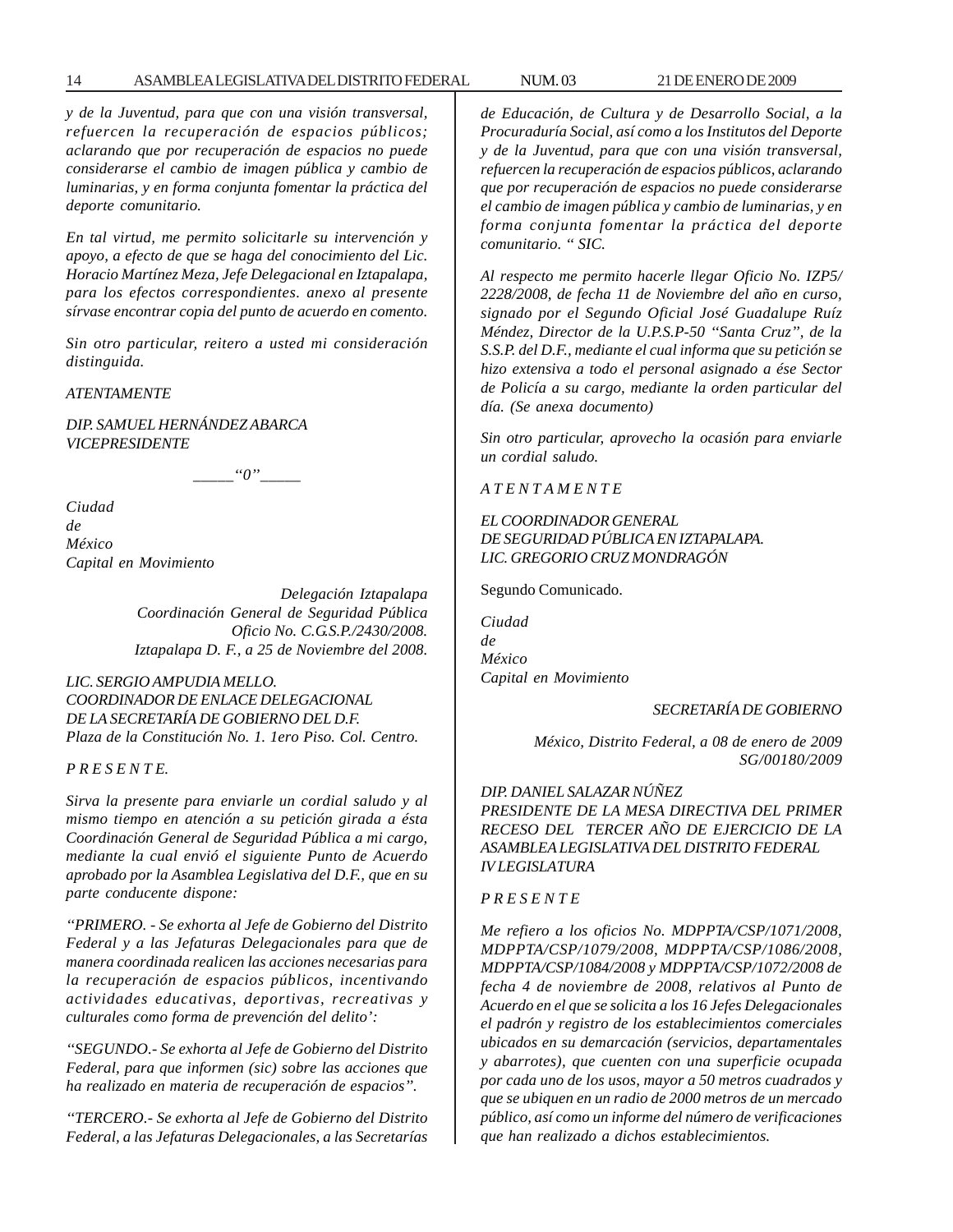*Sobre el particular, y con fundamento en lo dispuesto por el artículo 23, fracción III, de la Ley Orgánica de la Administración Pública del Distrito Federal, envío a usted las respuestas de las Delegaciones Álvaro Obregón, Iztapalapa, Xochimilco, Tlalpan y Azcapotzalco, que han sido remitidas a esta Secretaría a través de los oficios DAO/DGJG/DGOB/5488/2008, de fecha 14 de noviembre de 2008; D.G.J.G./2732/08 y D.G.J.G./2969/08 de fecha 11 de noviembre y 16 de diciembre de 2008; DGJG/1656/ DG/SG/UDLGMEP/2008, de fecha 18 de noviembre de 2008; QJ/2847/2008, de fecha 12 de noviembre y DEL-AZCA/DGJG/5015/08, de fecha 26 de noviembre de 2008, respectivamente. Cabe señalar que las respuestas correspondientes a las Delegaciones Benito Juárez, Tláhuac y Venustiano Carranza se remitieron anteriormente a ese órgano legislativo y que a la fecha ocho órganos político – administrativos no han enviado la información requerida.*

*Sin otro particular, reciba un cordial saludo.*

*A T E N T A M E N T E*

*EL SECRETARIO DE GOBIERNO LIC. JOSÉ ÁNGEL ÁVILA PÉREZ*

*\_\_\_\_\_''0''\_\_\_\_\_*

*PRIMER PERIODO ORDINARIO DE SESIONES DEL TERCER AÑO DE EJERCICIO*

> *Recinto Legislativo 04 de noviembre de 2008 MDPPTA/CSP/1071/2008*

*LIC. JOSÉ ÁNGEL ÁVILA PÉREZ SECRETARIO DE GOBIERNO DEL DISTRITO FEDERAL*

# *PRESENTE*

*Por este conducto y con fundamento en lo dispuesto por los artículos 42 fracción XXV del Estatuto de Gobierno del Distrito Federal; 10 fracción XXI, 36 fracciones V y XX de la Ley Orgánica de la Asamblea Legislativa del Distrito Federal, me permito hacer de su conocimiento que el Pleno de al Asamblea Legislativa del Distrito Federal, en sesión celebrada en la fecha citada al rubro, resolvió aprobar el siguiente:*

#### *PUNTO DE ACUERDO*

*ÚNICO.- Se solicita a la y los 16 Jefes Delegacionales del Distrito Federal, para que remitan a esta Soberanía en formato digital, el padrón y registro de los establecimientos comerciales de su demarcación (servicios, departamentales y abarrotes), que cuenten con una superficie ocupada por uso mayor a 50 metros cuadrados que se ubiquen en un radio de 2000 metros de un mercado público, y que operen, con Declaración de Apertura, registrado desde el año 2002 a la fecha; lo*

*anterior en un plazo no mayor a 72 horas, y de acuerdo al formato que se anexa al presente escrito (ANEXO 1).*

*SEGUNDO.- Se solicita, se informe de manera detallada, el número de verificaciones que durante la presente gestión, al frente del Órgano Administrativo, han realizado a los Centros Comerciales (servicios, departamentales y abarrotes), se deberá mencionar la o las materias sobre las que versan dichos actos administrativos, los resultados de las mismas, y en caso de que se haya hecho recomendaciones por resoluciones, se informe el cumplimiento y seguimiento que se les ha dado, así como los motivos y fundamentos por los que se hayan llevado a cabo clausuras a dichos establecimientos.*

*En tal virtud, me permito solicitarle su intervención y apoyo, a efecto de que se haga del conocimiento del Lic. Leonel Luna Estrada, Jefe Delegacional en Álvaro Obregón, para los efectos correspondientes, anexo al presente sírvase encontrar copia del punto de acuerdo en comento.*

*Sin otro particular, reitero a usted mi consideración distinguida.*

#### *ATENTAMENTE*

*DIP. ALFREDO VINALAY MORA PRESIDENTE*

*\_\_\_\_\_''0''\_\_\_\_\_*

*Ciudad*

*de*

*México*

*Capital en Movimiento*

 *Gobierno del Distrito Federal Delegación Álvaro Obregón Dirección General Jurídica y de Gobierno*

*OFICIO: DAO/DGJG/DGOB/5488/2008. MÉXICO, D. F., A 14 DE NOVIEMBRE DE 2008. ASUNTO: SE CONTESTA OFICIO.*

# *LIC. SERGIO AMPUDIA MELLO COORDINADOR DE ENLACE DELEGACIONAL PLAZA DE LA CONSTITUCIÓN NO. 1, 1ER. PISO, COL. CENTRO, C.P. 06068*

*En atención al oficio No. SG/CED/1456/2008, por medio del cual y por las razones que expone, solicita se le envié en formato digital, el padrón y registro de los establecimientos comerciales de la demarcación (servicios, departamentales y abarrotes) que operen con Declaración de Apertura; al respecto se hace de su conocimiento lo siguiente:*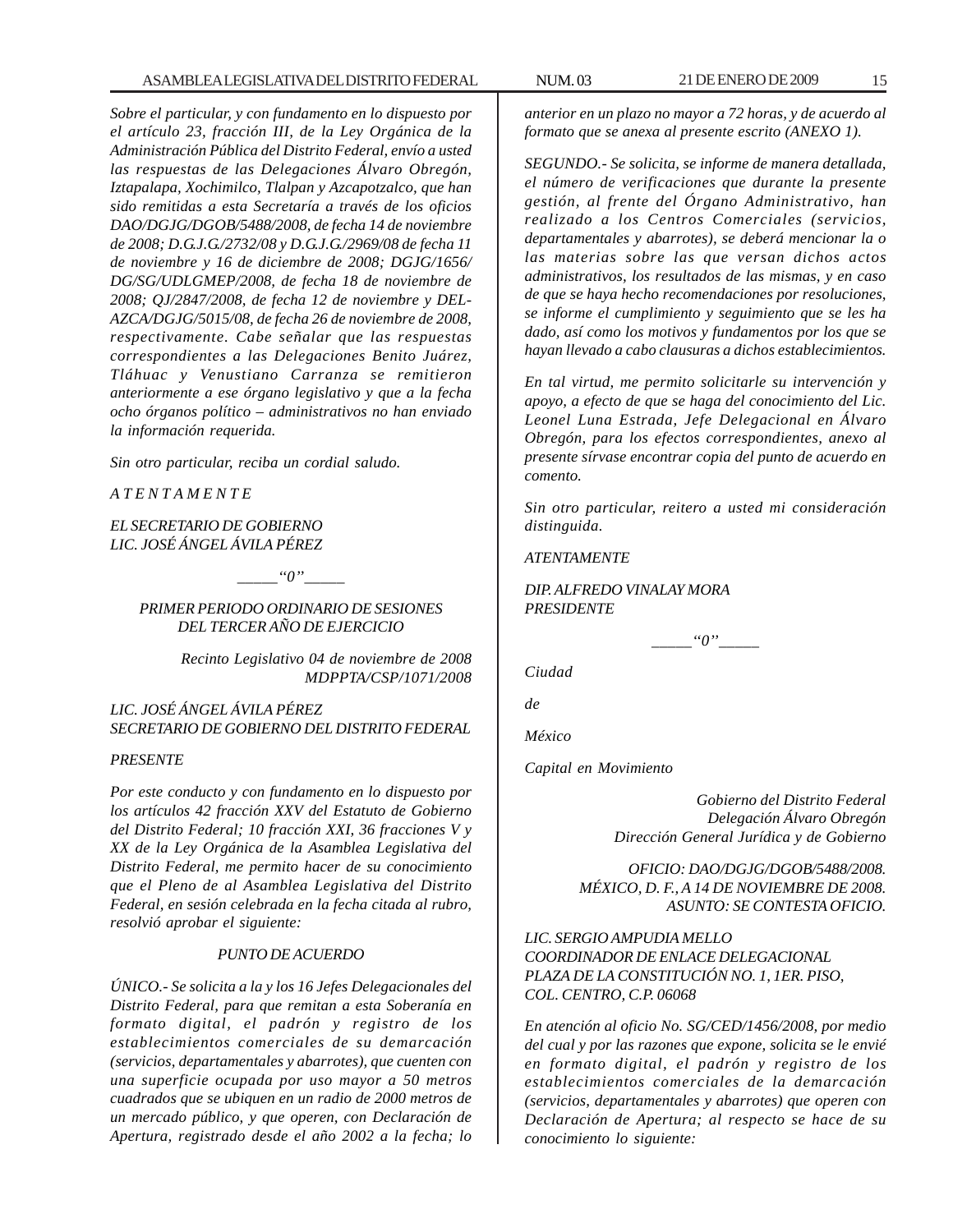*Derivado del requerimiento realizado envío a usted en C.D. la información solicitada, cabe hacer mención que de las columnas de Uso de Suelo, Fecha de Apertura y Distancia de un Mercado Público, no es posible proporcionar dicha información, en virtud de carecer de la misma.*

*Sin otro particular, aprovecho para enviarle un saludo cordial.*

*A T E N T A M E N T E*

*LIC. J. ALEJANDRO OJEDA ANGUIANO DIRECTOR DE GOBIERNO*

 $\lq o''$ 

*PRIMER PERIODO ORDINARIO DE SESIONES DEL TERCER AÑO DE EJERCICIO*

> *Recinto Legislativo 04 de noviembre de 2008 MDPPTA/CSP/1079/2008*

# *LIC. JOSÉ ÁNGEL ÁVILA PÉREZ SECRETARIO DE GOBIERNO DEL DISTRITO FEDERAL*

*PRESENTE*

*Por este conducto y con fundamento en lo dispuesto por los articulas 42 fracción XXV del Estatuto de Gobierno del Distrito Federal; 10 fracción XXI, 36 fracciones V y XX de la Ley Orgánica de la Asamblea Legislativa del Distrito Federal, me permito hacer de su conocimiento que el Pleno de la Asamblea Legislativa del Distrito Federal, en sesión celebrada en la fecha citada al rubro, resolvió aprobar el siguiente:*

#### *PUNTO DE ACUERDO*

*ÚNICO.- Se solicita a la y los 16 Jefes Delegacionales del Distrito Federal, para que remitan a esta Soberanía en formato digital, el padrón y registro de los establecimientos comerciales de su demarcación (servicios, departamentales y abarrotes), que cuenten con una superficie ocupada por uso mayor a 50 metros cuadrados que se ubiquen en un radio de 2000 metros de un mercado público, y que operen, con Declaración de Apertura, registrado desde el año 2002 a la fecha; lo anterior en un plazo no mayor a 72 horas, y de acuerdo al formato que se anexa al presente escrito (ANEXO 1).*

*SEGUNDO.- Se solicita, se informe de manera detallada, el número de verificaciones que durante la presente gestión, al frente del Órgano Administrativo, han realizado a los Centros Comerciales (servicios, departamentales y abarrotes), se deberá mencionar la o las materias sobre las que versan dichos actos administrativos, los resultados de las mismas, y en caso* *de que se haya hecho recomendaciones por resoluciones, se informe el cumplimiento y seguimiento que se les ha dado, así como los motivos y fundamentos por los que se hayan llevado a cabo -clausuras a dichos establecimientos.*

*En tal virtud, me permito solicitarle su intervención y apoyo, a efecto de que se haga del conocimiento del Lic. Horacio Martínez Meza, Jefe Delegacional en Iztapalapa, para los efectos correspondientes, anexo al presente sirvase encontrar copia del punto de acuerdo en comento.*

*Sin otro particular, reitero a usted mi consideración distinguida.*

*ATENTAMENTE*

*DIP. ALFREDO VINALAY MORA PRESIDENTE*

Tercer Comunicado.

*Ciudad de México Capital en Movimiento*

# *SECRETARÍA DE GOBIERNO*

*México, Distrito Federal, a 07 de enero de 2009 SG/00177/2009*

#### *DIP. DANIEL SALAZAR NÚÑEZ*

*PRESIDENTE DE LA MESA DIRECTIVA DEL PRIMER RECESO DEL TERCER AÑO DE EJERCICIO DE LA ASAMBLEA LEGISLATIVA DEL DISTRITO FEDERAL IV LEGISLATURA*

# *P R E S E N T E*

*Me refiero al oficio MDPPTA/CSP/782/2008 de fecha 22 de octubre de 2008, relativo al Punto de Acuerdo en los que se exhorta a los 16 Jefes Delegacionales para que ''…informen sobre las políticas, programas y acciones públicas que realizaron para atender, dar mantenimiento, rehabilitación y mejora de los parques y jardines existen en su demarcación territorial y en cuántos de éstos atendieron los requerimientos antes señalados.''*

*Sobre el particular, y con fundamento en lo dispuesto por el artículo 23, fracción III, de la Ley Orgánica de la Administración Pública del Distrito Federal, envió a usted la respuesta de la Delegación Miguel Hidalgo misma que ha sido remitida a esta Secretaria a través del oficio DMH/ KRM/0405/2008 de fecha 21 de noviembre de 2008, signado por la C. Karina Rodríguez Mejia, Secretaria Particular de la Jefa Delegacional.*

*Sin otro particular, reciba un cordial saludo.*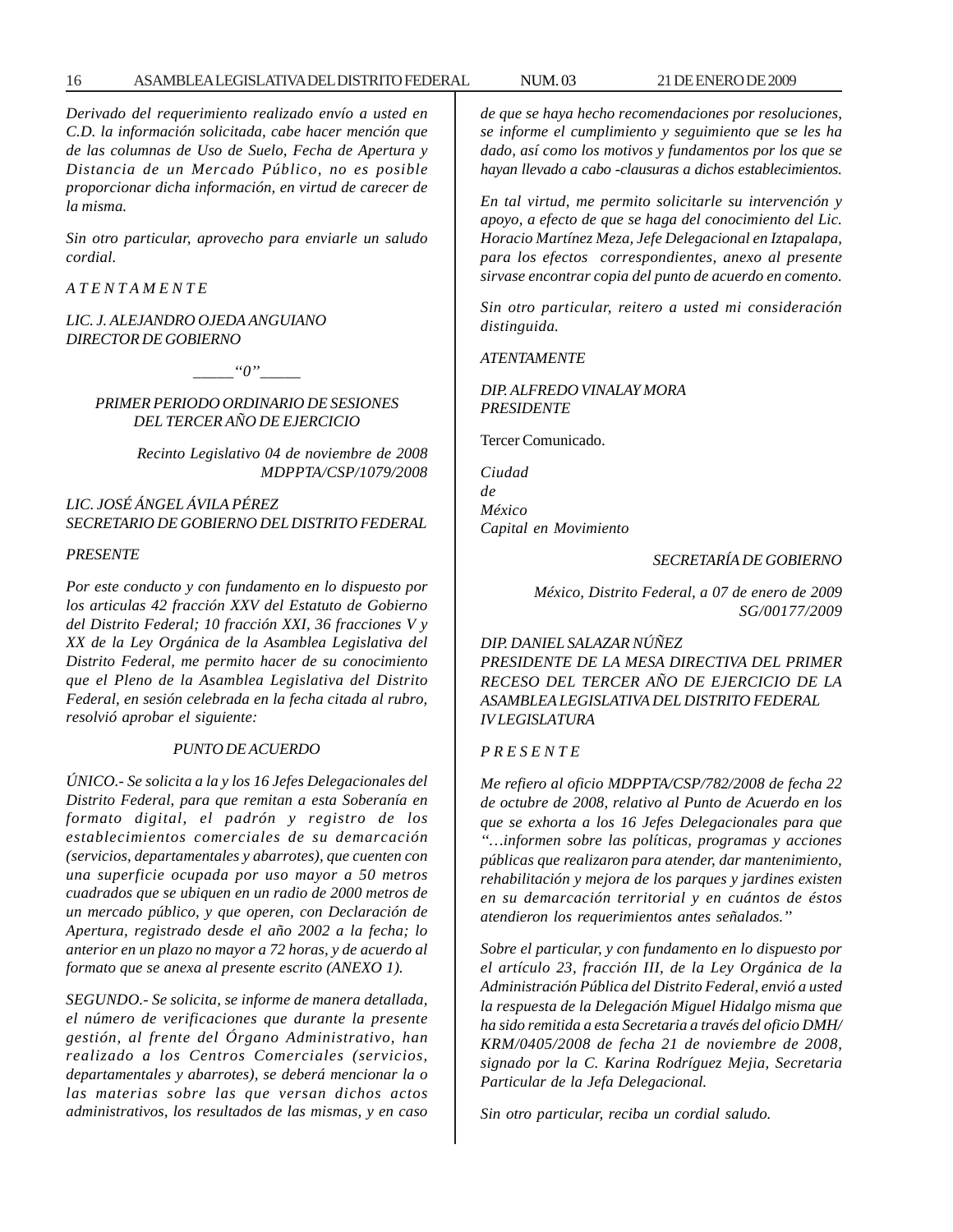#### *A T E N T A M E N T E*

# *EL SECRETARIO DE GOBIERNO LIC. JOSÉ ÁNGEL ÁVILA PÉREZ*

 $\lq\lq'0$ ''

# *JEFATURA DELEGACIONAL SECRETARÍA PARTICULAR*

*DMH/SP/KRM/0405/2008 México, D.F., a 21 de Noviembre de 2008*

*LIC. SERGIO AMPUDIA MELLO. Coordinador de Enlace Delegacional. Secretaría de Gobierno GDF*

#### *P r e s e n t e:*

*Me refiero a su oficio SG/CED/1407/2008, de fecha 27 de Octubre pasado, en el que solicita un informe sobre las políticas, programas y acciones públicas que se realizaron para atender, dar mantenimiento, rehabilitación y mejora de los parques y jardines que existen en ésta Delegación, así como informar cuantos parques y jardines existen y en cuantos de éstos se atendieron los requerimientos antes señalados, de conformidad con el Punto de Acuerdo aprobado en el Pleno de la Diputación Permanente.*

*Al respecto me permito acompañar a la presente, relación de Parques y Jardines con los que cuenta la Delegación, informando al mismo tiempo que contamos con 25 Parques y 39 Jardines, a los cuales la Subdirección de Parques y Jardines y la Brigada Urbana les proporcionaron mantenimiento cotidiano e integral consistente en: poda de pasto, poda de seto, poda de árboles, poda fitosanitaria para erradicar el muerdago, barrido, papeleo, riego, retiro de árboles secos, colocación de pasto y reforestación, así mismo se ha instalado herrería y juegos infantiles, en algunos parques y jardines.*

*Adicionalmente se han colocado luminarias, por parte de la Subdirección de Alumbrado Público, con el propósito de brindar mayor seguridad a los visitantes que transitan por ellos en las noches.*

*Cabe mencionar que personal de la Subdirección de Parques y Jardines ha participado de manera activa con el mejoramiento del medio ambiente con los programas ''De la mano con mi Delegación'', ''Brigada Delegacional'', ''Brigada Urbana'' y ''Miguel Hidalgo Verde''.*

*Esperando que lo anterior sea recibido de conformidad, quedo de Ud, como siempre.*

*A t e n t a m e n t e*

*Karina Rodríguez Mejía Secretaria Particular.*

Cuarto Comunicado.

*Ciudad de México Capital en Movimiento*

*SECRETARÍA DE GOBIERNO*

*México, Distrito Federal, a 07 de enero de 2009 SG/00178/2009*

*DIP. DANIEL SALAZAR NÚÑEZ PRESIDENTE DE LA MESA DIRECTIVA DEL PRIMER RECESO DEL TERCER AÑO DE EJERCICIO DE LA ASAMBLEA LEGISLATIVA DEL DISTRITO FEDERAL IV LEGISLATURA*

# *P R E S E N T E*

*Me refiero al oficio MDPPTA/CSP/1332/2008 de fecha 12 de noviembre de 2008, relativo al Punto de Acuerdo en los que se exhorta a los 16 Jefes Delegacionales para que realicen un levantamiento de necesidades de obra en los mercados públicos de sus respectivas demarcaciones territoriales y que los ingresos de aplicación automática que se generen en dichos mercados, se apliquen al propio centro generador.*

*Sobre el particular, y con fundamento en lo dispuesto por el artículo 23, fracción III, de la Ley Orgánica de la Administración Pública del Distrito Federal, envió a usted la respuesta de la Delegación Miguel Hidalgo misma que ha sido remitida a esta Secretaría a través del oficio DGODU/4579/08, de fecha 25 de noviembre de 2008, signado por el Arq. Luis Eduardo Vallejo Mercado, Director General de Obras y Desarrollo Urbano de esa demarcación.*

*Sin otro particular, reciba un cordial saludo.*

*A T E N T A M E N T E*

# *EL SECRETARIO DE GOBIERNO LIC. JOSÉ ÁNGEL ÁVILA PÉREZ*

*\_\_\_\_\_''0''\_\_\_\_\_*

*Dirección General de Obras y Desarrollo Urbano Dirección de Obras Subdirección de Obras y Mantenimiento No. De Oficio: DGODU/4579/08*

*México D. F. a 25 de noviembre del 2008*

*Lic. Sergio Ampudia Mello. Coordinador en Enlace Delegacional Plaza de la Constitución No. 1, 10 piso Col. Centro. Delegación Cuauhtemoc.*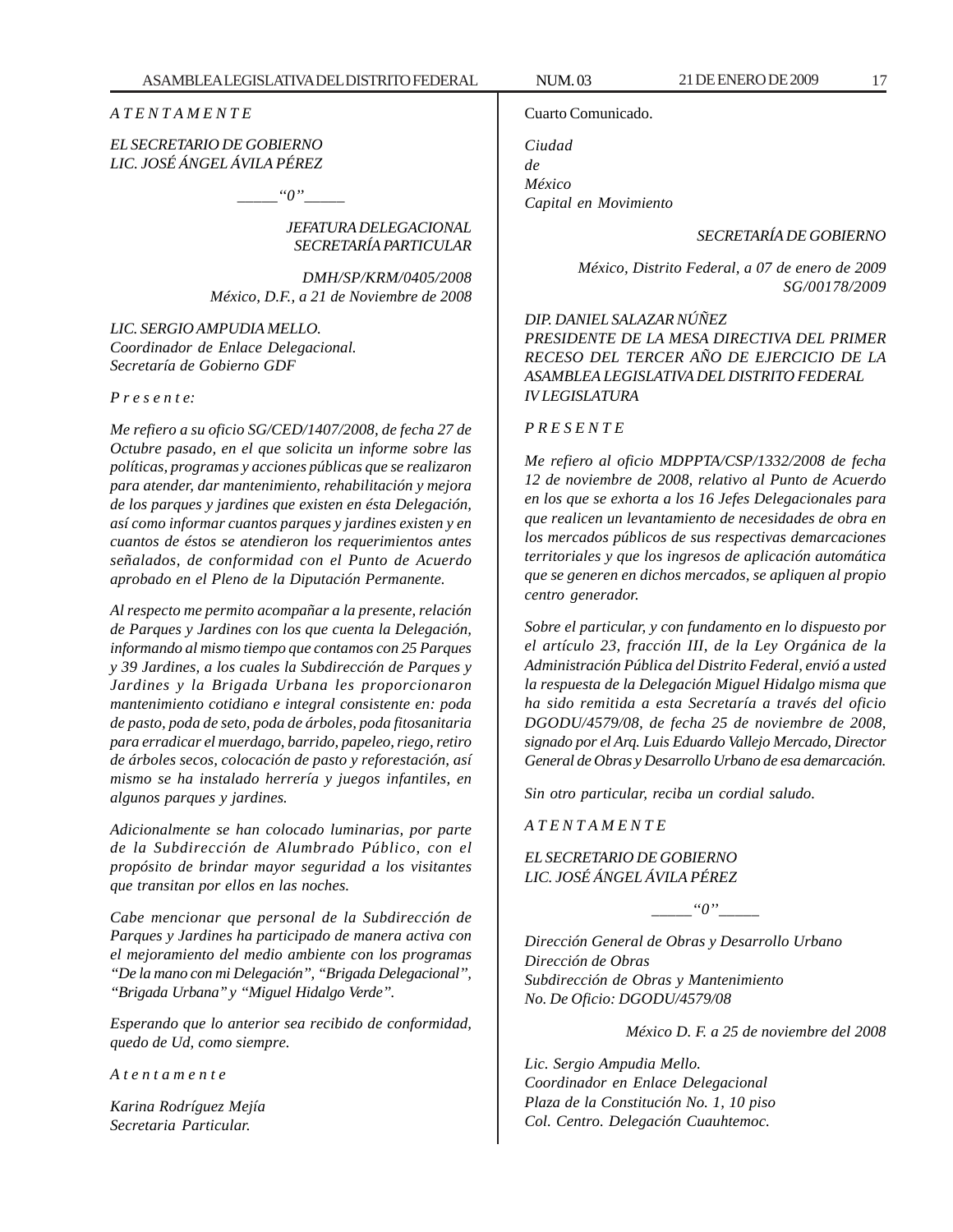18 ASAMBLEA LEGISLATIVA DEL DISTRITO FEDERAL NUM. 03 21 DE ENERO DE 2009

#### *P r e s e n t e.*

*En atención su oficio No. SG/CED/1615/08 de fecha 20 de noviembre del 2008, en el cual nos comunica mediante oficio suscrito por el Diputado Alfredo Vinalay Mora, Presidente de la mesa Directiva del primer periodo Ordinario de Sesiones del Tercer Año de Ejercicio de la Asamblea Legislativa del D. F. que el Pleno de ese órgano Legislativo aprobó punto de acuerdo (segundo y cuarto de mercados) y solicita se proporcione la información necesaria, me permito enviar a usted lo siguiente:*

*En el mes de septiembre se realizaron los levantamientos físicos de necesidades de 11 mercados en el perímetro de la Delegación Miguel Hidalgo para rehabilitación y mantenimiento de estos espacios.*

*Los mercados atendidos:*

*Escandón*

*Escandón II sección*

*Granada*

*Tacubaya*

*América*

*18 de Marzo*

*Argentina*

*Anáhuac anexo*

*Anáhuac zona*

*Garda*

*Ing. Gonzalo Peña Manterola*

*Actualmente se están haciendo trabajos de mantenimiento y rehabilitación (impermeabilización, pintura, reparación de herrería cambio de pisos etc.) a 5 de estos mercados dada la partida presupuestal que se destino a mercados:*

| <b>MERCADOS</b>  | <b>MONTO</b> |
|------------------|--------------|
| <b>TACUBAYA</b>  | 722.851.73   |
| <b>ARGENTINA</b> | 574.714.51   |
| PEÑA MANTEROLA   | 565.643.67   |
| GRANADA          | 449.806.63   |
| <b>ESCANDÓN</b>  | 170.099.83   |

*Sin más por el momento, reciba un cordial saludo.*

*A t e n t a m e n t e*

*Director General de Obras y Desarrollo Urbano Arq. Luis Eduardo Vallejo Mercado*

 $"0"$ 

*PRIMER PERIODO ORDINARIO DE SESIONES DEL TERCER AÑO DE EJERCICIO*

> *Recinto Legislativo 12 de noviembre de 2008 MDPPTA/CSP/1332/2008*

*LIC. JOSÉ ÁNGEL ÁVILA PÉREZ SECRETARIO DE GOBIERNO DEL DISTRITO FEDERAL*

# *PRESENTE*

*Por este conducto y con fundamento en lo dispuesto por los artículos 42 fracción XXV del Estatuto de Gobierno del Distrito Federal; 10 fracción XXI, 36 fracciones V y XX de la Ley Orgánica de la Asamblea Legislativa del Distrito Federal, me permito hacer de su conocimiento que el Pleno de la Asamblea Legislativa del Distrito Federal, en sesión celebrada en la fecha citada al rubro, resolvió aprobar el siguiente:*

# *PUNTO DE ACUERDO*

*PRIMERO. Se exhorta a la Secretaría de Finanzas del Distrito Federal, para que realice las acciones necesarias que permitan a los locatarios de los mercados públicos, realizar el pago de derecho de piso mediante el uso de una línea de captura.*

*SEGUNDO. Se exhorta a los dieciséis Jefes Delegacionales del Distrito Federal, que de manera urgente, lleven a cabo el levantamiento de necesidades de obra en los mercados públicos de sus respectivas demarcaciones territoriales; garantizando que el documento en el que se establezcan las necesidades físicas de los inmuebles, cuenten con la firma del titular del área responsable del área de obras, o bien, de un Director responsable de obra.*

*TERCERO. Se solicita a la Contaduría Mayor de Hacienda de esta Asamblea Legislativa del Distrito Federal, que en la revisión de la cuenta pública del Gobierno del Distrito Federal, se contemple el rubro de ingresos de aplicación automática que se generan en las demarcaciones territoriales, especialmente, respecto de los autogenerados recaudados en los mercados públicos por concepto de sanitarios y otros.*

*CUARTO. Se exhorta a los dieciséis Jefes Delegacionales del Distrito Federal, para que los ingresos de aplicación automática que se generen en los mercados públicos, se apliquen en mejoras al propio centro generador.*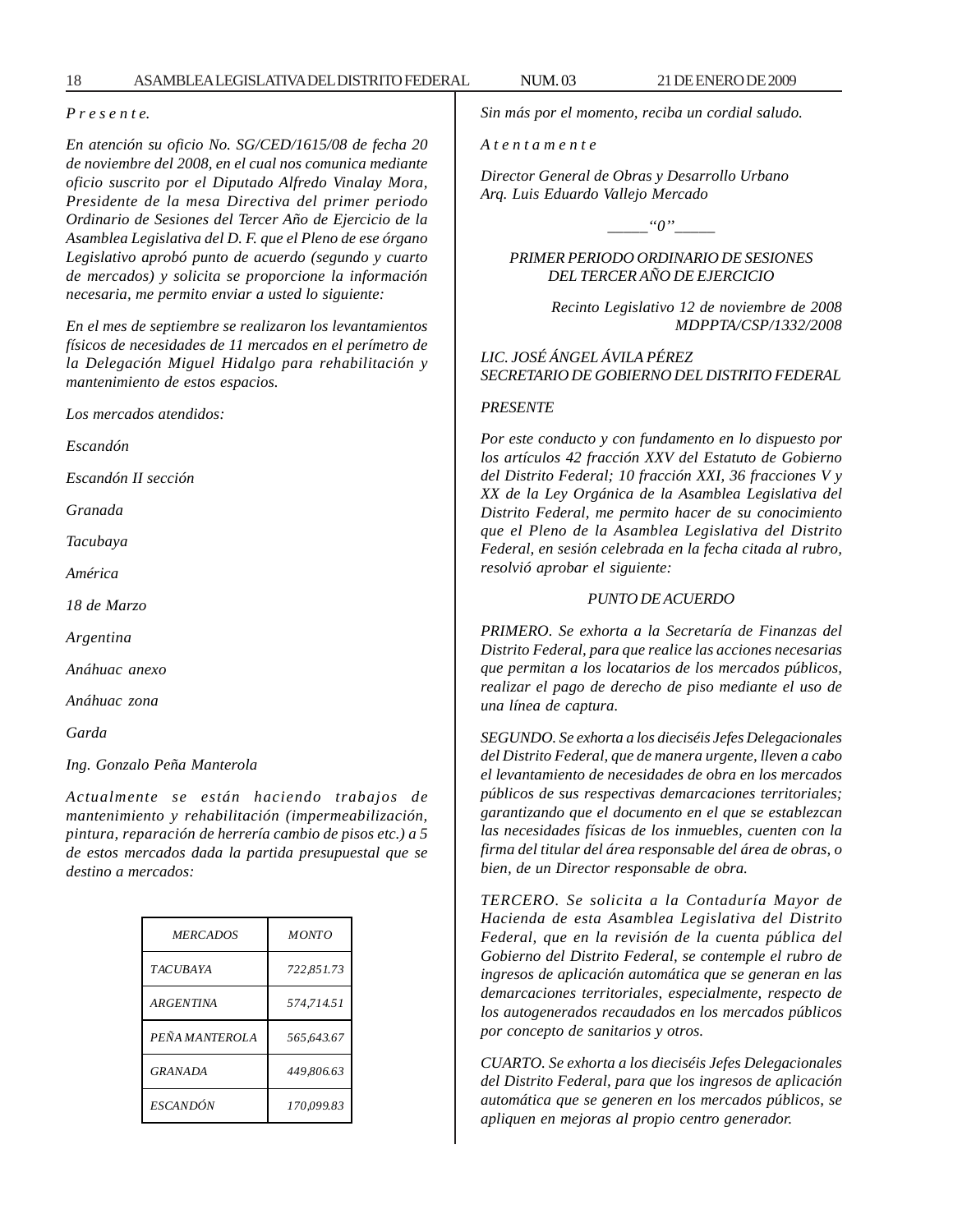*QUINTO. Se exhorta al Jefe de Gobierno del Distrito Federal para que a través de las dependencias competentes, dé cumplimiento a la reforma al artículo 4 de la Ley que establece el derecho a la pensión alimentaría para adultos mayores de 70 años residentes en el Distrito Federal, aprobada por esta Asamblea Legislativa del Distrito Federal, desde el 19 de diciembre de 2006, para implementar el uso de la tarjeta electrónica en los mercados públicos, así como lo dispuesto por el artículo Tercero*

Quinto Comunicado.

#### *SUBSECRETARÍA DE ENLACE LEGISLATIVO*

*Oficio No. SEL/300/197/09 México, D.F., a 7 de enero de 2009*

*Secretarios de la H. Asamblea Legislativa del Distrito Federal*

*P r e s e n t e s*

*En respuesta al atento oficio No. MDDPSRSA/CSP/719/ 2008, signado por el Dip. Xiuh Guillermo Tenorio Antiga, Presidente de la Mesa Directiva de la Diputación Permanente de ese Órgano Legislativo, me permito remitir para los fines procedentes, copia del similar número 941 suscrito por el Gral. Bgda. DEM. Luis Arturo Oliver Cen, Subjefe Operativo del Estado Mayor de la Defensa Nacional de la Secretaría de la Defensa Nacional, mediante el cual responde el Punto de Acuerdo relativo al tráfico de armas.*

*Sin otro particular, reciban un cordial saludo.*

#### *ATENTAMENTE*

*El Subsecretario CUAUHTÉMOC CARDONA BENAVIDES*

 $"0"$ 

*ESTADO MAYOR Lomas de Sotelo, D.F., a 5 de enero del 2009.*

*C. CUAUHTÉMOC CARDONA BENAVIDES. SUBSECRETARIO DE ENLACE LEGISLATIVO DE LA SECRETARÍA DE GOBERNACIÓN. BUCARELI 99 COL. JUÁREZ. DELEGACIÓN CUAUHTÉMOC. C.P. 06600, México, D.F.*

*POR ORDEN DEL C. GENERAL SECRETARIO DE LA DEFENSA NACIONAL, Y en relación con sus oficios Nos. SEL/300/2477/08 Y SEL/300/2580/08 de 2 y 4 de julio 2008, Mediante el cual el Congreso del Estado de Chihuahua y la Asamblea Legislativa del Distrito Federal, exhortan al Ejecutivo Federal y a otras Autoridades*

*Federales, para que refuercen los retenes de las aduanas, puertos marítimos y aeropuertos del país, se ponga mayor atención en el control de armas y se reestructure el actual esquema de las aduanas; se hacen de su conocimiento las acciones adoptadas por esta Secretaría para combatir el tráfico ilícito de armas de fuego, como a continuación se indica:*

*Se han desplegado efectivos militares en las cercanías de los cruces fronterizos del país, mediante puestos de control móviles, efectuando reconocimientos en horarios irregulares en las inmediaciones de las instalaciones hacendarías, ubicadas en los citados cruces.*

*La presencia de tropas en esos lugares, ha constituido una medida disuasiva a la acción e influencia de los grupos delictivos dedicados al tráfico de armas.*

*Durante el ejercicio de esta Administración (1 Dic. 2006 a! 31 Dic. 2008), como resultado de las operaciones militares implementadas a nivel nacional en apoyo de las autoridades civiles responsables del combate al tráfico ilícito de armamento, esta Secretaría ha asegurado 22,227 Armas de Fuego, 2'539,647 Municiones y 1,516 Granadas de diversas características, que están a disposición del Ministerio Público, quien realiza las investigaciones correspondientes.*

*En el mismo período, en todo el país se ha fomentado el incremento del programa de ''Canje de dinero y diversos artículos por armas'' en coordinación con las autoridades de los tres órdenes de gobierno e iniciativa privada, habiéndose recibido en donación 23,838 .Armas; 249,338 Municiones y 903 Granadas de diversas características, que periódicamente son destruidas.*

*De conformidad a lo establecido en la Ley Federal de Armas de Fuego y Explosivos y su Reglamento, esta Secretaría a través de la Dirección General del Registro Federal de Armas de Fuego y Control de Explosivos, lleva a cabo la aplicación de la Ley en comento, mediante la inscripción de las armas de fuego en el Registro Federal de Armas, expide permisos de portación, exportación, importación, transporte de armamento, municiones y explosivos; asimismo, realiza una revista semestral de inspección a las licencias de portación de armas de los cuerpos policiales del país, entre otros; actividades que revisten un carácter administrativo y que coadyuvan a combatir su tráfico ilícito.*

*Lo anterior, en virtud de que la investigación y persecución de los delitos es una facultad Constitucional Exclusiva del Ministerio Público.*

*Si bien es cierto que las actividades mencionadas corresponden a la aplicación de la Ley de la materia, también lo es, que a las demás autoridades Federales,*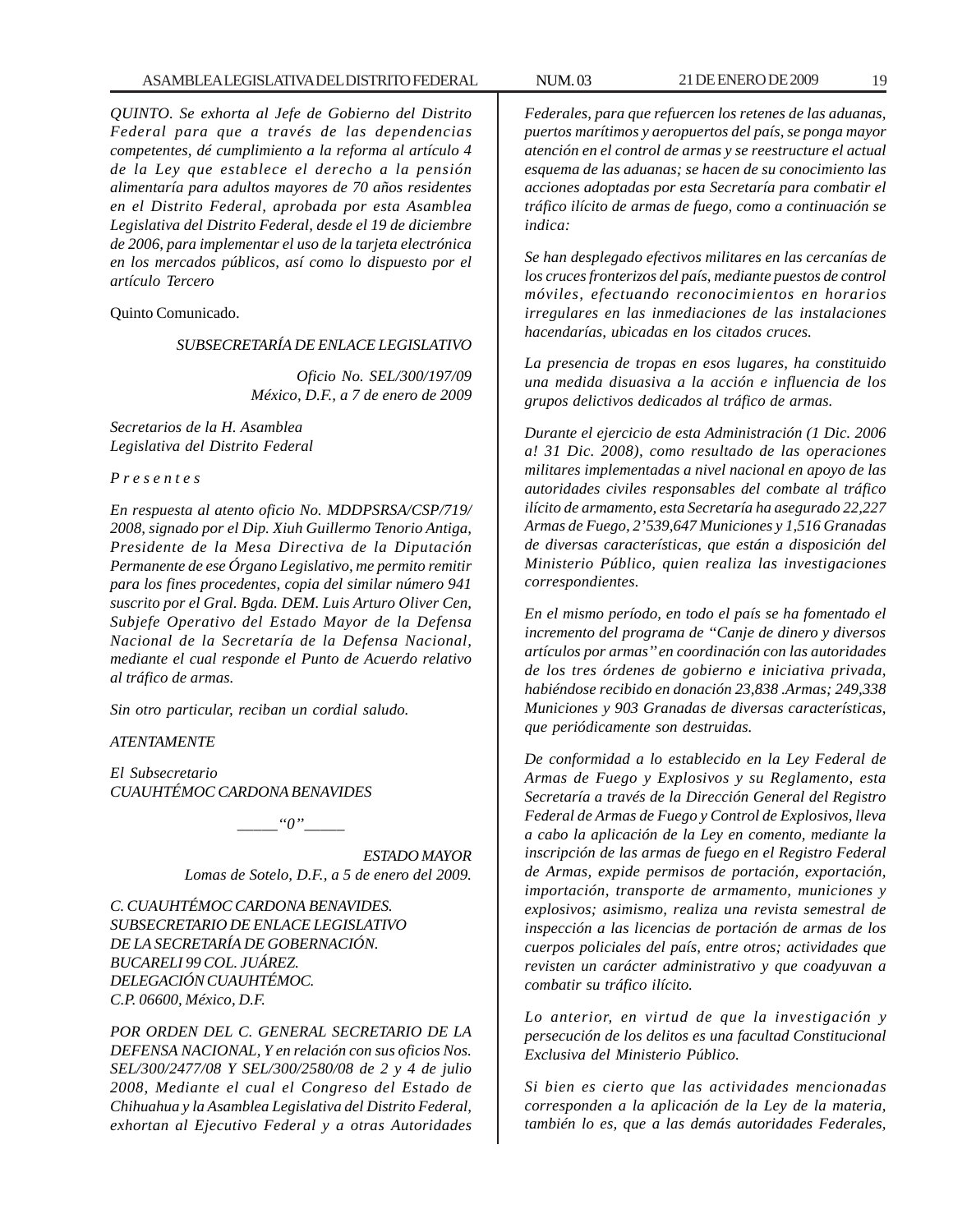#### 20 ASAMBLEA LEGISLATIVA DEL DISTRITO FEDERAL NUM. 03 21 DE ENERO DE 2009

*Estatales y Municipales, en cumplimiento de dicha norma, les corresponde su aplicación, mediante la adopción de diversas acciones en sus jurisdicciones para acotar este ilícito, motivo por el cual el personal militar únicamente coadyuva en auxilio de los cuerpos policiales en el ejercicio de' sus funciones, sin que esto signifique sustituirlos de sus responsabilidades.*

*Por lo antes expuesto, la Secretaría de la Defensa Nacional, en cumplimiento a las tareas asignadas tanto en la Ley Orgánica de la Administración Pública Federal como en la del Ejército y Fuerza Aérea Mexicanos, dosifica sus efectivos para cumplir oportuna y eficientemente con sus misiones generales, por lo que el incremento del efectivo militar para reforzar los retenes como se solicita, obligaría a sustraer personal de otras tareas que tiene asignadas este instituto armado.*

*Por lo que se refiere a la reestructuración del esquema de las aduanas se carece de facultades para tal propósito.*

*Sin otro particular, aprovecho la ocasión para reiterarle la seguridad de mi atenta y distinguida consideración.*

*SUFRAGIO EFECTIVO. NO REELECCIÓN. EL SUBJEFE OPTVO. DEL EMDN GRAL. BGDA. DEM. LUIS ARTURO OLIVER CEN.*

Asimismo se informa a esta Diputación Permanente que toda vez que los comunicados a los que se ha hecho referencia contienen respuestas relativas a asuntos aprobados por este Órgano Legislativo, por economía procesal parlamentaria se toma la siguiente determinación:

Hágase del conocimiento de los diputados promoventes.

Tome nota la Secretaría.

Esta Presidencia informa que se recibió un Acuerdo de la Comisión de Gobierno para que esta Asamblea Legislativa se pronuncie en defensa de las reformas y leyes aprobadas en esta IV Legislatura en materia de libertades individuales y derechos humanos y se solicita al Secretario de Gobernación se garantice el cumplimiento del Artículo 130 de la Constitución Política de los Estados Unidos Mexicanos. Proceda la Secretaría a dar lectura al Acuerdo de referencia.

**EL C. SECRETARIO.-** Por instrucciones de la Presidencia se procede a dar lectura al Acuerdo de referencia.

# *ASAMBLEA LEGISLATIVA DEL DISTRITO FEDERAL IV LEGISLATURA*

*ACUERDO DE LA COMISIÓN DE GOBIERNO POR EL QUE SE INFORMA SOBRE LOS RESULTADOS DE LA REUNIÓN CELEBRADA CON EL DIRECTOR GENERAL DE LA COMISIÓN NACIONAL DEL AGUA, EL SISTEMA DE AGUAS DE LA CIUDAD DE MÉXICO,*

*JEFES DELEGACIONALES Y DIPUTADOS DE LA ASAMBLEA LEGISLATIVA DEL DISTRITO FEDERAL Y SE DAN A CONOCER LOS ACUERDOS TOMADOS EN LA MISMA.*

#### *CONSIDERANDO*

*I. Que de conformidad a lo dispuesto por el artículo 41 de la Ley Orgánica de la Asamblea Legislativa del Distrito Federal, la Comisión de Gobierno es el órgano de gobierno permanente de la Asamblea, encargado de optimizar el ejercicio de las funciones legislativas, políticas y administrativas de la misma.*

*II. Que el día 21 de enero de 2009, el Diputado Daniel Salazar Núñez presentó un punto de acuerdo, mediante el cual se estableció en los resolutivos que por conducto de la Comisión de Gobierno se solicitará al lng. José Luis Luege Tamargo, Director General de la Comisión Nacional del Agua la realización de una mesa de trabajo, en la que participaran el Sistema de Aguas de la Ciudad de México, los Titulares de la Delegaciones Políticas que se verán afectados por la disminución del suministro de agua por 3 días cada mes, de enero a mayo del 2009, y diputados de la Asamblea Legislativa del Distrito Federal.*

*Que en virtud del consenso existente sobre este tema, en el seno de la Comisión de Gobierno se aprobó por unanimidad solicitar la reunión de trabajo descrita.*

*III. Que el día 26 de enero de 2009 se llevó a acabo la reunión de trabajo en la sala de juntas de la Dirección General de la Comisión Nacional del Agua, a la que asistieron los diputados Víctor Hugo Círigo Vásquez, Presidente de la Comisión de Gobierno de la Asamblea Legislativa; Daniel Salazar Núñez, Presidente de la Comisión de Gestión Integral del Agua; Miguel Hernández Labastida, Coordinador del grupo parlamentario del PAN, y Agustín Guerrero Castillo, Secretario de la Comisión de Gobierno; el titular del Sistema de Aguas del Distrito Federal, Ramón Aguirre Díaz, además de los Delegados en Miguel Hidalgo, Benito Juárez e lztapalapa, Gabriela Cuevas Barrón, Germán de la Garza Estrada y Horacio Martínez Meza, respectivamente, entre otros legisladores y representantes delegacionales.*

*Que el Titular de la CONAGUA informó que la disminución del suministro de agua se realizará por cuestiones técnicas operativas; precisando que se debe a que el agua almacenada en los tanques que abastecen al Sistema Cutzamala al día primero de enero se encontraban a un 63% de su capacidad, y que al día 26 de enero habían disminuido a un 58%, lo que representa una disminución de aproximadamente de un millón de metros cúbicos diarios.*

*Por otra parte, aclaró que la interrupción del suministro se realizará los fines de semana y días festivos, con la*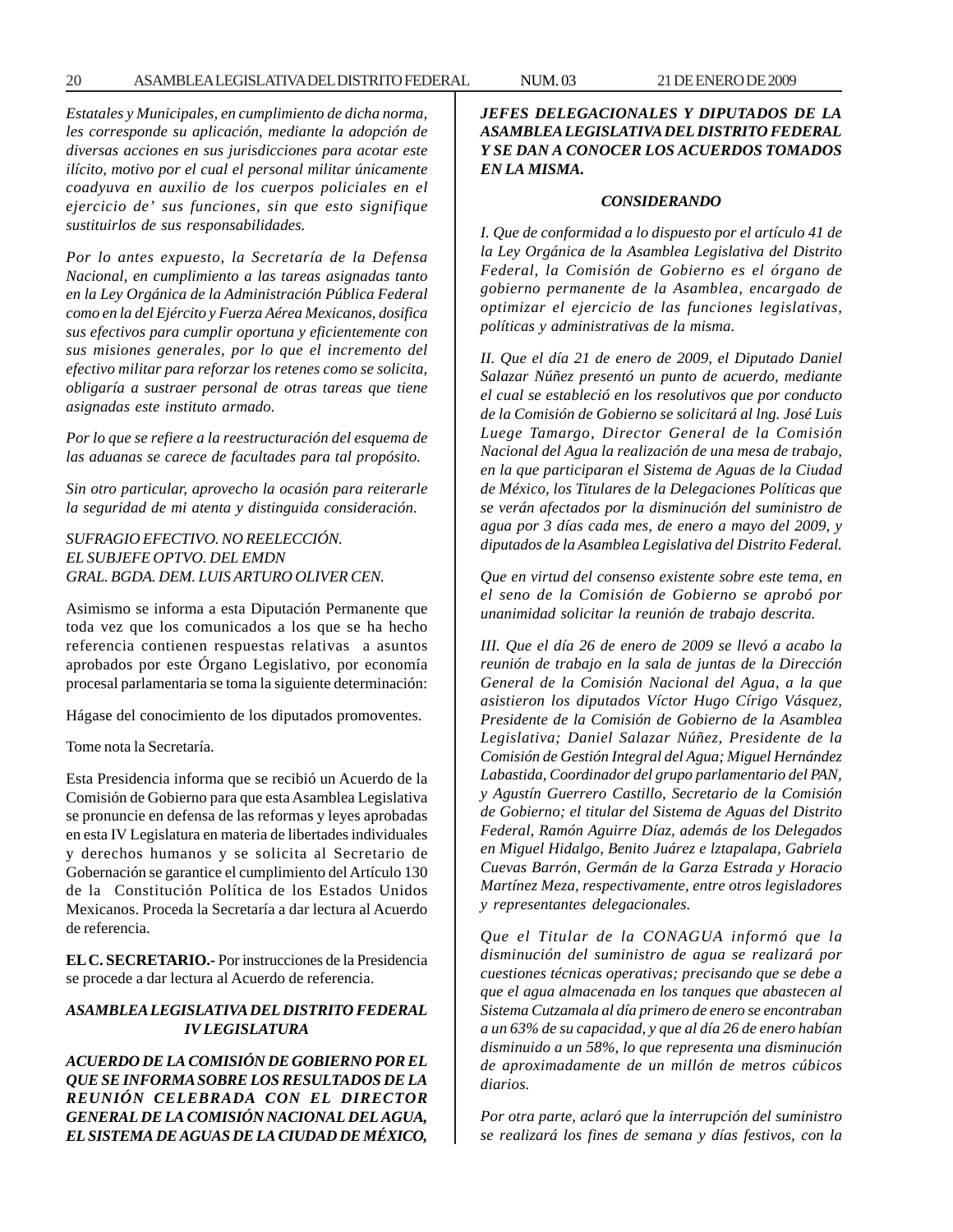*finalidad de no ocasionar afectación real a los usuarios; lo anterior, con el objeto de dar mantenimiento a 20 de 60 puntos que requieren de reparación prioritaria, con un costo de 300 millones de pesos.*

*IV. Que los acuerdos tomados en la reunión señalada en el considerando anterior son los siguientes:*

*1.- La Comisión Nacional del Agua (CONAGUA), el Sistema de Aguas de la Ciudad de México, las Delegaciones Políticas afectadas y la Asamblea Legislativa del Distrito Federal, por conducto de su Comisión de Gobierno gestionarán de manera coordinada ante la Comisión Federal de Electricidad y/o Compañía de Luz y Fuerza del Centro, que el abasto de energía eléctrica sea la suficiente para garantizar a ,la población una distribución y potabilización de agua, así como el desalojo de aguas negras.*

*2.- La CONAGUA realizará las acciones necesarias para clausurar los pozos cuyos títulos de concesión hayan sido vencidos y no renovados, así como los pozos que no cuenten con título o concesión alguna.*

*3.- La CONAGUA, el Sistema de Aguas de la Ciudad de México, las Delegaciones Políticas afectadas y la' Asamblea Legislativa del Distrito Federal de manera coordinada realizarán una campaña del uso racional y eficiente del agua, cuyo impacto sea positivo y reduzca el consumo y desperdicio del agua en la Ciudad de México.*

*4.- El Sistema de Aguas de la Ciudad de México en coordinación con los Gobiernos Delegacionales y la Asamblea Legislativa del Distrito Federal, de manera coordinada ,desarrollarán un programa de distribución de agua potable a través de pipas, garantizándole a los usuarios el acceso suficiente a dicho recurso.*

*5.- Realizar una segunda mesa de trabajo en el mes de marzo,' previa a la celebración del Día Mundial' del Agua, cuyo objeto sea informar sobre el seguimiento y avances en el cumplimiento de los acuerdos tomados en esta reunión.*

*6.- A propuesta de diputados de la Asamblea Legislativa, la CONAGUA determinó no solicitar ante la Secretaría de Hacienda y Crédito Público incremento alguno de tarifas por concepto de agua en bloque, respecto del Distrito Federal, acordándose que el Sistema de Aguas de la Ciudad de México, las Delegaciones Políticas afectadas y la Asamblea Legislativa del Distrito Federal de manera coordinada realizarían la gestión necesaria para que no se dé, incremento alguno en 'materia de agua potable.*

*7.- Que se continuará analizando la posibilidad de traer agua de fuentes alternas, siendo las más accesibles la de Tula y de Tecolutla, en Hidalgo y Veracruz,*

*respectivamente; además de reforzar e invertir en el propio Sistema Cutzamala para aumentar el caudal de agua a la Ciudad de México.*

*8.- Mantener una comunicación abierta, evitando que el tema del agua se politice, rechazando cualquier forma de participación que conlleve a fines políticos.*

*Por lo anterior, esta Comisión de Gobierno determina dar a conocer los acuerdos antes señalados y realizar las acciones que conlleven al cumplimiento de los mismos,*

*Por lo expuesto y fundado, los integrantes de la Comisión de Gobierno tienen a bien suscribir el siguiente:*

# *ACUERDO*

*ÚNICO.- ESTA COMISIÓN DE GOBIERNO DA A CONOCER LOS ACUERDOS TOMADOS EN REUNIÓN DE FECHA VEINTISÉIS DE ENERO DEL AÑO EN CURSO CON EL ING. JOSÉ LUIS LUEGO TAMARGO, DIRECTOR GENERAL DE LA COMISIÓN NACIONAL DEL AGUA, ING. RAMÓN AGUIRRE DÍAZ, DIRECTOR GENERAL DEL SISTEMA DE AGUAS DE LA CIUDAD DE MÉXICO, JEFES DELEGACIONALES Y DIPUTADOS DE LA ASAMBLEA LEGISLATIVA DEL DISTRITO FEDERAL, SEÑALADOS EN EL CONSIDERANDO IV.*

*Atentamente firman: diputado Víctor Hugo Círigo Vásquez, Presidente; diputado Miguel Hernández Labastida, coordinador del grupo parlamentario del PAN, con la leyenda ''en contra''; diputado Jorge Federico Schiaffino Isunza, coordinador del grupo parlamentario del PRI; diputado Xiuh Guillermo Tenorio Antiga, coordinador del grupo parlamentario del PANAL; el diputado Raúl Alejandro Cuauhtémoc Ramírez Rodríguez, coordinador de la Coalición Parlamentaria Socialdemócrata; el diputado Enrique Pérez Correa, coordinador de la Coalición Parlamentaria de Izquierdas; el diputado Isaías Villa González, integrante.*

Es cuanto, señor Presidente.

**EL C. PRESIDENTE**.- Esta Presidencia recibió un razonamiento de voto de la diputada María de la Paz Quiñones Cornejo, del grupo parlamentario del Partido Acción Nacional. Insértese en la Versión estenográfica.

*''Estimados Diputados:*

*Hoy estamos aquí gracias a la garantía individual plasmada en el artículo 6º Constitucional que otorga a todos los mexicanos la seguridad de la libertad de expresión.*

*Por esta razón es también por la cual, entre otras cosas, estamos en este momento sesionando en este Honorable Recinto, también porque celebramos la democracia, porque asistimos a la fiesta de la decisión ciudadana de la libertad de ideas, del debate permanente.*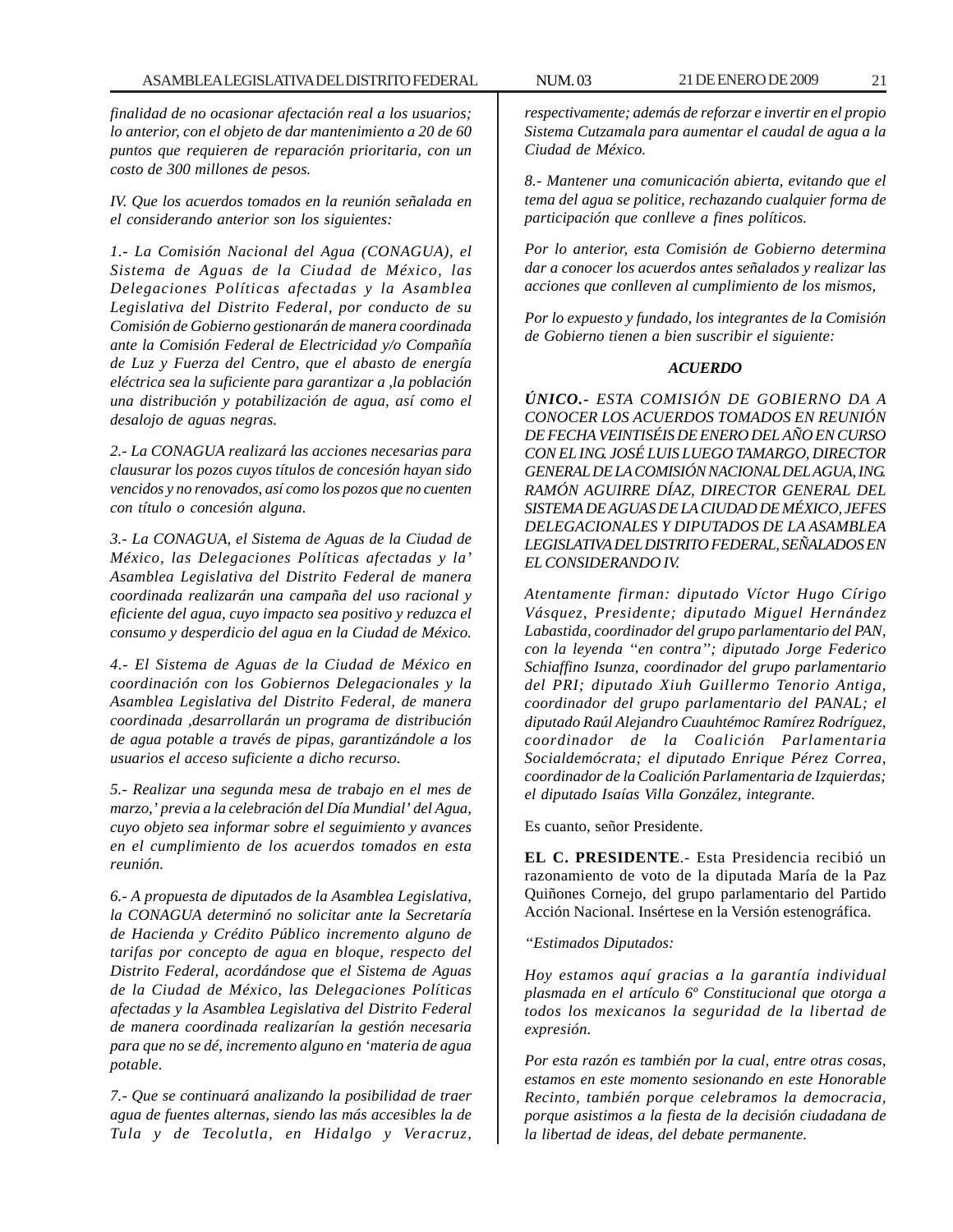#### 22 ASAMBLEA LEGISLATIVA DEL DISTRITO FEDERAL NUM. 03 21 DE ENERO DE 2009

*El día de ayer fuimos testigos de la ceremonia del ungimiento como Presidente del país más poderoso del planeta, el de un hombre que juró ante las sagradas escrituras, sin que su país perdiera por ello su laicidad o su presencia en el escenario geopolítico global o se generara por ello una andanada de ataques, sin ningún fundamento o sentido específico.*

*Tampoco se ve afectada su laicidad por el hecho de que en su moneda esté inscrita la frase In god We Trust (en Dios confiamos).*

*De la misma forma tampoco la vulnera el hecho de que cotidiana e históricamente los políticos estadounidenses mencionen la frase tanto en público como en privado God Bless America (Dios bendiga América).*

*Por fortuna no vivimos dentro de un Estado totalitario y antidemocrático, donde se coarte sistemáticamente la libertad de expresión.*

*En el México del siglo XXI todos quienes somos mexicanos y vivimos en este país, tenemos el pleno derecho de ejercer nuestra libertad de expresión responsablemente, sin obstáculos y también tenemos el pleno derecho de profesar o no una religión.*

*El hecho de que la sede del VI Encuentro Mundial de las Familias haya tenido lugar en México, significó para millones de personas mexicanas y extranjeras la existencia de un espacio de reflexión, de introspección espiritual hacia lo que consideran su fe y en la que decidieron cimentar sus valores.*

*En el México de hoy desafortunadamente existen hasta quienes haciendo uso de los servicios públicos y en ocasiones al margen de la ley, se terminan colgando por ejemplo de la luz, que todos los ciudadanos pagan a través de sus impuestos para encender por ejemplo bocinas, pantallas y micrófonos para seguir promocionando su imagen.*

*La intolerancia sólo termina siendo la última salida ante la falta de argumentos sólidos por parte de quienes profesan ideologías, doctrinas o creencias distintas a las suyas.*

*Curioso resulta ser que en países desarrollados este tipo de temas han sido superados hace tiempo. Que independientemente de quién llegue al poder, los esfuerzos se centran en el desarrollo, el progreso y el avance del país, antes de señalar intolerantemente si el jefe de Estado profesa determinada religión.*

*El mejor ejemplo lo tuvimos ayer cuando el hoy Presidente del país más poderoso del mundo jura sobre una Biblia y sella con ello el compromiso del encargo que le fue encomendado, sostenida por las manos de su propia* *esposa, un Presidente por cierto, vale la pena mencionarlo, con tendencias de centro-izquierda.*

*Al día de hoy nadie ha salido a tocar este tipo de temas que no significan un problema u obstáculo para el desarrollo de su país. Fue un acto solemne, un acto que todo el pueblo estadounidense aplaudió. Esa es una de las tantas diferencias entre un país desarrollado y un país en desarrollo.*

*Tolerancia deben ser la herramienta que ayude a construir un país democrático, donde se tiene la libertad de expresar lo que se piensa sin temor a ser reconvenido, no por el fuero que ostentamos, sino porque es una garantía constitucional plasmada en la Constitución Política de nuestra nación.*

*En este país sí existe un partido político que sea democrático y tolerante es el Partido Acción Nacional. Hoy Acción Nacional ha demostrado con hechos el garantizar que cada quién es libre de profesar la religión que considere más conveniente.*

*Acción Nacional no combina, como muchos generadores de estática se han empeñado en hacer creer a la opinión pública, religión con política, para aquellos quienes piensan que por el solo hecho de asistir, por ejemplo, al VI Encuentro Mundial de las Familias, el Titular del Ejecutivo Federal está marcando una tendencia hacia una determinada profesión de fe, incurren en el intento de insultar la inteligencia de millones de mexicanos que tiene pleno conocimiento de la realidad.*

*Los siguientes ejemplos ilustran muy bien el hecho de que Acción Nacional, congruente con sus principios de doctrina desde su fundación, siempre ha sabido ser respetuoso y tolerante frente a la diversidad de pensamientos, circunstancia inherente de un país democrático.*

*Reiteramos, Acción Nacional siempre ha estado abierto al diálogo, al debate, al intercambio respetuoso, responsable y maduro de aportes e ideas. Estuvo siempre y en todo momento en la discusión y en la votación en la que se tomó la determinación de crear la legislación respecto a la Ley de Voluntad Anticipada.*

*Cabe mencionar que un actor o un partido político que está en contra de la vida misma, de inicio va contra natura y por ese sólo hecho entra en contradicciones e incongruencias a lo largo de su vida y funcionamiento.*

*Un ejemplo más de tolerancia y respeto irrestricto a todos los segmentos de la sociedad por parte de Acción Nacional es por ejemplo el hecho de que la Secretaría de Salud del Gobierno Federal ha llevado a cabo sistemáticamente campañas de concientización en las que ha tenido lugar la distribución de preservativos a la sociedad e informando del riesgo de no utilizarlos.*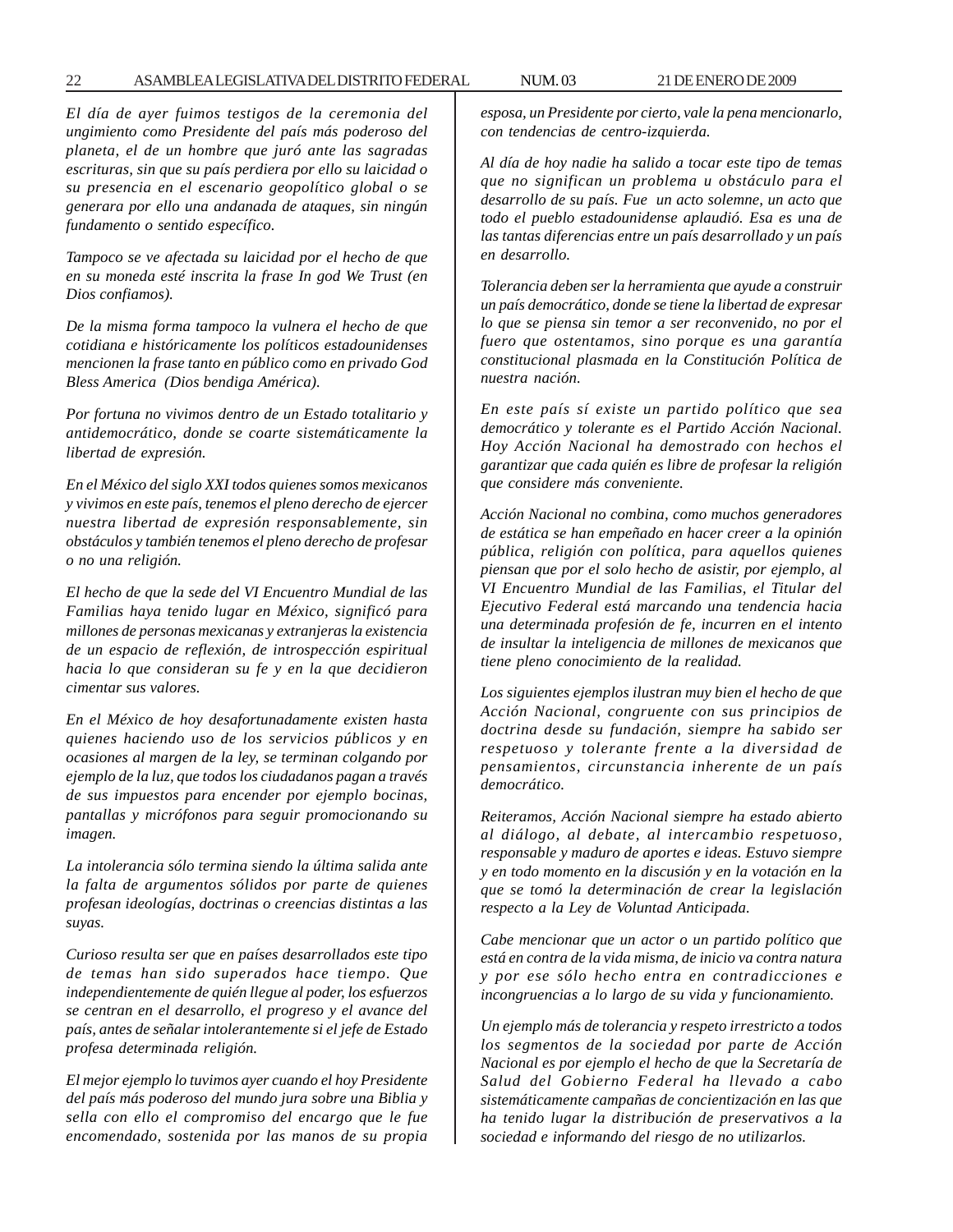*Debemos tener presente siempre que todas y cada una de las fuerzas políticas existentes en el Distrito Federal justamente representan intereses diversos e igual de valiosos, ya que significan las posturas y formas de pensar de la heterogeneidad social de la Ciudad de México.*

*Es importante hacer mención que la definición de ''laico'' de la Real Academia Española es: ''Independientemente de cualquier organización o confesión religiosa'', mas esto no significa ningún momento que se tenga qué estar en contra, que se tenga qué ser polarizante o que se tenga qué inclinar hacia actitudes de carácter separatistas.*

*La dinámica social contemporánea exige que todas las fuerzas políticas sociales asentadas en la capital sean capaces de ponerse de acuerdo en beneficio de la colectividad. Sólo generando el debate se pueden alcanzar consensos; únicamente logrando el consenso se pueden llegar a consolidar acuerdos.*

*Gracias a los pesos y los contrapesos existentes se pueden llegar a fortalecer nuestro germinal régimen democrático. El Partido Acción Nacional siempre ha estado de acuerdo y a favor de la necesidad de tender los puentes necesarios que abran espacios de diálogo y debate, que enriquezcan la vida política y social de la Ciudad. No se debe olvidar que sólo con tolerancia es posible lograr la tan ansiada consolidación democrática.*

*El Partido Acción Nacional hace un respetuoso y cordial llamado a todos y cada uno de los actores y fuerzas políticas para que, independientemente de posiciones, ideologías, proyectos, extremos y posturas, los esfuerzos de todas y todos quienes formamos parte de este engranaje, se centren prioritaria y únicamente en el avance y el sano desarrollo de la calidad de vida de todos los capitalinos.*

*Sólo quienes anhelan vivir en un país totalitario, sin garantías, sin certezas, donde el soberano no es la totalidad de quienes integran la sociedad, sino quienes detentan el poder, pueden llegar a pensar en coartar la libertad del pueblo soberano intentando que su pensamiento rija o esté sobre el de los demás.*

*Sólo cuando seamos capaces de erradicar la ignorancia seremos lo suficientemente aptos de extinguir los prejuicios que impiden que una nación como la nuestra se desarrolle sanamente.*

*Sólo cuando superemos dogmas anquilosados de ideologías que se fueron para no volver, entonces estaremos preparados de ver hacia delante, sin filias, sin fobias y sólo con el propósito de un profundo compromiso y respeto por México.*

Muchas gracias''.

**EL C. PRESIDENTE.-** Proceda la Secretaría a consultar a la Diputación Permanente, en votación económica, si es de aprobarse el acuerdo de referencia.

**EL C. SECRETARIO.-** Por instrucciones de la Presidencia y en votación económica, se consulta a la Asamblea si es de aprobarse el acuerdo de referencia.

Los que estén por la afirmativa, sírvanse manifestarlo poniéndose de pie.

Los que estén por la negativa, sírvanse manifestarlo poniéndose de pie.

Se aprueba el acuerdo, diputado Presidente.

Remítase a la Secretaría de Gobernación para los efectos correspondientes.

Para presentar una proposición con punto de acuerdo para que la Asamblea Legislativa del Distrito Federal exhorte al Gobierno del Distrito Federal y a las 16 Delegaciones Políticas a que impulsen mesas de trabajo urgentes para analizar, evaluar, proponer y definir la viabilidad de establecer zonas con parquímetros para aliviar vialidades y obtener recursos en beneficios de las colonias, así como exhortar al Gobierno de la Ciudad a proceder por vía legal a finiquitar de manera definitiva el Programa de Parquímetros que opera en las Colonias Juárez y Cuauhtémoc, se concede el uso de la Tribuna al diputado Salvador Pablo Martínez Della Rocca, a nombre propio y del diputado Tomás Pliego Calvo, del grupo parlamentario del Partido de la Revolución Democrática. Adelante, diputado.

# **EL C. DIPUTADO SALVADOR PABLO MARTÍNEZ DELLA ROCCA.-**

*PROPOSICIÓN CON PUNTO DE ACUERDO PARA QUE LA ASAMBLEA LEGISLATIVA DEL DISTRITO FEDERAL EXHORTE AL GOBIERNO DEL DISTRITO FEDERAL Y A LAS 16 DELEGACIONES POLÍTICAS A QUE IMPULSE MESAS DE TRABAJO URGENTES PARA ANALIZAR, EVALUAR, PROPONER Y DEFINIR LA VIABILIDAD DE ESTABLECER ZONAS CON PARQUÍMETROS PARA ALIVIAR VIALIDADES Y OBTENER RECURSOS EN BENEFICIO A LAS COLONIAS; ASÍ COMO EXHORTA AL GOBIERNO DE LA CIUDAD A PROCEDER POR VÍA LEGAL A FINIQUITAR DE MANERA DEFINITIVA EL PROGRAMA DE PARQUÍMETROS QUE OPERA EN LAS COLONIAS JUÁREZ Y CUAUHTÉMOC.*

# *CONSIDERANDOS*

*1.- Es de conocimiento general que una concesión habitualmente está definida como un circuito de beneficios en la que intervienen entidades privadas, de la administración pública y usuarios del servicio. Debe destacarse que la definición legal omite toda mención de los fines que se persiguen con la ejecución del servicio público, que no deben ser otros que el interés general o colectivo. Pero esta omisión no quiere decir que esté*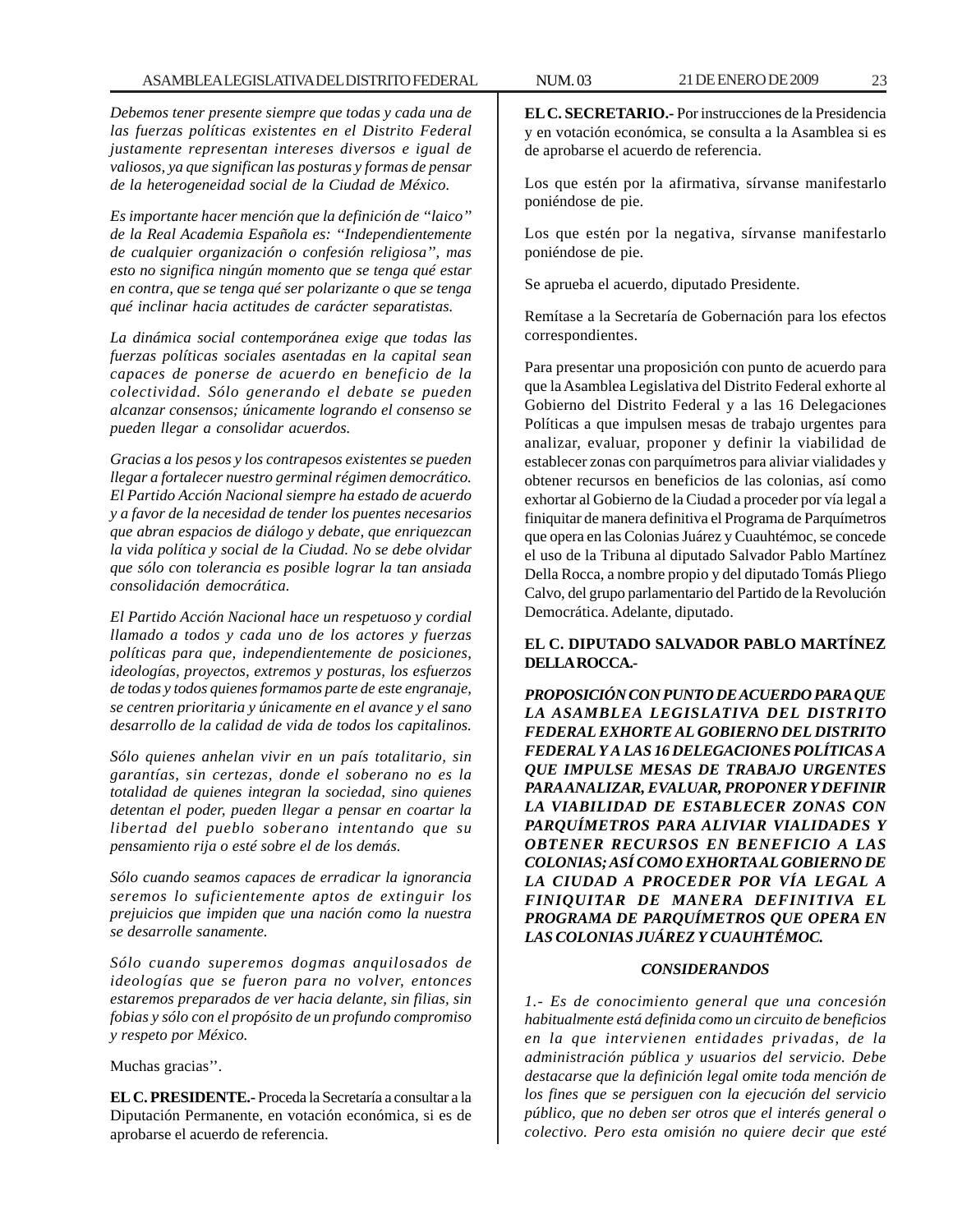#### 24 ASAMBLEA LEGISLATIVA DEL DISTRITO FEDERAL NUM. 03 21 DE ENERO DE 2009

*ausente dicho interés, sino que está implícito. En tal sentido se constata la obsolescencia del concepto de ''concesión'', y en términos más generales, con el concepto del establecimiento de una autorización, por parte del Gobierno, para que un interesado pueda instalar y operar servicios para su propio uso, o para explotar servicios que se ofrecen a la comunidad, sean de carácter público, o cerrado a un número limitado de usuarios.*

*2... Es absolutamente necesario, entendida esta necesidad como una inscripción a un código de gobernabilidad democrática, que el concepto de concesión de servicio público tiene que estar asociado a la protección de los derechos del consumidor. a la seguridad de las personas, a las facilidades de interceptación de las comunicaciones para investigaciones judiciales, transparencia, beneficios sociales comprobables; asimismo debe incorporar, como en el caso de los parquímetros, beneficios contundentes en la zona de explotación del servicio. La empresa que ostente la concesión debe poseer una historia intachable en sus conductas ante las legislaciones pertinentes y obedecer a los cánones de la responsabilidad social.*

*3.- La empresa concesionaria Operadora de Estacionamientos Viales (Opevsa) que explota los parquímetros de las colonias Juárez y Cuauhtémoc ha incurrido en diversas anomalías ya denunciadas por el Diputado Tomás Pliego como son: la morosidad en ajustar las máquinas en tiempo que mandata la legislación (2008), generando ganancias ilegales o incurriendo en violación a la Ley de Establecimientos mercantiles por tener la sede de sus oficinas en Río de la Plata 32, demostrado en el documento que expidió la Secretaría de Desarrollo Urbano y Vivienda el 10 de marzo del 2008, en el que se expone que la zonificación de la colonia Cuauhtémoc, donde se encuentra este inmueble es H Tipo B o 15 (Habitacional con 15 metros de altura o 5 niveles); así como en el mantenimiento de una política de opacidad gracias a fideicomisos privados no auditables.*

*4.- Existen diversas propuestas del gobierno local que anuncian la proyección de instalar estructuras de parquímetros en diversas zonas de la ciudad de México.*

*Ante esta perspectiva es necesario reconceptualizar, actualizar y homogeneizar el régimen jurídico de las concesiones de parquímetros, evitar las lagunas y acotar con precisión derechos y deberes de los concesionarios en la gestión de este servicio público proporcionando a la empresa elegida por licitación una ganancia que tenga relación de proporcionalidad con la que tendrá el gobierno capitalino.*

*Así como beneficios explícitos para los habitantes de la zona explotada.*

*Por los anteriores considerandos se propone el siguiente*

*PUNTO DE ACUERDO DE URGENTE Y OBVIA RESOLUCION PARA QUE LA ASAMBLEA LEGISLATIVA DEL DISTRITO FEDERAL EXHORTE AL GOBIERNO DEL DISTRITO FEDERAL Y A LAS 16 DELEGACIONES POLÍTICAS A QUE IMPULSE MESAS DE TRABAJO URGENTES PARA ANALIZAR, EVALUAR, PROPONER Y DEFINIR LA VIABILIDAD DE ESTABLECER ZONAS CON PARQUÍMETROS PARA ALIVIAR VIALIDADES Y OBTENER RECURSOS EN BENEFICIO A LAS COLONIAS; ASÍ COMO EXHORTA AL GOBIERNO DE LA CIUDAD A PROCEDER POR VÍA LEGAL A FINIQUITAR DE MANERA DEFINITIVA EL PROGRAMA DE PARQUÍMETROS QUE OPERA EN LAS COLONIAS JUÁREZ Y CUAUHTÉMOC.*

*Atentamente.*

*Dip. Salvador Pablo Martínez Della Rocca.*

Muchas gracias.

**EL C. PRESIDENTE.-** En términos de lo dispuesto por el artículo 133 del Reglamento para el Gobierno Interior de la Asamblea Legislativa del Distrito Federal, consulte la Secretaría a la Diputación Permanente en votación económica si la propuesta presentada por el diputado Salvador Martínez Della Rocca se considera de urgente y obvia resolución.

**EL C. SECRETARIO.-** Por instrucciones de la Presidencia y en votación económica, se consulta a la Diputación Permanente si la propuesta de referencia se considera de urgente y obvia resolución.

Los que estén por la afirmativa, sírvanse manifestarlo poniéndose de pie.

Los que estén por la negativa, sírvanse manifestarlo poniéndose de pie.

Se considera de urgente y obvia resolución, diputado Presidente.

**EL C. PRESIDENTE.-** Está a discusión la propuesta. ¿Existen oradores en contra?

Proceda la Secretaría a preguntar a la Diputación Permanente en votación económica si es de aprobarse la propuesta a discusión.

**EL C. SECRETARIO.-** Por instrucciones de la Presidencia y en votación económica se pregunta a la Diputación Permanente si está a favor o en contra de la propuesta.

Los que estén por la afirmativa, sírvanse manifestarlo poniéndose de pie.

Los que estén por la negativa, sírvanse manifestarlo poniéndose de pie.

Aprobada la propuesta, diputado Presidente.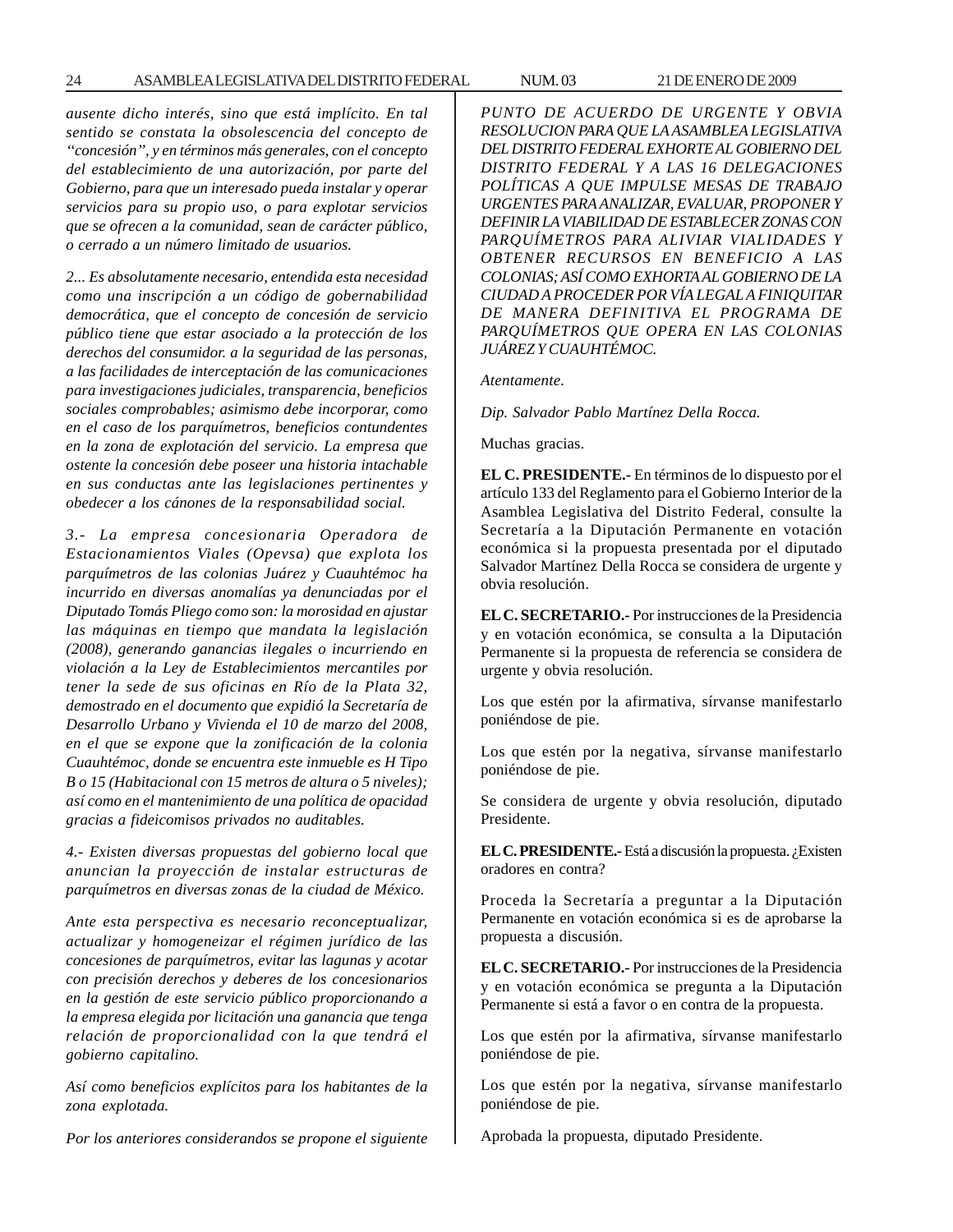**EL C. PRESIDENTE.-** Remítase a las autoridades correspondientes para los efectos legales a que haya lugar.

Para presentar una proposición con punto de acuerdo para exhortar a la Cámara de Diputados a realizar las adecuaciones necesarias a la Ley Federal de Competencia Económica con el propósito de incorporar la normatividad requerida para fijar precios máximos a los productos básicos en situaciones especiales, se concede el uso de la Tribuna al diputado Enrique Vargas Anaya, del grupo parlamentario del Partido de la Revolución Democrática. Adelante diputado.

**EL C. DIPUTADO ENRIQUE VARGAS ANAYA.-** Muy buenos días. Con su venia, diputado Presidente.

*PROPOSICIÓN CON PUNTO DE ACUERDO PARA EXHORTAR A LA CÁMARA DE DIPUTADOS A REALIZAR LAS ADECUACIONES NECESARIAS A LA LEY FEDERAL DE COMPETENCIA ECONÓMICA CON EL PROPÓSITO DE INCORPORAR LA NORMATIVA REQUERIDA PARA FIJAR PRECIOS MÁXIMOS A LOS PRODUCTOS BÁSICOS, EN SITUACIONES ESPECIALES.*

*14 de enero de 2009*

*DIP. DANIEL SALAZAR NÚÑEZ PRESIDENTE DE LA MESA DIRECTIVA DE LA DIPUTACIÓN PERMANENTE EN LA ASAMBLEA LEGISLATIVA DEL DISTRITO FEDERAL, IV LEGISLATURA*

#### *PRESENTE.*

*El suscrito Diputado Enrique Vargas Anaya, integrante del grupo parlamentario del Partido de la Revolución Democrática, de la IV Legislatura, de la Asamblea Legislativa del Distrito Federal, con fundamento en lo dispuesto por los artículos 13 fracción II y 17 fracción VI, de la Ley Orgánica de la Asamblea Legislativa, así como 133 del Reglamento para el Gobierno Interior de la Asamblea Legislativa del Distrito Federal, someto a la consideración de este Honorable Órgano Legislativo la siguiente proposición con PROPUESTA DE PUNTO DE ACUERDO PARA EXHORTAR A LA CÁMARA DE DIPUTADOS A REALIZAR LAS ADECUACIONES NECESARIAS A LA LEY FEDERAL DE COMPETENCIA ECONÓMICA CON EL PROPÓSITO DE INCORPORAR LA NORMATIVA REQUERIDA PARA FIJAR PRECIOS MÁXIMOS A LOS PRODUCTOS BÁSICOS, EN SITUACIONES ESPECIALES.*

# *CONSIDERANDOS*

*PRIMERO: Que al concluir el 2008 era evidente que la crisis económica internacional había contaminado el ambiente nacional. Las expectativas de todos los agentes económicos eran en el sentido de una reducción en los ritmos de crecimiento económico y el año concluía con la*

*inflación más elevada de los últimos ocho años, duplicando prácticamente los pronósticos oficiales.*

*En el caso de los productos básicos, el incremento de los precios está ahora muy por encima del crecimiento del índice General de Precios al Consumidor golpeando severamente a la economía familiar.*

*En esta perspectiva, el gobierno federal tardíamente ha propuesto una serie de acciones que a criterio de este legislador no atacan a los efectos devastadores de la pérdida del poder adquisitivo de la mayoría de la población.*

*SEGUNDO: Que el modelo neoliberal que se ha aplicado desde hace más de 20 años y la consecuente desregulación de prácticamente todo el sistema de mercado ha puesto en entredicho el principio constitucional de ''Rectoría Económica del Estado, supuestamente para ''dinamizar'' a la capacidad de producción de la economía sin ''distorsionar'' al mercado. Cuando ha sido el carácter predominantemente oligopólico lo que ha deformado dramáticamente el principio de ''libre mercado.*

*Las prácticas monopólicas están a la orden del día, perjudicando a los consumidores nacionales, en especial a los estratos de menores ingresos.*

*TERCERO: Que el haber desmantelado el sistema de precios de garantía y desaparecido a la CONASUPO ha sido otro factor que en momentos de crisis contribuye a encarecer los productos básicos favoreciendo las practicas especulativas, como se ha visto en el caso de las tortillas.*

*CUARTO: Que el gobierno ha sido renuente a incorporar mecanismos de control de precios aún temporalmente, dando argumentos falaces al respecto y mientras tanto únicamente se continúa beneficiando a los grandes empresarios y comerciantes trasnacionales y nacionales quienes demuestran poca solidaridad con la situación actual contribuyendo a la especulación, el acaparamiento y la espiral inflacionaria.*

*QUINTO: Que la pérdida real del poder adquisitivo de la mayoría de la población que resulta del crecimiento de los precios, no sólo perjudica a la ya de por sí mermada situación de la mayoría de las familias mexicanas, que al no contar con capacidad de compra, refuerza la expectativa de estancamiento de la producción y en consecuencia de pérdida de empleos, agudizando la crisis económica. Así, el estancamiento con inflación es la peor cara del Capitalismo salvaje que en el caso de México, dominado por una minoría beneficiada con el esquema neoliberal, ha provocado que hasta un premio Nóbel de Economía se haya mofado del mismo, catalogándolo como ''Capitalismos de Compadres''.*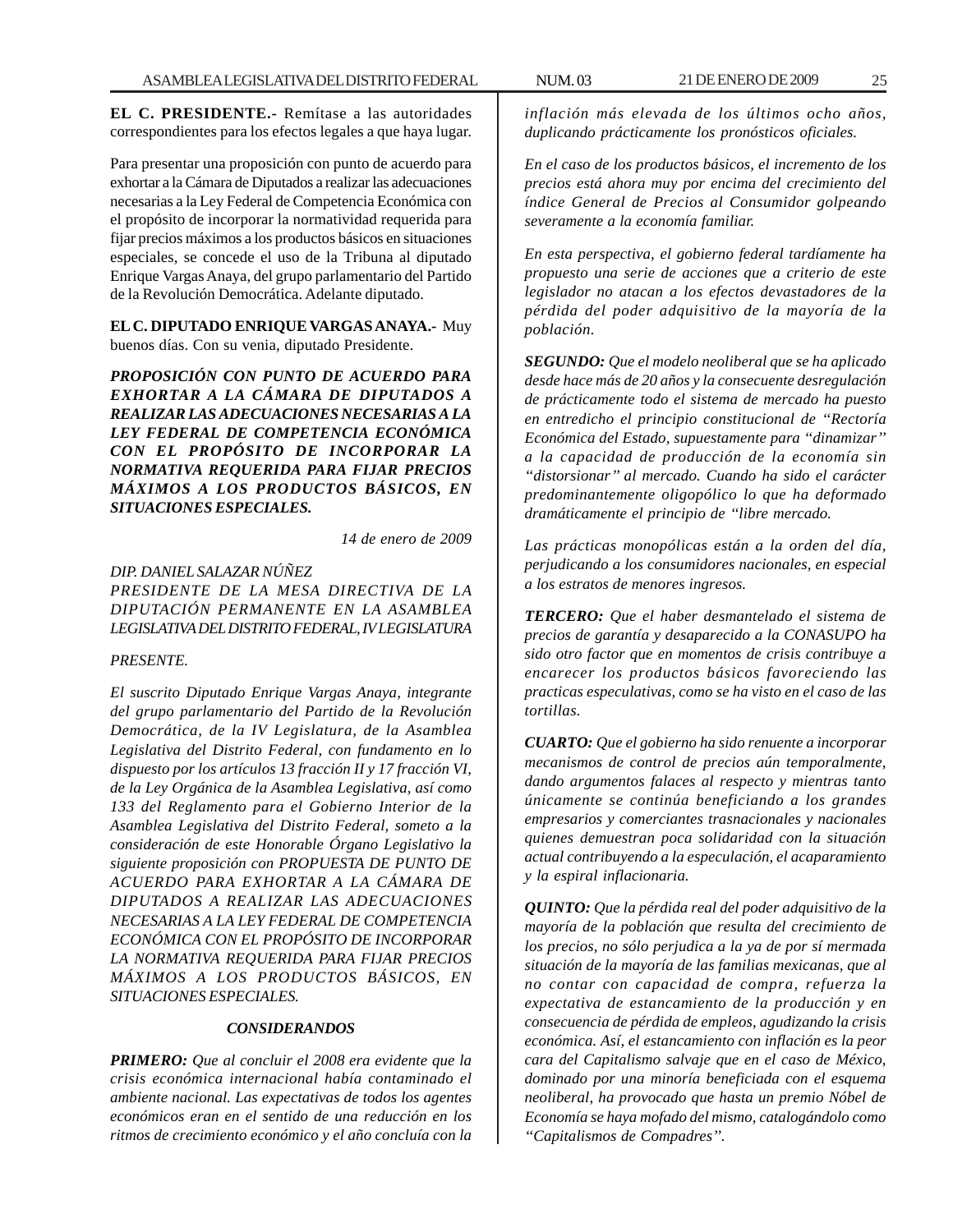26 ASAMBLEA LEGISLATIVA DEL DISTRITO FEDERAL NUM. 03 21 DE ENERO DE 2009

*SEXTO: Que actualmente, a pesar de que constitucionalmente se cuenta con los instrumentos jurídicos necesarios para la regulación económica del mercado, las leyes secundarias, como la Federal de Competencia Económica y la de Defensa del Consumidor, intencionalmente no cuentan con las atribuciones explicitas para regular casos especiales como el que se está viviendo en este momento en el país para instrumentar, temporalmente, precios máximos en los productos de consumo básico.*

*SÉPTIMO. Que la Constitución política de los Estados Unidos Mexicanos en su artículo 25 señala que:*

*''Corresponde al Estado la rectoría del desarrollo nacional para garantizar que éste sea integral y sustentable, que fortalezca la Soberanía de la Nación y su régimen democrático y que, mediante el fomento del crecimiento de económico y una más justa distribución del ingreso y la riqueza, permita el pleno ejercicio de la libertad y la dignidad de los individuos, grupos y clases sociales, cuya seguridad ofrece esta Constitución''*

*OCTAVO. Que la Constitución política de los estados Unidos mexicanos en su artículo 25 señala que:*

*''El Estado planeará, conducirá, coordinará y orientará la actividad económica nacional y llevará al cabo la regulación y fomento de actividades que demande el interés general''*

*(. . .)*

*NOVENO: Que en la misma Constitución Política de los Estados Unidos mexicanos en su artículo 28 que señala que las prácticas monopólicas están prohibidas en este país se señala que:*

*(. ..)''EI Estado contará con los organismos y empresas que requiera para el eficaz manejo de las áreas estratégicas a su cargo y en las actividades de carácter prioritario donde de acuerdo con las leyes, participe por sí o con los sectores social y privado''(. ..)*

*Asimismo, el último párrafo del Artículo citado señala que:*

*''Se podrán otorgar subsidios a actividades prioritarias cuando sean generales, de carácter temporal y no afecten sustancialmente las finanzas de la Nación. El Estado vigilará su aplicación y evaluará los resultados de la misma''.*

*DÉCIMO: Que el marco legal vigente para regular el proceso de fijación de precios para el consumidor nacional se encuentra estrechamente limitado ya que la emisión de un decreto que establezca o fije precios para determinados bienes y servicios requiere de inexistencia de condiciones*

*de competencia a criterio de la Comisión Federal de Competencia con base en el artículo séptimo de la Ley Federal de Competencia Económica.*

*DÉCIMO PRIMERO: Que dicha ley abrogó en 1992 la Ley sobre Atribuciones del Ejecutivo Federal en Materia Económica que facultaba al Ejecutivo Federal para fijar precios máximos al mayoreo y al menudeo y con base en este ordenamiento, se impulsó el proceso importaciones que marcó el modelo económico anterior al modelo económico neoliberal vigente, que ha demostrado poco dinamismo, concentración de la riqueza y fragilidad para enfrentar procesos especulativos, inflacionarios y recesivos como el que se está presentando en el país desde el segundo semestre del año anterior.*

*DÉCIMO SEGUNDO: Que con base en lo anteriormente expuesto se requiere la adecuación normativa con los preceptos constitucionales anteriormente expuestos para incorporar en casos coyunturales de crisis económica la posibilidad de fijar precios máximos a productos básicos*

*DÉCIMO TERCERO: Que no se trata de regresar a épocas pasadas. Que para retrocesos, con el modelo neoliberal nos basta!. Todo lo contrario, se trata de readecuar experiencias y reformular ideas con nos conduzcan a diseñar Políticas Públicas que nos permitan recomponer el tejido social de nuestra patria en un entorno de incertidumbre que debemos enfrentar poniendo el interés de la nación en su conjunto por encima de intereses particulares*

*DÉCIMO CUARTO: Que al interior de la Cámara de Diputados se han presentado algunas propuestas que coinciden con el interés de este legislador en el sentido de incorporar en la vigente Ley Federal de Competencia Económica la sujeción de precios máximos para productos de consumo básico, como ha sido el caso de la propuesta del Diputado Ricardo Cantú del Partido del Trabajo y el Diputado José Antonio Almazán del Partido de la Revolución Mexicana. En este sentido, dada la situación que presenta la economía mexicana, es urgente que se establezcan precios máximos a los siguientes productos:*

*Aceites, agua embotellada, arroz, atún y sardina en lata, azúcar, bistec de res, café soluble, café tostado, carne molida de res, concentrados de pollo y sal, chiles procesados, chocolate, diesel, frijol, galletas populares, gelatina en polvo, harinas de trigo, hígado de res, huevo, jamón, puré de tomate y sopas enlatadas, refrescos envasados, retazo, tortilla de maíz, electricidad, gas doméstico, , blanqueadores, cerillos, detergentes, estufas, focos, jabón para lavar, licuadoras, planchas eléctricas, refrigeradores, cremas para la piel, dermatológicos, desodorantes personales, expectorantes y descongestivos, jabón de tocador, material de curación, navajas de afeitar, nutricionales, otros medicamentos, papel higiénico, pasta*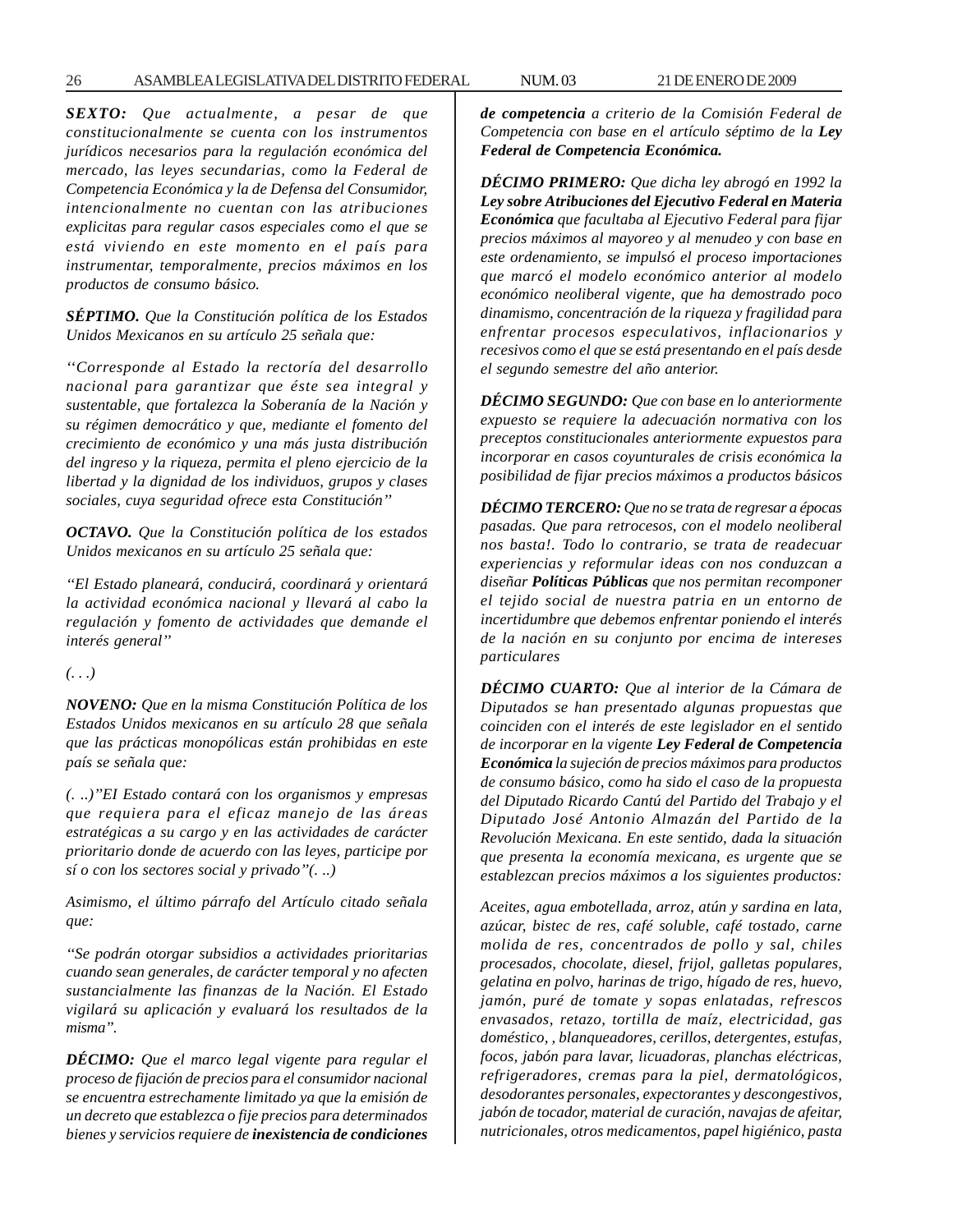*dental, servilletas de papel, aceites lubricantes, transporte urbano, foráneo y colectivo, leche en todas sus presentaciones, masa y harinas de maíz, pan blanco, pan de caja, suavizantes y limpiadores, analgésicos, antibióticos, anticonceptivos y hormonales, antigripales, metro, o transporte eléctrico, taxi, cuadernos, carpetas y útiles escolares.*

*DÉCIMO QUINTO. Que por todo lo anterior y con fundamento en lo dispuesto por los artículos 17 fracción VI de la Ley Orgánica y 133 del Reglamento para el Gobierno Interior, ambos de la Asamblea Legislativa del D.F., someto a la consideración de este Pleno el siguiente Punto de Acuerdo de urgente y obvia resolución.*

*ÚNICO.- ESTA ASAMBLEA LEGISLATIVA DEL DISTRITO FEDERAL EXHORTA A LA CÁMARA DE DIPUTADOS DEL H. CONGRESO DE LA UNION A REALIZAR LAS ADECUACIONES NECESARIAS A LA LEY FEDERAL DE COMPETENCIA ECONÓMICA CON EL PROPÓSITO DE INCORPORAR LA NORMATIVA REQUERIDA PARA FIJAR PRECIOS MÁXIMOS A LOS PRODUCTOS BÁSICOS, EN SITUACIONES ESPECIALES*

*Dado en el Recinto Parlamentario sede de la Asamblea Legislativa del Distrito Federal, IV Legislatura, a los 14 días del mes de enero del año dos mil nueve.*

*Atentamente.*

*Dip. Enrique Vargas Anaya.*

Muchas gracias por su atención.

**EL C. PRESIDENTE.-** Con todo gusto, diputado Enrique Vargas. En términos de lo dispuesto por el Artículo 133 del Reglamento para el Gobierno Interior de la Asamblea Legislativa del Distrito Federal, consulte la Secretaría a la Diputación Permanente en votación económica si la propuesta presentada por el diputado Enrique Vargas Anaya se considera de urgente y obvia resolución.

**EL C. SECRETARIO.-** Por instrucciones de la Presidencia y en votación económica, se consulta a la Diputación Permanente si la propuesta de referencia se considera de urgente y obvia resolución.

Los que estén por la afirmativa, sírvanse manifestarlo poniéndose de pie.

Los que estén por la negativa, sírvanse manifestarlo poniéndose de pie.

Se considera de urgente y obvia resolución, diputado Presidente.

**EL C. PRESIDENTE.-** Está a discusión la propuesta. ¿Existen oradores en contra?

Proceda la Secretaría a preguntar a la Diputación Permanente en votación económica si es de aprobarse la propuesta a discusión.

**EL C. SECRETARIO.-** Por instrucciones de la Presidencia y en votación económica, se pregunta a la Diputación Permanente si está a favor o en contra de la propuesta sometida a su consideración.

Los que estén por la afirmativa, sírvanse manifestarlo poniéndose de pie.

Los que estén por la negativa, sírvanse manifestarlo poniéndose de pie.

Aprobada la propuesta, diputado Presidente.

**EL C. PRESIDENTE.-** Remítase a las autoridades correspondientes para los efectos legales a que haya lugar.

Diputado, sólo para precisar en las votaciones para no sólo sean a favor o en contra, sino también para los que estén abstención, para que quede consignado en la versión estenográfica.

**EL C. SECRETARIO.-** Los diputados que estén en abstención en la propuesta presentada, sírvanse manifestarlo.

Se aprueba la propuesta, diputado Presidente.

**EL C. PRESIDENTE.-** Remítase a las autoridades correspondientes para los efectos legales a que haya lugar.

Muchísimas gracias, diputado Secretario.

Para presentar una proposición con punto de acuerdo para invitar al Presidente de la Comisión Nacional para la Protección y Defensa de los Usuarios de Servicios Financieros, CONDUSEF, Licenciado Luis Alberto Pasos de la Torre a una mesa de trabajo sobre la problemática que enfrentan los usuarios de las tarjetas de crédito ante las elevadas comisiones y los altos cargos que cobran las instituciones financieras del país, se concede el uso de la Tribuna al diputado Enrique Vargas Anaya, del grupo parlamentario del Partido de la Revolución Democrática. Adelante, diputado.

**EL C. DIPUTADO ENRIQUE VARGAS ANAYA.-** Con su venia diputado Presidente.

*PROPOSICIÓN CON PUNTO DE ACUERDO PARA INVITAR AL PRESIDENTE DE LA COMISIÓN NACIONAL PARA LA PROTECCIÓN Y DEFENSA DE LOS USUARIOS DE SERVICIOS FINANCIEROS (CONDUSEF), LIC. LUIS ALBERTO PAZOS DE LA TORRE A UNA MESA DE TRABAJO SOBRE LA PROBLEMÁTICA QUE ENFRENTAN LOS USUARIOS DE TARJETAS DE CRÉDITOS ANTE LAS ELEVADAS*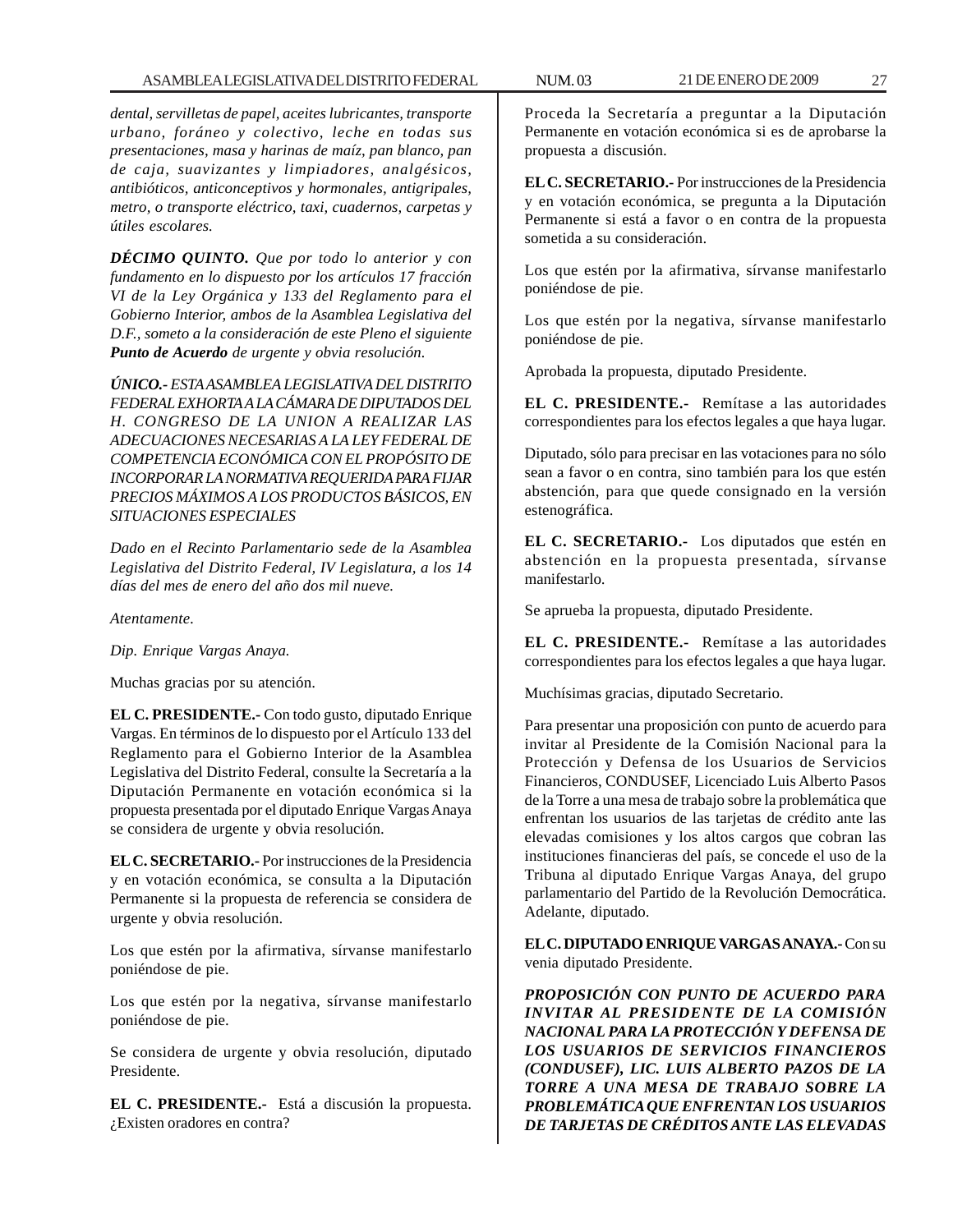# *COMISIONES Y LOS ALTOS CARGOS QUE COBRAN LAS INSTITUCIONES FINANCIERAS DEL PAÍS.*

*14 de enero de 2009*

*DIP. DANIEL SALAZAR NÚÑEZ PRESIDENTE DE LA MESA DIRECTIVA DE LA DIPUTACIÓN PERMANENTE EN LA ASAMBLEA LEGISLATIVA DEL DISTRITO FEDERAL, IV LEGISLATURA*

# *PRESENTE.*

*Los abajo firmantes y el suscrito Diputado Enrique Vargas Anaya, integrantes de la IV Legislatura., de la Asamblea Legislativa del Distrito Federal, con fundamento en lo dispuesto por los artículos 13 fracción II y 17 fracción VI de la Ley Orgánica, así como del 133 del Reglamento para el Gobierno Interior, ambos de la Asamblea Legislativa del Distrito Federal, sometemos a la consideración de este Honorable Órgano Legislativo la siguiente proposición con PUNTO DE ACUERDO PARA INVITAR AL PRESIDENTE DE LA COMISIÓN NACIONAL PARA LA PROTECCIÓN Y DEFENSA DE LOS USUARIOS DE SERVICIOS FINANCIEROS (CONDUSEF), LIC. LUIS ALBERTO PAZOS DE LA TORRE A UNA MESA DE TRABAJO SOBRE LA PROBLEMÁTICA QUE ENFRENTAN LOS USUARIOS DE TARJETAS DE CRÉDITOS ANTE LAS ELEVADAS COMISIONES Y LOS ALTOS CARGOS QUE COBRAN LAS INSTITUCIONES FINANCIERAS DEL PAÍS.*

#### *CONSIDERACIONES*

*1. Que durante los tres años anteriores, de acuerdo a la Comisión Nacional para la Protección y Defensa de los Usuarios de Servicios Financieros (CONDUSEF), la emisión de tarjetas de crédito se disparó en más de 340%, pasando de 7.5 millones a cerca de 25.4 millones de plásticos, lo que implicó que la cartera total subiera más de siete veces, de 42 mil a 316 mil millones de pesos, es decir, cada tarjeta de este servicio en el país tiene un promedio de 13 mil pesos de crédito, si a ello agregamos que cada tarjetahabiente usuario tiene un promedio de 1.5*

*2. Que la cartera vencida de este tipo de crédito se ha incrementado hasta llegar al 11 %, cerca de 35 mil millones de pesos, es decir, 1.8 millones de mexicanos se encuentran ya en una situación en la que mínimamente tienen tres mensualidades atrasadas que no han podido cubrir.*

*Esta tendencia, ante las perspectivas económicas en el país, tenderá. A agudizarse en los meses venideros, por las razones siguientes: 1) En 2002, las familias destinaban 2.4% para el pago de sus compromisos con las entidades financieras, en la actualidad el porcentaje se duplicó al 5%; 2) la emisión irresponsable y consciente de este* *instrumento por parte de los bancos al calificar como sujetos de créditos a muchos que no lo eran, ocasionó la utilización de ese elemento para el pago del necesario consumo familiar, principalmente en alimentos, de tal manera que la situación de precariedad se está transformando rápidamente en crítica para grandes sectores de la población.*

*El origen de esta cartera vencida es múltiple, sin embargo, definitivamente el elemento principal del fenómeno son las elevadas tasas de interés Y los altos cargos. Los CAT (Costo Anual Total) cobrados por las entidades financieras oscilan entre 50% y 113%, es decir, son establecidos al arbitrio de dichas instituciones, con lo cual se salen de todas proporciones, no sólo con los propios intereses cobrados en los créditos para automóviles o los hipotecarios que oscilan entre 13% y 23%, sino con los parámetros internacionales.*

*Ello se debe fundamentalmente a que la emisión irresponsable de tarjetas, ''obliga'' a los bancos a mantener esos niveles de comisiones con el fin de mantener esas altas utilidades, disminuyendo significativa la capacidad de consumo y bienestar de la población, todo apunta a una situación de insolvencia generalizada.*

*3. Que el hecho donde las instituciones financieras pagan pequeñas tasas de interés a los ahorradores y depositantes o incluso les cobren comisiones y cargos, es una muestra de los acuerdos en las cúpulas de los propios bancos.*

*4. Que el 18 de enero de 1999 se publicó la LEY DE PROTECCIÓN Y DEFENSA AL USUARIO DE SERVICIOS FINANCIEROS, es sus artículos primero y quinto se establece, por un lado, que el objetivo de la leyes la protección y defensa de los derechos e intereses del público usuario de los servicios financieros frente a las instituciones que los prestan y, por otro, que la CONDUSEF será el organismo público encargado de realizar dicha labor y arbitrar las diferencias de manera imparcial y proveer a la equidad en las relaciones entre los actores involucrados.*

*5. Que las facultades señaladas en la ley para dicha Comisión se establecen en su numeral 11 entre las que destacan:*

*I. Atender y resolver las consultas que le presenten los Usuarios, sobre asuntos de su competencia;*

*II. Atender y en su caso, resolver las reclamaciones que formulen los Usuarios, sobre los asuntos que sean competencia de la Comisión Nacional;*

*IV. Actuar como árbitro en amigable composición o en juicio arbitral de estricto derecho, de conformidad con esta Ley o con los convenios de colaboración que al efecto se celebren con las Instituciones Financieras y las*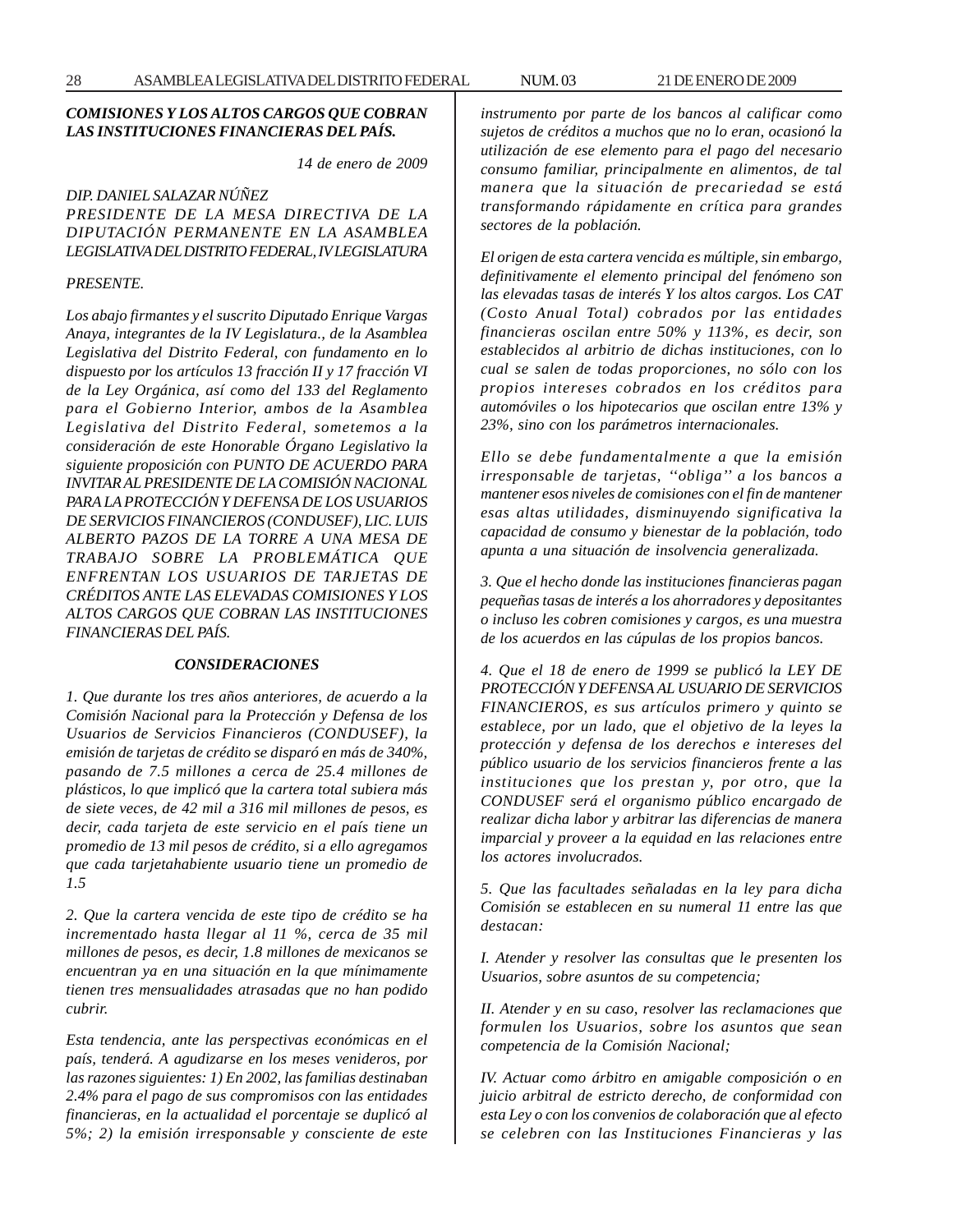*asociaciones gremiales que las agrupen en los conflictos originados por operaciones o servicios que hayan contratado los Usuarios con las Instituciones Financieras, así como emitir dictámenes técnicos de conformidad con esta Ley.*

*V. De conformidad con lo señalado por el artículo 86 de esta Ley, prestar el servicio de orientación jurídica y asesoría legal a los Usuarios, en las controversias entre éstos y las Instituciones Financieras que se entablen ante los tribunales o se substancien mediante procedimientos arbitrales en los que la Comisión Nacional no actúe como árbitro, con motivo de operaciones o servicios que los primeros hayan contratado;*

*VII. Coadyuvar con otras autoridades en materia financiera para lograr una relación equitativa entre las Instituciones Financieras y los Usuarios, así como un sano desarrollo del sistema financiero mexicano;*

*X. Formular recomendaciones al Ejecutivo Federal a través de la Secretaría, para la elaboración de iniciativas de leyes, reglamentos, decretos y acuerdos en las materias de su competencia, a fin de dar cumplimiento al objeto de esta Ley y al de la Comisión Nacional, así como para el sano desarrollo del sistema financiero mexicano;*

*XI. Concertar y celebrar convenios con las Instituciones Financieras, así como con las autoridades federales ''locales con objeto de dar cumplimiento a esta Ley. Los convenios con las autoridades federales podrán incluir, entre otros aspectos, el intercambio de información sobre los contratos de adhesión, publicidad, modelos de estados de cuenta, Unidades Especializadas de atención a usuarios, productos y servicios financieros;*

*XIV. Proporcionar información a los Usuarios relacionada con los servicios y productos que ofrecen las Instituciones Financieras, y Elaborar programas de difusión con los diversos beneficios que se otorguen a los Usuarios;*

*XV. Analizar y, en su caso, autorizar, la información dirigida a los Usuarios sobre ''Los servicios y productos financieros que ofrezcan las Instituciones Financieras, cuidando en todo momento que la publicidad que éstas utilicen sea dirigida en forma clara, para evitar que la misma pueda dar origen a error o inexactitud;*

*XVI. Informar al público sobre la situación de los servicios que prestan las Instituciones Financieras y sus niveles de atención, así como de aquellas Instituciones Financieras que presentan los niveles más altos de reclamaciones por parte de los Usuarios. Esta información podrá incluir la clasificación de Instituciones Financieras en aspectos cualitativos y cuantitativos de sus productos y servicios; Fracción reformada DOF 15-06-2007*

*XVII. Orientar y asesorar a las Instituciones Financieras sobre las necesidades de los Usuarios;*

*XXVI. Asistir al Usuario que pretenda coadyuvar con el Ministerio Público, cuando a juicio de la Comisión Nacional sea víctima u ofendido por algún delito derivado de la contratación de productos o servicios financieros, cometido por las Instituciones Financieras, sus consejeros, directivos, funcionarios, empleados o representantes.*

*6. Que en el sitio web de la CONDUSEF se señala que el compromiso de la Comisión es el de fomentar la Educación Financiera entre la población, continuar con el desarrollo de productos y herramientas que apoyen, asesoren y orienten a los usuarios de servicios financieros y buscar siempre una relación justa y equitativa entre los usuarios y las instituciones financieras.*

*7. Que el presidente de dicha Comisión es el Doctor Luis Pazos de la Torre, nombrado en diciembre de 2006 por el Secretario de Hacienda y Crédito Público, Agustín Carstens, de acuerdo al artículo 23 del ordenamiento en comento. Entre los aspectos curriculares de relevancia se encuentran: Abogado por la Escuela Libre de Derecho; estudios de economía y administración en el Instituto Tecnológico y de Estudios Superiores de Monterrey; de administración Pública en la Universidad de Nueva York; maestría y doctorado en la Facultad de Derecho de la Universidad Nacional Autónoma de México. También fue diputado federal en la LVIII Legislatura, en la que presidió la Comisión de Presupuesto y Cuenta Pública y autor de numerosas publicaciones.*

*8. Que ante la situación que se está viviendo por parte de los tarjetahabientes entre los que se encuentran un sector importante de capitalinos, los diputados locales expresamos nuestra preocupación. En este sentido consideramos en invitar a una mesa de trabajo al presidente de la CONDUSEF con el fin de obtener información acerca de las acciones que este organismo público está realizando para cumplir con su objetivo de protección y defensa de los derechos e intereses del público usuario de los servicios financieros.*

*Con base en lo anterior se propone a esta soberanía el siguiente punto de acuerdo de urgente y obvia resolución:*

*Primero.- LA ASAMBLEA LEGISLATIVA DEL DISTRITO FEDERAL REALIZA UNA ATENTA INVITACIÓN AL PRESIDENTE DE LA COMISIÓN NACIONAL PARA LA PROTECCIÓN Y DEFENSA DE LOS USUARIOS DE SERVICIOS FINANCIEROS (CONDUSEF), LIC. LUIS ALBERTO PAZOS DE LA TORRE A UNA MESA DE TRABAJO SOBRE LA PROBLEMÁTICA QUE ENFRENTAN LOS USUARIOS DE TARJETAS DE CRÉDITOS POR LAS ELEVADAS COMISIONES Y LOS ALTOS CARGOS QUE COBRAN LAS INSTITUCIONES FINANCIERAS DEL PAÍS, EN EL SENO DE LAS COMISIONES UNIDAS DE FOMENTO ECONÓMICO Y DE HACIENDA DE ESTA SOBERANÍA.*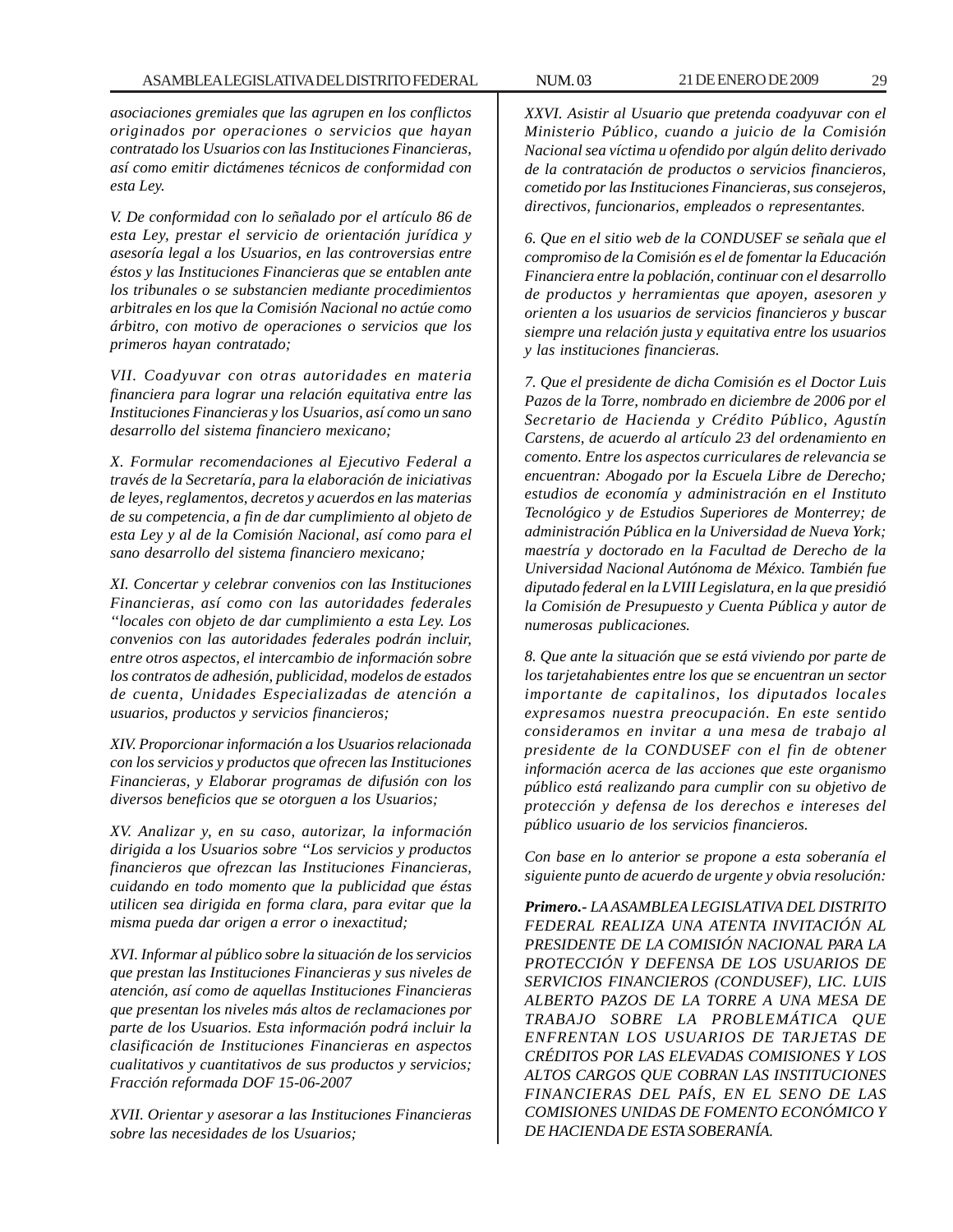*Segundo.- LA COMISIÓN DE GOBIERNO DE ESTA ASAMBLEA LEGISLATIVA, DE ACUERDO A SUS ATRIBUCIONES DEBERÁ ESTABLECER LA FECHA Y REALIZAR LA INVITACIÓN AL FUNCIONARIO PRESIDENTE DE LA CONDUSEF, ASÍ COMO NOTIFICAR A LOS PRESIDENTES DE LA COMISIONES UNIDAS DE FOMENTO ECONÓMICO Y DE HACIENDA LA RESPUESTA A DICHA INVITACIÓN.*

*Tercero.- LOS PRESIDENTES DE LA COMISIONES UNIDAS DE FOMENTO ECONÓMICO Y DE HACIENDA DEBERÁN ACORDAR EL FORMATO PARA EL DESARROLLO DE LOS TRABAJOS DE DICHA MESA..*

*Atentamente.*

*Dip. Enrique Vargas Anaya.*

Muchas gracias.

**EL C. PRESIDENTE.-** En términos de lo dispuesto por el artículo 133 del Reglamento para el Gobierno Interior de la Asamblea Legislativa del Distrito Federal, consulte la Secretaría a la Diputación Permanente en votación económica, si la propuesta presentada por el diputado Enrique Vargas Anaya se considera de urgente y obvia resolución.

**EL C. SECRETARIO.-** Por instrucciones de la Presidencia y en votación económica, se consulta a la Diputación Permanente si la propuesta de referencia se considera de urgente y obvia resolución.

Los que estén por la afirmativa, sírvanse manifestarlo poniéndose de pie.

Los que estén por la negativa, sírvanse manifestarlo poniéndose de pie.

Se considera de urgente y obvia resolución, ciudadano Presidente.

**EL C. PRESIDENTE.-** Está a discusión la propuesta. ¿Existen oradores en contra?

Proceda la Secretaría a preguntar a la Diputación Permanente en votación económica, si es de aprobarse la propuesta a discusión.

Por instrucciones de la Presidencia y en votación económica, se pregunta a la Diputación Permanente si está a favor o en contra de la propuesta sometida a su consideración o se manifiesta en abstención.

Los que estén por la afirmativa, sírvanse manifestarlo poniéndose de pie.

Los que estén por la negativa, sírvanse manifestarlo poniéndose de pie.

Abstenciones.

Aprobada la propuesta, diputado Presidente.

**EL C. PRESIDENTE.-** Remítase a las autoridades correspondientes para los efectos legales a que haya lugar.

Para presentar una proposición con punto de acuerdo por el que se solicita al Contralor General del Distrito Federal y al Procurador General de Justicia del Distrito Federal, informen sobre el estado que guardan los procesos abiertos a servidores públicos relacionados con el caso News Divine, se concede el uso de la Tribuna al diputado Antonio Lima Barrios, del grupo parlamentario del Partido de la Revolución Democrática. Adelante, diputado.

**EL C. DIPUTADO ANTONIO LIMA BARRIOS**.- Con su venia, diputada Presidente.

*PROPOSICIÓN CON PUNTO DE ACUERDO QUE A NOMBRE PROPIO Y DE LOS DIPUTADOS NAZARIO NORBERTO SÁNCHEZ E ISAIAS VILLA GONZÁLEZ POR EL QUE SE SOLICITA AL CONTRALOR GENERAL DEL DISTRITO FEDERAL, Y AL PROCURADOR GENERAL DE JUSTICIA DEL DISTRITO FEDERAL QUE EN UN PLAZO DE TRES DÍAS, CONTADOS A PARTIR DE QUE SEA RECIBIDA LA PRESENTE SOLICITUD, INFORMEN A ESTA SOBERANÍA SOBRE EL ESTADO QUE GUARDAN LOS PROCESOS ABIERTOS A SERVIDORES PÚBLICOS RELACIONADOS CON EL CASO NEWS DIVINE.*

#### *HONORABLE ASAMBLEA*

*Con fundamento en el artículo 17 fracción VI y VII de la Ley Orgánica de la Asamblea Legislativa del Distrito Federal y 133 de su Reglamento para el Gobierno Interior, someto a la consideración del Pleno de la Diputación Permanente, la siguiente:*

*PROPOSICIÓN CON PUNTO DE ACUERDO QUE A NOMBRE PROPIO Y DE LOS DIPUTADOS NAZARIO NORBERTO SÁNCHEZ E ISAÍAS VILLA GONZÁLEZ POR EL QUE SE SOLICITA AL CONTRALOR GENERAL DEL DISTRITO FEDERAL, Y AL PROCURADOR GENERAL DE JUSTICIA DEL DISTRITO FEDERAL QUE EN UN PLAZO DE TRES DÍAS, CONTADOS A PARTIR DE QUE SEA RECIBIDA LA PRESENTE SOLICITUD, INFORMEN A ESTA SOBERANÍA SOBRE EL ESTADO QUE GUARDAN LOS PROCESOS ABIERTOS A SERVIDORES PÚBLICOS RELACIONADOS CON EL CASO NEWS DIVINE, al tenor de los siguientes:*

# *CONSIDERANDOS*

*PRIMERO: Han transcurrido más de doscientos días desde aquel en que se presentaron los acontecimientos de la discoteca ''News Divine'' en la Delegación Gustavo*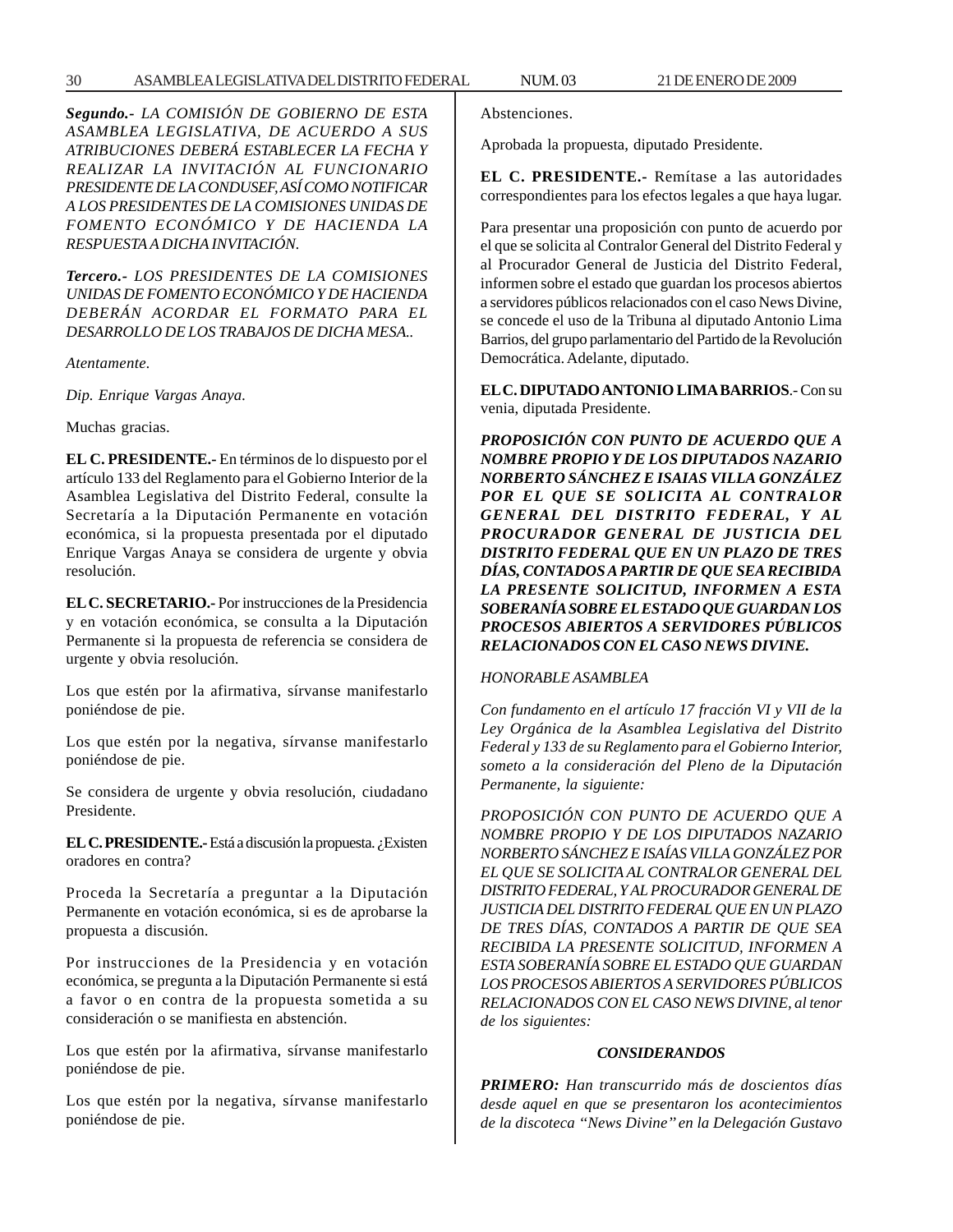*A. Madero y no se ha cumplido a cabalidad la obligación, a la par que compromiso, del Jefe de Gobierno del Distrito Federal el Lic. Marcelo Luis Ebrard, quien con motivo de los trágicos acontecimientos ocurridos durante el operativo policíaco efectuado en la discoteca NEWS DIVINE el 20 de junio del año pasado, se comprometió frente a los familiares de los jóvenes que perdieron la vida y de los afectados, en llegar al fondo de las investigaciones para que el hecho no quedara impune.*

*SEGUNDO: A la fecha, ni la sociedad capitalina en general, ni los integrantes del Parlamento de la Ciudad, conocemos de los resultados de las indagatorias y, en su caso, de las sanciones o del deslinde de responsabilidades de los altos funcionarios responsables tanto de que la discoteca operara legalmente como del operativo realizado el día de los hechos.*

*TERCERO: Los Maderenses en particular, y la Ciudadanía en general nos preguntamos si acaso se apuesta por el olvido para que los verdaderos responsables queden, no solamente impunes si no es que hasta cubiertos con el manto protector de algún fuero. Recordemos los viejos tiempos en los que la Ley de responsabilidades de los servidores públicos se aplicaba a los servidores públicos del nivel escalafonario más bajo, o los no tan lejanos en los que, de manera por demás demagógica, se prometía que se combatiría la corrupción y la impunidad yendo tras los ''peces gordos''*

*CUARTO: Es de particular interés de los integrantes de la Asamblea Legislativa, el que se conozca de manera íntegra sobre las indagatorias abiertas por el responsable de la vigilancia y el control de las actuaciones de los servidores públicos de la Ciudad, el Contralor General del GDF y por el Procurador General de Justicia del Distrito Federal para hacer efectivo su compromiso y obligación con la verdad y el combate a la impunidad, por lo que se hace necesario que el Lic. Ricardo García Sainz Lavista, Contralor General del GDF y el Doctor Miguel Ángel Mancera informen a esta H. Asamblea sobre el estado que guardan las indagatorias abiertas y las medidas adoptadas para sancionar a los principales responsables de tan lamentables acontecimientos.*

*En virtud de lo anteriormente expuesto, me permito someter a la consideración del pleno de esta Diputación Permanente el siguiente:*

# *PUNTO DE ACUERDO*

*ÚNICO: Se solicita al Contralor General del Distrito Federal, Lic. RICARDO GARCIA SAENZ LAVISTA, y al Procurador General de Justicia del Distrito Federal, Doctor MIGUEL ÁNGEL MANCERA, que en un plazo de tres días, contados a partir de que sea recibido el presente punto de acuerdo informen a esta soberanía sobre el*

*estado que guardan las indagatorias y, en su caso, de las resoluciones que ya se hayan adoptado o estén por adoptarse sobre los servidores públicos de la Delegación Gustavo A. Madero y de la Secretaría de Seguridad Pública que participaron el los trágicos acontecimientos del 20 de junio de 2008 en la Discoteca News Divine y de quienes permitieron el irregular funcionamiento de este establecimiento.*

*Recinto Legislativo, Distrito Federal 21 de enero del 2009.*

*Atentamente.*

*Dip. Antonio Lima Barrios*

Es cuanto, diputado Presidente.

**EL C. PRESIDENTE.-** En términos de lo dispuesto por el artículo 133 del Reglamento para el Gobierno Interior de la Asamblea Legislativa del Distrito Federal, consulte la Secretaría a la Diputación Permanente, en votación económica, si la propuesta presentada por el diputado Antonio Lima Barrios, se considera de urgente y obvia resolución.

**EL C. SECRETARIO.-** Por instrucciones de la Presidencia, y en votación económica, se consulta a la Diputación Permanente si la propuesta de referencia se considera de urgente y obvia resolución.

Los que estén por la afirmativa, sírvanse manifestarlo poniéndose de pie.

Los que estén por la negativa, sírvanse manifestarlo poniéndose de pie.

Se considera de urgente y obvia resolución, diputado Presidente.

**EL C. PRESIDENTE.-** Está a discusión la propuesta. ¿Existen oradores en contra?

Tiene el uso de la palabra, hasta por 10 minutos, la diputada Elvira Murillo. Adelante, diputada.

**LA C. DIPUTADA ELVIRA MURILLO MENDOZA.-** Buenos días, compañeros diputados.

Por supuesto que estoy a favor de que nos manden este informe, solamente que como quería subir a la Tribuna para hablar en pro de este punto de acuerdo, tuve que hacerlo de esta manera.

Por supuesto que el Partido Acción Nacional está de acuerdo en que nos manden informes exhaustivos del avance que tiene el caso News Divine, porque hoy precisamente se cumplen 7 meses de los hechos que sucedieron en esa discoteca, donde perdieron la vida muchos menores de edad y algunos servidores públicos.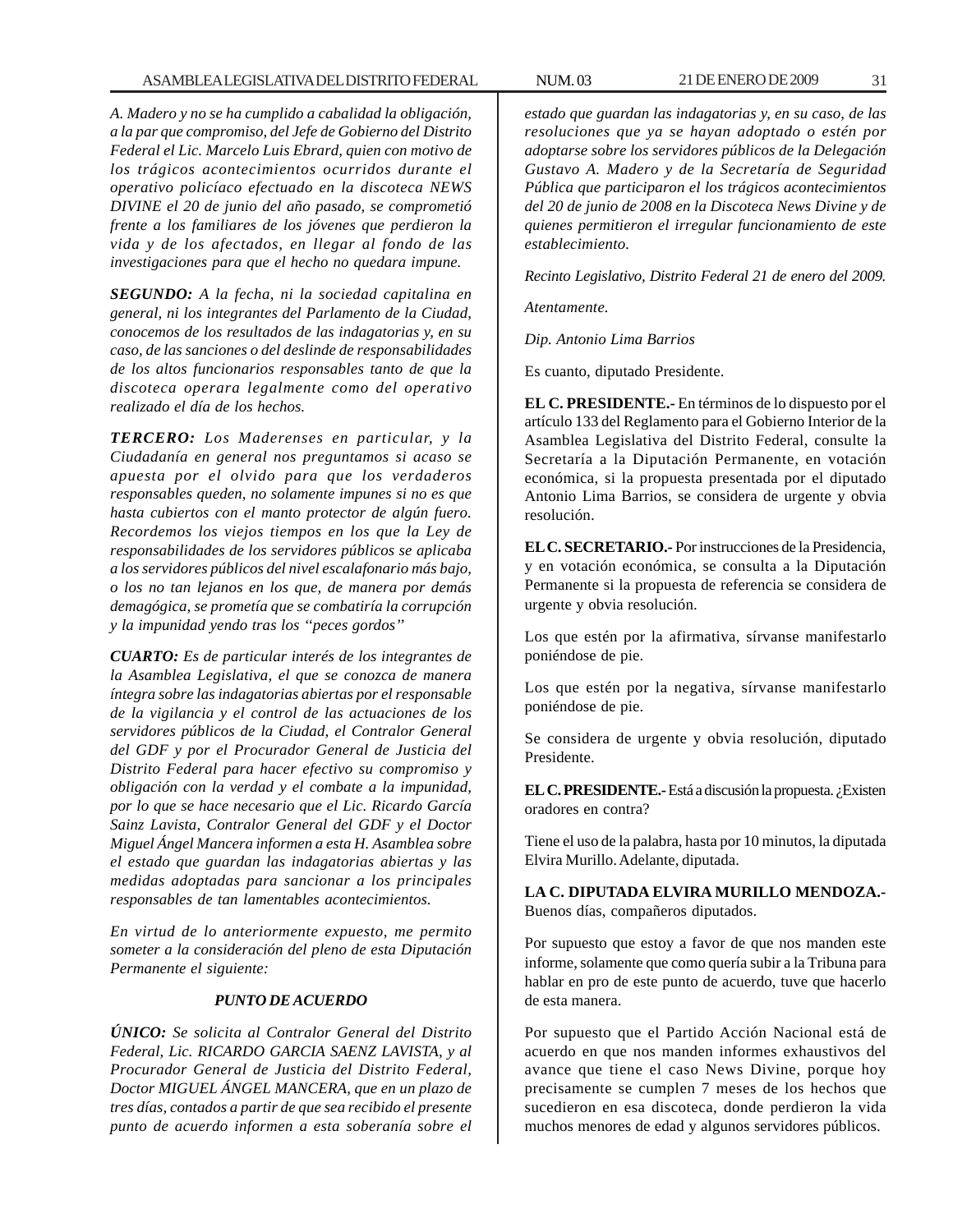Entonces es importante que sepamos el estado que guarda esta averiguación previa porque a pesar de que el Jefe de Gobierno se comprometió a que se llegarían a las últimas consecuencias sobre este caso, es día que no se tiene ningún avance sobre el particular.

No se encuentra a un presunto responsable, no se indica quién es el presunto responsable o los presuntos responsables y al Partido Acción Nacional se han acercado varios padres de familia donde nos han pedido que los asesoremos gratuitamente y nosotros con mucho gusto hemos estado a través de nuestro Comité Directivo Regional hemos estado asesorando gratuitamente a los padres que se acercaron voluntariamente con nosotros y presentamos ante la Fiscalía Especial de Servidores Públicos denuncia en contra de Joel Ortega Cuevas, ex Secretario de Seguridad Pública del Distrito Federal; de Rodolfo Félix Cárdenas, ex Procurador General de Justicia del Distrito Federal; de Francisco Chiguil Figueroa, ex Delegado de Gustavo A. Madero; de Luis Rosales Gamboa, Subdirector de Seguridad Pública; de Ricardo Trujillo Herrera, ex Secretario de Protección Civil; de Eunice Sierra Ocampo, de Rafael Bustamante Martínez, de María Teresa Pisesteño Ortiz, de Jesús Dávila Padilla, Subdirector de la Policía Judicial de Gustavo A. Madero, y a quien o quienes resulten responsables.

Entonces, es por eso que el Partido Acción Nacional está a favor de que nos manden efectivamente la información estos funcionarios, porque ellos acostumbran a que les mandamos la petición de esta Asamblea Legislativa, y como ellos dicen son llamados a misa, tal vez nos puedan mandar la información o tal vez, pero queremos desde esta tribuna exigir que verdaderamente nos manden la información.

Desde ahorita anticipo que no se tiene esta información en los días que indicó el diputado Lima Barrios, en la siguiente sesión de la Diputación Permanente yo solicitaré la comparecencia de estos funcionarios.

Es cuanto, diputado Presidente.

**EL C. PRESIDENTE.-** Gracias, diputada. Proceda la Secretaría a preguntar a la Diputación Permanente en votación económica si es de aprobarse la propuesta a discusión.

**EL C. SECRETARIO.-** Por instrucciones de la Presidencia y en votación económica, se pregunta a la Diputación Permanente si está a favor o en contra de la propuesta sometida a su consideración.

Los que estén a favor, sírvanse manifestarlo.

En contra.

Abstenciones.

Aprobada la propuesta, diputado Presidente.

**EL C. PRESIDENTE.-** Remítase a las autoridades correspondientes para los efectos legales a que haya lugar.

Esta Presidencia hace del conocimiento de la Asamblea que los puntos enlistados en los numerales 13, 26 y 32 del orden del día han sido retirados.

**LA C. PRESIDENTA DIPUTADA CELINA SAAVEDRA ORTEGA.-** Para presentar una proposición con punto de acuerdo por el que se exhorta al Sistema de Aguas de la Ciudad de México y a la Secretaría de Obras y Servicios del Gobierno del Distrito Federal para que de manera coordinada construyan tanques de almacenamiento de agua potable y pluvial, se concede el uso de la Tribuna al diputado Daniel Salazar Núñez, del grupo parlamentario del Partido de la Revolución Democrática. Adelante diputado.

**EL C. DIPUTADO DANIEL SALAZAR NÚÑEZ.-** Con su venia, diputada Presidenta.

*PROPOSICIÓN CON PUNTO DE ACUERDO MEDIANTE EL CUAL SE EXHORTA AL SISTEMA DE AGUAS DE LA CIUDAD DE MÉXICO Y A LA SECRETARÍA DE OBRAS Y SERVICIOS DEL GOBIERNO DEL DISTRITO FEDERAL, PARA QUE DE MANERA COORDINADA CONSTRUYAN TANQUES DE ALMACENAMIENTO DE AGUA POTABLE Y PLUVIAL.*

*21 de enero de 2009*

*DIP. VÍCTOR HUGO CÍRIGO VÁSQUEZ PRESIDENTE DE COMISIÓN DE GOBIERNO DE LA ASAMBLEA LEGISLATIVA DEL D. F.*

# *P R E S E N T E*

*El suscrito Diputado Daniel Salazar Núñez, integrante del grupo parlamentario del Partido de la Revolución Democrática, con fundamento en los artículos 17 fracción VI, 18 fracción VII, 36 fracción V, VII de la Ley Orgánica de la Asamblea Legislativa del Distrito Federal; 133 del Reglamento Interior de la Asamblea Legislativa del Distrito Federal, someto a consideración de este órgano legislativo por urgente y obvia resolución la proposición con Punto de Acuerdo mediante el cual SE EXHORTA AL SISTEMA DE AGUAS DE LA CIUDAD DE MÉXICO Y A LA SECRETARÍA DE OBRAS Y SERVICIOS DEL GOBIERNO DEL DISTRITO FEDERAL, PARA QUE DE MANERA COORDINADA CONSTRUYAN TANQUES DE ALMACENAMIENTO DE AGUA POTABLE Y PLUVIAL, al tenor de los siguientes:*

#### *ANTECEDENTES*

*1.- La Ciudad de México enfrenta retos importantes para su abasto de agua, tales como el continuo crecimiento de su población, con demandas cada día de mayores volúmenes, lo que trae como consecuencia la*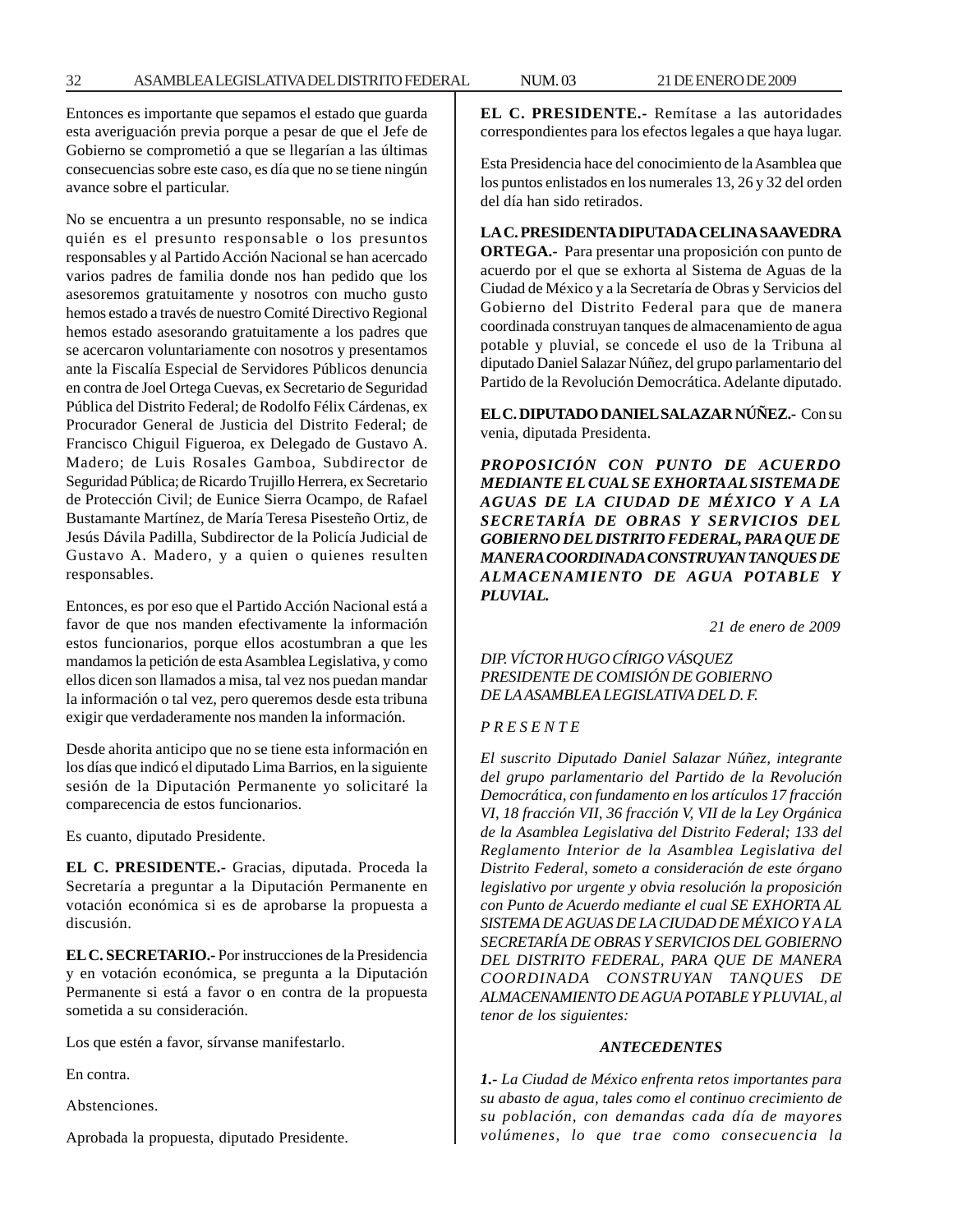*sobreexplotar el acuífero, mismos que al año se extraen entre 30 y 65% mas de agua, en comparación con la infiltrada. Situación que hace necesario el uso de fuentes externas como las de Lerma y Cutzamala y ahora se esta tratando de convencer a la población del Temascaltepec (a 140 kms. de distancia).*

*2.- El crecimiento de la mancha urbana sobre las áreas de recarga, anualmente se ocupan entre 200 y 300 hectáreas adicionales de las áreas de captación, a pesar de que desde 1986 fueron delimitadas como Zona de Conservación Ecológica. Con cada metro cuadrado que se ocupa, en promedio se pierden para siempre 170 litros de agua de recarga anual. Dicho de otra manera: por cada hectárea que se ocupa, perdemos el agua que consumen mil 500 familias, por ende, el abasto local disminuye y la sobreexplotación del acuífero crece. Los pozos de extracción tienen que ser cada vez más profundos, incrementándose los costos de perforación y bombeo. A medida que la extracción es mas profunda, gradualmente disminuye la calidad del agua para consumo humano.*

*FUENTE: Los Retos Ambientales de la Ciudad de México. Abastecimiento sustentable de agua para la Ciudad de México: La recarga de sus acuíferos. Fernando Menéndez Garza.*

*3.- El principal reto que enfrenta la Ciudad de México, es garantizar el abasto futuro de agua para su población, es decir en promedio el Distrito Federal deberá obtener como mínimo 19 metros cúbicos por segundo adicionales, para abastecer a su nueva población los próximos quince años. Lo que significa que de no establecerse una verdadera política de uso racional del agua la crisis actual que se vive por la escasez del agua, será nada en comparación con la del futuro.*

*En ese sentido y a efecto de garantizar el recurso natural, se debe proteger y restaurar la Zona de Conservación Ecológica que rodea a la ciudad, por ser zonas de recarga del acuífero; asimismo es necesario la construcción de tanques de almacenamiento de agua potable, con los que se realice una distribución real a los sectores de la población que no reciben el vital liquido. Construir cisternas de captación en infiltración de agua pluvial, y sin dejar de lado una mayor recarga de los acuíferos de la cuenca.*

*4.- Actualmente la capacidad de almacenaje de la Zona Metropolitana, según datos del propio Sistema de Aguas de la Ciudad de México es de 1,705,000 m3 distribuidos en 295 Tanques de Almacenaje.*

*5.- El 57% del territorio del Distrito Federal es zona de conservación ecológica, existen más de 36 mil hectáreas de bosques y más de 30 mil hectáreas de áreas agrícolas, incluyendo las 25 sub-cuencas que alimentan de agua a los mantos acuíferos. La precipitación pluvial en esta zona*

*es aproximadamente de 773 millones de metros cúbicos al año, volumen que supera los 625 millones que se extraen en toda la cuenca, sin embargo solo el 18% de esa agua se infiltra (FUENTE: Los Retos Ambientales de la Ciudad de México. Abastecimiento sustentable de agua para la Ciudad de México: La recarga de sus acuíferos. Fernando Menéndez Garza), situación que hace necesario la construcción cisternas para captación de agua pluvial y tanques de almacenamiento para agua que nos llega del Lerma-Cutzamala, con lo que se puede dar solución a dos problemas, el desbasto de agua y el de las inundaciones o encharcamientos.*

*Se ha estimado que el 63% del agua de lluvias se evapotranspira, es decir, que se evapora del suelo o, en una proporción pequeña, es absorbido y transpirado por los árboles, y otro porcentaje se va a al drenaje ocasionando encharcamientos e inundaciones.*

*La finalidad de la construcción de tanques de almacenamiento es la de captar, regular y distribuir de manera proporcional y equitativa, es decir que el abasto sea real para toda la población.*

*La construcción de ''tinas ciegas'' en las laderas de las montañas o cerros, es para captar el agua de lluvia y retener la erosión del suelo. De igual forma es necesario canalizar las corrientes hacia zonas naturales de infiltración o construir pozos de inyección a su paso.*

*6.- Derivado del comunicado de la CONAGUA, en el que se señala la suspensión parcial del suministro de agua, es decir por 3 o 4 días por mes, se actualiza y fundamenta la hipótesis de construir tanques de almacenamiento, ya que la ciudad no esta preparada para situaciones como estas, que generan conflictos sociales.*

*Pese a que, se tienen contempladas una serie de acciones, por el momento no hay forma de afrontar suspensiones al suministro de agua, por ello es indispensable y urgente la construcción de tanques de almacenamiento y cisternas ciegas, en ese contexto realizamos los siguientes:*

# *CONSIDERANDOS*

*Primero.- Que de acuerdo a lo establecido por el artículo 12 fracciones IV, X, XI y XV del Estatuto de Gobierno del Distrito Federal, la organización política y administrativa del Distrito Federal atenderá los principios estratégicos de previsión en la actuación gobernativa, con criterios de unidad, autonomía, funcionalidad, eficacia, coordinación e imparcialidad; la conjugación de acciones de desarrollo con políticas y normas de seguridad y de protección a los elementos del medio ambiente; la definición de las políticas sobre finanzas públicas para asegurar la estabilidad financiera y solidez fiscal de la entidad, la equidad de la carga tributaria, la*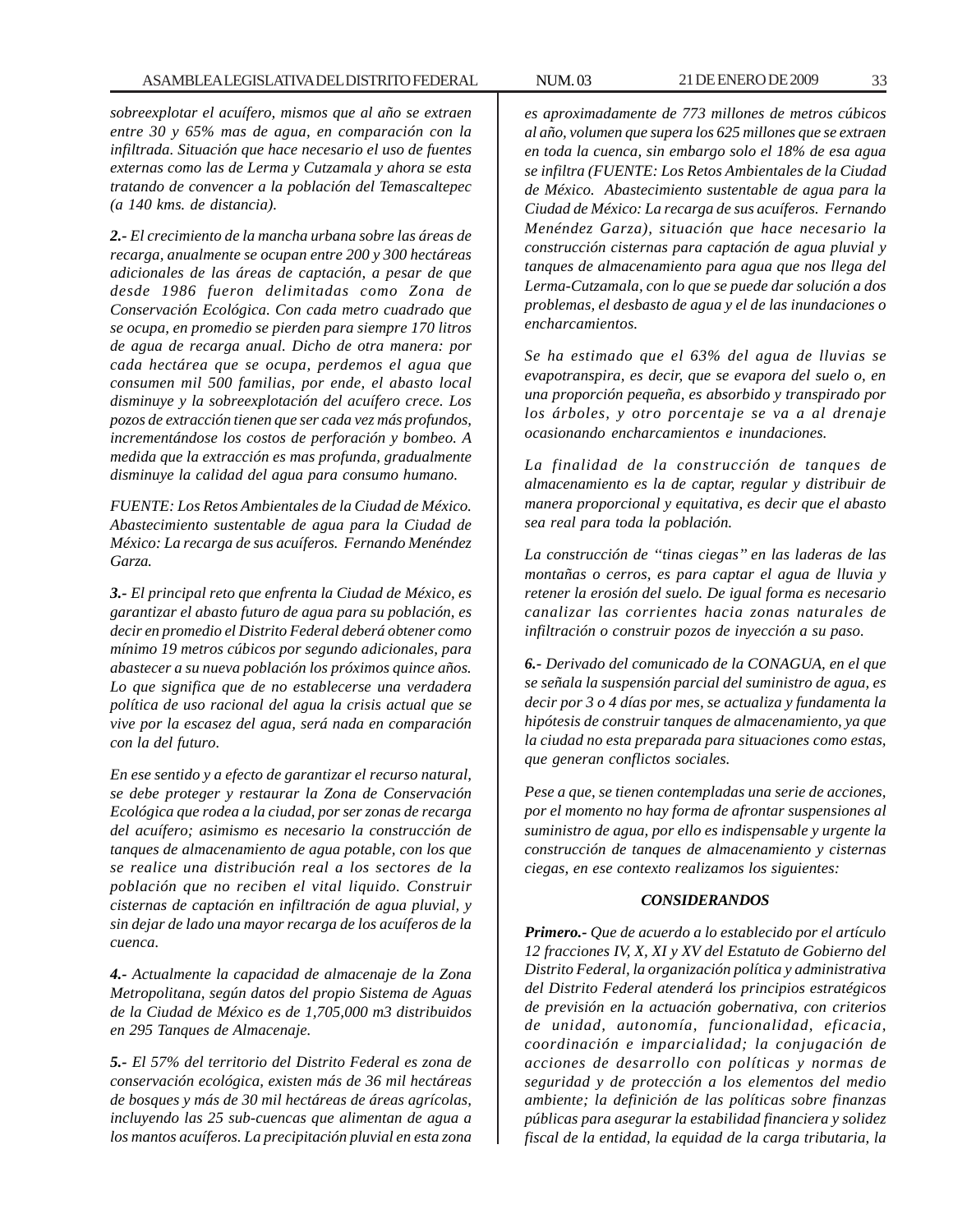*seguridad jurídica de los contribuyentes y la atención prioritaria de las necesidades sociales; la rectoría del desarrollo nacional en los términos del artículo 25 de la Constitución Política de los Estados Unidos Mexicanos.*

*Segundo.- Que con fundamento en lo dispuesto por el artículo 5 de la Ley de Aguas del Distrito Federal, toda persona tiene derecho al acceso suficiente, seguro e higiénico de agua disponible para su uso personal y doméstico, así como al suministro libre de interferencias. Las autoridades garantizarán este derecho, pudiendo las personas presentar denuncias cuando el ejercicio del mismo se limite por actos, hechos u omisiones de alguna autoridad o persona, tomando en cuenta las limitaciones y restricciones que establece la presente Ley.*

*Tercero.- Que el artículo 7 de la Ley de Aguas, dispone el Sistema de Aguas de la Ciudad de México es un Órgano Desconcentrado de la Administración Pública del Distrito Federal, adscrito a la Secretaría del Medio Ambiente, cuyo objeto principal es la operación de la infraestructura hidráulica y la prestación del servicio público de agua potable, drenaje y alcantarillado, así como el tratamiento y reuso de aguas residuales.*

*Cuarto.- Que es obligación del Gobierno del Distrito Federal procurar el bienestar social y dotar de servicios e infraestructura urbana a los habitantes de esta Ciudad, así como lo es, garantizar el acceso al agua suficiente para cubrir las necesidades de sus habitantes, en ese sentido, por ello, se exhorta al Sistema de Aguas de la Ciudad de México y a la Secretaría de obras y servicios del Gobierno del Distrito Federal para que, previo la elaboración de estudios técnicos de viabilidad, construyan Tanques de Almacenamiento, como medida de reforzamiento al sistema hidráulico con el que cuenta la ciudad.*

*Quinto.- Que en la Ciudad se cuentan con 295 tanques de almacenamiento, destacando por sus dimensiones el tanque ''Cerro de la Estrella'' y el tanque de ''La Caldera'' que cuentan con una capacidad de almacenaje de 50.000 m3 cada uno. Pese a sus dimensiones no son suficientes para abastecer de manera real y suficiente a la población de la Delegación Iztapalapa.*

*Por lo anterior, y ante la problemática que se vive y que se presentará en los meses siguientes, atendiendo las consideraciones antes expuestas, se somete a la consideración del Pleno de esta soberanía el siguiente:*

# *PUNTO DE ACUERDO*

*ÚNICO.- SE EXHORTA AL SISTEMA DE AGUAS DE LA CIUDAD DE MÉXICO Y A LA SECRETARÍA DE OBRAS Y SERVICIOS DEL GOBIERNO DEL DISTRITO FEDERAL, PARA QUE DE MANERA COORDINADA CONSTRUYAN* *TANQUES DE ALMACENAMIENTO DE AGUA POTABLE Y CISTERNAS CIEGAS PARA LA CAPTACIÓN DE AGUA PLUVIAL.*

*Dado en el pleno de la Diputación Permanente de la Asamblea Legislativa del Distrito Federal a los veintiún días del mes de enero del dos mil nueve.*

*A T E N T A M E N T E.*

*Dip. Daniel Salazar Núñez.*

Es cuanto, diputada Presidenta.

**LA C. PRESIDENTA.-** Gracias. En términos de lo dispuesto por el Artículo 133 del Reglamento para el Gobierno Interior de la Asamblea Legislativa del Distrito Federal, consulte la Secretaría a la Diputación Permanente en votación económica si la propuesta presentada por el diputado Daniel Salazar Núñez se considera de urgente y obvia resolución.

**EL C. SECRETARIO.-** Por instrucciones de la Presidencia y en votación económica, se consulta a la Diputación Permanente si la propuesta de referencia se considera de urgente y obvia resolución.

Los que estén por la afirmativa, sírvanse manifestarlo poniéndose de pie.

Los que estén por la negativa, sírvanse manifestarlo poniéndose de pie.

Se considera de urgente y obvia resolución, diputada Presidenta.

**EL C. PRESIDENTA.-** Está a discusión la propuesta. ¿Existen oradores en contra?

Proceda la Secretaría a preguntar a la Diputación Permanente en votación económica si es de aprobarse la propuesta a discusión.

**EL C. SECRETARIO.-** Por instrucciones de la Presidencia y en votación económica, se pregunta a la Diputación Permanente si está a favor o en contra o se abstiene de la propuesta sometida a su consideración.

Los que estén por la afirmativa, sírvanse manifestarlo poniéndose de pie.

Los que estén por la negativa, sírvanse manifestarlo poniéndose de pie.

Abstenciones

Se aprueba la propuesta, diputada Presidenta.

**EL C. PRESIDENTA.-** Remítase a las autoridades correspondientes para los efectos legales a que haya lugar.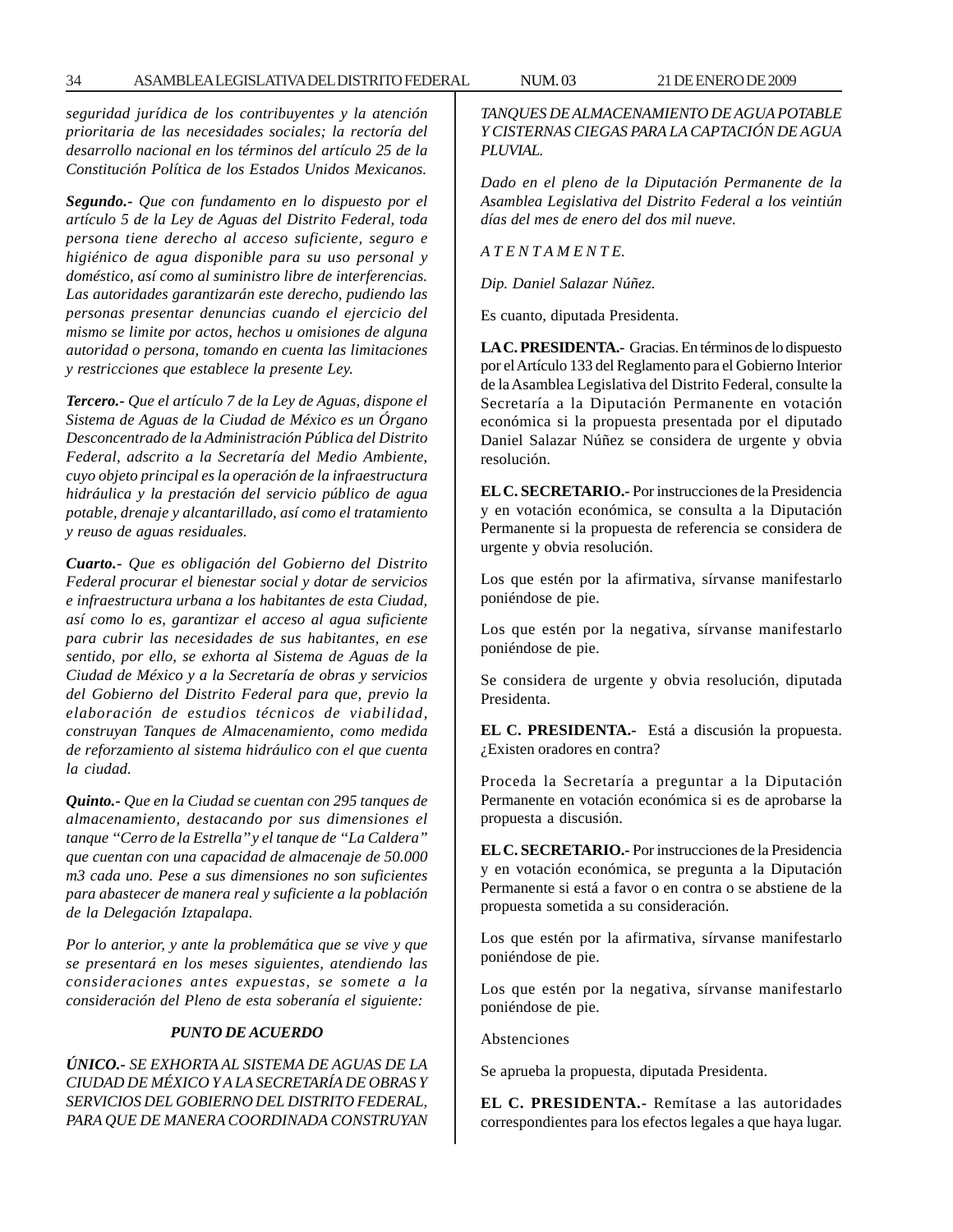Para presentar una proposición con punto de acuerdo por el se exhorta a la Compañía de Luz y Fuerza del Centro para que realice las acciones necesarios que garanticen el abasto de energía eléctrica a pozos y plantas de rebombeo del Sistema de Aguas de la Ciudad de México, se concede el uso de la Tribuna al diputado Daniel Salazar Núñez, del grupo parlamentario del Partido de la Revolución Democrática.

# **EL C. DIPUTADO DANIEL SALAZAR NÚÑEZ.-**

*PROPOSICIÓN CON PUNTO DE ACUERDO MEDIANTE EL CUAL SE EXHORTA A LA COMPAÑÍA DE LUZ Y FUERZA DEL CENTRO, PARA QUE REALICE LAS ACCIONES NECESARIAS QUE GARANTICEN EL ABASTO DE ENERGÍA ELÉCTRICA A POZOS Y PLANTAS DE REBOMBEO DEL SISTEMA DE AGUAS DE LA CIUDAD DE MÉXICO.*

*21 de enero de 2009*

*DIP. VÍCTOR HUGO CÍRIGO VÁSQUEZ PRESIDENTE DE COMISIÓN DE GOBIERNO DE LA ASAMBLEA LEGISLATIVA DEL D. F.*

#### *P R E S E N T E*

*El suscrito Diputado Daniel Salazar Núñez, integrante del grupo parlamentario del Partido de la Revolución Democrática, con fundamento en los artículos 17 fracción VI, 18 fracción VII, 36 fracción V, VII de la Ley Orgánica de la Asamblea Legislativa del Distrito Federal; 133 del Reglamento Interior de la Asamblea Legislativa del Distrito Federal, someto a consideración de este órgano legislativo por urgente y obvia resolución la proposición con Punto de Acuerdo mediante el cual SE EXHORTA A LA COMPAÑÍA DE LUZ Y FUERZA DEL CENTRO, PARA QUE REALICE LAS ACCIONES NECESARIAS QUE GARANTICEN EL ABASTO DE ENERGÍA ELÉCTRICA A POZOS Y PLANTAS DE REBOMBEO DEL SISTEMA DE AGUAS DE LA CIUDAD DE MÉXICO, al tenor de los siguientes:*

#### *CONSIDERANDOS*

*Primero.- Que en junio de 2007, una falla en el suministro de energía eléctrica detuvo, durante 20 minutos, al Sistema Cutzamala, que abastece la cuarta parte del agua potable consumida en el Valle de México. Dejando de funcionar las 5 macroplantas de bombeo que trasladan el agua recolectada de 7 presas de Michoacán y Estado de México -entre ellas Valle de Bravo- hacia la planta Berros, la potabilizadora más grande de Latinoamérica.*

*En consecuencia dejaron de fluir 16 mil litros de agua limpia que cada segundo salen de la potabilizadora Berros para recorrer un acueducto de 120 kilómetros,* *subir mil 100 metros de altitud y ser entregados a la Ciudad de México.*

*El suministro de energía eléctrica que abastece al Cutzamala que consume el equivalente a una ciudad con un millón 300 mil habitantes,*

*Segundo.- Que mediante Boletín 2008/03, de fecha 23 de enero de 2008, Luz y Fuerza del Centro comunicó que debido a Fuertes vientos y a tormentas eléctricas se ve afectado el suministro eléctrico. Precisando que la tormenta eléctrica que fue acompañada con llovizna y fuertes vientos con rachas de hasta 80 km/hora que se registró en la Ciudad de México y zona conurbada durante la tarde del día de hoy, ocasionó la caída de árboles y anuncios espectaculares sobre el tendido eléctrico, afectando el suministro de energía eléctrica.*

*Y que las demarcaciones políticas afectadas por el fenómeno meteorológico fueron Álvaro Obregón, Benito Juárez, Xochimilco, Miguel Hidalgo, Coyoacán, Magdalena Contreras, Cuauhtémoc, Azcapotzalco, Gustavo A. Madero, V. Carranza e Iztacalco, así como parte de los municipios de Nezahualcóyotl, Ecatepec, Naucalpan, Xalostoc, Tlanepantla, Tultitlán y Coacalco.*

*Tercero.- Que ante fenómenos naturales, el suministro de luz afecta de manera considerable en el suministro de agua potable, en razón de que para poder extraer, conducir, rebombear y distribuir el vital liquido, se requiere de corriente eléctrica.*

*Cuarto.- Que las precipitaciones pluviales máximas en 24 horas también altera el funcionamiento del sistema eléctrico, porque se acompañan de vientos fuertes y pueden causar daños. La Comisión cuenta con 163 centrales generadoras de electricidad distribuidas en todo el país, especializadas en nucleoeléctrica, eoloeléctrica, hidroeléctrica, carboeléctrica, turbogas y geotermoeléctrica. Tiene 88.77 por ciento de la infraestructura con esa actividad en México; 96.16 por ciento de líneas de transmisión entre ciudades y 90.50 de distribución en poblaciones. En ese sentido, es importante tomar medidas para prevenir daños por fenómenos meteorológicos tales como fijar mejor los postes, dar mantenimiento al cableado y proteger las subestaciones eléctricas.*

*Quinto.- Que debido a las constantes fallas eléctricas, el Sistema de Aguas de la Ciudad de México ha intentado realizar dos tipos de acciones, consistentes en: Primero solicitar que los pozos y plantas de rebombeo donde sea viable se le suministre energía de alta tensión, ya que se estima que estas líneas no tienen tantos problemas ante los fenómenos meteorológicos que se viven en la ciudad, como son los fuertes vientos y las intensas lluvias y, Segundo, establecer sus propias plantas de energía o*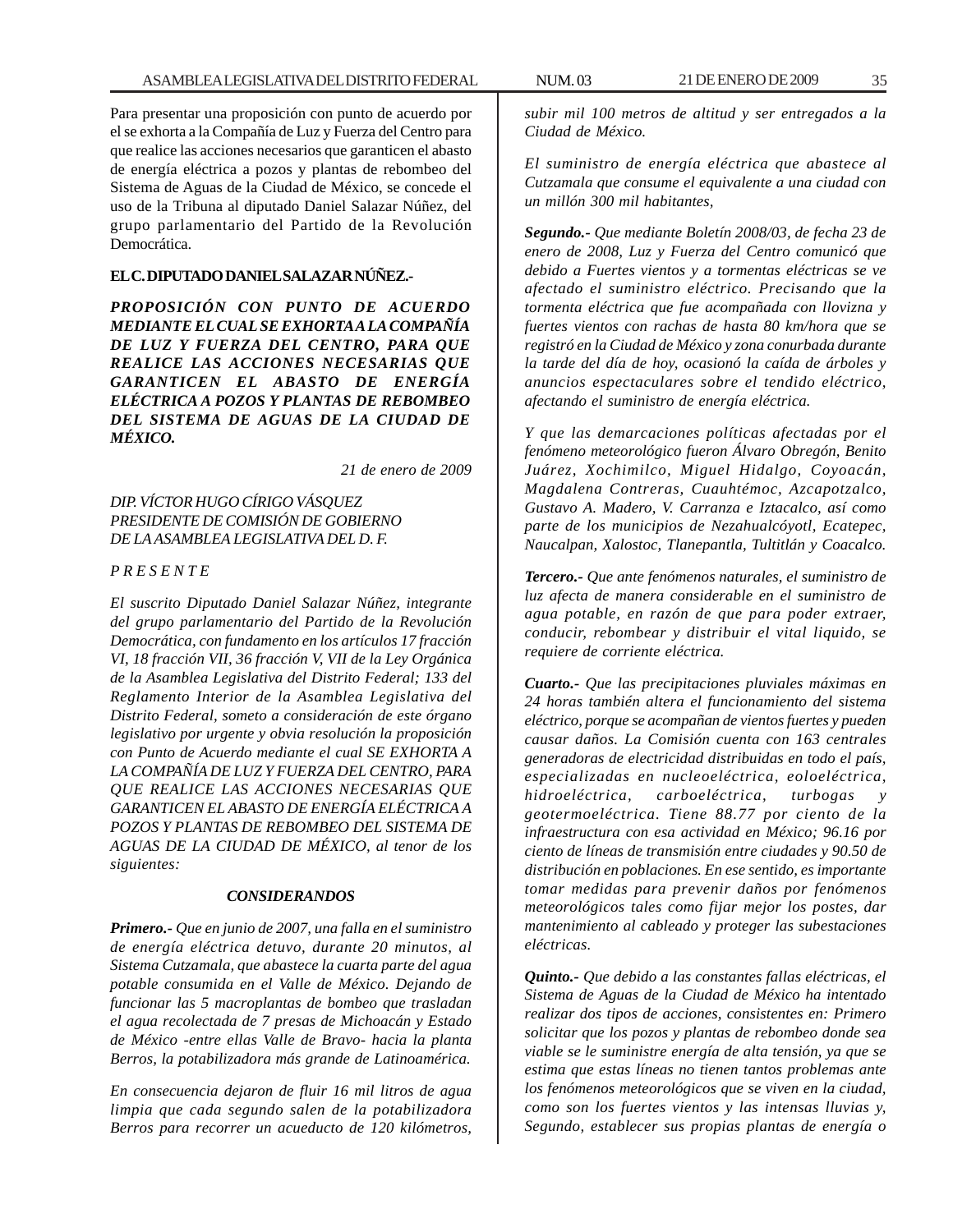*transformadores, situación que la Comisión Federal de Electricidad ha impedido y con lo que se garantizaría el suministro tanto de energía a dichos pozos y plantas y por ende garantizando el suministro de agua potable a la población.*

*Para agilizar el funcionamiento de la extracción, conducción, rebombeo y distribución del vital recurso, el Sistema de Aguas de la Ciudad de México esta llevando a cabo un programa de automatización de plantas y pozos, así como de rebombeos automatizados, con lo que se reducen los tiempos de inactividad de las plantas y pozos.*

*Sexto.- Que considerando que es una obligación del Gobierno del Distrito Federal, el procurar el bienestar social y dotar de servicios e infraestructura urbana a los habitantes del Distrito Federal, así como garantizar la sustentabilidad del agua a los habitantes de la Ciudad de México, resulta necesario que se realicen acciones tendientes a garantizar la prestación del servicio de agua potable, por ser un factor indispensable para la vida.*

*Séptimo.- Que el Sistema de Aguas de la Ciudad de México cuenta con 450 pozos funcionando para la ciudad y con 250 del Sistema Lerma, los cuales ante la presencia de lluvias y fuertes vientos dejan de funcionar, debido a las afectaciones que estas ocasionan.*

*En cuanto a la calidad del agua, las plantas potabilizadoras también requieren de suministro continuo de de corriente eléctrica, de lo contrario detienen su producción en detrimento de la población.*

*Por lo anterior, y ante la problemática de desabasto de agua potable que se vive principalmente en los meses de lluvia, y atendiendo las consideraciones antes expuestas, se somete a la consideración del Pleno de esta soberanía el siguiente:*

#### *PUNTO DE ACUERDO*

*ÚNICO.- SE EXHORTA A LA COMPAÑÍA DE LUZ Y FUERZA DEL CENTRO, PARA QUE REALICE LAS ACCIONES NECESARIAS QUE GARANTICEN EL ABASTO DE ENERGÍA ELÉCTRICA A POZOS Y PLANTAS DE REBOMBEO DEL SISTEMA DE AGUAS DE LA CIUDAD DE MÉXICO.*

*Dado en el pleno de la Diputación Permanente de la Asamblea Legislativa del Distrito Federal a los veintiún días del mes de enero del dos mil nueve.*

*Atentamente.*

*Daniel Salazar Núñez.*

Es cuanto, diputada Presidenta.

**LA C. PRESIDENTA.-** Gracias diputado. En términos de lo dispuesto por el Artículo 133 del Reglamento para el Gobierno Interior de la Asamblea Legislativa del Distrito Federal, consulte al Secretaría a la Diputación Permanente en votación económica si la propuesta presentada por el diputado Daniel Salazar Núñez, se considera de urgente y obvia resolución.

**EL C. SECRETARIO.-** Por instrucciones de la Presidencia y en votación económica se pregunta a la Diputación Permanente si la propuesta de referencia se considera de urgente y obvia resolución.

Los que estén por la afirmativa, sírvanse manifestarlo poniéndose de pie.

Los que estén por la negativa, sírvanse manifestarlo poniéndose de pie.

Se considera de urgente y obvia resolución, diputada Presidenta.

**LA C. PRESIDENTA.-** Está a discusión la propuesta. ¿Existen oradores en contra?

Proceda la Secretaría a preguntar a la Diputación Permanente en votación económica si es de aprobarse la propuesta a discusión.

**EL C. SECRETARIO.-** Por instrucciones de la Presidencia y en votación económica, se pregunta a la Diputación permanente si está a favor o en contra o se abstiene de la propuesta sometida a su consideración.

Los que estén por la afirmativa, sírvanse manifestarlo poniéndose de pie.

Los que estén por la negativa, sírvanse manifestarlo poniéndose de pie.

Abstenciones.

Se aprueba la propuesta, diputada Presidenta.

**LA C. PRESIDENTA.-** Remítase a las autoridades correspondientes para los efectos legales a que haya lugar.

Para presentar una proposición con punto de acuerdo por medio del cual se exhorta al Jefe de Gobierno del Distrito Federal, Licenciado Marcelo Luis Ebrard Casaubón, a la Titular de la Secretaría del Medio Ambiente del Gobierno del Distrito Federal, Licenciada Martha Teresa Delgado Peralta, así como a todas las y los titulares de los órganos político administrativos de cada demarcación territorial, para que informen cuántos vehículos recolectores de basura están destinados para separar la basura inorgánica e inorgánica, y de la misma forma informen si el personal que opera dichos vehículos se encuentra capacitado para llevar a cabo dichas tareas, se concede el uso de la Tribuna a la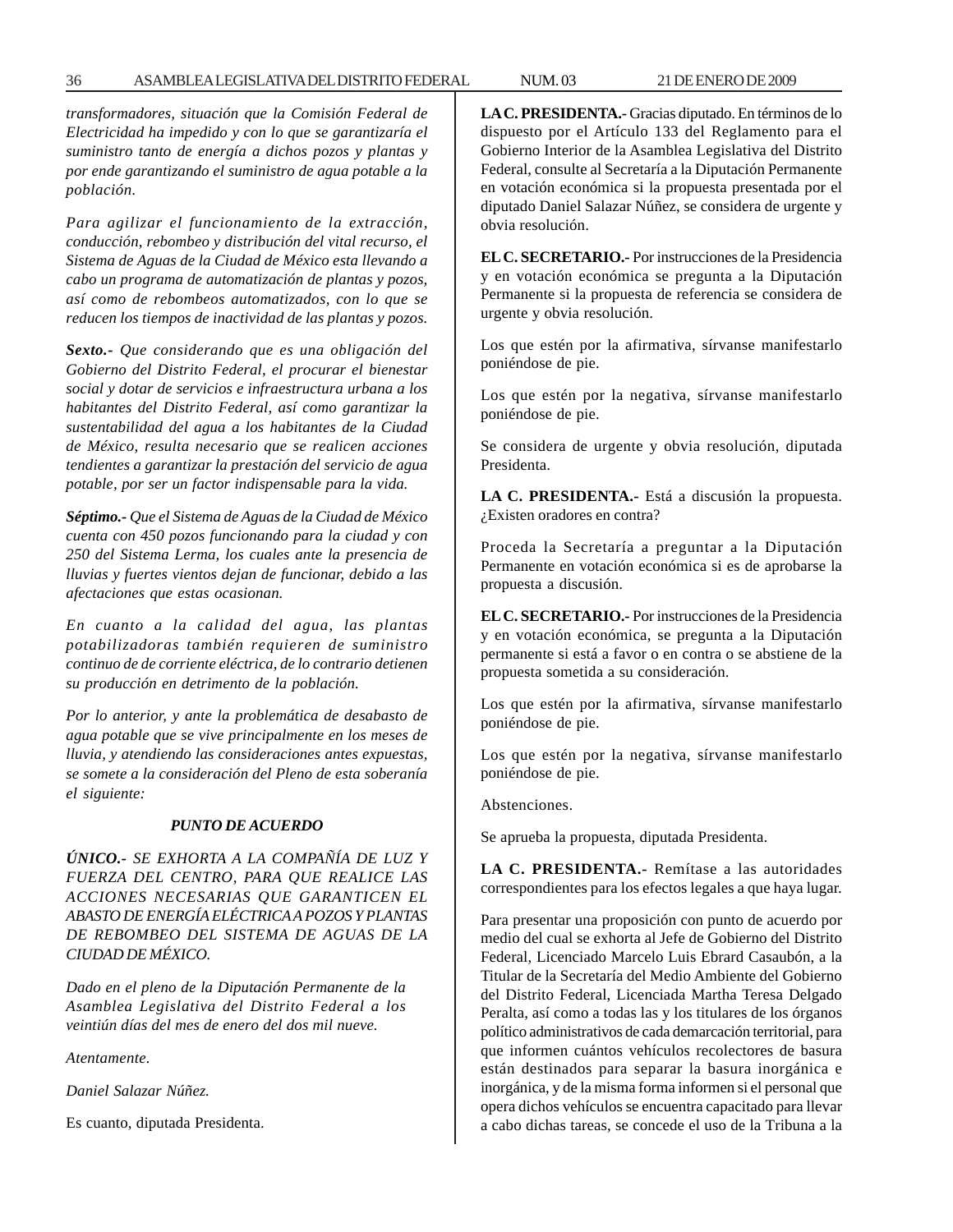diputada María de la Paz Quiñones Cornejo, del grupo parlamentario del Partido Acción Nacional.

**LA C. DIPUTADA MARÍA DE LA PAZ QUIÑONES CORNEJO**.- Buenos días, diputada Presidenta; compañeros diputados:

*PROPOSICIÓN CON PUNTO DE ACUERDO MEDIANTE EL CUAL SE EXHORTA AL JEFE DE GOBIERNO DEL DISTRITO FEDERAL LICENCIADO MARCELO LUIS EBRARD CASAUBÓN, A LA TITULAR DE LA SECRETARÍA DEL MEDIO AMBIENTE DEL GOBIERNO DEL DISTRITO FEDERAL, LICENCIADA MARTHA TERESA DELGADO PERALTA, ASÍ COMO A TODOS LAS Y LOS TITULARES DE LOS ÓRGANOS POLÍTICO-ADMINISTRATIVOS DE CADA DEMARCACIÓN TERRITORIAL PARA QUE INFORMEN CUANTOS VEHÍCULOS RECOLECTORES DE BASURA ESTÁN DESTINADOS PARA SEPARAR LA BASURA EN ORGÁNICA E INORGÁNICA, DE LA MISMA FORMA, INFORME TAMBIÉN SI EL PERSONAL QUE OPERA DICHOS VEHÍCULOS SE ENCUENTRA CAPACITADO PARA LLEVAR A CABO DICHAS TAREAS.*

*Dip. Daniel Salazar Núñez Presidente de la Mesa Directiva de la H. Asamblea Legislativa del Distrito Federal*

### *Presente.*

*Los que suscribimos, diputados a la Asamblea Legislativa del Distrito Federal, integrantes del grupo parlamentario Acción Nacional, con fundamento en lo dispuesto por los artículos 17 fracción VI de la Ley Orgánica y 133 del Reglamento para el Gobierno Interior, ambos de la Asamblea Legislativa del Distrito Federal; sometemos a consideración de la diputación permanente la siguiente*

*PROPOSICIÓN CON PUNTO DE ACUERDO MEDIANTE EL CUAL SE EXHORTA AL JEFE DE GOBIERNO DEL DISTRITO FEDERAL LICENCIADO MARCELO LUIS EBRARD CASAUBÓN, A LA TITULAR DE LA SECRETARÍA DEL MEDIO AMBIENTE DEL GOBIERNO DEL DISTRITO FEDERAL, LICENCIADA MARTHA TERESA DELGADO PERALTA, Así COMO A TODOS LAS Y LOS TITULARES DE LOS ÓRGANOS POLÍTICO-ADMINISTRATIVOS DE CADA DEMARCACIÓN TERRITORIAL PARA QUE INFORMEN CUANTOS VEHÍCULOS RECOLECTORES DE BASURA ESTÁN DESTINADOS PARA SEPARAR LA BASURA EN ÓRGANICA E INÓRGANICA, DE LA MISMA FORMA, INFORME TAMBIÉN SI EL PERSONAL QUE OPERA DICHOS VEHÍCULOS SE ENCUENTRA CAPACITADO PARA LLEVAR A CABO DICHAS TAREAS, al tenor de los siguientes:*

## *ANTECEDENTES*

*La basura es todo material considerado como desecho y que se necesita eliminar, además de ser un producto de las actividades humanas al cual se le considera de valor igual a cero por el desechado. No necesariamente debe ser odorífica, repugnante e indeseable; eso depende del origen y composición de ésta.*

*La basura es un gran problema de todos los días y un drama terrible para las grandes ciudades que ya no saben que hacer con tanto desperdicio además de que son fuente de malos olores, de infecciones y enfermedades, de contaminación ambiental.*

*En el Distrito Federal se concentra casi la octava parte de los residuos sólidos que se generan en todos el país. Esta enorme cantidad de basura es causa y a la vez expresión de graves desequilibrios ambientales que para la mayoría de los habitantes de la ciudad son desconocidos. Por otro lado, el manejo de estos grandes volúmenes de desperdicios representa problemas de difícil solución.*

*La Ley de Residuos Sólidos del Distrito Federal entro en vigor a partir del 10 de octubre de 2004 en cuanto a su artículo tercero transitorio, los habitantes de la Ciudad de México están obligados a separar la basura en la casa, en el negocio o en la oficina, en residuos orgánicos y residuos inorgánicos. De no hacerlo así, la*

*Ley de Residuos Sólidos del Distrito Federal impone severas sanciones a quienes no cumplan.*

*La separación de orgánicos permite el aprovechamiento para la producción de composta y facilita la separación de cada uno de los materiales inorgánicos que son reciclables. El resultado final será la disminución en el volumen de desperdicios que se depositan en el relleno sanitario, el mejoramiento de áreas verdes a partir de la aplicación de fertilizante orgánico y el incremento en el reciclaje de diversos materiales. Al separar los orgánicos se puede producir composta, es decir, fertilizante orgánico.*

*Los residuos inorgánicos se llevan a las plantas de selección y aprovechamiento, en donde se recuperarán los residuos comercializables y se enviarán a industrias recicladoras que los aprovecharán para producir nuevos envases y productos.*

*El principal reto es, sin duda, que los habitantes del Distrito Federal separen los residuos en orgánicos e inorgánicos. De igual importancia garantizar la recolección y disposición de los desperdicios separados como parte de las funciones del sistema de limpia de cada una de las delegaciones.*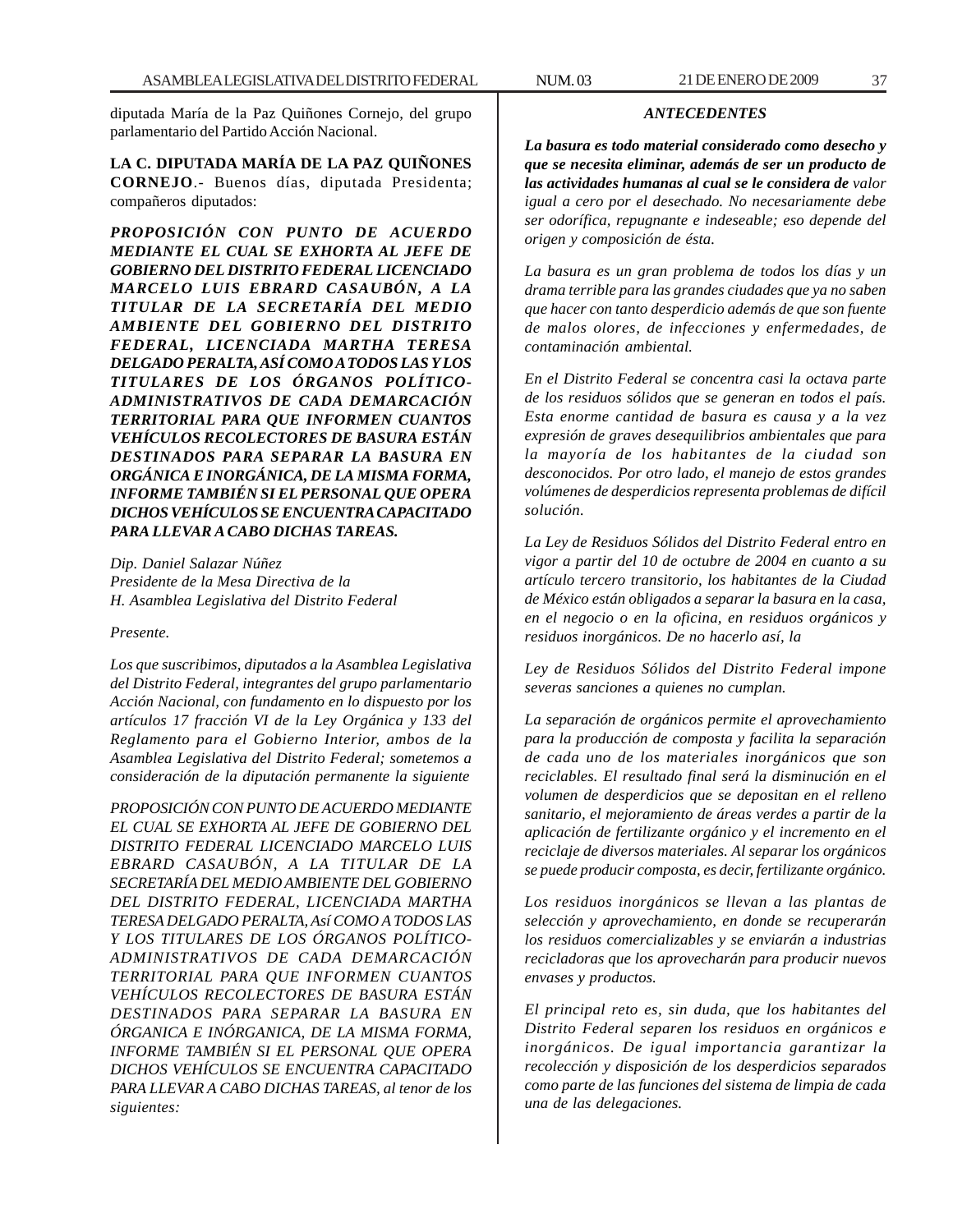*Es el caso de que entrara en vigor la obligación de separar los residuos en orgánicos e inorgánicos, ha sido necesario que las delegaciones instrumenten sistemas para depósito y recolección separada para el aprovechamiento, tratamiento y disposición final; no obstante la mayoría de las delegaciones no han cumplido con sus obligaciones.*

*Sin embargo es importante señalar que existen 574 unidades de recolección con 20 años o más de operación; 653 vehículos tienen entre 10 y 19 años circulando por la ciudad, 264 tienen una antigüedad entre cinco y diez años.*

*Además de existir desconocimiento entre la gente sobre la ley sumado a ello, las personas no la acatan y las delegaciones no están preparadas para su aplicación, aunado a la falta de cultura ambiental entre los capitalinos hace que a pesar de la existencia de dicha Ley la gente carezca del hábito de la separación y se sienta agredida cuando se le tenga que decir que tiene que dividir la basura, igualmente se requieren camiones provistos de contenedores específicos para basura orgánica e inorgánica, toda vez que de nada sirve que la ciudadanía haga la labor de separación, si al momento de transportarla a los sitios de disposición final se mezclan nuevamente. Por lo tanto ni los vehículos están listos ni tienen la capacidad instalada.*

*Con base a lo anteriormente expuesto, fundan la presente propuesta de Punto de Acuerdo los siguientes:*

#### *CONSIDERANDOS*

*Primero.- Que de conformidad con lo establecido por el artículo 39 fracción XXVII de la Ley Orgánica de la Administración Pública del Distrito Federal Corresponde a los titulares de los Órganos Político-Administrativos de cada demarcación territorial prestar el servicio de limpia, en sus etapas de barrido de las áreas comunes, vialidades y demás vías públicas, así como de recolección de residuos sólidos, de conformidad con la normatividad que al efecto expida la Dependencia competente.*

*Segundo.-. Que de conformidad a lo establecido por el artículo 5 de la Ley Ambiental del Distrito Federal establece la definición de residuos sólidos, e indica que son todos aquellos residuos en estado sólido que provengan de actividades domésticas o de establecimientos industriales, mercantiles y de servicios que no posean las características que los hagan peligrosos.*

*Tercero.- Que de conformidad con lo establecido por el artículo 1 de la Ley de Residuos Sólidos del Distrito Federal, esta ley tiene por objeto regular la gestión integral de los residuos sólidos considerados como no peligrosos, así como la prestación del servicio público de limpia.*

*Cuarto.- Que de conformidad con lo establecido por el artículo 4 de la Ley de Residuos Sólidos' del Distrito Federal son autoridades competentes para la aplicación de la misma Ley al Jefe de Gobierno del Distrito Federal en su fracción I, ya la Secretaría del Medio Ambiente del Distrito Federal en su fracción II.*

*Quinto.- Que de conformidad con lo establecido por el artículo 5 de la Ley de Residuos Sólidos del Distrito Federal corresponde al Jefe de Gobierno en sus fracciones II y III aprobar el programa de gestión integral de los residuos sólidos, de conformidad con lo dispuesto en la Ley de Planeación del Desarrollo del Distrito Federal; expedir los ordenamientos que se deriven de la presente ley.*

*Sexto.- Que de conformidad con lo establecido por el artículo 6 de la Ley de Residuos Sólidos del Distrito Federal corresponde a la Secretaría en su fracción II formular, evaluar y cumplir, en el marco de su competencia, con las disposiciones del Programa de Gestión Integral de los Residuos Sólidos que esta Ley establece.*

*Séptimo.- Que de conformidad a lo establecido por el artículo 33 de la Ley de Residuos Sólidos se establece que todo generador de residuos sólidos debe separarlos en orgánicos e inorgánicos, dentro de sus domicilios, empresas, establecimientos mercantiles, industriales y de servicios, instituciones públicas y privadas, centros educativos y dependencias gubernamentales y similares, los cuales deben depositarse en contenedores separados para su recolección por el servicio público de limpia, con el fin de facilitar su aprovechamiento, tratamiento y disposición final, o bien, llevar aquellos residuos sólidos valorizables directamente a los establecimientos de reutilización y reciclaje.*

*Por lo anteriormente expuesto, fundado y motivado someto a la consideración de la Diputación Permanente de esta Honorable Asamblea Legislativa del Distrito Federal la siguiente Proposición con Punto de Acuerdo:*

*ÚNICO.- SE EXHORTA AL JEFE DE GOBIERNO DEL DISTRITO FEDERAL LICENCIADO MARCELO LUIS EBRARD CASAUBÓN, A LA TITULAR DE LA SECRETARÍA DEL MEDIO AMBIENTE DEL GOBIERNO DEL DISTRITO FEDERAL, LICENCIADA MARTHA TERESA DELGADO PERALTA, ASÍ COMO A TODOS LAS Y LOS TITULARES DE LOS ÓRGANOS POLÍTICO ADMINISTRATIVOS DE CADA DEMARCACIÓN TERRITORIAL PARA QUE INFORMEN CUANTOS VEHÍCULOS RECOLECTORES DE BASURA ESTÁN DESTINADOS PARA SEPARAR LA BASURA EN ÓRGANICA E INÓRGANICA, DE LA MISMA FORMA, INFORME TAMBIÉN SI EL PERSONAL QUE OPERA DICHOS VEHÍCULOS SE ENCUENTRA CAPACITADO PARA LLEVAR A CABO DICHAS TAREAS.*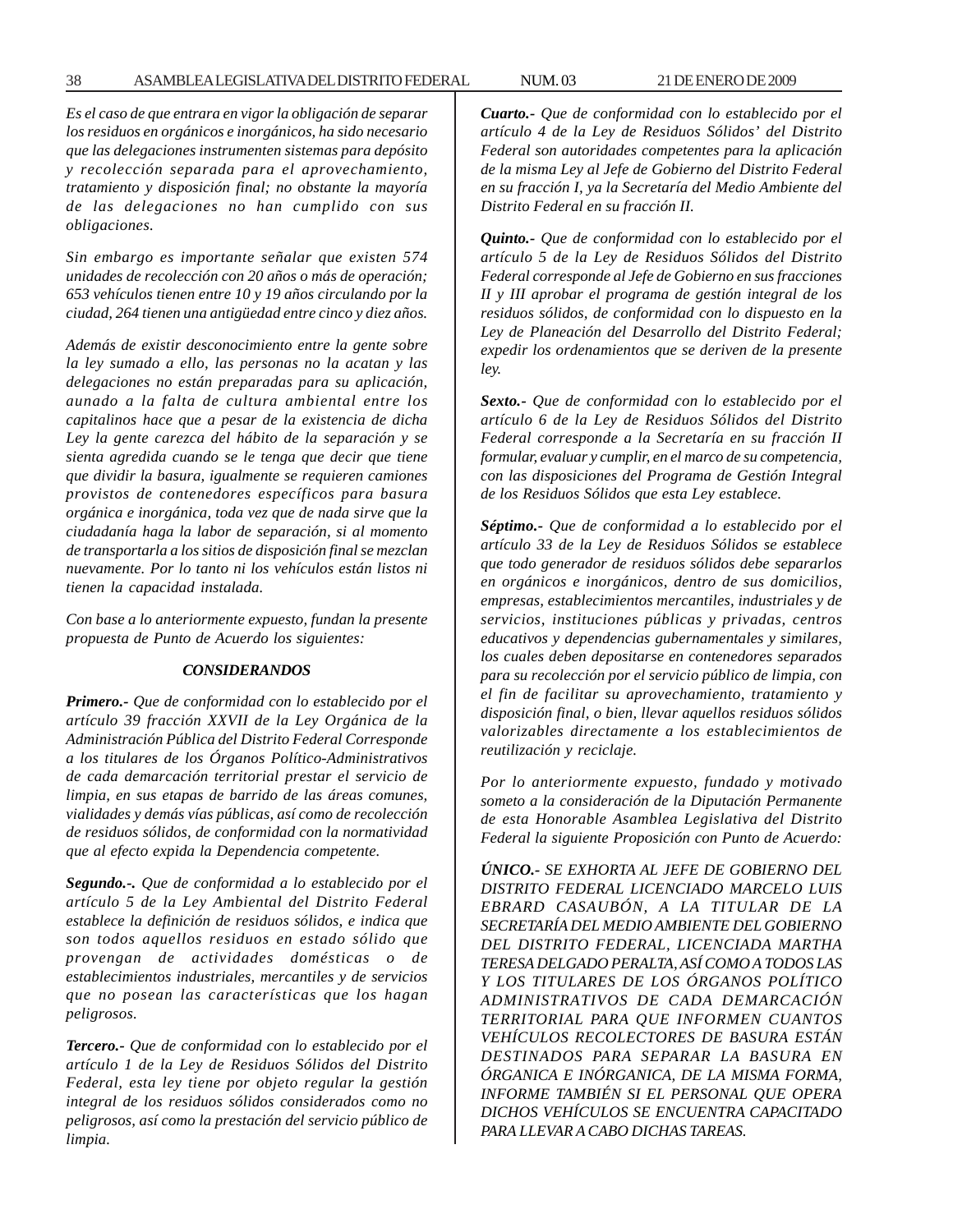*Dado en el Recinto Legislativo, Distrito Federal, 21 Enero 2009.*

*Firman: Dip. María de la Paz Quiñónez Cornejo; Dip. Elvira Murillo Mendoza; Dip. Celina Saavedra Ortega.*

Gracias.

**LA C. PRESIDENTA.-** En términos de lo dispuesto por el artículo 133 del Reglamento para el Gobierno Interior de la Asamblea Legislativa del Distrito Federal, consulte la Secretaría a la Diputación Permanente, en votación económica, si la propuesta presentada por la diputada María de la Paz Quiñones Cornejo se considera de urgente y obvia resolución.

**EL C. SECRETARIO.-** Por instrucciones de la Presidencia y en votación económica, se pregunta a la Diputación Permanente si la propuesta de referencia se considera de urgente y obvia resolución.

Los que estén por la afirmativa, sírvanse manifestarlo poniéndose de pie.

Los que estén por la negativa, sírvanse manifestarlo poniéndose de pie.

Se considera de urgente y obvia resolución, diputada Presidenta.

**LA C. PRESIDENTA.-** Está a discusión la propuesta. ¿Existen oradores en contra?

Proceda la Secretaría preguntar a la Diputación Permanente, en votación económica, si es de aprobarse la propuesta puesta a discusión.

**EL C. SECRETARIO.-** Por instrucciones de la Presidencia, y en votación económica, se pregunta a la Diputación Permanente si está a favor, en contra o en abstención de la propuesta sometida a su consideración. Los que estén a favor, sírvanse manifestarlo.

¿En contra?

¿Abstenciones?

Aprobada la propuesta, diputada Presidenta.

**LA C. PRESIDENTA.-** Remítase a las autoridades correspondientes para los efectos legales a que haya lugar.

**EL C. PRESIDENTE DIPUTADO DANIEL SALAZAR NÚÑEZ.-** Para presentar una proposición con punto de acuerdo para exhortar al Jefe Delegacional en Coyoacán, Arquitecto Antonio Heberto Castillo Juárez, a que se sirva entregar a los artesanos de los Jardines Centenario e Hidalgo, del centro de esta Delegación, el inmueble ubicado en la Calle de Jardín Centenario número 16 Colonia Villa Coyoacán, CP. 04000, a efecto de que estos se reubiquen

en el inmueble en comento, se concede el uso de la Tribuna a la diputada Celina Saavedra Ortega, del grupo parlamentario del Partido Acción Nacional. Adelante, diputada.

**LA C. DIPUTADA CELINA SAAVEDRA ORTEGA.-** Con su venia, diputado Presidente.

A nombre del grupo parlamentario del Partido Acción Nacional, someto a consideración del honorable Pleno de este Organo Legislativo la presente proposición con punto de acuerdo para exhortar al Jefe Delegacional en Coyoacán, al arquitecto Antonio Heberto Castillo Juárez, a que sirva entregar a los artesanos de los Jardines Centenario e Hidalgo, del centro de esta Delegación, el inmueble ubicado en la Calle de Jardín Centenario número 16 Colonia Villa Coyoacán, a efecto de que estos se reubiquen al inmueble en comento.

En el año 2002 la Jefatura Delegacional en Coyoacán a cargo de María de Lourdes Rojo e Incháustegui, adquirió con un precio de 17 millones 800 mil pesos el inmueble ubicado en Jardín Centenario número 16, con el objeto de reubicar a los artesanos que se ubican en los Jardines Centenario y la Plaza Hidalgo, en el centro de la Delegación Coyoacán, para que estos desarrollaran de mejor manera sus actividades de venta de artesanías, así como el de preservar el valor histórico de los espacios públicos de esparcimiento para el bienestar de la población residente y el turismo.

Dichas instalaciones actualmente son utilizadas por el Gobierno Delegacional de Coyoacán como oficinas administrativas y para la realización de eventos culturales, a los cuales denominan ''Un Centro Cultural del Benemérito de las Américas''.

El año próximo pasado la Delegación Coyoacán comenzó la realización de distintas obras de restauración, recuperación y reparación del drenaje y carpeta asfáltica del centro de Coyoacán, obras que primordialmente se efectuaran en los Jardines Hidalgo y Centenario, mismos en los que habitualmente se establecían los artesanos, en los cuales desarrollaban sus actividades de venta de artesanías.

Desde que se llevaron a cabo las obras de la sustitución de la red de drenaje y agua potable en el Centro Histórico de Coyoacán, las ventas de los artesanos se han reducido en más de un 60 por ciento, lo que ha acarreado una desactivación económica e impide el desarrollo de esta zona, y más tratándose de estos tiempos de crisis a los que todos ya conocemos y estamos atravesando.

Por su parte los artesanos que desarrollan sus actividades de vendimia en los jardines Hidalgo y Centenario se han visto imposibilitados para continuar con el desarrollo de las mismas, motivo por el cual se ven precisados a utilizar el inmueble objeto de la presente proposición para establecerse en dicha finca y aprovecharla en el desempeño para la comercialización de sus artesanías.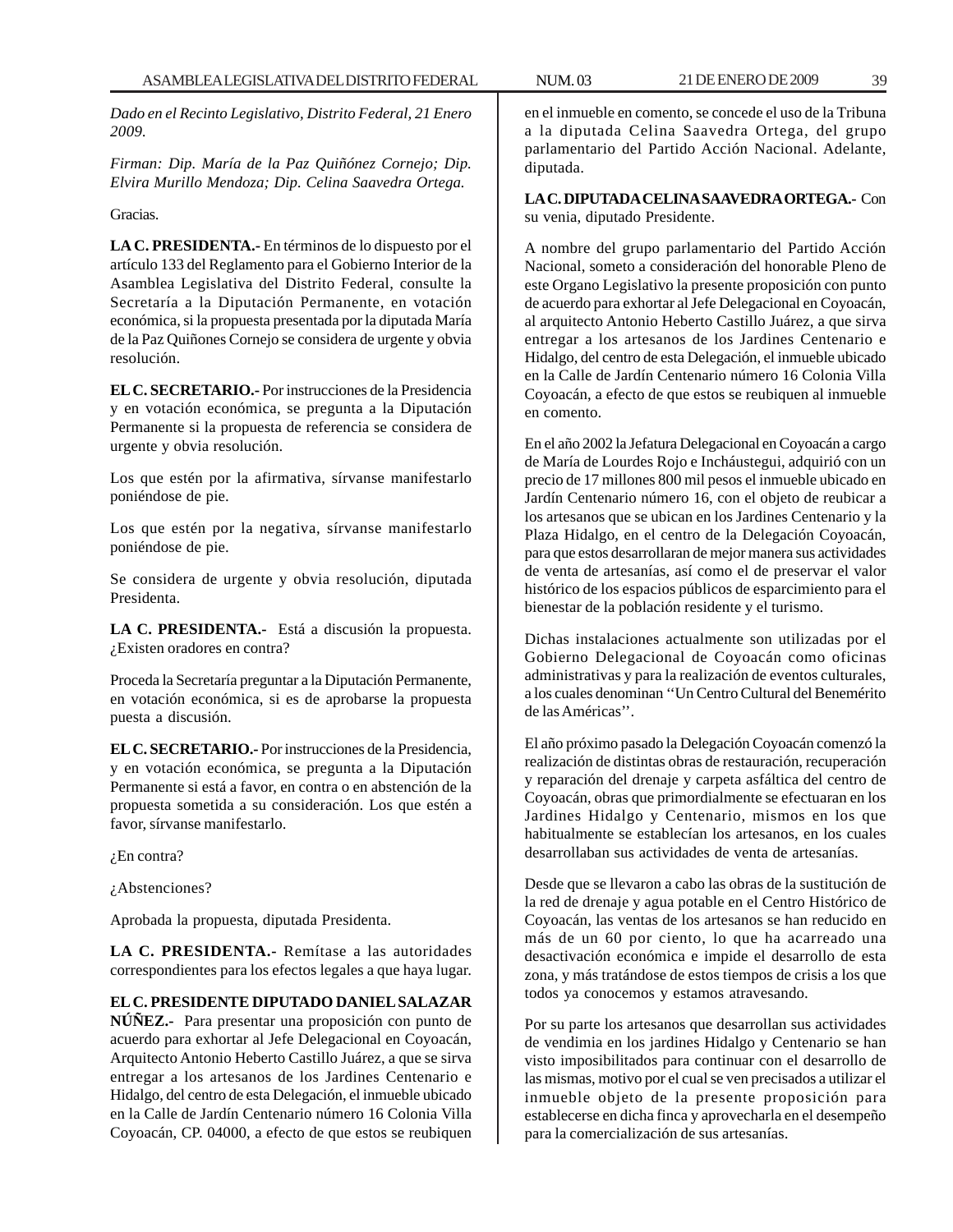Por otro lado, la delegación Coyoacán recientemente adquirió un inmueble para reubicar a los comerciantes y artesanos que se han visto afectados con la realización de las obras del centro histórico de Coyoacán.

Ahora bien, en materia de competitividad económica no es viable ubicar a comerciantes y artesanos en una misma plaza de comercio debido a que es desproporcionada la competencia entre ambos puestos, que la propia y especial naturaleza de las artesanías es incompatible con los productos que pueden vender los comerciantes de distinta índole.

Es necesario que el conflicto social que se ha generado en el centro de Coyoacán, donde se confrontan vecinos y artesanos se resuelva, puesto que los artesanos no cuentan con un espacio digno para que desarrollen sus actividades de venta de artesanías, por lo que estimando con anterioridad que existe ya un inmueble específico para estas actividades y que fue comprado en su momento en tiempo y forma para ello. Es por ello que estamos solicitando que se entregue de esta manera y se ayude a preservar el valor histórico de los espacios públicos, al mismo tiempo que vamos a dar apoyo a estos artesanos, asimismo aminorar el impacto ambiental en la zona, el turismo y proporcionar el desarrollo económico.

Con base a los razonamientos antes precisados por mi conducto y del grupo parlamentario, someto a esta honorable Asamblea el punto de acuerdo solicitando se reintegre precisamente este inmueble a los artesanos y solicitar al Jefe Delegacional en Coyoacán, el arquitecto Antonio Heberto Castillo, entregue este inmueble ubicado en la calle de Jardín Centenario número 16 a los artesanos a efecto de que estos se reubiquen en el inmueble.

Es cuanto, diputado Presidente.

**EL C. PRESIDENTE.-** En términos de lo dispuesto por el artículos 133 del Reglamento para el Gobierno Interior de la Asamblea Legislativa del Distrito Federal, consulte la Secretaría a la Diputación Permanente en votación económica si la propuesta presentada por la diputada Celina Saavedra Ortega se considera de urgente y obvia resolución.

**EL C. SECRETARIO.-** Por instrucciones de la Presidencia y en votación económica, se pregunta a la Diputación Permanente si la propuesta de referencia se considera de urgente y obvia resolución.

Los que estén por la afirmativa, sírvanse manifestarlo poniéndose de pie.

Los que estén por la negativa, sírvanse manifestarlo poniéndose de pie.

Vamos a repetir, Presidente, la votación suplicando que se mantenga la mano de quien quiera emitir su voto.

Los que estén por la afirmativa, sírvanse manifestarlo poniéndose de pie.

Los que estén por la negativa, sírvanse manifestarlo poniéndose de pie.

Se considera de urgente y obvia resolución, ciudadano Presidente.

**EL C. PRESIDENTE.-** Está a discusión la propuesta. ¿Existen oradores en contra?

¿Existen oradores a favor?

Hasta por 10 minutos tiene el uso de la palabra el diputado Salvador Martínez Della Rocca. Adelante diputado.

**EL C. DIPUTADO SALVADOR PABLO MARTÍNEZ DELLA ROCCA.-** No, miren, nosotros no estamos en contra. Lo que nos parece verdaderamente grave es que se le solicite a un delegado la entrega de manera inmediata por parte de la Asamblea de dos inmuebles, que necesita ser estudiado en comisiones, aquí no podemos votar. Yo fui delegado y esas cosas no se pueden votar así, lo sabe bien mi compañero Schiaffino que no se pueden votar esas cosas así.

Yo creo que es necesario hacer una investigación. Yo me puedo comprometer con la compañera Celina, porque yo voy a ver hoy en la noche a Heberto Castillo, y si usted me habla a las 9 de la noche a mi celular yo le consigo una cita de inmediato a usted y a las personas que deseen acompañarla para que tengan una reunión y luego que se discuta en comisiones.

Que quede claro, no estoy en contra, simplemente que me parece muy irresponsable que esta Asamblea le imponga, le vote a un delegado entregar dos inmuebles, es uno pues, porque hasta le puede costar la cárcel, así de sencillo. Éstas cosas son delicadas y yo pido que mejor se turne a comisión.

Yo me comprometo a conseguirle una cita a usted con Heberto, que es una gente muy atenta, y le garantizo que puede llevar a las personas que usted guste para que las cosas queden claro e incluso la información que el delegado les dé sirva para la discusión en comisiones.

**EL C. PRESIDENTE.-** Hasta por 5 minutos el diputado Jorge Schiaffino por alusiones.

# **EL C. DIPUTADO JORGE FEDERICO SCHIAFFINO ISUNZA.-** Gracias.

El Compañero Martínez Della Rocca dice que en efecto nos consta. En efecto, yo creo que a todos nos consta que cualquier delegado que cometa una irregularidad o alguna acción que no esté contemplada dentro de la Ley Orgánica, evidentemente recae en un ilícito y además de perder el cargo, puede tener responsabilidades penales.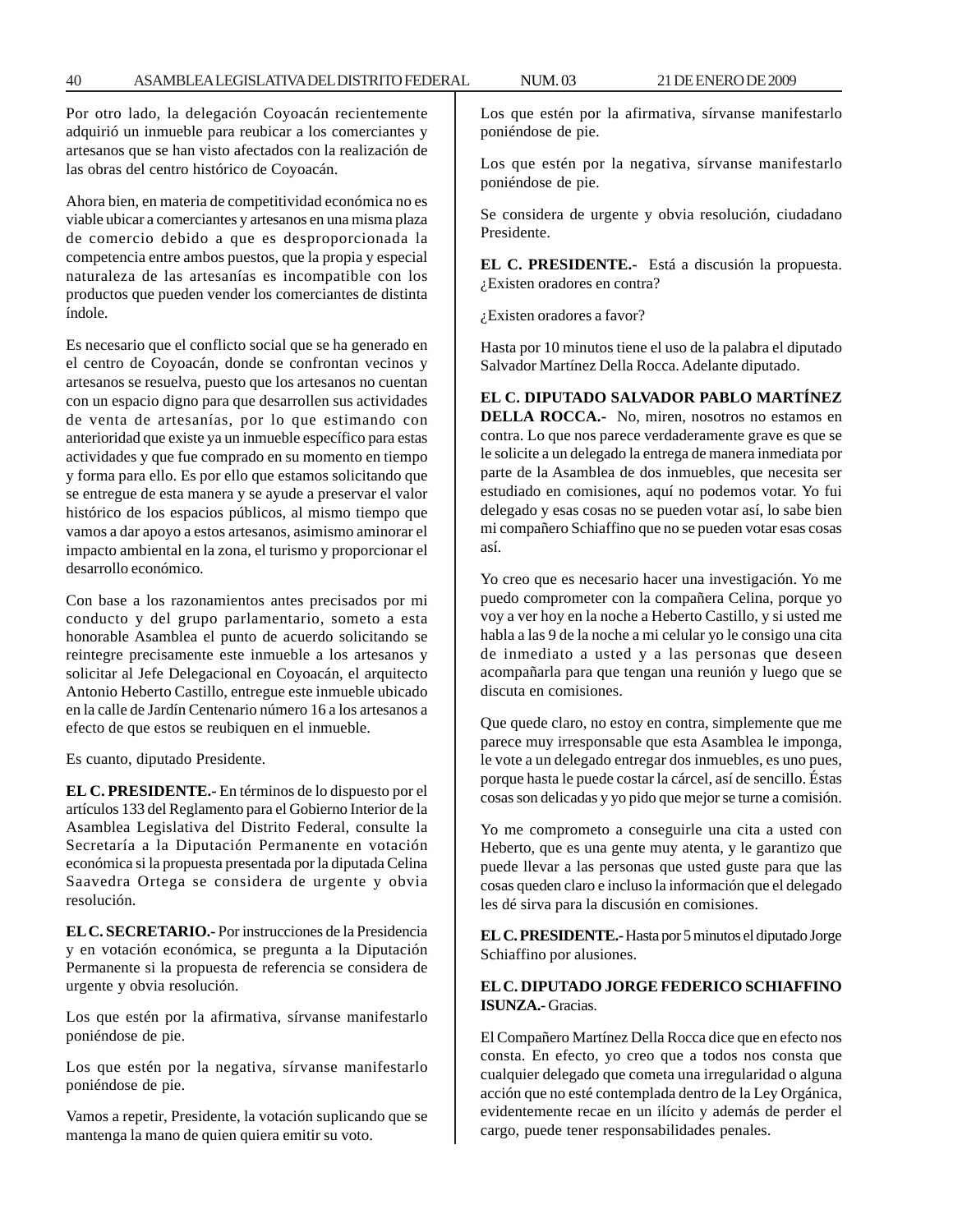Sin embargo, creo que la propuesta de la compañera Celina Saavedra a pesar de que drásticamente dice que la Asamblea instruya para que entregue, está sujeta también a que el propio delegado argumentando jurídicamente contestara a la Asamblea el por qué no puede cumplir con una petición de esta Asamblea; sin embargo, profundizando coincido con el diputado Della Rocca en que es muy drástico que en el punto de acuerdo se diga que entregue, se puede modificar a que exhortemos a el señor delegado a que si está dentro de sus facultades entregue en el este caso este predio o también coincidiría en que se pudiera ir a Comisiones.

Entonces es correcta aquí la afirmación que se ha hecho el señor diputado, pero evidentemente está en todo su derecho el delegado de contestar si jurídicamente no está a su alcance el cumplir con una instrucción de la Asamblea, que podemos modificar en su redacción.

**EL C. PRESIDENTE.-** Muchas gracias, diputado Schiaffino.

Hasta por 10 minutos la diputada Celina Saavedra. Adelante, diputada.

**LA C. DIPUTADA CELINA SAAVEDRA ORTEGA.-** Gracias, diputado Presidente.

Sí estaría en la disposición. Yo sí quisiera que fuera más que en Comisiones sí que tuviéramos el día de hoy una propuesta en el que el Jefe Delegacional Heberto Castillo nos indicara entonces la situación del inmueble y efectivamente yo podría coincidir en que no se trata de entregar a ellos el inmueble, se trata de darles el espacio porque llevan más de 9 meses los artesanos sin ningún espacio para tener su vendimia y entonces yo podría pedirle a esta Diputación Permanente que entonces pudiéramos aprobar en dos sentidos:

En el primero, que nos informara la situación del inmueble, que además ya fue comprado ya hace algunos años, que tenían la indicación de que ahí se reubicaran a los comerciantes.

La otra, que se le diera de manera inmediata un espacio a esos artesanos que ya llevan más de 9 meses sin un local, sin un espacio para llevar a cabo su desarrollo económico y que finalmente.

**EL C. DIPUTADO SALVADOR PABLO MARTÍNEZ DELLA ROCCA (Desde su curul).-** Diputado Presidente.

**EL C. PRESIDENTE.-** Me permito, diputada. ¿Con qué objeto, diputado Martínez Della Rocca?

**EL C. DIPUTADO SALVADOR PABLO MARTÍNEZ DELLA ROCCA (Desde su curul).-** Una preguntita. Mire.

**EL C. PRESIDENTE.-** Permítame ¿Acepta la pregunta diputada?

**LA C. DIPUTADA CELINA SAAVEDRA ORTEGA.-** Claro que sí.

**EL C. PRESIDENTE.-** Adelante.

**EL C. DIPUTADO SALVADOR PABLO MARTÍNEZ DELLA ROCCA (Desde su curul).-** Mire, yo estoy dispuesto a ayudar y la segunda parte que señaló usted, diputada, es que les dé de un espacio de manera inmediata; ahí la palabra ''inmediato'' también es un poco fuerte.

Yo le vuelvo a proponer. Yo si quiero ahorita mismo hablo con Heberto y le garantizo que les da una cita y luego que se discuta.

En la forma en que usted lo está planteando es diferente, o sea yo estoy de acuerdo en eso, pero yo creo que aquí lo que hay que hacer es una mesa de trabajo, meterlo a Comisiones y eso sí que se haga lo más expedito posible.

**EL C. PRESIDENTE.-** Adelante, diputada, por favor.

**LA C. DIPUTADA CELINA SAAVEDRA ORTEGA.-** Mire, yo no lo quiero meter a Comisiones por lo siguiente y entiendo su posición.

Imagínese que lleva una persona nueve meses sin poder hacer su trabajo, aquí hablamos también del comercio, aquí hablamos también de la sobrevivencia de las personas y yo quisiera que se pusieran en su lugar, cuando ya tuvieron nueve meses esperando que les den un lugar, esperando empadronarlos, han asistido a las reuniones. El delegado sí los ha recibido, no es un asunto de que no los haya recibido, es que no hay un espacio, cuando ya había una propuesta desde hace muchos años, cuando ha habido reuniones en los últimos tres meses para que se les otorgue un espacio y hasta el momento no se les ha otorgado.

**EL C. DIPUTADO JORGE FEDERICO SCHIAFFINO ISUNZA (Desde su curul).-** Diputado Presidente.

**EL C. PRESIDENTE.-** ¿Con qué objeto, diputado Schiaffino?

**EL C. DIPUTADO JORGE FEDERICO SCHIAFFINO ISUNZA (Desde su curul).-** Si me permite una pregunta la diputada.

**EL C. PRESIDENTE.-** ¿Acepta la diputada Celina Saavedra una pregunta?

**LA C. DIPUTADA CELINA SAAVEDRA ORTEGA.-** Claro que sí.

**EL C. PRESIDENTE.-** Adelante, diputado.

**EL C. DIPUTADO JORGE FEDERICO SCHIAFFINO ISUNZA (Desde su curul).-** Diputada: ¿Estaría usted dispuesta a que de la sesión de hoy se pudiese retirar el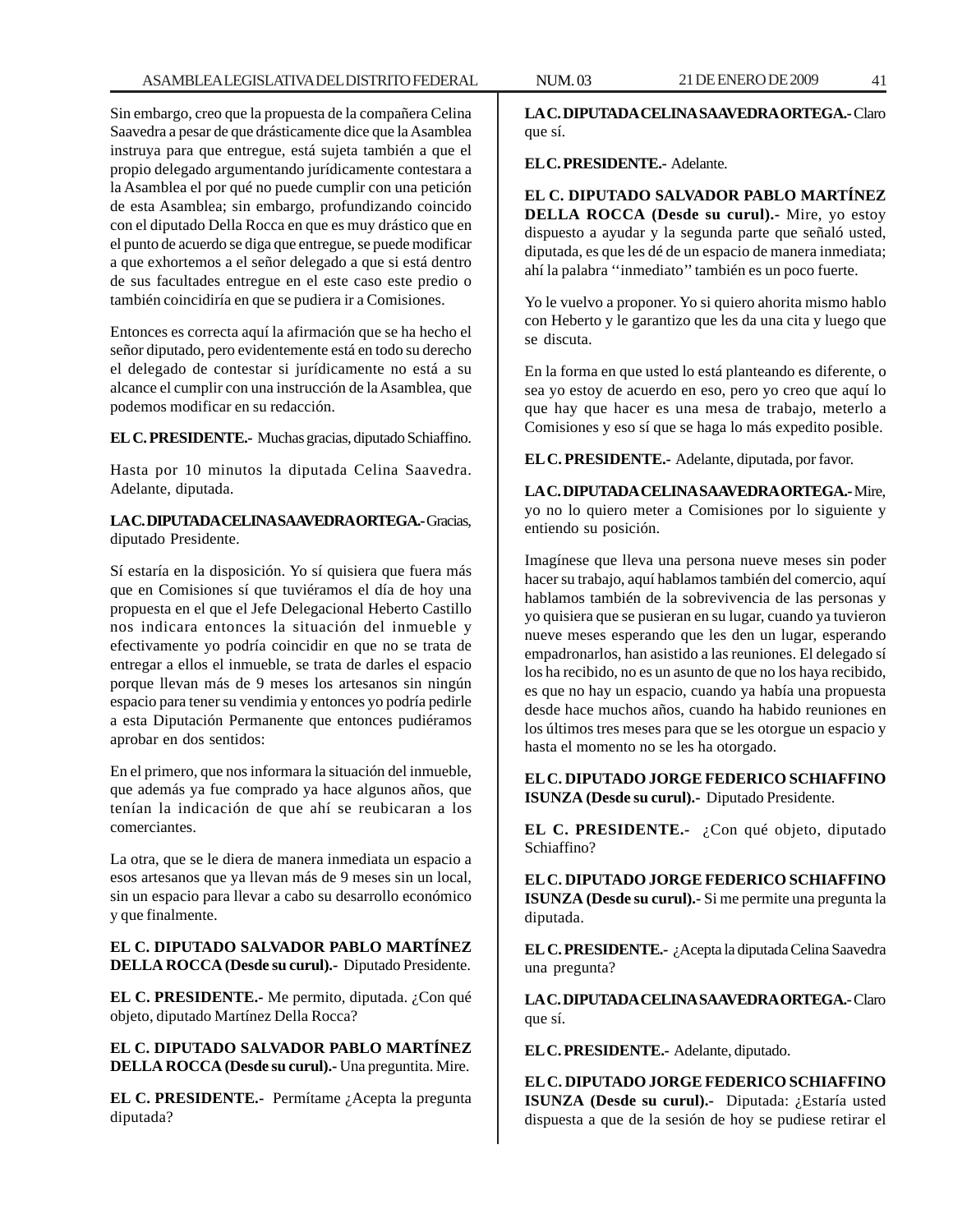punto para no mandarlo a Comisiones, porque usted tiene razón de repente duerme el sueño de los justos, a aceptar la propuesta del diputado y si no hay respuesta, en esta semana positiva, lo podríamos volver a subir en la próxima semana de urgente y obvia resolución y yo me comprometería a que mi fracción estaría apoyándola?

**LA C. DIPUTADA CELINA SAAVEDRA ORTEGA.-** Yo estaría dispuesta, yo nada más quisiera dejar aquí en la mesa a todos, que se pongan en lugar de los artesanos que no han tenido apoyo, que hoy necesitan un espacio y que esto no puede esperar a comisiones ni puede esperar a mesas de negociación.

**EL C. PRESIDENTE.-** ¿Entonces acepta la propuesta del diputado Schiaffino.

**LA C. DIPUTADA CELINA SAAVEDRA ORTEGA.-** Acepto la propuesta del diputado Schiaffino.

**EL C. PRESIDENTE.-** Queda constancia en el Diario de los Debates las consideraciones de la diputada y se retira del orden del día el punto.

Esta Presidencia hace del conocimiento de la Asamblea que el punto enlistado en el número 18 de la Orden del Día, ha sido retirado.

Para presentar una proposición con punto de acuerdo para solicitar al ciudadano Director General de Servicios Legales de la Consejería Jurídica y de Servicios Legales del Gobierno del Distrito Federal, un informe sobre la situación de los laudos emitidos por sentencias definitivas favorables a trabajadores al servicio de la administración pública del Distrito Federal, se concede el uso de la Tribuna al diputado Jorge Federico Schiaffino Isunza a nombre propio y del diputado Marco Antonio García Ayala, del grupo parlamentario del Partido Revolucionario Institucional. Adelante, diputado.

### **EL C. DIPUTADO JORGE FEDERICO SCHIAFFINO ISUNZA.-** Muchas gracias señor Presidente.

Hoy que estamos en un día muy colaborador y negociador, le quiero comentar a mis compañeros que he recibido la oferta del señor Jefe de los Servicios Jurídicos de darnos la información, así que retiro el punto de acuerdo para que la próxima semana si no satisface esta información, la podamos subir.

**EL C. PRESIDENTE.-** Queda constancia en el Diario de los Debate sobre el retiro de este punto de acuerdo, en espera de otro momento.

Para presentar una proposición con punto de acuerdo para invitar al Titular de la Comisión Nacional del Agua, el Licenciado José Luis Luego Tamargo a una mesa de trabajo sobre la problemática que enfrentamos los habitantes del Distrito Federal ante la crisis del suministro de agua, se concede el uso de la Tribuna al diputado Enrique Vargas Anaya, del grupo parlamentario del Partido del a Revolución Democrática. Adelante, diputado.

**EL C. DIPUTADO ENRIQUE VARGAS ANAYA.-** Con su venia, diputado Presidente.

Tenemos información de que este punto que tenía previsto presentar de urgente y obvia resolución ya fue tomado como propio por la Comisión de Gobierno a propuesta del diputado Daniel Salazar, y que ya hay una invitación al ingeniero Luege para que se reúna con los diputados y con los Jefes Delegacionales, cuyas demarcaciones están siendo afectadas por el desabasto de agua.

De todas maneras me voy a permitir leer algunas consideraciones que creo que bien valdría la pena tenerlas presentes para la fecha en que se presente el ingeniero José Luis Luege Tamargo.

El es el responsable de la Comisión Nacional de Agua y es el responsable de que haya abastecimiento de este vital líquido para la Zona Metropolitana del Distrito Federal y en particular para la zona que a nosotros nos interesa, que son los habitantes del DF.

El ingeniero Luego en el 95, según el ingeniero Luege, en el 95, en 1995, la disponibilidad media del vital líquido era de 18 mil metros cúbicos por habitante al año y actualmente apenas superamos los 4 mil, lo que significa una disminución de más del 75 por ciento de abastecimiento.

Según el funcionario, el problema de abasto de agua en el Valle de México es superior al del transporte e incluso al problema de la seguridad. El además de aceptar en sus declaraciones que en la actualidad existe una tendencia negativa que nos puede llevar a una crisis irreversible que es la falta de agua, la no disponibilidad de algunas cuencas como es la del Valle de México ante el crecimiento de la demanda, el desperdicio, el mal uso y las fugas son las que agravan este problema.

En diciembre del año pasado la Comisión Nacional de Aguas dio a conocer la medida con la que se suspenderá el abasto durante 5 a 6 días por cada mes, durante enero y hasta mayo de este año en 10 Delegaciones del Distrito Federal y 13 Municipios del Estado de México.

Dicha medida tendrá como consecuencia, entre otras, que afectará a cerca de 5 y medio millones de personas al reducirse en un 50 por ciento la distribución de agua que el Cutzamala brinda al Valle de México. Es decir, según este cálculo, de 4 mil metros cúbicos se va a reducir, si es 50 por ciento, a 2 mil metros cúbicos de agua para el Distrito Federal en esas fechas.

Por su parte, el ingeniero Ramón Aguirre, Director del Sistema de Aguas de la Ciudad de México, dijo que van a ser afectadas 72 colonias de 10 de delegaciones.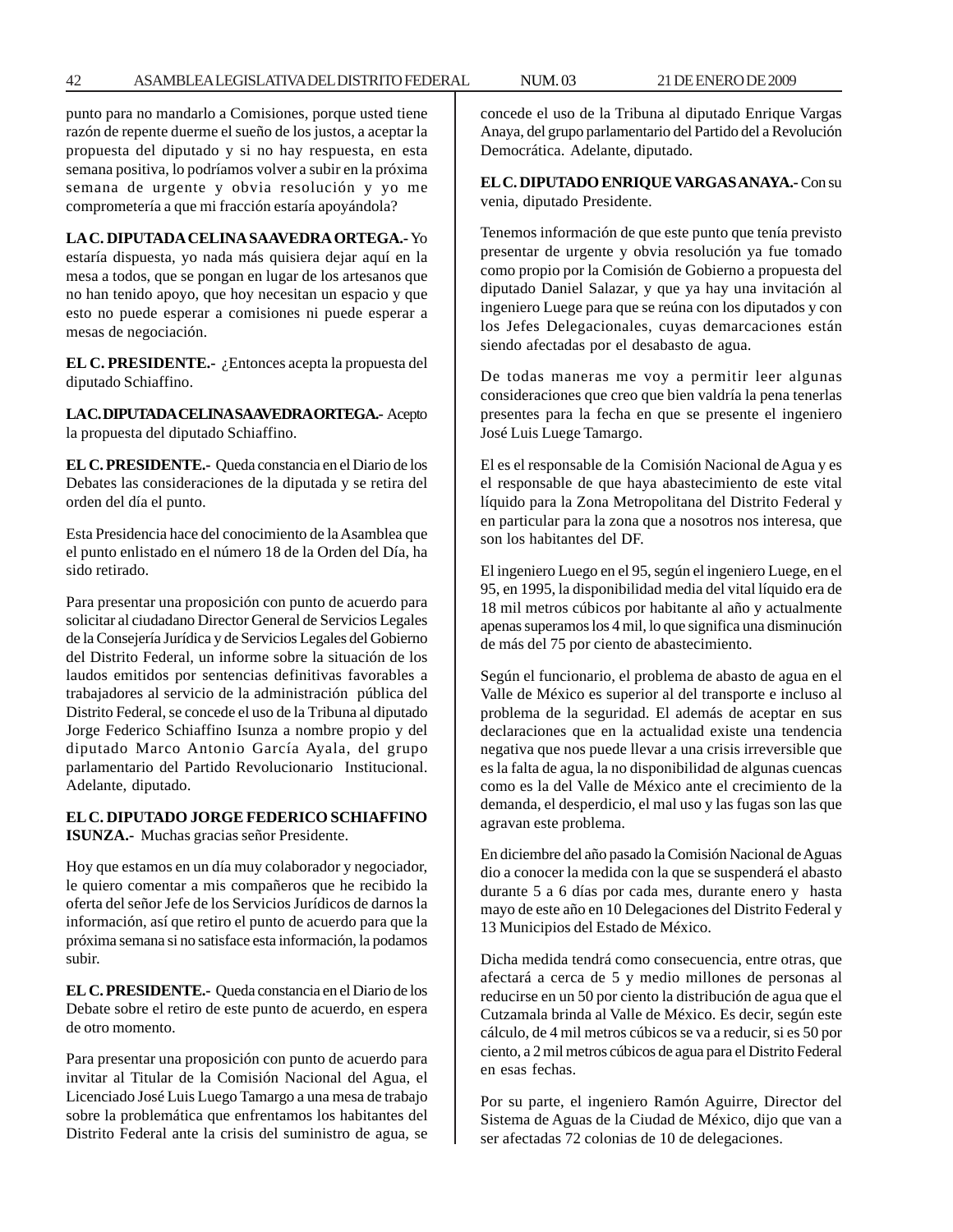El Gobierno del Distrito Federal ha efectuado puntualmente los pagos por el agua en bloque y los derechos de extracción. Así en 2007 se realizó la cantidad de 1 mil 668 millones de pesos, por los 1 mil 438 millones de metros cúbicos que se suministran al Distrito Federal.

Dicha actitud contrasta con el comportamiento moroso de las dependencias federales que de las 2 mil 445 cuentas por el suministro de agua potable, de los inmuebles a su cargo en el Distrito Federal, con un consumo total de 11.6 millones de metros cúbicos de agua, se tienen adeudos por 1 mil 696 millones que implican 6.8 millones de metros cúbicos, es decir, cerca del 60 por ciento de las necesidades de dichas dependencias es lo que se adeuda.

El Director de dicha Comisión, el ingeniero Luege Tamargo, es originario del Distrito Federal, aquí estudió la carrera de ingeniero químico metalúrgico en la UNAM. La trayectoria del ingeniero Luege inició a principio de los años 80 y en el 88 fue electo diputado federal por el principio de mayoría relativa por el partido Acción Nacional.

Después fue representante de la Asamblea Legislativa, luego pasó a ser Secretario de Organización y Acción Electoral en el Comité Ejecutivo del PAN, ante la Comisión Nacional de Vigilancia de Registro Federal de Electores.

En 2003 fue nombrado por el entonces Presidente Vicente Fox, Procurador Federal de Protección al Ambiente.

En 2005 lo designó Titular de la Secretaría de Medio Ambiente y Recursos Naturales.

El señor Calderón lo nombró en 2006, Director General de la Comisión Nacional de Aguas.

El ingeniero Luege Tamargo, como Titular de CONAGUA, tiene la responsabilidad de garantizar el abasto de agua del Valle de México y en particular al Distrito Federal, por lo que consideramos que es necesaria su presencia en una mesa de trabajo en la cual se aborde la problemática regional y los proyectos de inversión que la Federación está contemplando para enfrentarla.

Asimismo, es de suma importancia para los diputados de esta soberanía, conocer la situación del abasto de agua para la ciudad, durante esos próximos 5 meses para que nos ayude a tomar las medidas necesarias durante este periodo de grave carencia de agua en el Distrito Federal.

Me permito nada más reiterar que este punto de acuerdo que lo traía a su consideración, que sea retirado para que no sea votado, debido a que ya fue abordado por la Comisión de Gobierno y va a ser invitado el ingeniero Luege a estar presente con diputados y jefes delegacionales.

Muchas gracias por su atención.

**LA C. DIPUTADA MARIA DE LA PAZ QUIÑONES CORNEJO (Desde su curul)**.- Presidente.

**EL C. PRESIDENTE.-** ¿Con qué objeto, diputada?

**LA C. DIPUTADA MARÍA DE LA PAZ QUIÑONES CORNEJO (Desde su curul)**.- Yo quisiera de todas maneras hacer un comentario, aunque lo esté retirando por favor. ¿Se podrá?

**EL C. PRESIDENTE.-** Adelante, por favor, hasta por 5 minutos.

**LA C. DIPUTADA MARÍA DE LA PAZ QUIÑONES CORNEJO**.- Muchas gracias.

Mire, el tema del agua para nosotros también es muy importante. Yo quisiera posicionar lo siguiente:

Es tan importante el tema del agua para los habitantes de la Ciudad de México, que la mesa de trabajo, si únicamente se hiciera para analizar la problemática, en un momento dado en cualquier foro, creo que nos quedaríamos como siempre incompletos.

Yo a la hora en que se cite a esta mesa de trabajo, lo que les solicitaría es no solamente hacer el análisis, sino solicitarle al ingeniero Luege, que si fuera tan amable de presentar las soluciones que podría recomendarnos para solucionar este problema y así abreviar en tiempo cualquier retraso que se pudiera llevar. Eso era lo que yo sí quería comentar.

Muchas gracias.

**EL C. PRESIDENTE.-** Muchísimas gracias, diputada María de la Paz Quiñones.

Muchas gracias, diputado Enrique Vargas.

Sus consideraciones serán incluidas en los temas a tratar en la reunión del próximo lunes a las 12 del día, en donde están invitados además del ingeniero Luege Tamargo, el Director del Sistema de Aguas de la Ciudad de México; se va a invitar a los 9 Jefes Delegacionales cuyas demarcaciones territoriales estarán afectadas por las restricciones de agua que se aplicarán a partir del viernes de la siguiente semana.

Para presentar una proposición con punto de acuerdo relativa al rescate integral del Centro Histórico de Coyoacán, se concede el uso de la tribuna a la diputada María de la Paz Quiñones Cornejo, a nombre del diputado Ezequiel Rétiz Gutiérrez, del grupo parlamentario del Partido Acción Nacional. Adelante, diputada.

**LA C. DIPUTADA MARÍA DE LA PAZ QUIÑONES CORNEJO.-** Compañeros diputados y compañero diputado Presidente:

*PROPOSICIÓN CON PUNTO DE ACUERDO RELATIVO AL RESCATE INTEGRAL DEL CENTRO HISTÓRICO DE COYOACÁN*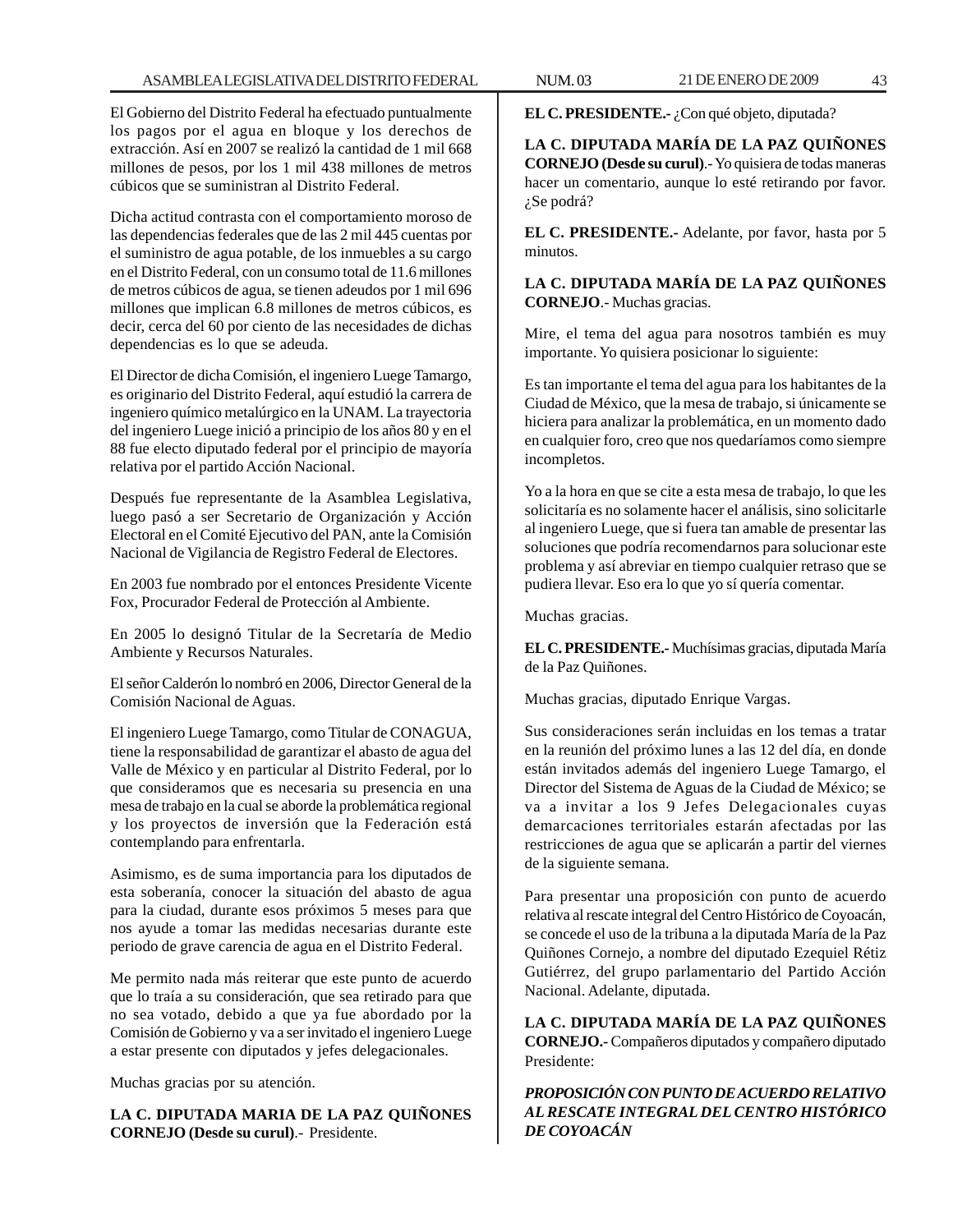# *Dip. Daniel Salazar Núñez*

*Presidente de la Mesa Directiva de la Diputación Permanente de la Asamblea Legislativa del Distrito Federal, IV Legislatura*

### *Pr e s e n te.*

*Los suscritos, Diputados integrantes del grupo parlamentario del Partido Acción Nacional, a esta Honorable Asamblea Legislativa del Distrito Federal, IV Legislatura, con fundamento en lo dispuesto por los artículos 17 fracción VI y 58 fracción X de la Ley Orgánica de la Asamblea Legislativa del Distrito Federal y 133 del Reglamento para el Gobierno Interior de la Asamblea Legislativa del Distrito Federal, sometemos a consideración de este órgano legislativo, para su discusión, y en su caso aprobación, la presente PROPOSICIÓN CON PUNTO DE ACUERDO RELATIVO AL RESCATE INTEGRAL DEL CENTRO HISTÓRICO DE COYOACÁN, al tenor de los siguientes:*

### *ANTECEDENTES*

*1.- Con fecha 24 de marzo del 2008 fueron cerrados el Jardín del Centenario y la Plaza Hidalgo ubicados en el Centro Histórico de Coyoacán, para que el 2 de abril del 2008, se iniciaran formalmente las obras por contrato consistentes en la rehabilitación de las redes secundarias de drenaje, agua potable, agua tratada y la ampliación del cableado subterráneo para el alumbrado público, en la Plaza Hidalgo y en el Jardín del Centenario del Centro Histórico de Coyoacán.*

*2.- Dichas obras a decir de las autoridades delegacionales solamente iban a durar cuatro meses, siendo así que en el mes de mayo las propias autoridades delegacionales informaron a este órgano legislativo que en ese tiempo llevaban un avance físico de un 50% aproximadamente.*

*3.- Las obras en mención tiene por objeto sustituir la infraestructura que por sus años a concluido su vida útil y de esta forma se mejorarían las condiciones de funcionamiento, ambientales y de expresión del espacio abierto, cívico, cultural y recreativo, para que con ello se mejore la imagen urbana del Centro Histórico de Coyoacán.*

*4.- De igual forma, se contemplaba una propuesta que permitiera el saneamiento de la vegetación de los jardines, así como el mejoramiento del paisaje natural, a través de un levantamiento a detalle de la vegetación, características, ubicación, estado, clasificación taxonómica y el dictamen acerca de las acciones que necesitan.*

*5.- No obstante, hasta la fecha estas obras que se realizan en el Centro Histórico no han sido concluidas, ocasionando malestar a los vecinos de la zona a si como* *perdidas económicas a los negocios formalmente establecidos en las cercanías de dichas obras.*

*6.- De un recorrido aleatorio, algunos negocios reportan pérdidas como ''La Michoacana'', ''La Cueva del Conejito'', ''Esquina de los Milagros'', ''Cháharas'', ''Las Gemelas'', ''Papelería Fiscal'', ''Foto México'', cuyas pérdidas oscilan entre un 40% a un 70%.*

*7.- Cabe hacer mención que en una primera etapa de obras en el centro de Coyoacán tuvo inicio en septiembre de 2007, cuya proyección de ejecución sería a febrero de 2008, respecto de las calles principales del Centro Histórico, las cuales comprendían la sustitución de red primaria, de agua potable, drenaje y pavimentación, que comprendió las calles de Cuauhtémoc y Malitzin entre Allende y Centenario; Allende, Aguayo y Centenario entre Cuauhtemoc y Xicoténcatl.*

*8.- De igual forma, a partir del 15 de mayo se ejecuta una segunda etapa de obras por contrato, dentro de la zona histórica, contemplando la sustitución de red secundaria y primaria de agua potable, drenaje y pavimentación, comprendiendo las calles Caballo Calco entre Cuauhtémoc y Francisco Ortega, y Francisco Ortega entre Caballo Calco y Felipe Carrillo Puerto.*

*9.- Con fecha 21 de octubre de 2008 fue publicada en la Gaceta Oficial del Distrito Federal la Ley de Responsabilidad Patrimonial del Distrito Federal, la cual entró en vigor ello de enero del año 2009, en la cual, se señala la obligación de contar con un ''Fondo para el pago de las indemnizaciones por responsabilidad de los entes públicos'', para hacer frente a las solicitudes de indemnización por daño que sufra el particular, dicho lo cual, abocados al caso, los particulares tienen derecho a recibir una indemnización proporcional a las pérdidas o menoscabo que hayan sufrido por el retraso de las obras del Centro Histórico.*

*Dicho monto será proporcional al daño causado conforme a la pérdida de cada negocio.*

*Al tenor de lo antes expuesto, y con base a las obras inconclusas en el Centro Histórico de Coyoacán por parte de la jefatura delegacional, sometemos al Pleno de ésta Diputación Permanente de ésta Asamblea Legislativa del Distrito Federal, IV Legislatura, la presente proposición con punto de acuerdo, al tenor de los siguientes:*

### *CONSIDERANDOS*

*PRIMERO.- Que en la primera etapa del rescate del Centro Histórico de Coyoacán, se debió realizar de abril de 2008 a agosto de 2008, la cual comprende la sustitución de infraestructura hidráulica y sanitaria en la plaza Hidalgo y en el Jardín del Centenario; el cambio de más de 800 metros lineales de tubería de drenaje, más*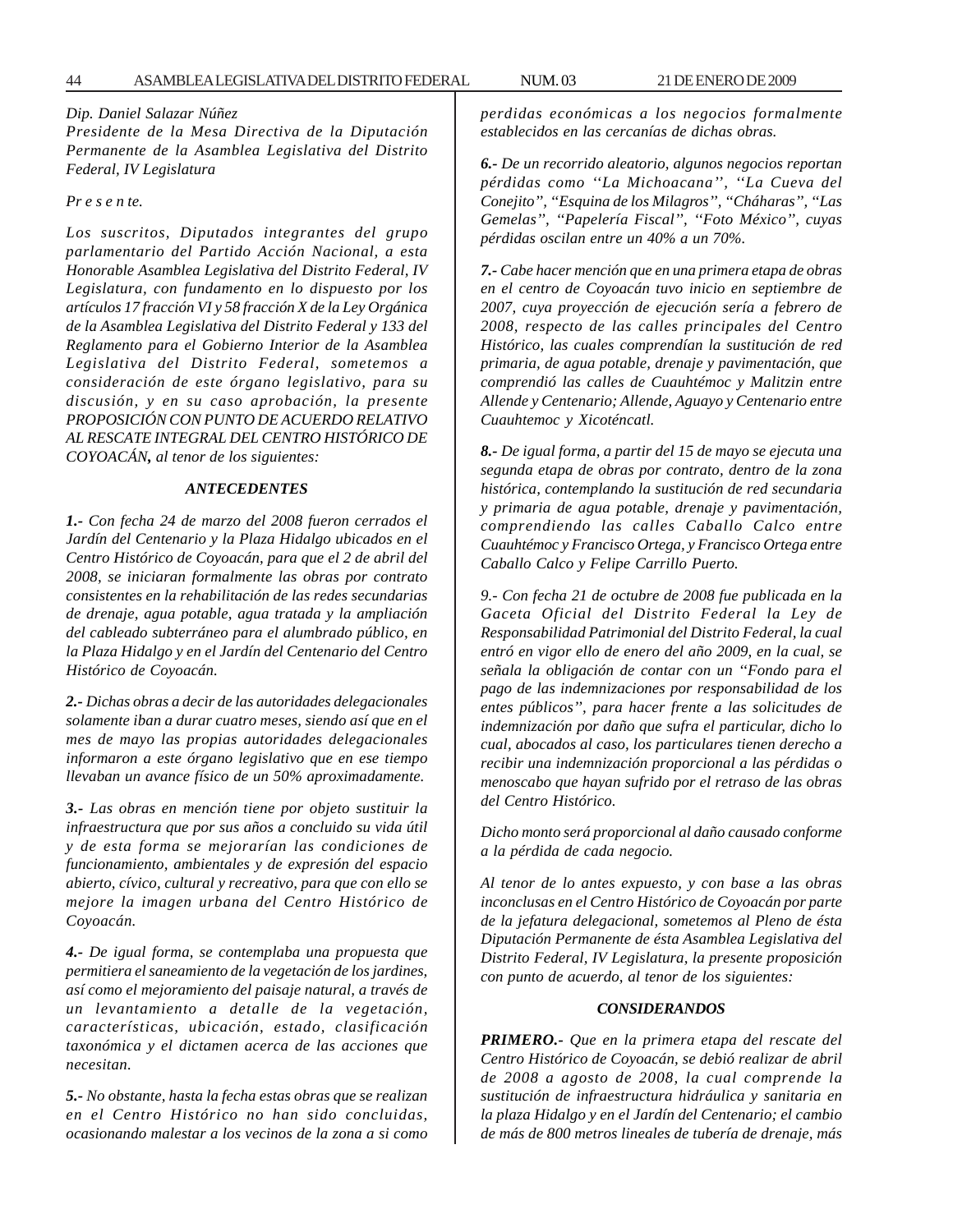*de 600 metros lineales de tubería de agua potable, cerca de 500 metros lineales de ductos de agua tratada y más de mil 500 metros lineales de instalación eléctrica de alumbrado público.*

*SEGUNDO.- Que es evidente el retrazo de las obras que se realizan en el Jardín Centenario y en la Plaza Hidalgo, toda vez que van desfasados en un tiempo de cinco meses más de obra cuando se tenía pronosticada terminar en solamente cuatro meses.*

*TERCERO.- Que diversos restaurantes, cafeterías, paleterías y tiendas que están en los alrededores de los jardines Hidalgo y Centenario, en Coyoacán, estimaron una disminución de un 40% hasta un 70% en sus ventas desde que comenzaron en septiembre del 2007 los trabajos de remodelación en el centro histórico.*

*CUARTO.- Que las obras que se ejecutan en el Centro Histórico de Coyoacán afectan a más de 300 negocios fijos, los cuales generaban un poco más de mil empleos directos y más de cuatro mil empleos indirectos, los cuales dependen de los paseantes de los fines de semanas.*

*QUINTO.- Que son evidentes los retrasos en los procedimientos de ejecución y conclusión de las obras por parte de las empresas contratadas para tales efectos.*

*Ante ello, los comerciantes legalmente establecidos tuvieron que emplear medidas de emergencia entre las que se consideraron el inevitable despido de empleados; el descanso, consensuado, de hasta 15 días por empleado sin goce de sueldo; el cierre de negocios de dos a tres días por semana y en casos extremos el traspaso de sus locales.*

*SEXTO.- Que dichas pérdidas son cuantificables para que los dueños de los comercios legalmente establecidos inicien una solicitud de indemnización ante la Dirección General Jurídica y de Gobierno o ante la Contraloría Interna de la Delegación Coyoacán, o en su caso, ante la Contraloría General del Distrito Federal.*

*SÉPTIMO.- Que en el Presupuesto de Egresos para el Ejercicio Fiscal 2008, se señala la asignación presupuestal de 20 millones de pesos para iniciar el ''Fondo para el pago de las indemnizaciones por responsabilidad de los entes públicos''*

*OCTAVO.- Que el Jefe Delegacional de Coyoacán, Arq. Antonio Heberto Castillo Juárez, compareció ante la Comisión de Presupuesto y Cuenta Pública de esta Asamblea Legislativa para informar del cumplimiento del Presupuesto de Egresos del ejercicio fiscal 2008, en el cual, del periodo enero a septiembre, en el apartado relativo al rescate del Centro Histórico de Coyoacán, de los 25 millones de pesos asignados, solamente había ejercido para ese periodo 3.6 millones de pesos, de los cuales según el Jefe Delegacional la cantidad de 21.4*

*millones, estaba comprometidos a la terminación de dichas obras.*

*Por lo anteriormente expuesto, sometemos a la consideración de ésta Diputación Permanente de ésta H. Asamblea Legislativa del Distrito Federal, IV legislatura, el siguiente*

### *PUNTO DE ACUERDO*

*PRIMERO.- Se exhorta al Jefe Delegacional en Coyoacán, Arq. Antonio Heberto Castillo Juárez, para que agilice las obras que se están llevando a cabo en el Jardín del Centenario y en la Plaza Hidalgo del Centro Histórico de Coyoacán.*

*Asimismo remita a esta H. Asamblea Legislativa, un informe pormenorizado respecto a:*

*1. Atraso de las obras que se llevan a cabo en el jardín del Centenario y en la Plaza Hidalgo del Centro Histórico de Coyoacán.*

*2. Las licitaciones y contratos que les fueron otorgadas a las constructoras para la realización de dichas obras.*

*SEGUNDO.- Esta Asamblea Legislativa del Distrito Federal, solicita al Secretario de Finanzas del Distrito Federal, Lic. Mario Martín Delgado Carrillo, ponga a disposición de la Delegación Coyoacán, la cantidad no menor de cinco millones de pesos del ''Fondo para el pago de las indemnizaciones por responsabilidad de los entes públicos'', para hacer frente a las afectaciones que sufrieron los propietarios de los comercios establecidos en el Centro Histórico de esta demarcación debido al retraso de las obras.*

*TERCERO: Esta Asamblea Legislativa del Distrito Federal, solicita al Contralor General del Gobierno del Distrito Federal, Lic. Ricardo García Sainz, así como al Jefe Delegacional en Coyoacán, Arq. Antonio Heberto Castillo Juárez, para que inicien de oficio y/o a petición de las partes agraviadas, con base en la Ley de Responsabilidad Patrimonial del Distrito Federal, el procedimiento para indemnizar de manera proporcional, justa y equitativa a las personas afectadas por las inconclusas obras que se llevan a cabo en el Centro Histórico de Coyoacán.*

*Recinto Legislativo de Donceles, a los veintiún días del mes de enero de 2009.*

*Signan por el grupo parlamentario del Partido Acción Nacional.*

*Dip. Dip. Ezequiel Retiz Gutiérrez; Dip. María de la Paz Quiñónez Cornejo; Dip. Elvira Murillo Mendoza; Dip. Celina Saavedra Ortega.*

Es cuanto, diputado Presidente. Gracias.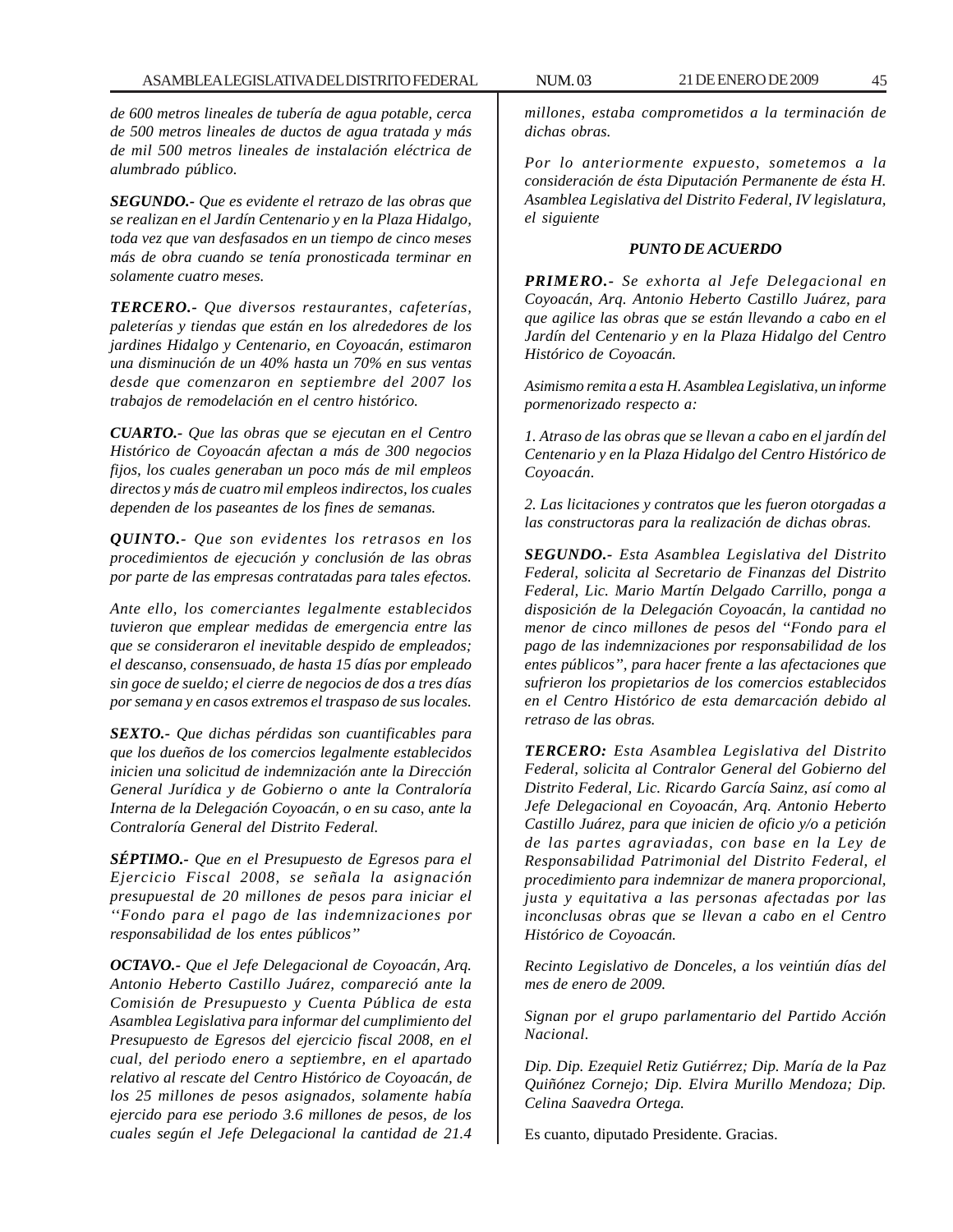46 ASAMBLEA LEGISLATIVA DEL DISTRITO FEDERAL NUM. 03 21 DE ENERO DE 2009

**EL C. PRESIDENTE.-** En términos de lo dispuesto por el artículo 133 del Reglamento para el Gobierno Interior de la Asamblea Legislativa del Distrito Federal, consulte la Secretaría a la Diputación Permanente en votación económica si la propuesta presentada por la diputada María de la Paz Quiñones Cornejo se considera de urgente y obvia resolución.

**EL C. SECRETARIO.-** Por instrucciones de la Presidencia y en votación económica, se consulta a la Diputación Permanente si la propuesta de referencia se considera de urgente y obvia resolución.

Los que estén por la afirmativa, sírvanse manifestarlo poniéndose de pie.

Los que estén por la negativa, sírvanse manifestarlo poniéndose de pie.

No se considera de urgente y obvia resolución, diputado Presidente.

**EL C. PRESIDENTE.-** Se turna a la Comisión de Administración Pública Local para el procedimiento correspondiente.

Para presentar una proposición con punto de acuerdo por el cual se exhorta al Jefe de Gobierno del Distrito Federal, Licenciado Marcelo Luis Ebrard Casaubón, y al titular de la Secretaría de Finanzas del Distrito Federal, Licenciado Mario Delgado Carrillo, a que en uso de sus atribuciones amplíe el periodo de descuento para el cobro de impuesto predial durante el mes de febrero, se concede el uso de la tribuna a la diputada Elvira Murillo Mendoza a nombre propio y del diputado Daniel Ramírez del Valle, del grupo parlamentario del Partido Acción Nacional. Adelante diputada.

# **LA C. DIPUTADA ELVIRA MURILLO MENDOZA.-**

*PROPOSICIÓN CON PUNTO DE ACUERDO POR LA CUAL SE EXHORTA AL JEFE DE GOBIERNO DEL DISTRITO FEDERAL, LIC, MARCELO LUIS EBRARD CASAUBÓN Y AL TITULAR DE LA SECRETARÍA DE FINANZAS DEL DF, LIC. MARIO DELGADO CARRILLO, QUE EN USO DE SUS ATRIBUCIONES AMPLÍEN EL PERIODO DE DESCUENTOS PARA EL COBRO DEL IMPUESTO PREDIAL DURANTE EL MES DE FEBRERO.*

*DIP. DANIEL SALAZAR NÚÑEZ PRESIDENTE DE LA MESA DIRECTIVA DE LA COMISIÓN PERMANENTE EN LA ASAMBLEA LEGISLATIVA DEL DISTRITO FEDERAL, IV LEGISLATURA*

### *P R E S E N T E.*

*El suscrito Diputado a la Asamblea Legislativa del Distrito Federal, Daniel Ramírez del Valle integrante del grupo parlamentario del Partido Acción Nacional, en ejercicio* *de esta IV Legislatura, con fundamento en los artículos 17 fracción VI, 67 de la Ley Orgánica de la Asamblea Legislativa del Distrito Federal; 34 párrafo segundo, 35 y 133 del Reglamento para el Gobierno Interior de la Asamblea Legislativa del Distrito Federal; presento a esta Honorable Soberanía la siguiente:*

*PROPOSICIÓN CON PUNTO DE ACUERDO POR LA CUAL SE EXHORTA AL JEFE DE GOBIERNO DEL DISTRITO FEDERAL, LIC, MARCELO LUIS EBRARD CASAUBÓN Y AL TITULAR DE LA SECRETARÍA DE FINANZAS DEL DF, LIC. MARIO DELGADO CARRILLO, QUE EN USO DE SUS ATRIBUCIONES AMPLIEN EL PERIODO DE DESCUENTOS PARA EL COBRO DEL IMPUESTO PREDIAL DURANTE EL MES DE FEBRERO, al tenor de los siguientes:*

### *ANTECEDENTES*

*I.- De acuerdo al Código Financiero del DF, están obligadas al pago del impuesto predial, las personas físicas y las morales que sean propietarias del suelo o del suelo y las construcciones adheridas a él, independientemente de los derechos que sobre las construcciones tenga un tercero. Los poseedores también estarán obligados al pago del impuesto predial por los inmuebles que posean, cuando no se conozca al propietario o el derecho de propiedad sea controvertible.*

*II.- Para determinar el valor catastral de los inmuebles sujetos al régimen de propiedad en condominio, se considerarán para cada local, departamento, casa o despacho del condominio, las especificaciones relativas a las áreas privativas como jaulas de tendido, cajones de estacionamiento, cuartos de servicio, bodegas y cualquier otro accesorio de carácter privativo; también se considerará la parte proporcional de las áreas comunes que les corresponde, como corredores, escaleras, patios, jardines, estacionamientos y demás instalaciones de carácter común, conforme al indiviso determinado en la escritura constitutiva del condominio o en la escritura individual de cada unidad condominal.*

*III.- Asimismo en el propio Código Financiero del DF, se consideran descuentos para los ciudadanos que realicen su pago en los primeros meses del año. Los descuentos considerados para el presente ejercicio fiscal son: del cuando el pago se realice durante el mes de enero y del 4% durante el mes de febrero. De manera tal que los ciudadanos que paguen por adelantado el total del impuesto predial correspondiente a 2009 recibirán un supuesto beneficio ya que se les otorgará un descuento del 8% en enero y un 4% en febrero.*

### *CONSIDERANDOS*

*UNO. Que la expectativa del Gobierno del Distrito Federal con respecto a la recaudación por concepto de*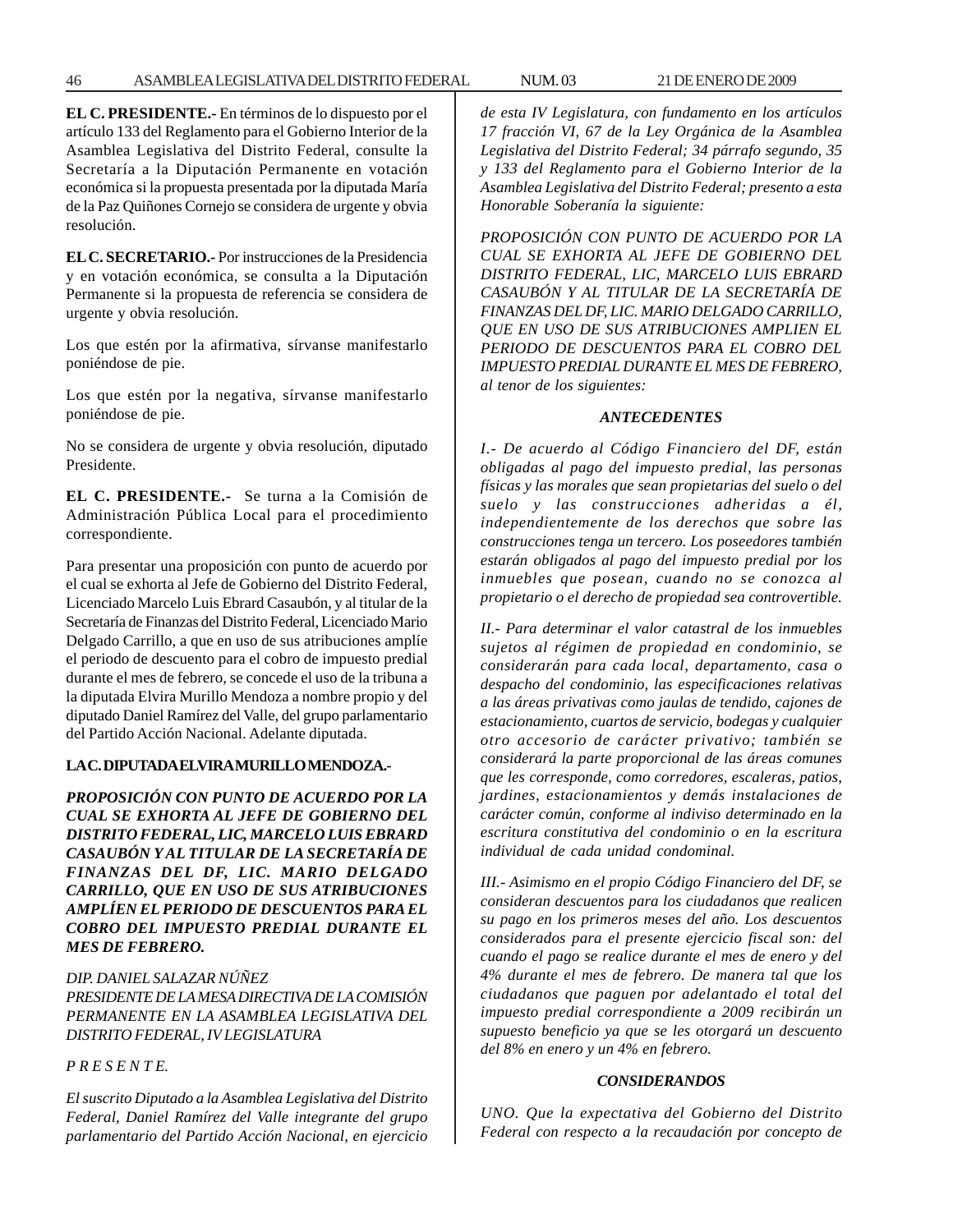*predial para el presente ejercicio, apenas representa poco mas del 5% del total de los recursos con que contará.*

*DOS. Que nos encontramos ante una crisis financiera mundial, que como consecuencias ha tenido la baja de los precios del petróleo, la devaluación del peso frente al dólar, cambios en las tasas de interés, inflación y un sin número de factores que al final afectan directamente los bolsillos de los ciudadanos que ven disminuido su poder adquisitivo y en general las finanzas familiares.*

*TRES.- Que la realidad hoy nos confirma que se tendrán los recursos para satisfacer las necesidades básicas del Gobierno capitalino y no sólo eso, sino que se tendrán mayores recursos que en el 2008, tal es el caso de las asignaciones de recursos federales que para 2009 ascenderán a cerca de 62,000 millones de pesos de transferencias y participaciones federales.*

*CUATRO.- Que de acuerdo al alto índice de desempleo que existe en la Ciudad, es necesario que las autoridades locales tomen medidas de acuerdo a su competencia por lo que ampliar el periodo de descuentos en el cobro del impuesto predial con un 8% durante los meses de enero y febrero, no sólo ayudara a mantener las finanzas familiares de los capitalinos mas saludables, sino que además sería una medida congruente con el discurso del gobierno capitalino.*

*CINCO.- Que la realidad histórica en el cobro del impuesto predial nos refiere que no existen afectaciones a las finanzas del Gobierno de la Ciudad con la aplicación de descuentos en el cobro de impuestos y por considerar que la posible ampliación del periodo de descuento del 8% en los meses de enero y febrero aportará elementos para fomentar el pago de impuestos en los habitantes capitalinos.*

*Se somete a su consideración el siguiente:*

## *PUNTO DE ACUERDO*

*ÚNICO. - SE EXHORTA AL JEFE DE GOBIERNO DEL DISTRITO FEDERAL, LIC, MARCELO LUIS EBRARD CASAUBÓN y AL TITULAR DE LA SECRETARÍA DE FINANZAS DEL DF, LIC. MARIO DELGADO CARRILLO, QUE EN USO DE SUS ATRIBUCIONES AMPLIEN EL PERIODO DE DESCUENTOS PARA EL COBRO DEL IMPUESTO PREDIAL PARA QUE DURANTE EL MES DE FEBRERO SE APLIQUE CON LA MISMA PROPORCIÓN QUE EN ENERO, CON UN 8% PARA QUIENES REALICEN SU PAGO TOTAL CORRESPONDIENTE AL AÑO 2009.*

*Leído en el recinto legislativo a los 21 de enero de 2009.*

*Dip. Elvira Murillo Mendoza.*

Es cuanto, diputado Presidente.

**EL C. PRESIDENTE.-** En términos de lo dispuesto por el Artículo 133 del Reglamento para el Gobierno Interior de la Asamblea Legislativa del Distrito Federal, consulte la Secretaría a la Diputación Permanente en votación económica si la propuesta presentada por la diputada Elvira Murillo Mendoza se considera de urgente y obvia resolución.

**EL C. SECRETARIO.-** Por instrucciones de la Presidencia y en votación económica, se consulta a la Diputación Permanente si la propuesta de referencia se considera de urgente y obvia resolución.

Los que estén por la afirmativa, sírvanse manifestarlo poniéndose de pie.

Los que estén por la negativa, sírvanse manifestarlo poniéndose de pie.

No se considera de urgente y obvia resolución, diputado Presidente.

**EL C. PRESIDENTE.-** Túrnese a la Comisión de Hacienda para el trámite correspondiente.

Para presentar una proposición con punto de acuerdo por el cual se exhorta a los integrantes de la Comisión de Hacienda de esta Honorable Asamblea Legislativa del Distrito Federal realicen una mesa de trabajo con el Titular de la Unidad de Inteligencia Financiera, Doctor Jorge Silva Morales, adscrito a la Secretaría de Finanzas del Gobierno del Distrito Federal, para encontrar métodos y realizar acciones que coadyuven a eficientar las actividades que la Unidad de Inteligencia realiza, se concede el uso de la Tribuna a la diputada Elvira Murillo Mendoza a nombre propio y del diputado Daniel Ramírez del Valle del grupo parlamentario del Partido Acción Nacional. Adelante, diputada.

### **LA C. DIPUTADA ELVIRA MURILLO MENDOZA.-**

*PROPOSICIÓN CON PUNTO DE ACUERDO POR LA CUAL SE EXHORTA A LOS INTEGRANTES DE LA COMISIÓN DE HACIENDA DE ESTA H. ASAMBLEA LEGISLATIVA DEL DISTRITO FEDERAL, REALICEN UNA MESA DE TRABAJO CON EL TITULAR DE LA UNIDAD DE INTELIGENCIA FINANCIERA, DR. JORGE SILVA MORALES, ADSCRITO A LA SECRETARÍA DE FINANZAS DEL GOBIERNO DEL DISTRITO FEDERAL PARA ENCONTRAR MÉTODOS Y REALIZAR ACCIONES QUE COADYUVEN A EFICIENTAR LAS ACTIVIDADES QUE LA UNIDAD DE INTELIGENCIA REALIZA.*

*DIP. DANIEL SALAZAR NÚÑEZ PRESIDENTE DE LA MESA DIRECTIVA DE LA COMISIÓN PERMANENTE EN LA ASAMBLEA LEGISLATIVA DEL DISTRITO FEDERAL, IV LEGISLATURA*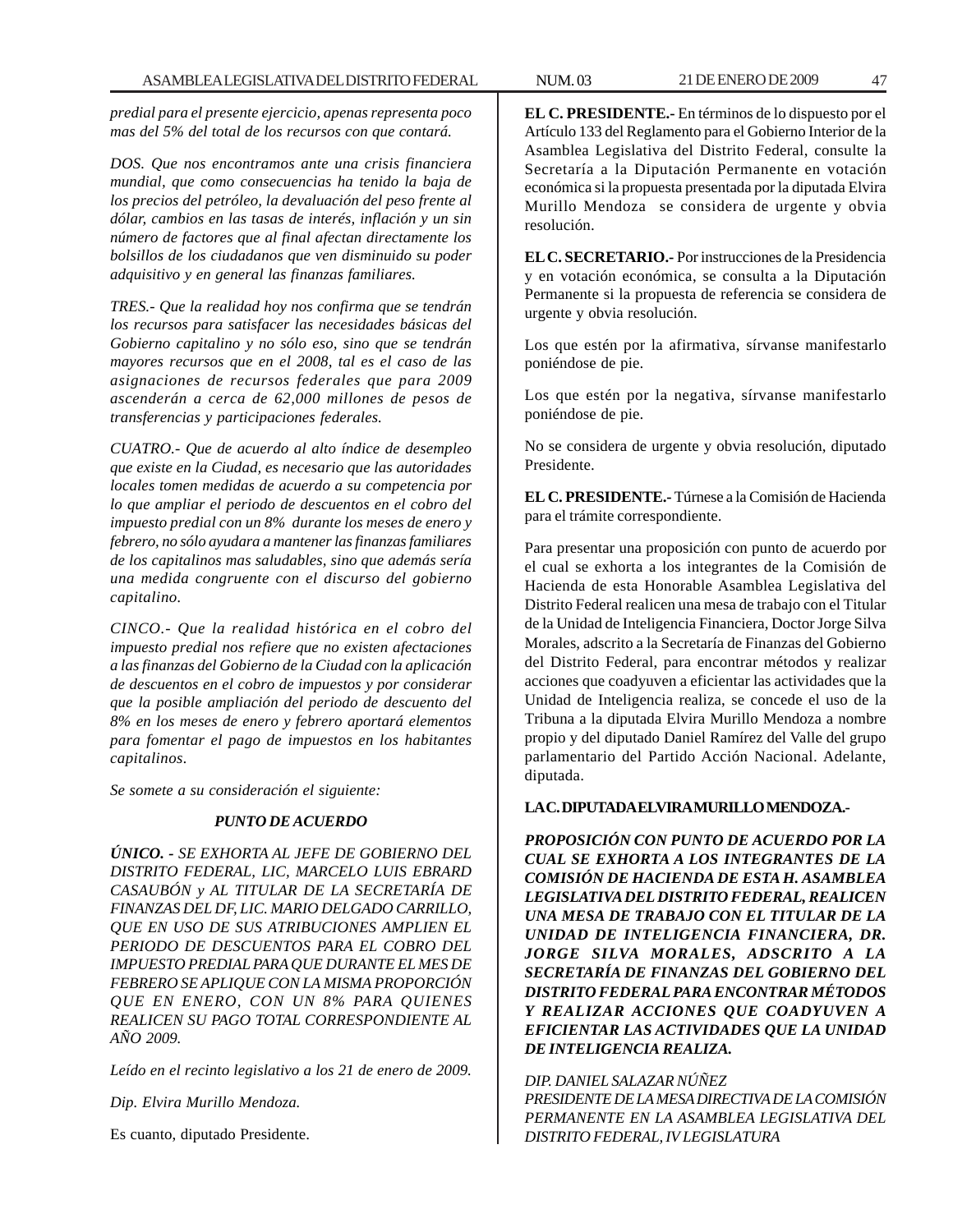### *P R E S E N T E.*

*El suscrito Diputado a la Asamblea Legislativa del Distrito Federal, Daniel Ramírez del Valle integrante del grupo parlamentario del Partido Acción Nacional, en ejercicio de esta IV Legislatura, con fundamento en los artículos 17 fracción VI, 67 de la Ley Orgánica de la Asamblea Legislativa del Distrito Federal; 34 párrafo segundo, 35 y 132 del Reglamento para el Gobierno Interior de la Asamblea Legislativa del Distrito Federal; presento a esta Honorable Soberanía la siguiente: PROPOSICIÓN CON PUNTO DE ACUERDO POR LA CUAL SE EXHORTA A LOS INTEGRANTES DE LA COMISIÓN DE HACIENDA DE ESTA H. ASAMBLEA LEGISLATIVA DEL DISTRITO FEDERAL, REALICEN UNA MESA DE TRABAJO CON EL TITULAR DE LA UNIDAD DE INTELIGENCIA FINANCIERA, DR. JORGE SILVA MORALES, ADSCRITO A LA SECRETARÍA DE FINANZAS DEL GOBIERNO DEL DISTRITO FEDERAL PARA ENCONTRAR METODOS Y REALIZAR ACCIONES QUE COADYUVEN A EFICIENTAR LAS ACTIVIDADES QUE LA UNIDAD DE INTELIGENCIA REALIZA al tenor de los siguientes:*

#### *ANTECEDENTES*

*I.- El 22 de enero de 2007 se creó la Unidad de Inteligencia Financiera con el objeto de que a través del uso de información financiera, coadyuvara a la detección, investigación y detención de criminales en el Distrito Federal.*

*II.- Las investigaciones que se realizan hoy en día en nuestra ciudad para combatir a la delincuencia organizada son insuficientes debido a su complejidad y al cúmulo de factores y agentes que participan en los diversos procesos de ejecución de tales conductas; es necesario poner a disposición de la autoridad judicial el mayor número de elementos que faciliten el estudio de los expedientes y eventualmente la emisión de sentencias condenatorias, en los casos en que así corresponda;*

*III.- La instrumentación de mecanismos eficientes, ágiles y multidisciplinarios de organización, debe realizarse a través de una coordinación de esfuerzos y aplicación de recursos humanos, que permita que la actuación tradicional de las dependencias encargadas de la aplicación de la Ley, investigación y persecución de los delitos, se incorpore en un espacio de intercambio de información interdependencias, para mejorar los resultados del combate al crimen organizado;*

*IV.- En nuestros días el combate a la delincuencia organizada requiere de una respuesta gubernamental enérgica, mediante la puesta en marcha de esfuerzos conjuntos en los que se vean involucrados diversos actores públicos, así como en el manejo de información de tipo fiscal, financiera y patrimonial, dadas las formas y métodos*

*complejos de funcionamiento de las organizaciones delictivas que operan en nuestra ciudad;*

#### *CONSIDERANDOS*

*UNO.- En el acuerdo por el cual se crea la Unidad de inteligencia Financiera publicada en la Gaceta oficial del Distrito Federal el día 22 de enero del año de 2007 firmada por el Jefe de Gobierno el Licenciado Marcelo Luis Ebrad Casaubón nos dice a la letra:*

*Que en la Unidad de Inteligencia Financiera en el Distrito Federal, participarán diversas dependencias de la Administración Pública de esta Ciudad, las cuales se encontrarán facultadas e instruidas debidamente, para que destinen recursos humanos e información, con el propósito de compartirla para que sirva de base en el desarrollo de la estrategia común que se ejecutará en contra de esta cada vez más compleja red de crimen organizado; y que la información que concentre esta unidad implicará la toma de acciones concertadas y la información activa que compartan las dependencias que la integren, a efecto de establecer las tareas y objetivos conjuntos.*

*DOS.- Que son funciones de la Unidad de Inteligencia Financiera:*

- • *Generar, analizar y consolidar información fiscal, financiera y patrimonial relacionada con conductas que pudieran estar vinculadas con la comisión de delitos en materia de delincuencia organizada;*
- • *Requerir a las unidades administrativas, órganos desconcentrados, delegaciones y entidades de la Administración Pública del Distrito Federal, que proporcionen información y documentación*
- • *Presentar a las autoridades competentes para la investigación, persecución, procesamiento y sanción de delitos, información fiscal, financiera y patrimonial relacionada con conductas que pudieran estar vinculadas con la delincuencia organizada;*
- • *Denunciar o querellarse ante el Ministerio Público competente de los hechos que tenga conocimiento y puedan constituir delitos en materia de delincuencia organizada;*
- • *Coadyuvar con las autoridades competentes, en los procesos penales relacionados con los asuntos de su competencia;*
- • *Realizar, en el ámbito de su competencia el seguimiento y control de los procesos originados por las denuncias y querellas formuladas por la*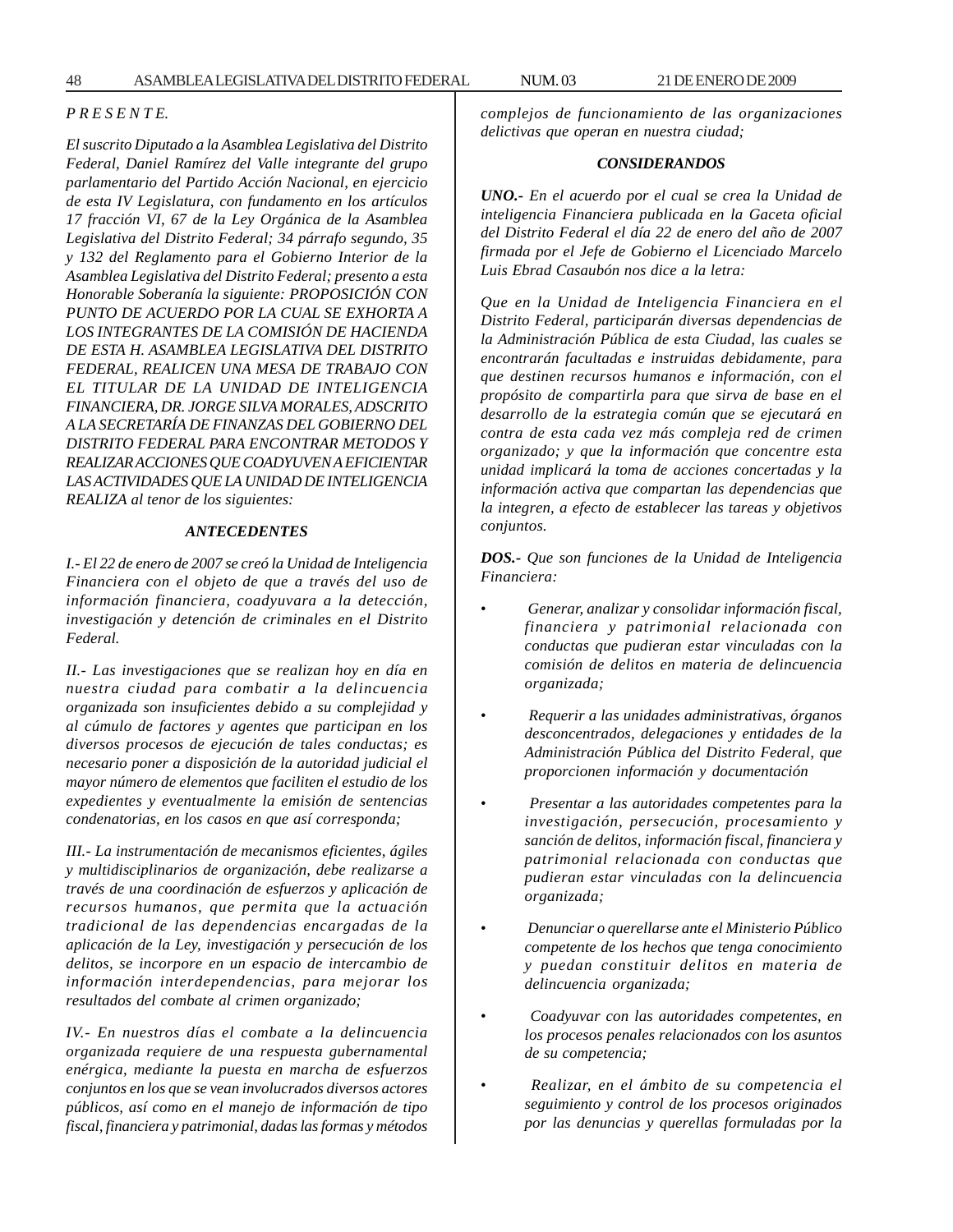*Unidad de Inteligencia Financiera, así como de aquellas en que ésta tenga interés;*

- • *Coordinarse con las autoridades competentes para la práctica de los actos de fiscalización que resulten necesarios con motivo del ejercicio de sus facultades;*
- • *Proponer el desarrollo de sistemas de información necesarios para el desarrollo de sus funciones;*
- • *Realizar consultas a expertos, instituciones académicas y de investigación, relacionadas con el ámbito de su competencia;*
- • *Participar en foros y eventos relacionados;*
- *Verificar el correcto cumplimiento de las obligaciones fiscales y aduaneras derivadas de la introducción al territorio nacional de mercancías y vehículos de procedencia extranjera, excepto aeronaves, así como su legal almacenaje, estancia o tenencia, transporte o manejo en el país, cuando circulen en el territorio del Distrito Federal, de conformidad con los instrumentos y disposiciones jurídicas aplicables;*

*TRES.- Que por considerar que la Asamblea Legislativa por su naturaleza y atribuciones puede ser un factor importante de ayuda para la multicitada Unidad y que puede aportar elementos jurídicos y presupuestales que coadyuven a la eficientización de la misma, se somete a consideración el siguiente:*

# *PUNTO DE ACUERDO*

*ÚNICO. - SE EXHORTA A LOS INTEGRANTES DE LA COMISIÓN DE HACIENDA DE ESTA H. ASAMBLEA LEGISLATIVA DEL DISTRITO FEDERAL, REALICEN UNA MESA DE TRABAJO CON EL TITULAR DE LA UNIDAD DE INTELIGENCIA FINANCIERA, DR. JORGE SILVA MORALES, ADSCRITO A LA SECRETARÍA DE FINANZAS DEL GOBIERNO DEL DISTRITO FEDERAL PARA ENCONTRAR METODOS Y REALIZAR ACCIONES QUE COADYUVEN A EFICIENTAR LAS ACTIVIDADES QUE LA UNIDAD REALIZA.*

*Leído en el Recinto Legislativo a los 21 días del mes de Enero 09.*

*Firman: Dip. Daniel Ramírez del Valle; Dip. Elvira Murillo Mendoza.*

Es cuanto, diputado Presidente, por 132.

**EL C. PRESIDENTE.-** Con fundamento en lo dispuesto por los Artículos 50 fracción IV y V de la Ley Orgánica de la Asamblea Legislativa del Distrito Federal, 28 y 132 del Reglamento para su Gobierno Interior, se turna para su análisis y dictamen a la Comisión de Hacienda.

Para presentar una proposición con punto de acuerdo por el que se le exhorta al Jefe de Gobierno del Distrito Federal, Marcelo Luis Ebrard Casaubón, al Titular de la Secretaría de Desarrollo Social del Gobierno del Distrito Federal, Martí Batres Guadarrama y al Director General del Sistema para el Desarrollo Integral de la Familia del Distrito Federal, DIF-DF, Jesús Salvador Valencia Guzmán, a que rindan cuentas, aclaren y remitan la documentación que avale el gasto y la utilización de los recursos públicos por parte del Gobierno, la Secretaría y el Sistema para el Desarrollo Integral de la Familia del Distrito Federal, DIFDF, respecto a la entrega de despensas y cobijas entregadas por los diputados del Partido de la Revolución Democrática en las Delegaciones de Iztapalapa y Coyoacán, se concede el uso de la Tribuna a la diputada Celina Saavedra Ortega, del grupo parlamentario del Partido Acción Nacional. Adelante, diputada.

**LA C. DIPUTADA CELINA SAAVEDRA ORTEGA.-** Con su venia, diputado Presidente.

*PROPOSICIÓN CON PUNTO DE ACUERDO POR EL QUE SE LE EXHORTA AL JEFE DE GOBIERNO DEL DISTRITO FEDERAL MARCELO LUIS EBRARD CASAUBÓN, AL TITULAR DE LA SECRETARÍA DE DESARROLLO SOCIAL DEL GOBIERNODEL DISTRITO FEDERAL, MARTI BATRES GUADARRAMA, Y AL DIRECTOR GENERAL DEL SISTEMA PARA EL DESARROLLO INTEGRAL DE LA FAMILIA DEL DISTRITO FEDERAL (DIF-DF), JESÚS SALVADOR VALENCIA GUZMÁN, A QUE RINDAN CUENTAS, ACLAREN Y REMITAN, LA DOCUMENTACIÓN QUE AVALE EL GASTO Y LA UTILIZACIÓN DE LOS RECURSOS PÚBLICOS, PORPARTE DEL GOBIERNO, LA SECRETARIA, Y EL SISTEMA PARA EL DESARROLLO INTEGRAL DE LA FAMILIA DEL DISTRITO FEDERAL (DIF-DF), RESPECTO A LA ENTREGA DE DESPENSAS Y COBIJAS, ENTREGADAS POR LOS DIPUTADOS DEL PARTIDO DE LA REVOLUCIÓN DEMOCRÁTICA EN LAS DELEGACIONES DE IZTAPALAPA Y COYOACÁN.*

# *DIP. DANIEL SALAZAR NÚÑEZ*

*PRESIDENTE DE LA DIPUTACION PERMANENTE DE LA ASAMBLEA LEGISLATIVA DEL DISTRITO FEDERAL, IV LEGISLATURA.*

*La que suscribe, a nombre propio y de los integrantes del grupo parlamentario del Partido Acción Nacional, con fundamento en lo dispuesto por los artículos 17 fracción VI de la Ley Orgánica y 133 del Reglamento para el Gobierno Interior, ambos de la Asamblea Legislativa del Distrito Federal, sometemos a la consideración del Pleno de la Honorable Diputación Permanente de esta Asamblea, la presente PROPOSICIÓN CON PUNTO DE ACUERDO POR EL QUE SE LE EXHORTA AL JEFE DE GOBIERNO DEL DISTRITO FEDERAL MARCELO LUIS*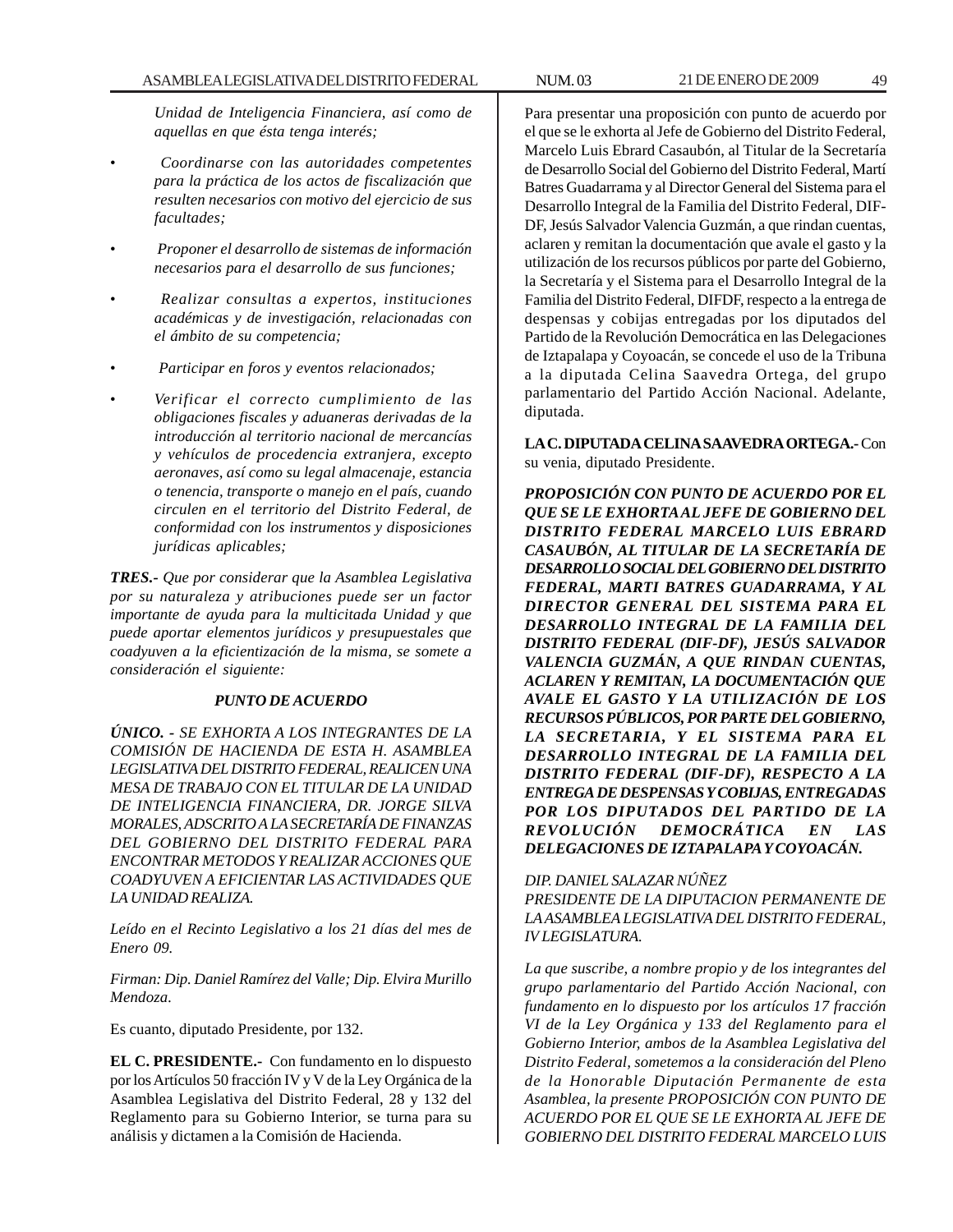50 ASAMBLEA LEGISLATIVA DEL DISTRITO FEDERAL NUM. 03 21 DE ENERO DE 2009

*EBRARD CASAUBÓN, AL TITULAR DE LA SECRETARÍA DE DESARROLLO SOCIAL DEL GOBIERNO DEL DISTRITO FEDERAL, MARTÍ BATRES GUADARRAMA, Y AL DIRECTOR GENERAL DEL SISTEMA PARA EL DESARROLLO INTEGRAL DE LA FAMILIA DEL DISTRITO FEDERAL (DIF-DF), JESÚS SALVADOR VALENCIA GUZMÁN, A QUE RINDAN CUENTAS, ACLAREN Y REMITAN, LA DOCUMENTACIÓN QUE AVALE EL GASTO Y LA UTILIZACIÓN DE LOS RECURSOS PÚBLICOS, POR PARTE DEL GOBIERNO, LA SECRETARÍA, Y EL SISTEMA PARA EL DESARROLLO INTEGRAL DE LA FAMILIA DEL DISTRITO FEDERAL (DIF-DF), RESPECTO A LA ENTREGA DE DESPENSAS Y COBIJAS, ENTREGADAS POR LOS DIPUTADOS DEL PARTIDO DE LA REVOLUCION DEMOCRÁTICA EN LAS DELEGACIONES DE IZTPALAPAPA Y COYOACÁN, al tenor de los siguientes:*

## *ANTECEDENTES*

*I.- ''Mi nuera me dijo que nos regalarían una cobija solo con entregar copia de la credencial de elector y también estamos esperando a que nos entreguen las despensas que prometieron que llegarían mas adelante''*

**EL C. DIPUTADO ANTONIO LIMA BARRIOS (Desde su curul).-** Presidente.

**EL C. PRESIDENTE.-** Permítame diputada. ¿Con qué objeto, diputado Antonio Lima?

**EL C. DIPUTADO ANTONIO LIMA BARRIOS (Desde su curul).-** Para hacerle una pregunta a la diputada.

**EL C. PRESIDENTE.-** ¿Acepta una pregunta la diputada proponente?

**LA C. DIPUTADA CELINA SAAVEDRA ORTEGA.-** Hasta que termine mi punto de acuerdo. Creo que es lo más correcto.

**EL C. PRESIDENTE.-** Adelante, diputada.

## **LA C. DIPUTADA CELINA SAAVEDRA ORTEGA.-**

*Esta frase emitida por la señora Claudia una vecina de Coyoacán, nos describe con nitidez la pobre visión que muchos perredistas tienen de la democracia.*

*II.- El pasado 17 de enero, en las instalaciones del DIF-DF, ubicadas en la colonia Santa Ursula, Delegación Coyoacán, el Dip. Mauricio Toledo del grupo parlamentario del Partido de la Revolución Democrática, se presento a dichas instalaciones a entregar la cantidad de 2500 cobijas del programa llamado ''EN FRÍO INVIERNO CALOR HUMANO'', programa que opera la Secretaría de Desarrollo Social del Gobierno del Distrito Federal.*

*III.- Y peor aún el Diputado Mauricio Toledo les solicito la copia de la credencial de elector ya que era requisito* *indispensable para poderle entregar sus cobijas a las personas que se encontraban en dicho lugar, y más aún el Diputado les facilitó el transporte a las personas de la colonia candelaria para trasladarlas al DIF-DF, y los mismos vecinos comentaron que dicho Diputado estaba llevando acabo la entrega de despensas pero sus colaboradores mencionaron que dichas despensas se entregarían en el domicilio de cada una de las personas; mi pregunta es ¿ También el Jefe de Gobierno del Distrito' Federal, la Secretaría de Desarrollo Social y el DIF- DF le pondrán transporte al asambleísta para entregar dichas despensas ya que 2500 a mi parecer no son fáciles de repartir?*

*IV.- Y las mismas practicas se vieron reflejadas en la Delegación Iztapalapa, también con funcionarios del Gobierno del Distrito Federal como lo es la personalidad del señor Alfredo Hernández Raiygoza Director de Regulación Territorial, quien entrego también despensas pero en esta Zona salio peor la situación ya que dichas despensas traían el logotipo del Gobierno del Distrito Federa, ahora entendemos si la cabeza hace ese tipo de practicas que nos podemos esperar de los subordinados.*

*V.- Lo anterior no es cosa menor. Estamos hablando de procesos ilegales y viciados, de desvío de recursos públicos para fines electorales, de compra y coacción de voto, lo descrito hasta aquí da cuenta de hechos que pudieran implicar no solo sanciones administrativas, sino también penales. Los perredistas de la capital no han entendido que para transitar al México de oportunidades al que todos aspiramos o las Ciudades del primer mundo, el primer paso es dejar atrás los viejos usos de la política que ellos heredaron, y copiaron muy bien, de las prácticas de los anteriores Gobiernos antidemocráticos.*

*VI.- La Ciudad de México está a la deriva, secuestrada por las mafias y las hordas de las huestes que conforman al Partido de la Revolución Democrática. Una vez más, han demostrado a la ciudadanía que no escatimarán esfuerzos ni recursos, aunque sean públicos, en estas elecciones que vienen con tal de conservar el poder en las delegaciones, pues bien saben que solo así seguirán traduciendo a la política en la mezquina obtención de dinero y más poder. ''Enfermiza competencia de pandillas en perjucio de los bienes públicos, en total ausencia de los fines trascendentes de la política: el bien común y la solidaridad.*

#### *CONSIDERANDOS*

*PRIMERO. Que de conformidad con lo que establecen los artículos 17 fracción VI, y 18 fracción VII, ambos de la Ley Orgánica de la Asamblea Legislativa del Distrito Federal, es deber de los Diputados presentar proposiciones y denuncias, así como representar los intereses de los ciudadanos y promover y gestionar la solución de los*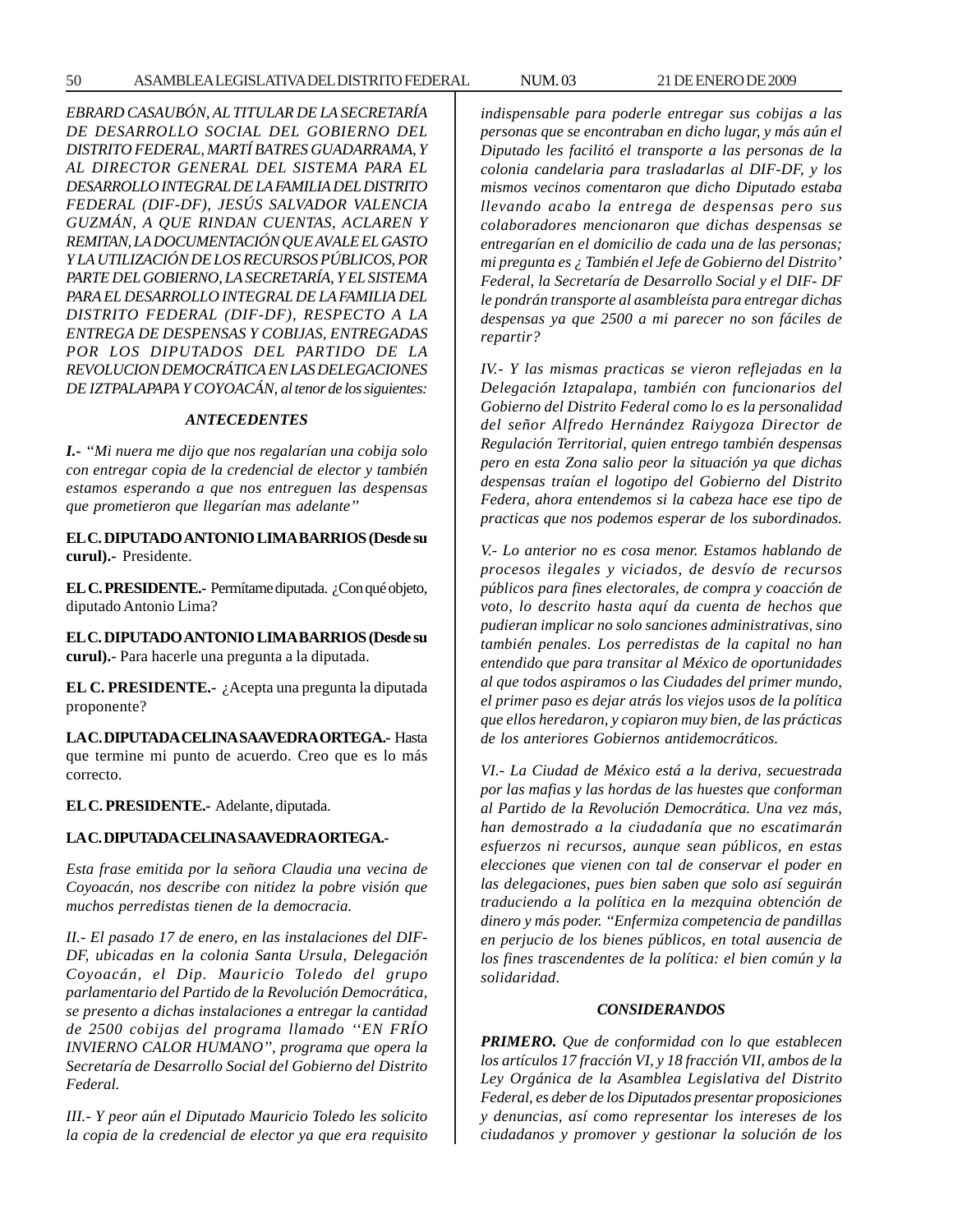*problemas y necesidades colectivas ante las autoridades competentes.*

*SEGUNDO.- Se exhorta al Jefe de Gobierno del Distrito Federal Marcelo Luis Ebrard Casaubón al Titular de la Secretaría de Desarrollo Social del Gobierno del Distrito Federal, Marti Batres Guadarrama, y al Director General del Sistema para el Desarrollo Integral de la Familia del Distrito Federal (DIF-DF), Jesús Salvador Valencia Guzmán, a que rindan cuentas, aclaren y remitan, la documentación que avale el gasto y la utilización de los recursos públicos, por parte del Gobierno, la Secretaría, y el Sistema para el Desarrollo Integral de la Familia del Distrito Federal (DIF-DF), respecto a la entrega de despensas y cobijas, entregadas por los Diputados del Partido de la Revolución Democrática en las Delegaciones de Iztapalapa y Coyoacán.*

*Con base en los antecedentes y considerándos antes descritos, y con fundamento en lo dispuesto en el artículo 17 fracción VI de la Ley Orgánica y 133 del Reglamento para el Gobierno Interior ambos ordenamientos de la Asamblea Legislativa del Distrito Federal, los suscritos Diputados proponemos a la Diputación Permanente de esta Honorable Asamblea Legislativa la siguiente:*

# *PROPOSICIÓN CON PUNTO DE ACUERDO*

*Con la siguiente resolución.-*

*ÚNICO. Se solicita respetuosamente al Jefe de Gobierno del Distrito Federal Marcelo Luis Ebrard Casaubón al Titular de la Secretaría de Desarrollo Social del Gobierno del Distrito Federal, Martí Batres Guadarrama, y al Director General del Sistema para el Desarrollo Integral de la Familia del Distrito Federal (DIF-DF), Jesús Salvador Valencia Guzmán, a que rindan cuentas, aclaren y remitan, la documentación que avale el gasto y la utilización de los recursos públicos, por parte del Gobierno, la Secretaria, y el Sistema para el Desarrollo Integral de la Familia del Distrito Federal (DIF-DF), respecto a la entrega de despensas y cobijas, entregadas por los Diputados del Partido de la Revolución Democrática en las Delegaciones de Iztapalapa y Coyoacán.*

*Dado en el recinto Legislativo de Donceles a los veintiún días del mes de Enero del año dos mil nueve.*

*POR EL GRUPO PARLAMENTARIO DEL PARTIDO ACCIÓN NACIONAL*

*Dip. Celina Saavedra Ortega.*

Es cuanto, diputado Presidente.

**EL C. PRESIDENTE.-** Diputada, le reitero la solicitud del diputado Antonio Lima, si acepta la pregunta.

**LA C. DIPUTADA CELINA SAAVEDRA ORTEGA**.- Sí, por supuesto.

**EL C. PRESIDENTE.-** Adelante, diputado Antonio Lima.

**EL C. DIPUTADO ANTONIO LIMA BARRIOS (Desde su curul)**.- Diputada, preguntarle si no iba a aprovechar también el tiempo de la Tribuna para dar una explicación de lo que sale hoy en los medios de comunicación respecto a las guarderías que el Gobierno Federal también, según esta información que leímos el día de hoy, plantea que entre otros diputados de Acción Nacional, entre otros usted, tienen a su cargo también la promoción de las guarderías del Gobierno Federal.

**LA C. DIPUTADA CELINA SAAVEDRA ORTEGA**.- Gracias. Qué bueno que hace la pregunta. Sabía perfectamente que iban a hacer ese tipo de preguntas.

El día de hoy le traje todo el expediente de las gestiones que hice precisamente para esas guarderías.

Quiero comentarle que gestioné aproximadamente 42 solicitudes y la gestión es exclusivamente remitir la información y la documentación a la Secretaría de Desarrollo Social.

De estas guarderías, yo no tengo ningún conocimiento personal de cada una de las personas encargadas, lo único que se realiza es la gestión de esta solicitud, como también realizo gestiones ante diferentes órganos como el Jefe Delegacional, Heberto Castillo, como el Jefe Delegacional Cabrera en Milpa Alta, como al Secretario Martí Batres, esa es como una de las tantas gestiones, porque una de las obligaciones de los diputados locales es gestionar, y si usted gusta, yo traigo todo mi archivo personal, precisamente de las gestiones y entre ellas vienen precisamente las gestiones de estas guarderías.

**EL C. PRESIDENTE.-** Muchísimas gracias, diputada. En términos de lo dispuesto por el artículo 133 del Reglamento para el Gobierno Interior de la Asamblea Legislativa del Distrito Federal, consulte la Secretaría a la Diputación Permanente en votación económica, si la propuesta presentada por la diputada Celina Saavedra Ortega, se considera de urgente y obvia resolución.

**EL C. SECRETARIO.-** Por instrucciones de la Presidencia y en votación económica, se pregunta a la Diputación Permanente si la propuesta de referencia se considera de urgente y obvia resolución.

Los que estén por la afirmativa, sírvanse manifestarlo poniéndose de pie.

Los que estén por la negativa, sírvanse manifestarlo poniéndose de pie.

Se considera de urgente y obvia resolución, diputado Presidente.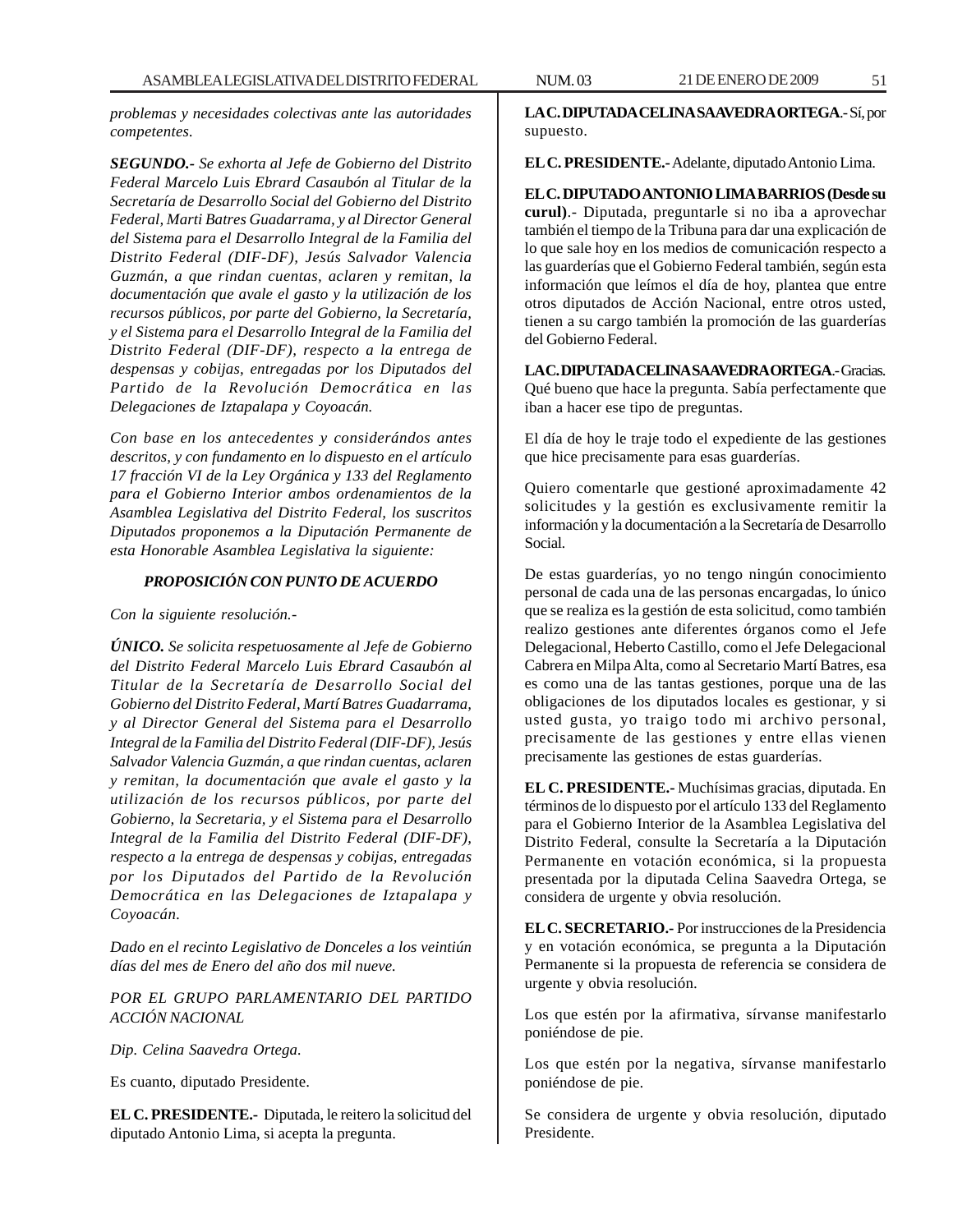**EL C. PRESDIENTE.-** Está a discusión la propuesta. ¿Existen oradores en contra?

Proceda la Secretaría preguntar a la Diputación Permanente, en votación económica, si es de aprobarse la propuesta puesta a discusión.

**EL C. SECRETARIO.-** Por instrucciones de la Presidencia y en votación económica, se pregunta a la Diputación Permanente si está a favor, en contra o se abstiene de la propuesta sometida a su consideración.

Los que estén por la afirmativa, sírvanse manifestarlo poniéndose de pie.

Los que estén por la negativa, sírvanse manifestarlo poniéndose de pie.

Aprobado, diputado Presidente.

**EL C. PRESIDENTE.-** Remítase a las autoridades correspondientes para los efectos legales a que haya lugar.

Para presentar una proposición con punto de acuerdo por el que se solicita al Director del Sistema de Aguas de la Ciudad de México, Ingeniero Ramón Aguirre Díaz, por tercera ocasión un informe pormenorizado sobre la situación que guarda el avance de las 23 obras hidráulicas para la Demarcación Territorial de Tláhuac, asimismo se le exhorta por segunda ocasión a que se terminen las obras de la planta de bombeo San José de la misma Demarcación Territorial, se concede el uso de la Tribuna a la diputada Elvira Murillo Mendoza, del grupo parlamentario del Partido Acción Nacional. Adelante, diputada.

### **LA C. DIPUTADA ELVIRA MURILLO MENDOZA.-**

*PROPOSICIÓN CON PUNTO DE ACUERDO POR EL QUE SE LE SOLICITA AL DIRECTOR DE SISTEMA DE AGUAS DE LA CIUDAD DE MÉXICO, ING. RAMÓN AGUIRRE DÍAZ, POR TERCERA OCASIÓN UN INFORME PORMENORIZADO SOBRE LA SITUACIÓN QUE GUARDA EL AVANCE DE LAS 23 OBRAS HIDRÁULICAS PARA LA DEMARCACIÓN TERRITORIAL DE TLÁHUAC, ASÍ MISMO SE LE EXHORTA POR SEGUNDA OCASIÓN A QUE SE TERMINEN LAS OBRAS DE LA ''PLANTA DE BOMBEO SAN JOSÉ 1'' DE LA MISMA DEMARCACIÓN TERRITORIAL.*

*DIP. DANIEL SALAZAR NÚÑEZ DE LA ASAMBLEA PERAMANENTE DEL DISTRITO FEDERAL, IV LEGISLATURA*

## *PRESENTE.*

*Los diputados que suscriben integrantes del grupo parlamentario del Partido Acción Nacional en la Asamblea Legislativa del Distrito Federal, con fundamento* *en lo dispuesto por los artículos 13 fracción II y 17 fracción VI de la Ley Orgánica de la Asamblea Legislativa, así como 133 del Reglamento para el Gobierno Interior de la Asamblea Legislativa del Distrito Federal, de urgente y obvia resolución, nos permitimos presentar la siguiente PROPOSICIÓN CON PUNTO DE ACUERDO POR EL QUE SE LE SOLICITA AL DIRECTOR DE SISTEMA DE AGUAS DE LA CIUDAD DE MÉXICO, ING. RAMÓN AGUIRRE DÍAZ, POR TERCERA OCASIÓN UN INFORME PORMENORIZADO SOBRE LA SITUACIÓN QUE GUARDA EL AVANCE DE LAS 23 OBRAS HIDRÁULICAS PARA LA DEMARCACIÓN TERRITORIAL DE TLÁHUAC, ASÍ MISMO SE LE EXHORTA POR SEGUNDA OCASIÓN A QUE SE TERMINEN LAS OBRAS DE LA ''PLANTA DE BOMBEO SAN JOSÉ 1'' DE LA MISMA DEMARCACIÓN TERRITORIAL, al tenor de los siguientes:*

#### *ANTECENDENTES*

*El presente punto de acuerdo surge de la necesidad de tomar medidas importantes ante la creciente inseguridad en la que vive el Distrito Federal, frente a las carentes obras de saneamiento, abastecimiento de agua, la mala planeación para tratar las aguas residuales y el manejo de los recursos destinados a estos rubros, por parte de las autoridades. Principalmente en la Delegación de Tláhuac.*

*Es por ello que las autoridades en Febrero de 1997 fue creado como contrato irrevocable de administración y fuente de pago, el Fideicomiso 1928, el cual esta destinado para la construcción de obras hidráulicas para el saneamiento y abastecimiento de agua en el Valle de México.*

*El 23 de agosto de 2007, se presentó a comparecer ante la Comisión de Gestión Integral del Agua, el Ingeniero Ramón Aguirre, Director General del Sistemas de Aguas de la Ciudad de México, en donde nos informó sobre la situación que guarda el fideicomiso 1928 y su aplicación en obras esenciales para el Distrito Federal y principalmente sobre la Demarcación Territorial de Tláhuac; así mismo nos expuso que en el proyecto de Tláhuac, ya están asignados los recursos del Fideicomiso, son fondos que están disponibles para este rubro. ''Los recursos están disponibles para este rubro. ''Los recursos están en resguardo de BANOBRAS y estarán generando intereses, pero por lo pronto están y apartados, no es necesario una autorización presupuestal''. 1*

*<sup>1</sup> Comparecencia de la Lic. Martha Teresa Delgado Peralta, del Ing. Ramón Aguirre Díaz y del Lic. Julio César Moreno Rivera, Secretaria del Medio Ambiente, Director General de Sistemas de Agua.*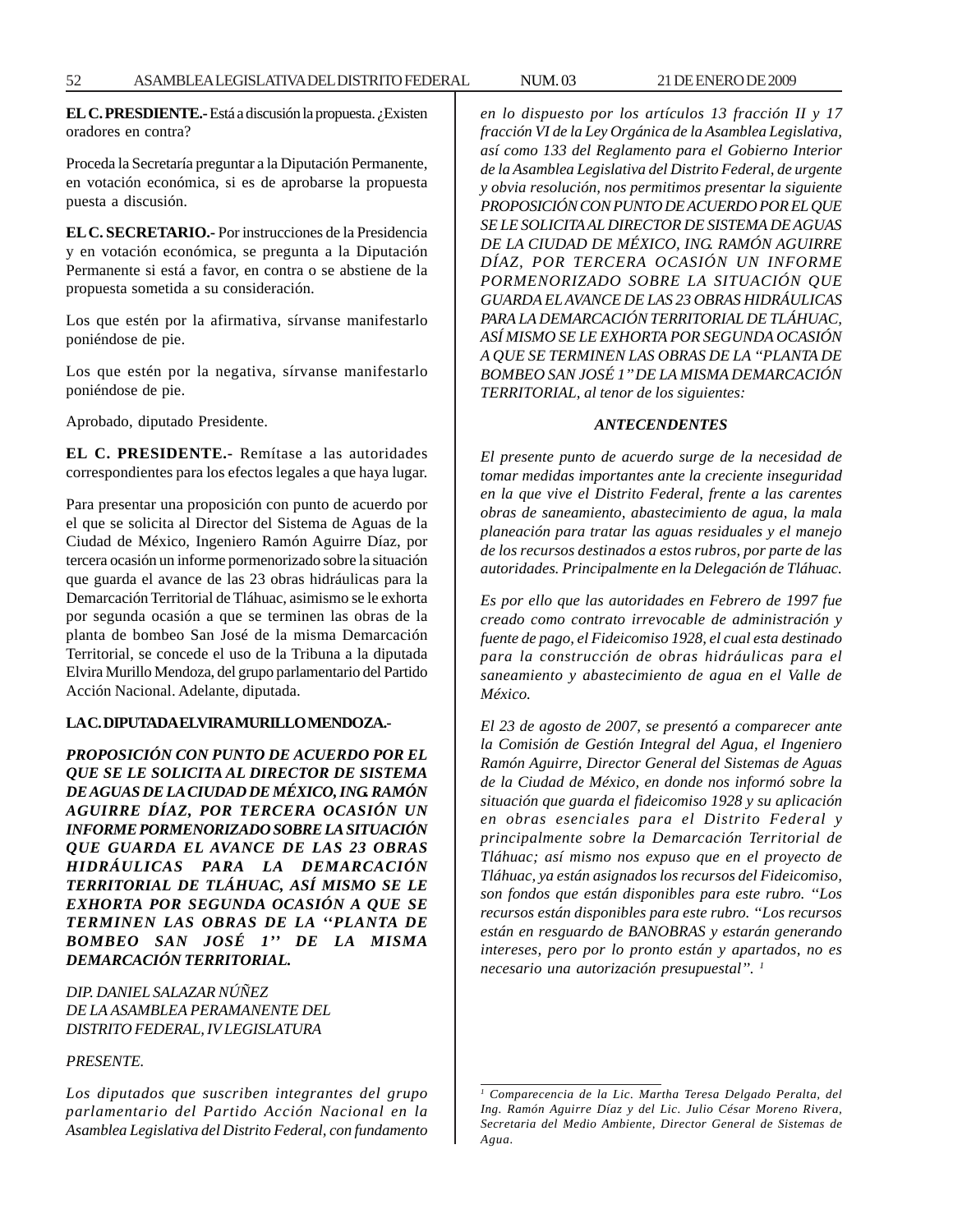*En Noviembre del 2007, ante esta soberanía se hizo un exhorto al Ingeniero Ramón Aguirre, Director General del Sistemas de Aguas de la Ciudad de México, para que nos informara sobre la situación que guardan las 23 obras hidráulicas prioritarias en la Demarcación Territorial de Tláhuac, y que se pusiera en marcha la construcción de la ''Planta de Bombeo San José 1'', de los recursos del famoso fideicomiso 1928.*

*Así mismo el Jefe de Gobierno del Distrito Federal, Marcelo Luis Ebrard Casaubón, informó que su administración invertirá cerca de 500 millones de pesos en esas 23 obras hidráulicas en la Delegación Tláhuac, para resolver los problemas de inundaciones que sufre la demarcación. y para el Fideicomiso 1928 se acordaron destinar 429 millones de pesos para la construcción de estas 23 obras las cuales supuestamente iniciarán en el año 2007 y concluirán en el 2009, en las que destacan la renivelación de Bordos el Canal General; Ampliación de la Planta de Bombeo Número 1, sobre el Canal General; Ampliación de la Planta de Bombeo Número 3, sobre el Canal General; Planta de Bombeo San José 1; Plantas de Bombeo La Lupita, entre otras, las cuales no se ha tenido noticia del avance que se tiene de cada una de ellas.*

*Esta última, se estableció que sería una Planta de Bombeo la cual contaría con una capacidad de 5 metros cúbicos por segundo, (5 mil litros por segundo), la cual atendería tanto a las descargas de agua residuales como las descargas pluviales ocasionadas por las precipitaciones que se den en la zona de Tláhuac.*

*Ingeniero Ramón Aguirre Díaz, Director General del Sistema de Aguas de la Ciudad de México, nos informaron que esta ''Planta de Bombeo San José 1'', ya se había presentado su primer esquema del proyecto, y que ya están terminando los trabajos de mecánica de suelos del lugar, para poder dar inicio con la construcción de dicha obra.*

*Así mismo, en el mes de Febrero de 2008, se le solicito rindiera informe pormenorizado sobre las 23 obras hidráulicas prioritarias en la Demarcación de Tláhuac, solicitud que no ha sido cumplida.*

*Es por ello que en el mes de Octubre de 2008, ante esta soberanía se le solicito comparecer Ing. Ramón Aguirre, Director General del Sistemas de Aguas de la Ciudad de México, para que nos informara sobre la situación que guardan las 23 obras hidráulicas prioritarias en la Demarcación Territorial de Tláhuac, y en aquel momento se comprometió a iniciar las obras y a la fecha no se han concluido ninguna de las obras y mucho menos se nos entregó el informe que solicitamos sobre estas obras. y de nueva cuenta en el mes de Diciembre de 2008 se le solicito que rindiera un informe pormenorizado con referencia a las obras que se mencionan, el cual no se nos ha proporcionado, en ningunas de las ocasiones.*

*En virtud de no haber concluido las obras hidráulicas en tiempo y forma, y solicitar de manera reiterada informes sobre el avance de la obra, también es necesario puntualizar que no se han terminado las obras por errores graves como lo es que el colector que se encuentra en la Avenida Reforma Agraria, con una magnitud de 600 metros, es un tubo de 1.83 metros de diámetro y la pared es de 9 milímetros de espesor, por lo tanto la capacidad no es suficiente, ya que el colchón sobre el cual se encuentra el lomo del tubo es de poco espesor; por lo que es necesario sustituir el tubo por otro de mayor capacidad de carga, pues recordemos que la Avenida Reforma Agraria principalmente es una vía de transporte de carga. Además de que es necesario verificar que los planos y memorias de calculo, tanto del proyecto hidráulico (colector), como del estudio del área de influencia del colector existente, para saber con toda precisión los gastos que se están manejando, así como las cotas de la plantilla del colector al llegar a la estructura de rejillas y cota de la descarga del colector nuevo (donde se va descargar el agua bombeada), y los planos detallados de la estación de bombeo.*

## *CONSIDERANDOS*

*PRIMERO.- El Sistema de Aguas de la Ciudad de México tiene por objetivo suministrar y distribuir los servicios de agua potable y drenaje a los habitantes del Distrito Federal con la cantidad, calidad y eficiencia necesarios, a través de acciones que contribuyan a la adecuada utilización de la infraestructura existente, y fomentar una cultura moderna de utilización que garantice el abasto razonable del recurso.*

*SEGUNDO.- Entre las funciones más importantes del Sistema de Aguas de la Ciudad de México está formular, actualizar y controlar el desarrollo del programa de operación hidráulica del Distrito Federal, así como los estudios y proyectos de abastecimiento de agua potable y reaprovechamiento de aguas residuales, construyendo y conservando las obras de infraestructura hidráulica y de drenaje que requiere la ciudad, en coordinación con las autoridades competentes.*

*TERCERO.- Además de operar y conservar los sistemas de aprovechamiento y distribución de agua potable y alcantarillado del Distrito Federal; supervisar y vigilar su funcionamiento: proyectar y ejecutar las obras de prevención y control de inundaciones, hundimientos y movimientos de suelo, siempre y cuando sean de tipo hidráulico; autorizar y supervisar las conexiones del sistema de agua potable, así como la construcción y conservación de pozos y manantiales, ampliando y mejorando los sistemas de agua potable del Distrito Federal.*

*CUARTO.- De acuerdo con el artículo 108 Constitucional en el que se establece: Que los servidores públicos serán*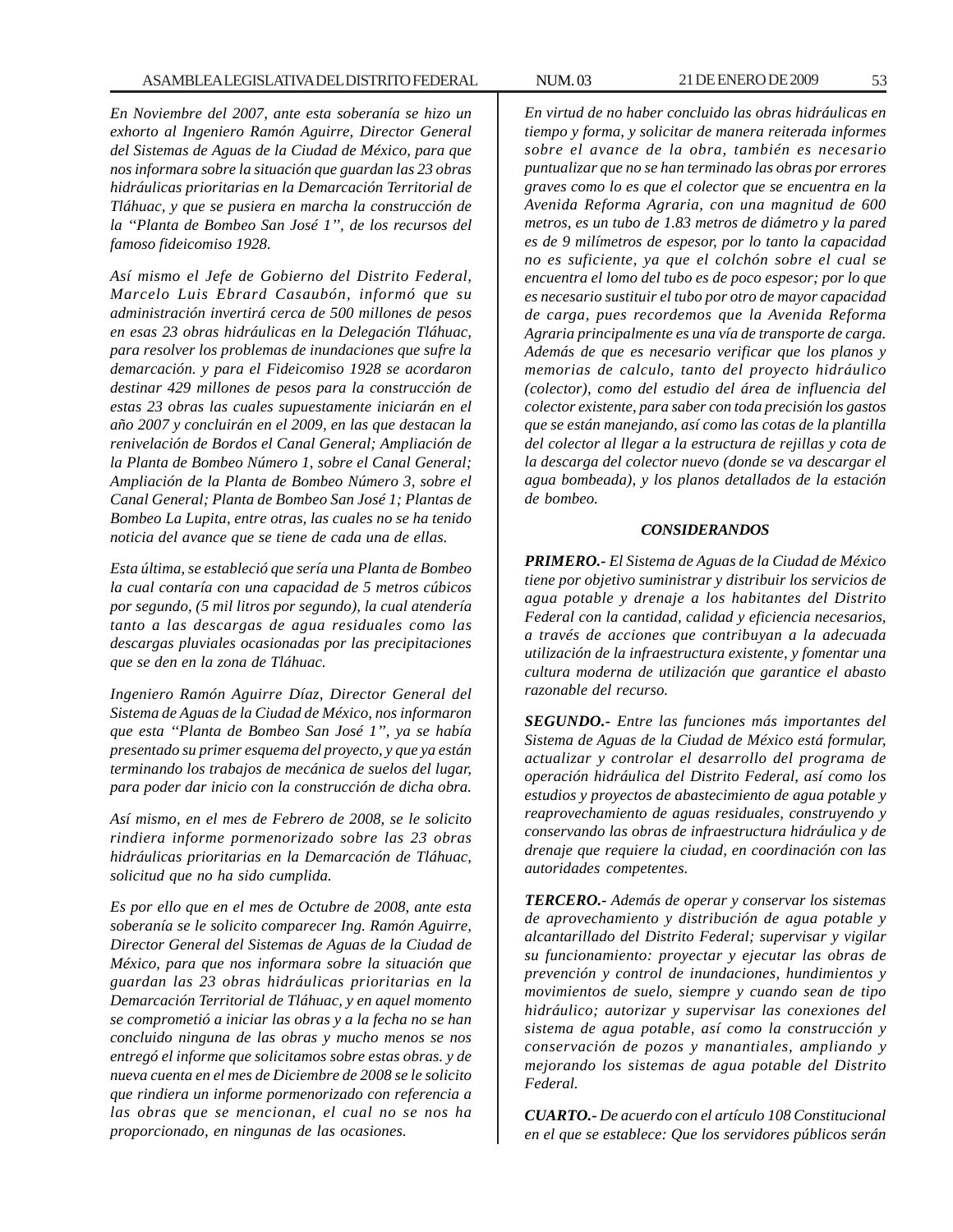*responsables por los actos u omisiones en que incurran en el desempeño de sus respectivas funciones.*

*QUINTO.- De acuerdo con el Artículo 6 de la Ley de Aguas del Distrito Federal establece que en la formulación, ejecución y vigilancia de la política de gestión integral de los recursos hídricos, las autoridades competentes observarán los siguientes principios, fracción:*

*VII. Toda persona tiene el derecho de recibir y acceder a la información relacionada con la gestión de los recursos hídricos y la prestación de los servicios hidráulicos;*

*SEXTO.- Que de acuerdo con el Artículo 7 de la Ley de Aguas del Distrito Federal en el que se establece que el Sistema de Aguas de la Ciudad de México es un Órgano desconcentrado de la Administración Pública del Distrito Federal, adscrito a la Secretaría del Medio Ambiente, cuyo objeto principal es la operación de la infraestructura hidráulica y la prestación del servicio público de agua potable, drenaje y alcantarillado, así como el tratamiento y reuso de aguas residuales, sin menoscabo de que puedan ser ejercidas directamente por la Secretaría.*

*SÉPTIMO.- De acuerdo con el Artículo 16 de la Ley de Aguas del Distrito Federal en el que dice; Corresponde al Sistema de Aguas el ejercicio de las siguientes facultades fracciones:*

*XVIII. Proyectar, ejecutar y supervisar las obras hidráulicas necesarias así como controlar las inundaciones, los hundimientos y movimientos de suelo cuando su origen sea hidráulico;*

*XXV. Fomentar opciones tecnológicas alternas de abastecimiento de agua y saneamiento, así como la investigación, desarrollo y aplicación de tecnologías, equipos, sistemas y procesos para el manejo integral de los recursos hídricos,*

*XXVI. Promover la optimización en el consumo del agua, la implantación y operación de sistemas de tratamiento de aguas residuales, su reuso, y aprovechamiento de aguas pluviales, así como la restauración y protección de los mantos freáticos;*

*XXII. Verificar que la tecnología que emplean las empresas constructoras de viviendas, conjuntos habitacionales, espacios agropecuarios, industriales, comerciales y de servicios, sea la adecuada para el ahorro de agua:*

*OCTAVO.- Que en el Artículo 50 de la Ley de Aguas del Distrito Federal dice;*

*''La prestación de los servicios de aguas residuales y su reuso constituye un servicio público que estará a cargo del Jefe de Gobierno del Distrito Federal a través del Sistemas de Aguas de conformidad con lo establecido en* *la ley, su reglamento y demás disposiciones jurídicas aplicables''.*

*NOVENO.- Que de acuerdo con lo que establece el Artículo 99 de la Ley de Aguas del Distrito Federal, queda a cargo de Sistemas de Aguas la administración de, fracción:*

*VI. Las obras de infraestructura hidráulica fincadas por el Gobierno Federal, el Gobierno del Distrito Federal, como son: presas, diques, vasos, canales, drenes, bordos, acueductos, unidades de riego y demás construidas para la explotación, uso, aprovechamiento, control de inundaciones y manejo de las aguas del Distrito Federal, en los terrenos que ocupen y con la zona de protección, en al extensión que en cada caso fije el Sistemas de Aguas.*

*DÉCIMO.- Que de acuerdo con el Artículo 9 de la Ley de Obras Públicas para el Distrito Federal, en el que se establece que cuando en la construcción de una obra pública, una dependencia, delegación, órgano desconcentrado o entidad sea el encargado de la planeación, programación y presupuestación, y otra dependencia, delegación, órgano desconcentrado o entidad sea el en cada uno la responsabilidad que le corresponda en dicha obra, de conformidad con el ámbito de su competencia.*

*Por lo anteriormente expuesto y fundado someto a si consideración el siguiente:*

### *PUNTO DE ACUERDO*

*PRIMERO.- Esta Asamblea Legislativa del Distrito Federal solicita por tercera ocasión informe pormenorizado al Director de Sistema de Aguas de la Ciudad de México, Ing. Ramón Aguirre Díaz, sobre la situación que guarda la construcción de la ''Planta de Bombeo San José 1'' en la Demarcación Territorial de Tláhuac.*

*SEGUNDO.- Se solicita atentamente al Director General del Sistema de Aguas de la Ciudad, lng. Ramón Aguirre Díaz, remita un informe pormenorizado sobre la situación que guardan las restantes 22 obras para atender la temporada de inundaciones en lo sucesivo, en la demarcación territorial de Tláhuac, a esta H. Asamblea Legislativa del Distrito Federal IV Legislatura.*

*TERCERO.- También se le solicita al Director General del Sistema de Aguas de la Ciudad, Ing. Ramón Aguirre Díaz, los planos y memorias de cálculo tanto del proyecto hidráulico (colector) como del estudio del área de influencia del colector existente, para saber con toda precisión los gastos que se están manejando, así como las cotas de la plantilla del colector al llegar a la estructura de rejillas y cota de la descarga del colector nuevo (donde se va descargar el agua bombeada), y los planos*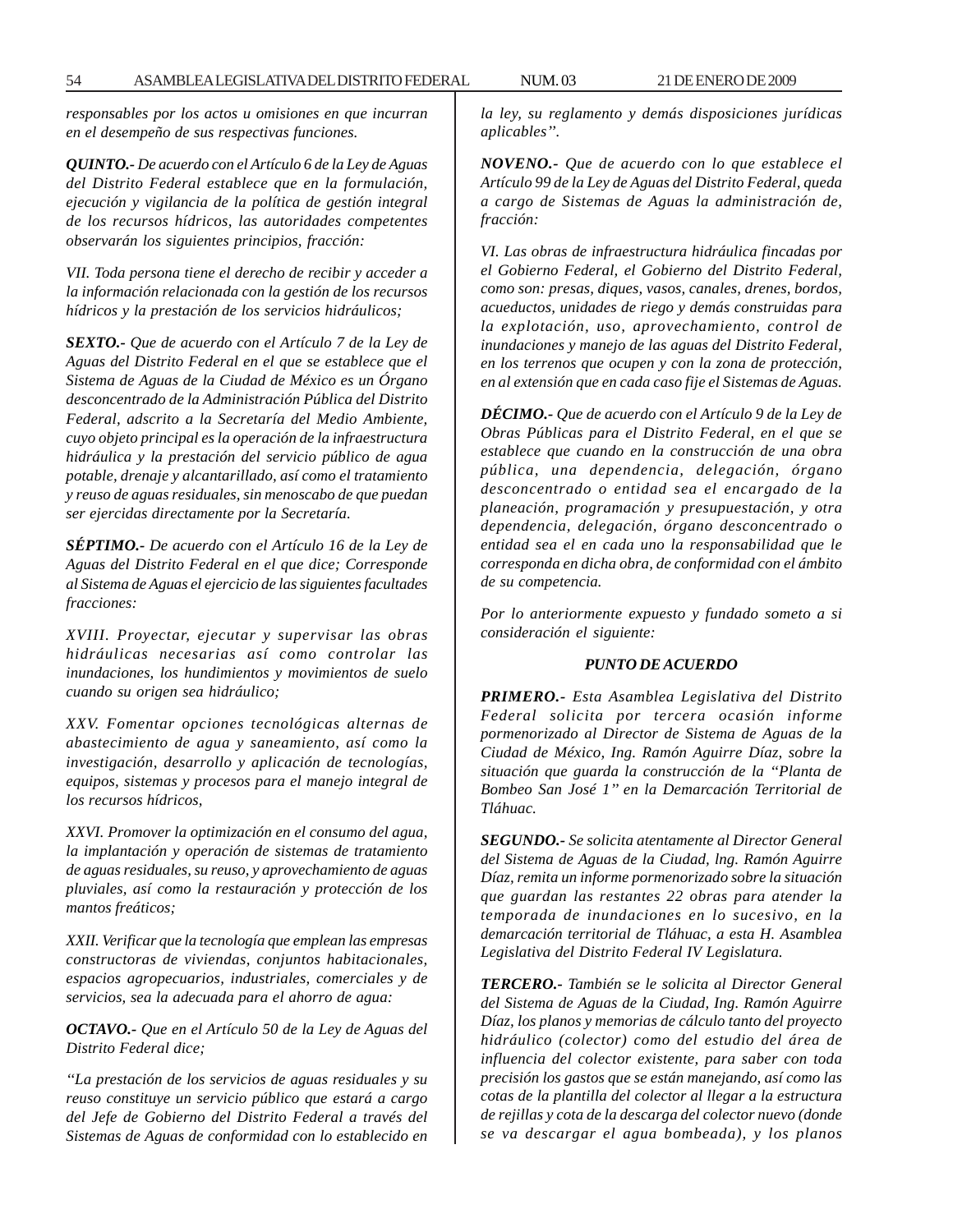*detallados de la estación de bombeo, así como el colector que se encuentra en la Avenida Reforma Agraria, con una magnitud de 600 metros, es un tubo de 1.83 metros de diámetro y la pared es de 9 milímetros de espesor, por lo tanto la capacidad no es suficiente ya que el colchón sobre el cual se encuentra el lomo del tubo es de poco espesor; por lo que es necesario sustituir el tubo por otro de mayor capacidad de carga, pues recordemos que la Avenida Reforma Agraria principalmente es vía de transporte de carga.*

*CUARTO.- El Director de Sistema de Aguas de la Ciudad de México, Ing. Ramón Aguirre Díaz, deberá entregar por escrito y por medios electrónicos, una copia de los informes pormenorizados en la oficina de la promoverte, ubicada en Plaza de la Constitución No. 7, Oficina 212 en la Colonia Centro, Delegación Cuauhtémoc, en un plazo de 10 días hábiles posteriores a la aprobación del presente Punto de Acuerdo.*

*Recinto Legislativo a 21 de Enero de 2009.*

*ELABORADO POR*

## *Dip. Elvira Murillo Mendoza*

Es cuanto, diputado Presidente.

**EL C. PRESIDENTE.-** En términos de lo dispuesto por el artículo 133 del Reglamento para el Gobierno Interior de la Asamblea Legislativa del Distrito Federal, consulte la Secretaría a la Diputación Permanente en votación económica si la propuesta presentada por la diputada Elvira Murillo Mendoza se considera de urgente y obvia resolución.

**EL C. SECRETARIO.-** Por instrucciones de la Presidencia y en votación económica, se consulta a la Diputación Permanente si la propuesta de referencia se considera de urgente y obvia resolución.

Los que estén por la afirmativa, sírvanse manifestarlo poniéndose de pie.

Los que estén por la negativa, sírvanse manifestarlo poniéndose de pie.

Se considera de urgente y obvia resolución, diputado Presidente.

**EL C. PRESIDENTE.-** Está a discusión la propuesta. ¿Existen oradores en contra?

Proceda la Secretaría a preguntar a la Diputación Permanente en votación económica si es de aprobarse la propuesta a discusión.

**EL C. SECRETARIO.-** Por instrucciones de la Presidencia y en votación económica, se pregunta a la Diputación Permanente si está a favor, en contra o se abstiene de la propuesta sometida a su consideración.

Los que estén por la afirmativa, sírvanse manifestarlo poniéndose de pie.

Los que estén por la negativa, sírvanse manifestarlo poniéndose de pie.

Abstenciones.

Aprobada la propuesta, diputado Presidente.

**EL C. PRESIDENTE.-** Remítase a las autoridades correspondientes para los efectos legales a que haya lugar.

Para presentar una proposición con punto de acuerdo por el que se exhorta a la Procuraduría General de la República, a la Agencia Federal de Investigaciones, a la Procuraduría General de Justicia del Distrito Federal, al Jefe de Gobierno del Distrito Federal, al Jefe Delegacional en Tláhuac y a la Secretaría de Seguridad Pública del Distrito Federal, para que de manera coordinada implemente un programa para supervisar y evitar el uso de armas de fuego en los carnavales de la demarcación territorial de Tláhuac, se concede el uso de la Tribuna a la diputada Elvira Murillo Mendoza, del grupo parlamentario del Partido Acción Nacional. Adelante, diputada.

**LA C. DIPUTADA ELVIRA MURILLO MENDOZA.-** Gracias, diputado Presidente.

*PROPOSICIÓN CON PUNTO DE ACUERDO POR EL QUE SE EXHORTA A LA PROCURADURÍA GENERAL DE LA REPÚBLICA, A LA AGENCIA FEDERAL DE INVESTIGACIONES, PROCURADURÍA GENERAL DE JUSTICIA DEL DISTRITO FEDERAL, AL JEFE DE GOBIERNO DEL DISTRITO FEDERAL, AL JEFE DELEGACIONAL EN TLÁHUAC Y A LA SECRETARÍA DE SEGURIDAD PÚBLICA DEL DISTRITO FEDERAL, PARA QUE EN EL AMBITO DE SUS COMPETENCIAS IMPLEMENTEN UN PROGRAMA PARA SUPERVISAR Y EVITAR EL USO DE ARMAS DE FUEGO EN LOS CARNAVALES DE LA DEMARCACIÓN TERRITORIAL DE TLÁHUAC.*

*DIP. DANIEL SALAZAR NÚÑEZ PRESIDENTE DE LA MESA DIRECTIVA DE LA ASAMBLEA LEGISLATIVA DEL DISTRITO FEDERAL, IV LEGISLATURA*

### *PRESENTE.*

*Los diputados que suscriben integrantes del grupo parlamentario del Partido Acción Nacional en la Asamblea Legislativa del Distrito Federal, con fundamento en lo dispuesto por los artículos 13 fracción II y 17 fracción VI de la Ley Orgánica de la Asamblea Legislativa, así como 133 del Reglamento para el Gobierno Interior de la Asamblea Legislativa del Distrito Federal, de urgente y obvia resolución, nos permitimos presentar la siguiente PROPOSICIÓN CON PUNTO DE ACUERDO POR EL QUE*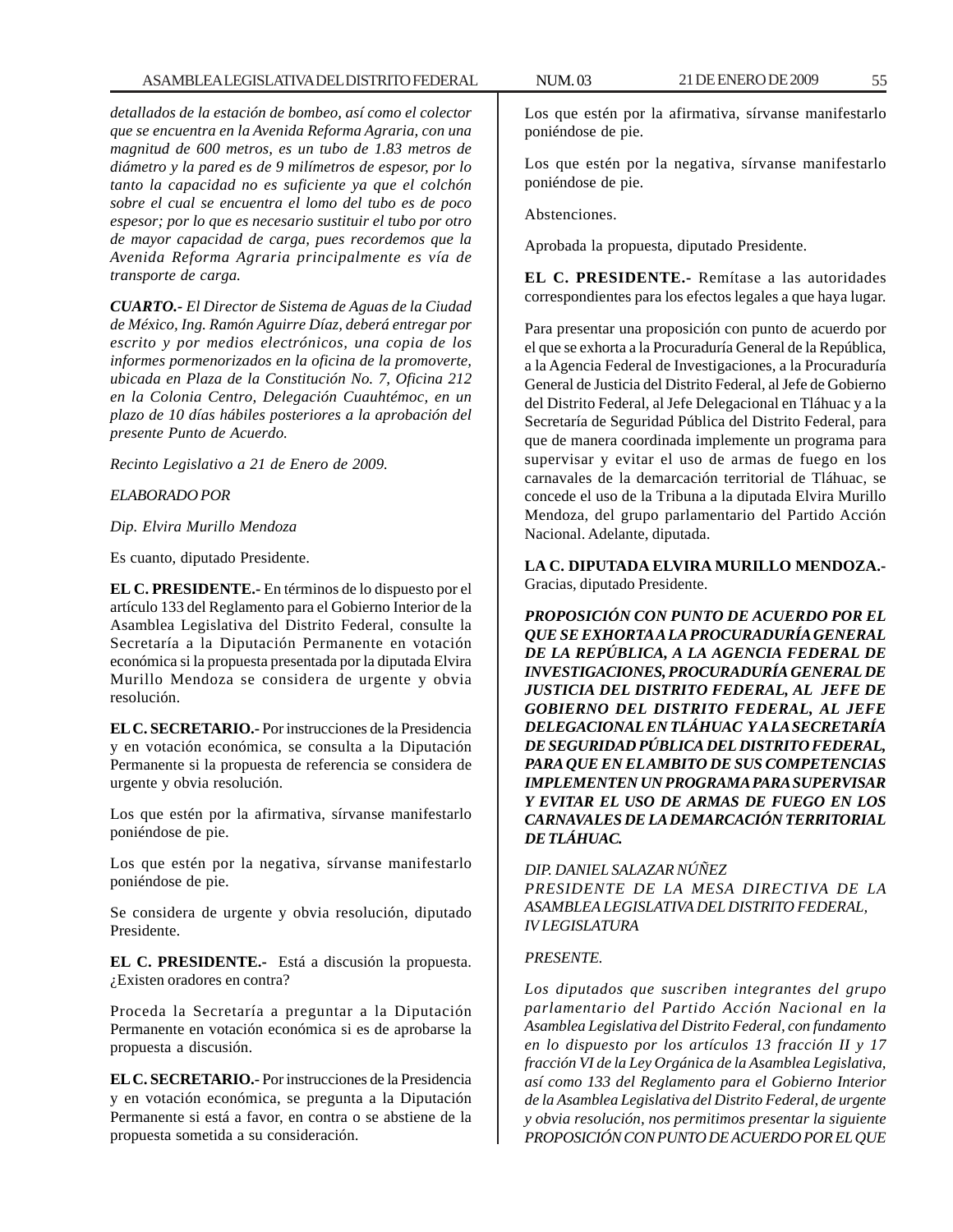*SE EXHORTA A LA PROCURADURÍA GENERAL DE LA REPÚBLICA, A LA AGENCIA FEDERAL DE INVESTIGACIONES, PROCURADURÍA GENERAL DE JUSTICIA DEL DISTRITO FEDERAL, AL JEFE DE GOBIERNO DEL DISTRITO FEDERAL, AL JEFE DELEGACIONAL EN TLÁHUAC Y A LA SECRETARÍA DE SEGURIDAD PÚBLICA DEL DISTRITO FEDERAL, PARA QUE EN EL AMBITO DE SUS COMPETENCIAS IMPLEMENTEN UN PROGRAMA PARA SUPERVISAR Y EVITAR EL USO DE ARMAS DE FUEGO EN LOS CARNAVALES DE LA DEMARCACIÓN TERRITORIAL DE TLÁHUAC, al tenor de los siguientes:*

### *ANTECEDENTES*

*Una de las actividades que sobresalen en la Demarcación Territorial de Tláhuac son sus fiestas y sus celebraciones del pueblo a través de sus carnavales, entre los que destacan los del pueblo de Santiago Zapotitlán, San Francisco Tlaltenco y de Santa Catarina Yecahuizotl.*

*Los carnavales consisten en un grupo de danzantes que salen en comparsas que van por las calles del pueblo, vestidos de charros acompañados con sus respectiva dama, o diversos disfraces, los acompaña una banda de música, y cada carnaval corona a su reina aunque hay algunas variaciones entre los mismo pueblos. Con motivo de la celebración de los carnavales en Tláhuac y del uso de las armas de fuego en ellos se han presentado consecuencias graves, incidentes ocasionados como han sido la muerte de algunas personas años anteriores por el uso de estas armas de fuego también se han roto cables de alta tensión lo cual ha provocado apagones y diversos accidentes.*

*Ante el rechazo del uso de armas de fuego en los carnavales, vecinos de los pueblos de Santiago Zapotitlán, San Francisco Tlaltenco y de Santa Catarina Yecahuizotl han protestado en diversas ocasiones ante las autoridades Delegacionales.*

*Estas fiestas comienzan en Febrero o Marzo (según sea la época de la cuaresma), siendo ya tradicional que los habitantes de las colonias del pueblo de San Francisco Tlaltenco, utilicen Revólveres, Escopetas recortadas, pistolas tipo escuadras, rifles, entre otras de uso exclusivo del Ejército para festejar las fiestas del carnaval echando balazos al aire, siendo el domingo 15 y lunes 16 de marzo el día en que hay mayor concentración de personas y en donde se usa mayor tipo de armamento. carnavales, entre los que destacan los del pueblo de Santiago Zapotitlán, San Francisco Tlaltenco y de Santa Catarina Yecahuizotl.*

*Los carnavales consisten en un grupo de danzantes que salen en comparsas que van por las calles del pueblo, vestidos de charros acompañados con sus respectiva dama, o diversos disfraces, los acompaña una banda de música, y cada carnaval corona a su reina aunque hay algunas variaciones entre los mismo pueblos. Con motivo* *de la celebración de los carnavales en Tláhuac y del uso de las armas de fuego en ellos se han presentado consecuencias graves, incidentes ocasionados como han sido la muerte de algunas personas años anteriores por el uso de estas armas de fuego también se han roto cables de alta tensión lo cual ha provocado apagones y diversos accidentes.*

*Ante el rechazo del uso de armas de fuego en los carnavales, vecinos de los pueblos de Santiago Zapotitlán, San Francisco Tlaltenco y de Santa Catarina Yecahuizotl han protestado en diversas ocasiones ante las autoridades Delegacionales.*

*Estas fiestas comienzan en Febrero o Marzo (según sea la época de la cuaresma), siendo ya tradicional que los habitantes de las colonias del pueblo de San Francisco Tlaltenco, utilicen Revólveres, Escopetas recortadas, pistolas tipo escuadras, rifles, entre otras de uso exclusivo del Ejército para festejar las fiestas del carnaval echando balazos al aire, siendo el domingo 22 y lunes 23 de marzo el día en que hay mayor concentración de personas y en donde se usa mayor tipo de armamento.*

*Año con año, más allá de lo espontáneo y ornamental, de los carnavales, se congregan a miles de personas que vienen de diversas partes del Distrito Federal y se contagian del júbilo desbordado, bailoteo y motivación genuina de un pueblo que impresiona y gusta a quienes presencian la catarsis, producto de una tradición surgida hace 85 años.*

*Es por ello que vemos como una causa imperante que se sigan preservando las tradiciones que conforman nuestra cultura, sin que sean contaminadas por acciones que algunos cuantos por la euforia del evento sientan que detonar un arma de fuego es esencial para la celebración en donde acuden niñas, niños y personas de la tercera edad.*

*En virtud de lo anterior se tiene la necesidad de establecer operativos en los que de manera coordinada la Procuraduría General de la República como la Secretaría de Seguridad Pública del Distrito Federal y la Policía Delegacional aseguren que las personas no porten y utilicen armas de fuego en el carnaval.*

#### *CONSIDERANDOS*

*PRIMERO.- Que de conformidad a lo dispuesto por el artículo 21 de la Constitución Política de los Estados Unidos Mexicanos establece que la Seguridad Pública es una función a cargo de la Federación, el Distrito Federal, los Estados y los Municipios, en las respectivas competencias que esta Constitución señala. La actuación de las instituciones policiales se regirá por los principios de Legalidad, Eficiencia, Profesionalismo y Honradez. Así mismo establece la Federación, el Distrito Federal, los*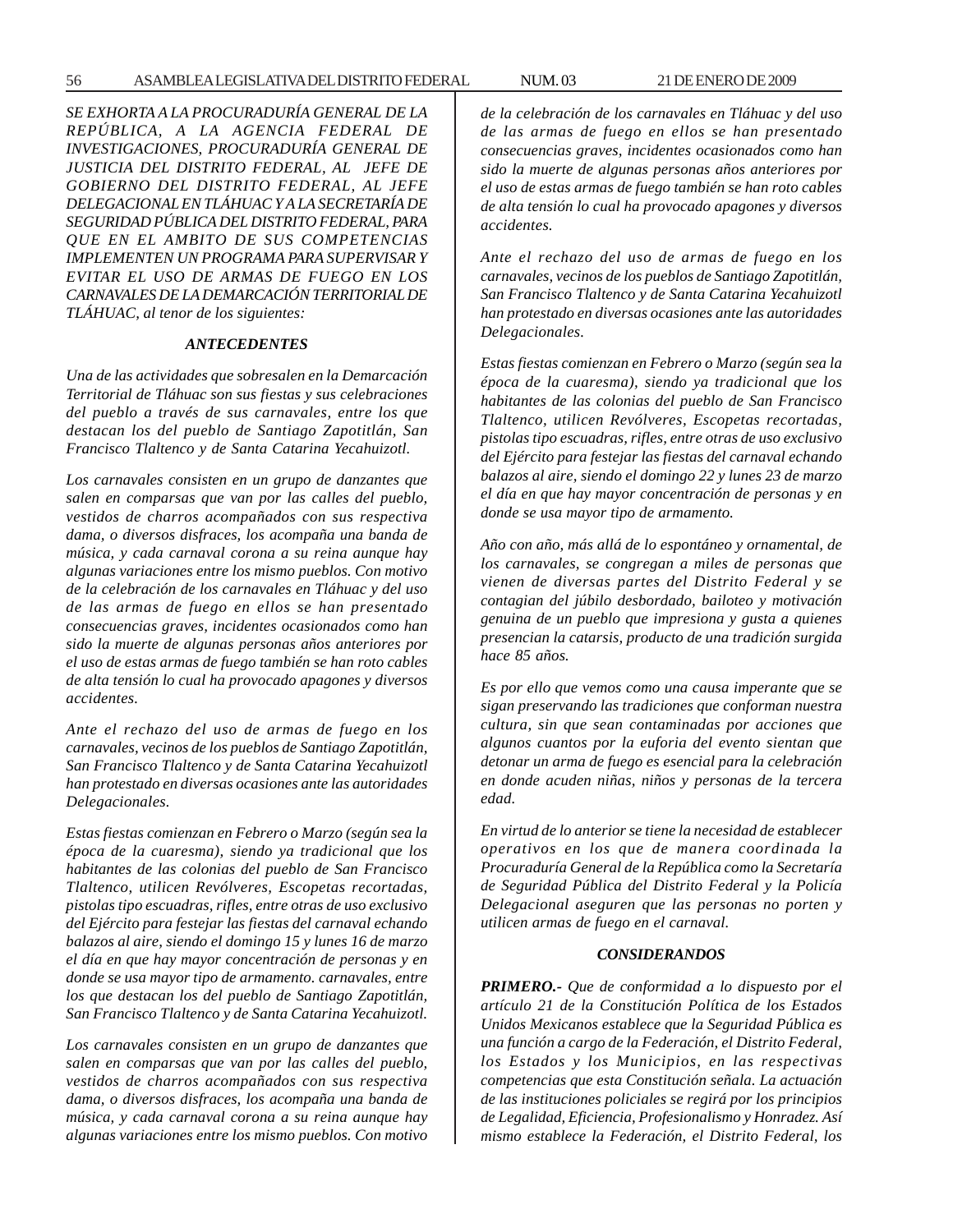*Estados y los Municipios se coordinaran, en los términos que la Ley señale, para establecer un Sistema Nacional de Seguridad Pública.*

*SEGUNDO.- Que en el artículo 122 apartado G de nuestra Constitución establece que para la eficaz coordinación de las distintas jurisdicciones locales y municipales entre si y de esta con la Federación y con el Distrito Federal en la planeación y ejecución de acciones en las zonas conurbadas limítrofes con el Distrito Federal, de acuerdo con el artículo 115, fracción VI de la Constitución en materia de asentamientos humanos: protección al ambiente: preservación y restauración del equilibrio ecológico; transporte, agua potable y drenaje; recolección tratamiento y disposición de desechos sólidos y seguridad pública, sus respectivos Gobiernos podrán suscribir convenios para la creación de comisiones metropolitanas en las que concurran y participen con apego a sus leyes.*

*TERCERO.- Que de acuerdo a lo dispuesto por el artículo 10 de la Constitución, los habitantes de los Estados Unidos Mexicanos tienen derecho a poseer armas en su domicilio, para su seguridad y legítima defensa con excepción de las prohibidas por la Ley Federal y de las reservadas para uso exclusivo del Ejército, Armada, Fuerza aérea y Guardia Nacional. La ley Federal determinara los casos, condiciones, requisitos y lugares en que se podrán autorizar a los habitantes la portación de armas.*

*CUARTO.- Que la ley de armas de fuego y explosivos, establece que sus disposiciones son de interés público. Que las autoridades de los Estados, del Distrito Federal y de los Municipios, en sus correspondientes ámbitos de competencia, tendrán la intervención que esta Ley y su Reglamento señalan.*

*QUINTO.- Que el artículo 4 de la Ley de Armas de Fuego y Explosivos, dispone que le corresponde al Ejecutivo de la Unión por conducto de las Secretarias de Gobernación y de la Defensa Nacional, dentro de las respectivas atribuciones que esta Ley y su Reglamento les señalan, el control de todas las armas en el país, para cuyo efecto se llevarán un registro Federal de armas.*

*SEXTO.- El artículo 5 de la Ley de Armas de Fuego y Explosivos se dispone que: el Ejecutivo Federal, los Gobiernos de los Estados del Distrito Federal y los Ayuntamientos, realizaran campañas educativas permanentes que induzcan a reducir la posesión la aportación y el uso de armas de cualquier tipo.*

*SÉPTIMO.- Que en el artículo 8 de la Ley de Armas de Fuego y Explosivos dice que no se permitirá la posesión ni portaciones de las armas prohibidas por la ley ni, de las reservadas para el uso exclusivo del Ejército. Armada y Fuerza Aérea, salva los casos de excepción señalados en esta ley.*

*OCTAVO.- Que la ley para la Celebración de Espectáculos Públicos en el Distrito Federal, establece que son obligaciones de los Titulares, cualquiera que sea el lugar en que se celebre algún espectáculo público, permitir la entrada a toda persona que lo solicite sin discriminación alguna, salvo en los casos de personas en evidente estado de ebriedad, bajo el influjo de estupefacientes o que porten armas, siempre y cuando se respete el aforo autorizado.*

*Por lo anterior, resulta procedente Exhortar a la Procuraduría General de la República, a la Agencia Federal de Investigaciones, Procuraduría General de Justicia del Distrito Federal, al Jefe Delegacional en Tláhuac, a la secretaría de seguridad pública del Distrito Federal, para que de manera coordinada implemente un programa para supervisar y evitar el uso de armas de fuego en carnavales y festividades religiosas en la demarcación.*

*Por lo anterior expuesto y fundado someto a su consideración del pleno de la Diputación Permanente de la Asamblea Legislativa del Distrito Federal el siguiente:*

### *PUNTO DE ACUERDO*

*PRIMERO.- Exhortar a la Procuraduría General de la República, a la Agencia Federal de Investigaciones, Procuraduría General de Justicia del Distrito Federal, al Jefe de Gobierno del Distrito Federal, al Jefe Delegacional en Tláhuac y a la Secretaría de Seguridad Pública del Distrito Federal, para que de manera coordinada implementen un programa para supervisar y evitar el uso de armas de fuego en los carnavales de la Delegación Tláhuac.*

*SEGUNDO.- Exhortar a la Procuraduría de Justicia del Distrito Federal a que instaure un programa en el cual se habiliten tres oficinas móviles del Ministerio Público, en los puntos de mayor afluencia de personas con motivo de los Carnavales de la demarcación de Tláhuac, a efecto de inhibir el uso de dichas armas de fuego, poniendo atención en los siguientes lugares: en la intersección de Avenida Tláhuac y Paseo Nuevo; entre la calle Miguel Hidalgo y callejón Miguel Hidalgo, a un costado del panteón de San Francisco Tlaltenco; y en la Plaza Centenario, todos ubicados en el Pueblo de San Francisco Tlaltenco de la Demarcación Territorial Tláhuac.*

*TERCERO.- Así mismo exhortar a las Autoridades Delegacionales, para que elaboren carteles informativos en donde inviten a los asistentes de dicho espectáculo, a la no utilización de armas de fuego durante el carnaval.*

*Recinto Legislativo a 19 de Enero de 2009.*

### *ELABORADO POR*

*Dip. Elvira Murillo Mendoza*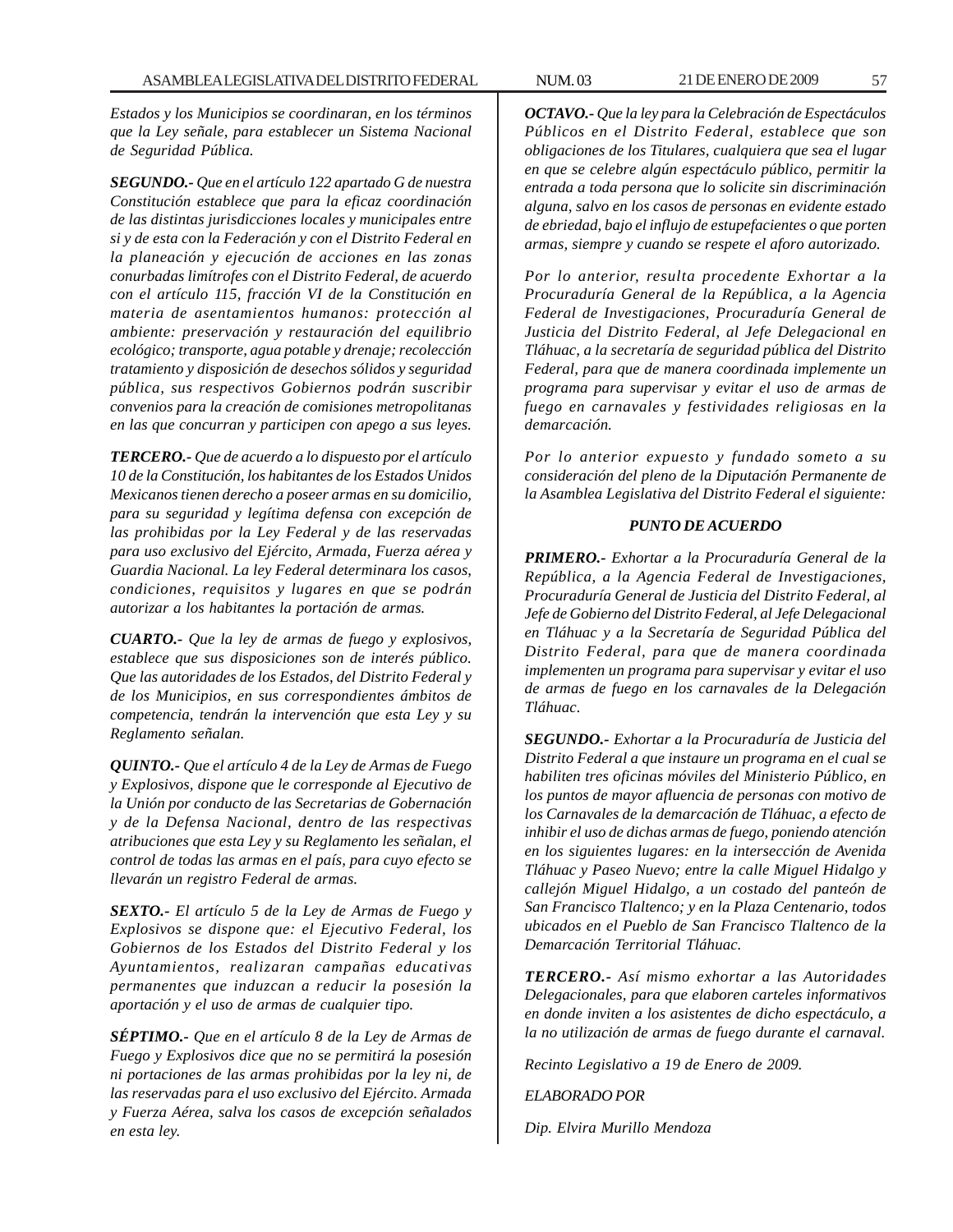Es cuanto, diputada Presidenta.

# **EL C. PRESIDENTA DIPUTADA CELINA SAAVEDRA**

**ORTEGA.-** En términos de lo dispuesto por el Artículo 133 del Reglamento para el Gobierno Interior de la Asamblea Legislativa del Distrito Federal, consulte la Secretaría a la Diputación Permanente en votación económica si la propuesta presentada por el diputada Elvira Murillo Mendoza se considera de urgente y obvia resolución.

**EL C. SECRETARIO.-** Por instrucciones de la Presidencia y en votación económica, se consulta a la Diputación Permanente si la propuesta de referencia se considera de urgente y obvia resolución.

Los que estén por la afirmativa, sírvanse manifestarlo poniéndose de pie.

Los que estén por la negativa, sírvanse manifestarlo poniéndose de pie.

Se considera de urgente y obvia resolución, diputada Presidenta.

**LA C. PRESIDENTA.-** Está a discusión la propuesta. ¿Existen oradores en contra?

¿Oradores en pro?

Se concede el uso de la palabra al diputado Daniel Salazar, hasta por 10 minutos.

**EL C. DIPUTADO DANIEL SALAZAR NÚÑEZ.-** Muchísimas gracias diputada Presidenta.

Por supuesto que no estamos en contra del punto de acuerdo, pero evidentemente como no hay la posibilidad de razonar el voto en términos de este debate, tenemos que utilizar este mecanismo y más bien por economía parlamentaria yo quisiera adelantar una propuesta a efecto de que no presentemos un punto semejante dentro de 8 días y obviemos los tiempos de esta Asamblea Legislativa.

Quisiera proponerle a la diputada Elvira Murillo, que se pudiera incorporar al punto de acuerdo que también se incluya la demarcación de Iztapalapa en el primer punto y en el segundo donde se especifican los puntos, que se incluyan las festividades de los pueblos de Santa María Astahuacán, San Sebastián Tecolostitlán, Santa Martha Acatitla, Santiago Acahualtepec y San Lorenzo Tezonco, toda vez que ya durante varios años se ha utilizado, inclusive desde la anterior Legislatura, este mecanismo y ha dado muy buenos resultados.

El tema de la seguridad pública y el evitar que los ciudadanos utilicen las armas en estos carnavales, la verdad es que ha sido un tema bien atendido de manera coordinada por las autoridades federales, locales y delegacionales, y me parece que no sobra ningún esfuerzo para evitar que aprovechando las tradiciones que se tienen en Delegaciones como Tláhuac, Iztapalapa y otras más, haya quien llegue a divertirse, conceptualizando la diversión como echar bala al aire, lo que pone en riesgo a miles de asistentes.

A lo largo de cada año, cuando se terminan los carnavales, hemos tenido conocimiento no sólo de personas que se ven agredidas, heridas por una bala perdida, sino de personas que han perdido la vida en tales festividades y hay quien sostiene equivocadamente de que esto es parte de las tradiciones y más bien yo digo que esto atenta contra las tradiciones porque precisamente lo que han estado provocando en los últimos años es que la gente prefiera dejar de ir para evitarse ser lastimada o perder la vida acudiendo a estas festividades que efectivamente son tradicionales en los pueblos tanto de Tláhuac como de Iztapalapa e insisto de otras Delegaciones.

Inclusive nosotros en Iztapalapa para el primer viernes del mes de febrero, me parece que es el 6 de febrero, estaremos haciendo por quinta ocasión una marcha en todos estos pueblos, una caminata, en donde participan los charros, las comparsas y todos los grupos, las mayordomías, exhortando a que quienes participan de estas festividades y a quienes van de visitantes, eviten utilizar las armas, insisto porque ya se ha dado cuenta de un gran número de personas lastimadas, lesionadas o que inclusive han perdido la vida.

Por eso aprovechando este punto de acuerdo y para no hacerlo repetitivo en la próxima sesión, en el caso específico de Iztapalapa, le solicitaría muy respetuosamente a la diputada Elvira Murillo pudiera modificarse el punto de acuerdo para que se incluyera la demarcación Iztapalapa y los pueblos que ya he señalado anteriormente.

Por lo demás, muchísimas gracias.

**LA C. PRESIDENTA.-** Para hablar a favor la diputada María de la Paz Quiñones Cornejo, hasta por 10 minutos.

**LA C. DIPUTADA MARÍA DE LA PAZ QUIÑONES CORNEJO.-** Yo quisiera hacer mención que este punto de acuerdo aunque parezca muy sencillo abarca diferentes Delegaciones de la Ciudad de México.

Son temas que históricamente se ha manejado lo que es la tradición, la fiesta popular, pero muchas veces desgraciadamente no se ha tomado en cuenta y el saldo muchas veces de estas fiestas ha sido un saldo muy doloroso.

Sí es cierto, tenemos qué actuar y tenemos qué pedirle a los delegados, tanto de Tláhuac como de Iztapalapa y Milpa Alta que quisiera agregarlos, para que se elabore este tipo de carteles informativos y todo lo que se necesite para apoyar esta acción, en el cual se asiente que es la Asamblea Legislativa la que está tomando esta iniciativa para que se vean beneficiados todos los participantes.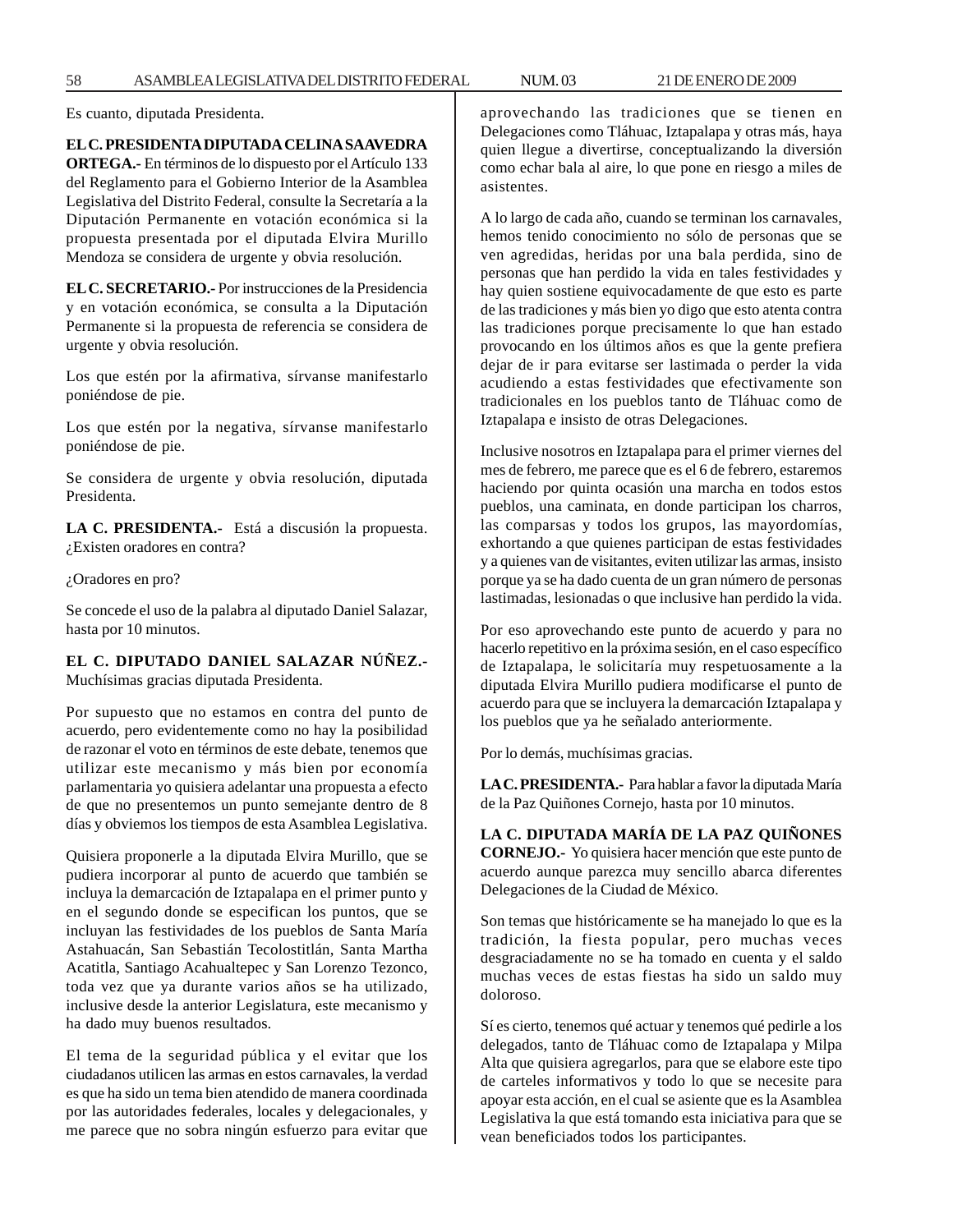Sí les pido, yo estoy de acuerdo en mi Delegación donde yo trabajo, en Tlalpan y en Magdalena Contreras, hay muchas fiestas. Se tienen que tomar medidas muy serias y asegurar que los asistentes, puedan ir de una manera segura con todas sus familias.

Es cuanto.

**LA C. PRESIDENTA.-** Proceda la Secretaría a preguntar a la Diputación Permanente en votación económica si es de aprobarse la propuesta a discusión con las modificaciones mencionadas aquí por ambos diputados.

**EL C. SECRETARIO.-** Por instrucciones de la Presidencia y en votación económica, se pregunta a la Diputación Permanente si está a favor, en contra o se abstiene, de la propuesta sometida a su consideración con el agregado de las demarcaciones, los pueblos, los barrios, las colonias que aquí se han mencionado.

Los que estén por la afirmativa, sírvanse manifestarlo poniéndose de pie.

Los que estén por la negativa, sírvanse manifestarlo poniéndose de pie.

Abstenciones.

Aprobada la proposición con las modificaciones hechas en Tribuna, diputada Presidenta.

**LA C. PRESIDENTA.-** Remítase a las autoridades correspondientes para los efectos legales a que haya lugar.

Para presentar una proposición con punto de acuerdo por virtud del cual esta Asamblea Legislativa exhorta al Gobierno del Distrito Federal y a sus dependencia, que se abstengan de realizar conductas represivas de dudosa legalidad que impidan el libre tránsito y participación de los ciudadanos en eventos públicos y pacíficos, se concede el uso de la Tribuna a la diputada Carla Sánchez Armas García, a nombre propio y del diputado Enrique Pérez Correa, de la Coalición Parlamentaria de Izquierdas. Adelante, diputada.

**LA C. DIPUTADA CARLA ALEJANDRA SÁNCHEZARMAS GARCÍA**.- Gracias, diputada, con su venia.

*PROPOSICIÓN CON PUNTO DE ACUERDO POR VIRTUD DEL CUAL ESTA ASAMBLEA LEGISLATIVA EXHORTA AL GOBIERNO DEL DISTRITO FEDERAL Y A SUS DEPENDENCIAS PARA QUE SE ABSTENGAN DE REALIZAR CONDUCTAS REPRESIVAS DE DUDOSA LEGALIDAD QUE IMPIDAN LA PARTICIPACIÓN DE LAS Y LOS CIUDADANOS EN EVENTOS PÚBLICOS Y PACÍFICOS.*

*ASAMBLEA LEGISLATIVA DEL DISTRITO FEDERAL IV LEGISLATURA*

# *DIP. DANIEL SALAZAR NÚÑEZ PRESIDENTE DE LA MESA DIRECTIVA DE LA DIPUTACIÓN PERMANENTE DE LA ASAMBLEA LEGISLATIVA DEL DISTRITO FEDERAL*

### *PRESENTE*

*La suscrita Diputada Carla SáchezArmas García a nombre propio y del Diputado Enrique Pérez Correa integrantes de la Coalición Parlamentaria de Izquierdas de la Asamblea Legislativa del Distrito Federal, IV Legislatura, con fundamento en lo dispuesto en los artículos 17 fracción VI, 18 fracción VII, 36 fracción V, VII de la Ley Orgánica de la Asamblea Legislativa del Distrito Federal; 81, 82, 83, 133 del Reglamento para el Gobierno Interior de la Asamblea Legislativa del Distrito Federal, sometemos a consideración de este órgano legislativo la presente proposición con Punto de Acuerdo por virtud del cual esta Asamblea Legislativa exhorta al Gobierno del Distrito Federal y a sus dependencias para que se abstengan de realizar conductas represivas de dudosa legalidad que impidan la participación de las y los ciudadanos en eventos públicos y pacíficos, al tenor de los siguientes:*

## *ANTECEDENTES*

*El pasado miércoles 14 de enero se realizó el VI Encuentro Mundial de las Familias organizado por autoridades de la Iglesia Católica en el Centro de exposiciones Bancomer, asimismo el Partido Socialdemócrata organizó, la denominada ''Jornada Informativa sobre la Diversidad de las Familias'', una manifestación ordenada y pacífica que circuló en caravana por distintas calles de la Ciudad de México con el objetivo de repartir tarjetas informativas a los asistentes de este evento, acerca de la diversidad de familias que existen en la sociedad mexicana.*

*Días antes de este acto, funcionarios del Gobierno del Distrito Federal se pusieron en contacto con el comité organizador de la manifestación y trazaron junto con ellos la ruta que seguiría la ''Jornada Informativa'', compuesta por un tráiler y aproximadamente diez vehículos particulares y se les explicó con claridad cuál era el objetivo del mismo.*

*La ruta fue trazada para realizarse por las siguientes calles: Eje 5 Sur, Patriotismo, Benjamín Franklin, Constituyentes, Vasco de Quiroga y la avenida Carlos Lazo hasta avenida de Los Poetas, frente al Tecnológico de Monterrey campus Santa Fe en donde se acordó se instalaría la Jornada Informativa, aproximadamente a dos cuadras de la entrada principal del Centro de Exposiciones Bancomer.*

*Cerca de las ocho de la mañana el contingente partió hacia Santa Fe sin ningún contratiempo, pero al circular por Av. Constituyentes, elementos de la Secretaría de*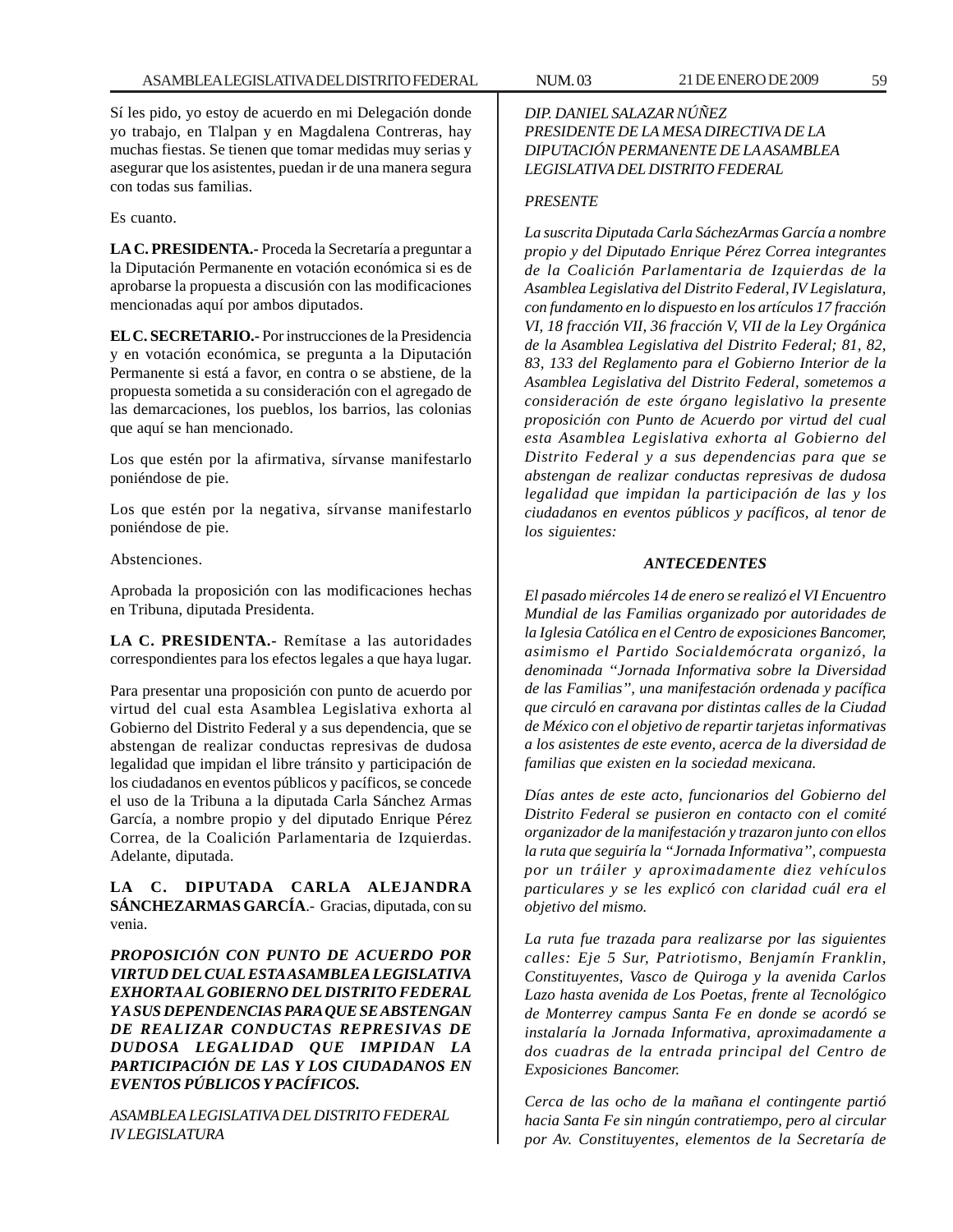*Seguridad Pública del Distrito Federal bloquearon su paso, sin dar ninguna explicación al respecto, ocasionando un grave embotellamiento en esta vialidad.*

*Después de aproximadamente media hora de negociación, los elementos del la Secretaría de Seguridad Pública permitieron el paso hasta la Avenida Vasco de Quiroga donde fueron interceptad@s por el Cuerpo de Granaderos del Distrito Federal que bloqueó completamente el paso de automóviles y transeúntes.*

*Fue en ese punto donde la que suscribe se incorporó a la Jornada Informativa, donde tratamos de exhortar respetuosamente a que se nos permitiera el paso hasta el destino final previamente acordado con las autoridades. A las 10:30 de la mañana, se nos informó que el bloqueó obedecía a una orden directa del Estado Mayor Presidencial, ya que el Presidente Felipe Calderón Hinojosa se encontraba inaugurando el evento y no se nos permitiría el acceso hasta que él se retirara.*

*Cerca de las doce del día se retiró el cuerpo de granaderos y continuamos avanzando, a pie y en vehículos, siempre de manera pacífica y respetuosa.*

*Perpetuamos el recorrido por aproximadamente un kilómetro, hasta la Avenida Santa Fe, esquina con Carlos Lazo, a unos metros de la entrada principal del Encuentro, donde de nuevo los granaderos formaron un cerco que nos impidió el paso.*

*Por más de una hora solicitamos al Gobierno del Distrito Federal nos diera una explicación del porque de este nuevo bloqueo, nunca recibimos una respuesta.*

*Después de realizar un monitoreo a los medios de comunicación, escuchamos que no se nos permitía el acceso ya que nuestra intención era irrumpir en la sede del evento boicoteándolo.*

*Esta aseveración era una mentira, ya que el respeto y la tolerancia fue una de las principales consignas de la Jornada Informativa, y esto se le manifestó claramente al GDF durante la organización de la misma.*

*Enviamos mensajes, donde aclarábamos que lo único que queríamos era proporcionar información a las y los ciudadan@s, y de ninguna manera violentar el evento ni tratar de entrar al mismo, ya que en acuerdo con el GDF, nos instalaríamos en Avenida Carlos Lazo esquina con Avenida de los Poetas. Poco después, recibimos a una vocería del Cardenal Norberto Rivera, pero ningún mensaje claro del Gobierno del Distrito Federal explicándonos quién o por qué no permitía el acceso hacia el punto final de nuestro recorrido, violentando así nuestro derecho al libre tránsito y a la libre expresión.*

*A la una y media de la tarde la Jornada Informativa se retiró, sin una explicación, ni una respuesta por parte de las autoridades.*

*En total fueron casi cuatro horas las que estuvimos presos en las calles de la Ciudad, sin ninguna explicación más que de autoridades religiosas que supuestamente nada tienen que ver con el Gobierno del Distrito Federal.*

*Ese día la Ciudad de México fue ejemplo de un hecho más que representa un grave retroceso para la ciudadanía en materia de libertades: de pensamiento, de expresión y de tránsito en la Ciudad.*

#### *C O N S I D ER A N D O S*

*Primero.- En el Artículo 19 de la Declaración Universal de los Derechos Humanos, se lee: ''Todo individuo tiene derecho a la libertad de opinión y expresión; este derecho incluye el de no ser molestado a causa de sus opiniones, el de investigar y de recibir información y el de difundirla, sin limitación de fronteras, por cualquier medio de expresión.''*

*De tal suerte que la ''Jornada Informativa sobre la Diversidad de las Familias'' actuó de conformidad con lo se expresa en el párrafo que antecede ya que su objetivo fue hacer uso de uno de los derechos fundamentales de todo ser humano: proporcionar información veraz y objetiva sobre un tema de interés social que en ningún momento comprometía el orden público.*

*Segundo. La Constitución Política de los Estados Unidos Mexicanos dice en su artículo 6°: ''La manifestación de las ideas no será objeto de ninguna inquisición judicial o administrativa...''*

*Por su parte el numeral 9° del mismo ordenamiento expresa que: ''No se podrá coartar el derecho de asociarse o reunirse pacíficamente con cualquier objeto lícito; pero solamente los ciudadanos de la República podrán hacerlo para tomar parte en los asuntos políticos del país.*

*No se considerará ilegal, y no podrá ser disuelta una asamblea o reunión que tenga por objeto hacer una petición o presentar una protesta por algún acto a una autoridad, si no se profieren injurias contra ésta, ni se hiciere uso de violencias o amenazas para intimidarla u obligarla a resolver en el sentido que se desee.''*

*Es aquí donde sin lugar a dudas, los cuerpos de seguridad del Distrito Federal violaron los derechos de los participantes en la Jornada Informativa, ya que como anteriormente se expuso, se les impidió arbitrariamente el acceso al, sin concedérseles ninguna explicación y obstruyendo tajantemente el libre tránsito y expresión.*

*Tercero.- En virtud del encargo que ocupa la suscrita, y de los hechos de represión de los que fue víctima el pasado 14 de enero, y de conformidad con el fuero constitucional que me otorga la Constitución Política de los Estados Unidos Mexicanos y el artículo 41 del Estatuto de*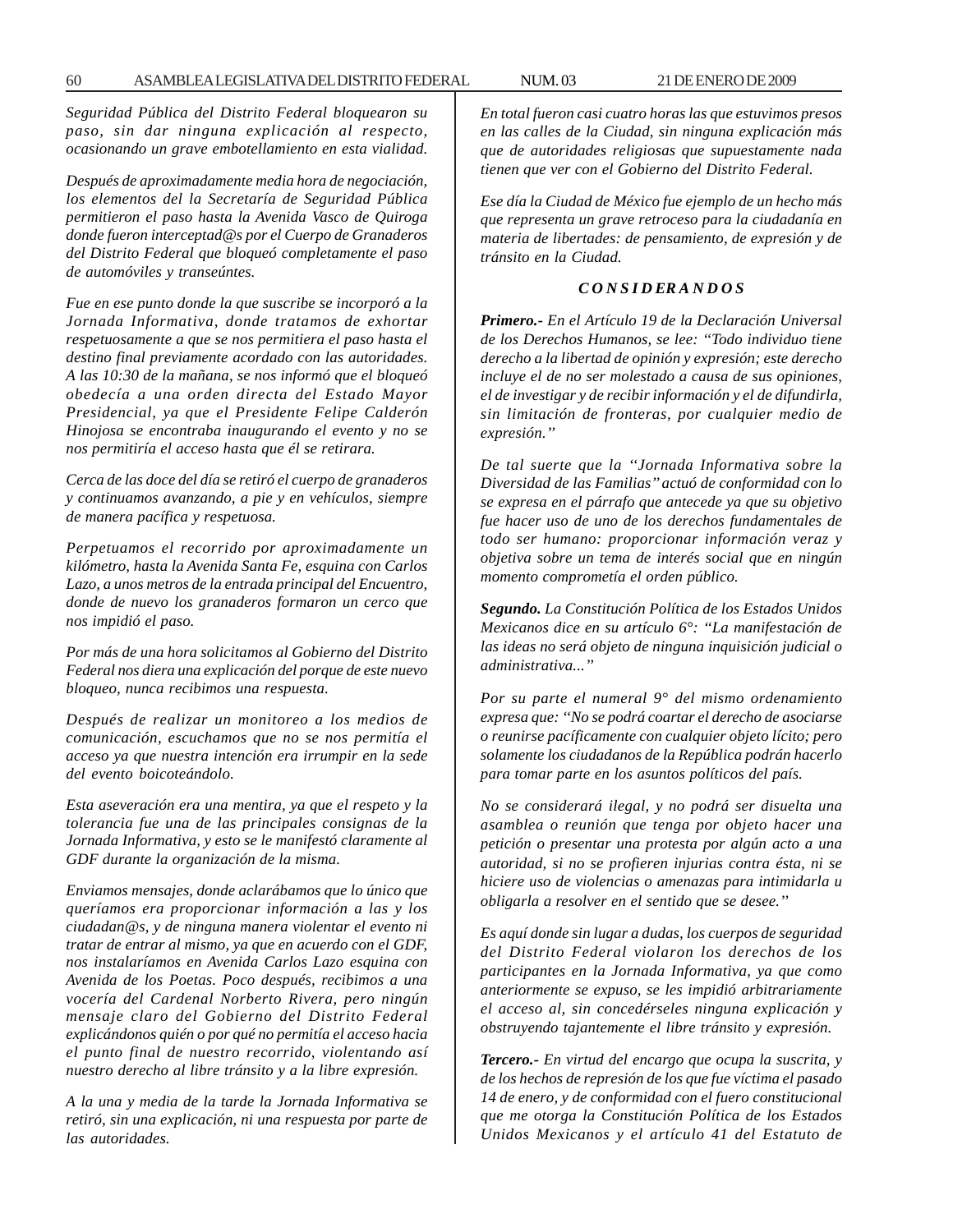## ASAMBLEA LEGISLATIVA DEL DISTRITO FEDERAL NUM. 03 21 DE ENERO DE 2009 61

*Gobierno del Distrito Federal que a la letra dice: ''Los diputados a la Asamblea Legislativa son inviolables por las opiniones que manifiesten en el desempeño de su cargo y no podrán ser reconvenidos por ellas. Su Presidente velará por el respeto al fuero constitucional de sus miembros, así como por la inviolabilidad del recinto donde se reúnan a sesionar.*

*Por su parte los artículos 15 y 16 de la Ley Orgánica de la Asamblea Legislativa del Distrito Federal, en su parte conducente expresan: ''... todo acto de autoridad que vulnere el fuero de los Diputados o la inviolabilidad del recinto, deberá analizarse por la Asamblea, la cual en su caso, exigirá la aplicación de las medidas procedentes''.*

*Derivado de lo anterior solicitó la intervención de esta Soberanía por conducto del Presidente de la Mesa Directiva de esta Diputación Permanente realice las medidas necesarias para que se respeten y garanticen los derechos de todas y todos lo integrantes de este órgano legislativo para expresarse y participar en todo tipo de eventos públicos.*

*En mérito de lo anteriormente expuesto y fundado, someto a consideración de esta Diputación Permanente de la Asamblea Legislativa del Distrito Federal, con carácter de urgente y obvia resolución, el siguiente:*

# *PUNTO DE ACUERDO*

*PRIMERO.- Que se garantice por parte de las autoridades del Gobierno del Distrito Federal, el ejercicio pleno de los derechos de la ciudadanía para expresarse y manifestarse libre y pacíficamente en cualquier tipo de evento.*

*SEGUNDO.- Que esta Asamblea Legislativa garantice el respeto del fuero de las y los compañer@s diputad@s cuando participen en actos públicos masivos, y se tomen las medidas correspondientes en contra de las autoridades administrativas que vulneren el fuero constitucional.*

*TERCERO.- Se exhorta al Gobierno del Distrito Federal a informar o en su caso a ofrecer una disculpa pública o a publicarla en medios de circulación del Distrito Federal a las y los ciudan@s que integraron la ''Jornada Informativa sobre la Diversidad de las Familias'' que fueron violentados arbitrariamente en sus libertades el pasado 14 de enero.*

*Dado en el Recinto de la Asamblea Legislativa del Distrito Federal el día 21 de enero de 2009.*

# *Firman el presente punto*

*Dip. Carla Sánchez Armas García; Dip. Celina Saavedra Ortega; Dip. Jorge Federico Shiaffino Isunza; Dip. Enrique Pérez Correa; Dip. Daniel Salazar Núñez.*

**LA C. PRESIDENTA.-** En términos de lo dispuesto por el artículo 133 del Reglamento para el Gobierno Interior de la Asamblea Legislativa del Distrito Federal, consulte la Secretaría a la Diputación Permanente, en votación económica, si la propuesta presentada por la diputada Carla Sánchez Armas García se considera de urgente y obvia resolución.

**EL C. SECRETARIO.-** Por instrucciones de la Presidencia y en votación económica, se consulta a la Diputación Permanente si la propuesta de referencia se considera de urgente y obvia resolución.

Los que estén por la afirmativa, sírvanse manifestarlo poniéndose de pie.

Los que estén por la negativa, sírvanse manifestarlo poniéndose de pie.

Se considera de urgente y obvia resolución, diputada Presidenta.

**LA C. PRESIDENTA.-** Está a discusión la propuesta. ¿Existen oradores en contra?

¿Oradores a favor?

Se concede el uso de la Tribuna, hasta por 10 minutos, al diputado Salvador Martínez Della Rocca.

**EL C. DIPUTADO SALVADOR PABLO MARTÍNEZ DELLA ROCCA.-** Apreciados compañeros y compañeras, también esto es una manera de hablar a favor.

Yo bajo ningún concepto, incluso como sesentayochero, voy a votar en contra de las demandas que en 1968 luchábamos por la libertad de expresión, la libertad de manifestación, en contra de la violencia, luchábamos a favor de las libertades democráticas. En ningún momento podría yo votar en contra de la libertad de expresión y tampoco estoy de acuerdo en el uso faccioso que se hace del cuerpo de granaderos y de otras instituciones represivas de este país.

Sólo le quisiera pedir la palabra sólo para aclararle a mi compañera Carla que en dicho acto que ella describe de manera muy puntual quien estaba era Felipe Calderón, y como estaba Felipe Calderón quien toma las riendas y el control de absolutamente todo es el Estado Mayor Presidencial, es el Estado Mayor Presidencial, no es el Gobierno del Distrito Federal ni de chiste.

Aclarar que el Gobierno del Distrito Federal ha sido desde hace 10 años muy respetuoso con la libertad de manifestación de todo mundo, en algunos momentos incluso respetuoso en exceso, y aquí por cierto no quiere decir que voy a estar a favor de que se reglamenten las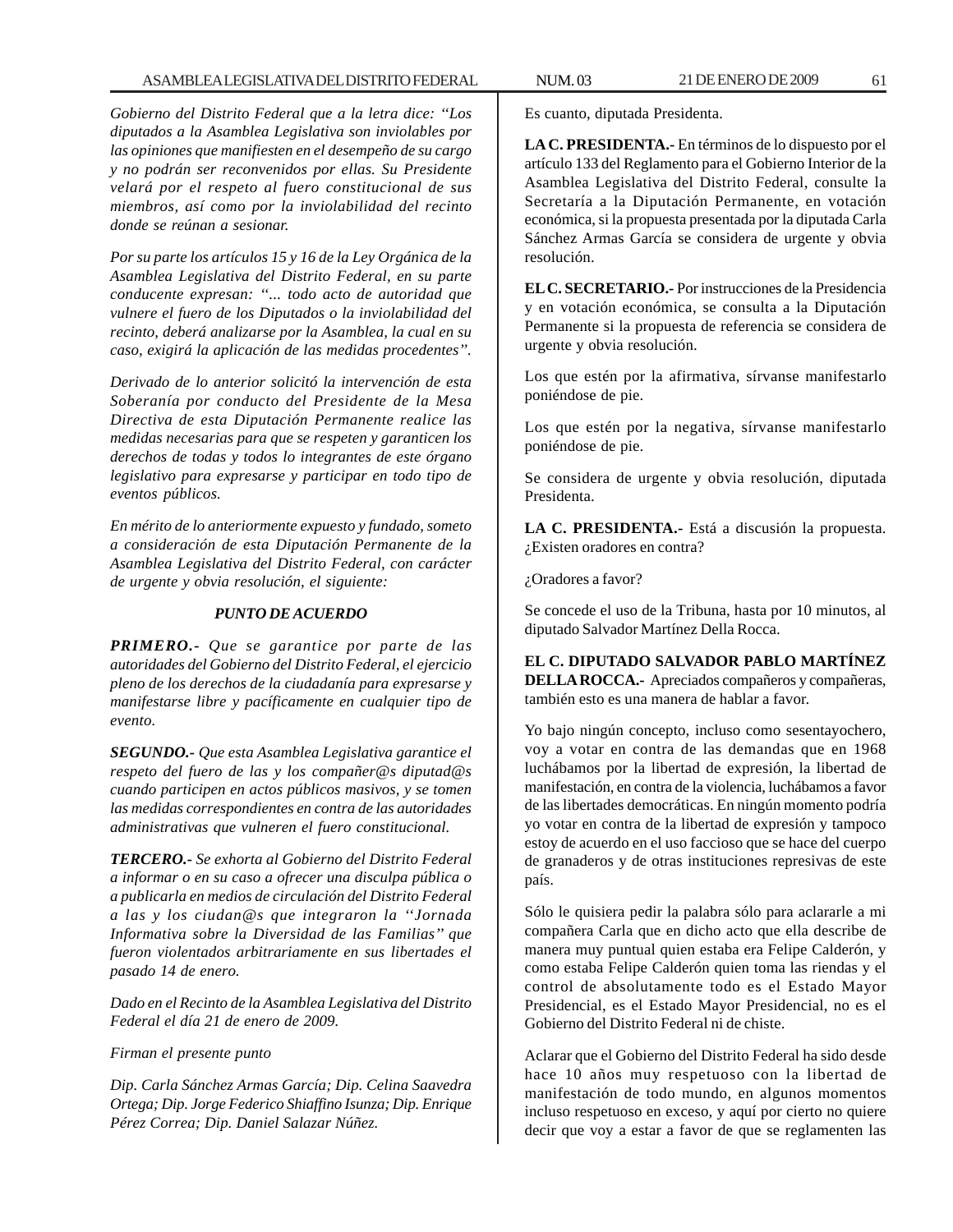marchas, pero sí a veces uno dice que no se vale que un grupo equis, porque podría ser el equis, el equis más uno, el equis a la n potencia, que aquí hay grupos de todo, de repente 5 ó 10 gentes tomen Calzada de Tlalpan y ocasionen un bloqueo de la Calzada que llega hasta Topilejo, carajo.

Yo lo único que le quiero señalar es que eso dependió, y se lo puedo garantizar constitucionalmente, que es el Estado Mayor Presidencial quien toma el control de equis perímetro a la redonda y nadie puede meterse con el Estado Mayor Presidencial.

Me parece muy bien que usted, diputada, y los compañeros diputados y diputadas que firmaron le pidan un informe al Jefe de Gobierno y si hubo alguna falla que pida disculpas, pero estoy convencido que el Jefe de Gobierno no tuvo que ver en eso ni Manuel Mondragón ni nadie, pero sin embargo está bien que usted le solicite la información detallada y que en caso de que haya habido alguna anomalía, que evidentemente se pida disculpas públicamente o se actúe en términos legales contra todo aquél que quiera coartar la libertad de expresión, la libertad de pensamiento, la libertad de religión, las libertades sexuales, porque ya vieron la categorización que se hicieron de los besos, nada más que José Blanco sacó un artículo extraordinario en La Jornada, que recomiendo que todo mundo lo lea y cita a otro gran autor teórico de besos en donde habla de otro tipo de categorías.

Libertades sexuales, libertades democráticas, libertades de manifestación, libertades de expresión, libertades son lo que este país requiere y hay que pelear por ellas.

Concluyo con lo siguiente. Dice Carlos Fuentes en un hermosísimo libro que se llama ''Los 68'', donde analiza el mayo del 68 francés, el análisis de literatura política más hermoso que he leído sobre ese movimiento, analiza la primavera de Praga y el 68 mexicano, dice que los 68 trajeron por consecuencias o sucedieron cosas irreversibles y cosas irrepetibles. En lo de irrepetibles estoy totalmente de acuerdo con Fuentes; en lo de cosas irreversibles no porque en la vida política no hay nada irreversible. Si las luchas democráticas las ganamos y dejamos de luchar avanzan y te prohíben que te pongas minifalda y te prohíben que cuando vayas a Cuernavaca no puedes usar tangas, eh, y ahora querían prohibir los besos, entonces el Callejón del Beso se iba a llamar el ''Callejón del Preso'' en Guanajuato.

Felicito a la Dirección Nacional del Partido Acción Nacional y felicito a la Dirección Estatal de Guanajuato del Partido Acción Nacional cómo le dijeron a este tipo: ''O retiras eso o te corremos del PAN''. La verdad los felicito porque el fascismo así empieza, y para eso hay que ver la película "Cabaret" de Lisa Minelli para que ven cómo estos pequeños detallitos de que ''no te dejo a que entres a volantear'', de que ''no te dejo que hagas un trabajo político legal, un trabajo político pacífico'', como usted extraordinariamente lo dice, yo le aplaudo, les aplaudo a los que firmaron esto, nada más quería hacer ésta pequeña aclaración, pero está bien que le pidan al Jefe de Gobierno que fije su posición al respecto.

Muchas gracias.

**LA C. PRESIDENTA.-** Se concede el uso de la Tribuna a la diputada María de la Paz Quiñones Cornejo hasta por 10 minutos para hablar en pro.

**LA C. DIPUTADA MARÍA DE LA PAZ QUIÑONES CORNEJO.-** Diputada Presidenta, compañeros diputados.

Subo a esta Tribuna en contra de la represión, a favor del artículo 6° Constitucional, pero qué más represión que el acuerdo de gobierno en el punto 7 de la orden del día de hoy.

Hoy estamos aquí gracias a las garantías individuales plasmadas en el artículo 6° Constitucional que otorga a todos los mexicanos la seguridad de la libertad de expresión, de tránsito, de ejercicio de la profesión.

Por esta razón también entre otras cosas estamos sesionando en este Recinto Legislativo, porque estamos celebrando la democracia, el derecho de reunirnos, de decir lo que pensamos y lo que necesitamos.

Podríamos estar de fiesta por esta decisión ciudadana, por este debate permanente y la libre expresión de ideas y de actuar.

Por fortuna no vivimos dentro de un Estado totalitario y antidemocrático, donde se coarte sistemáticamente la libertad de expresión de ideas y de actuar, de reunión, etcétera.

En el México del siglo XXI todos quienes somos mexicanos y vivimos en un país tenemos el pleno derecho a ejercer nuestra libertad de expresión responsablemente, sin obstáculos y también tenemos el pleno derecho de profesar o no una religión o de ejercer una profesión.

La intolerancia sólo termina siendo la última salida ante la falta de argumentos sólidos por parte de quienes profesan ideologías, doctrinas, creencias o diferentes opciones.

Como estamos ahorita haciendo un mal acuerdo en la Comisión a la hora en que estamos tratando de limitar a todos nuestros compañeros ciudadanos su derecho a expresarse, tanto físicamente o ideológicamente. Curioso resulta ser que en los países desarrollados este tipo de temas han sido superados hace tiempo, que independientemente de quien llegue al poder, los esfuerzos se centran en el desarrollo, el progreso, el avance del país, la expresión antes de señalar intolerantemente si un Jefe de Gobierno puede expresar o no sus ideas.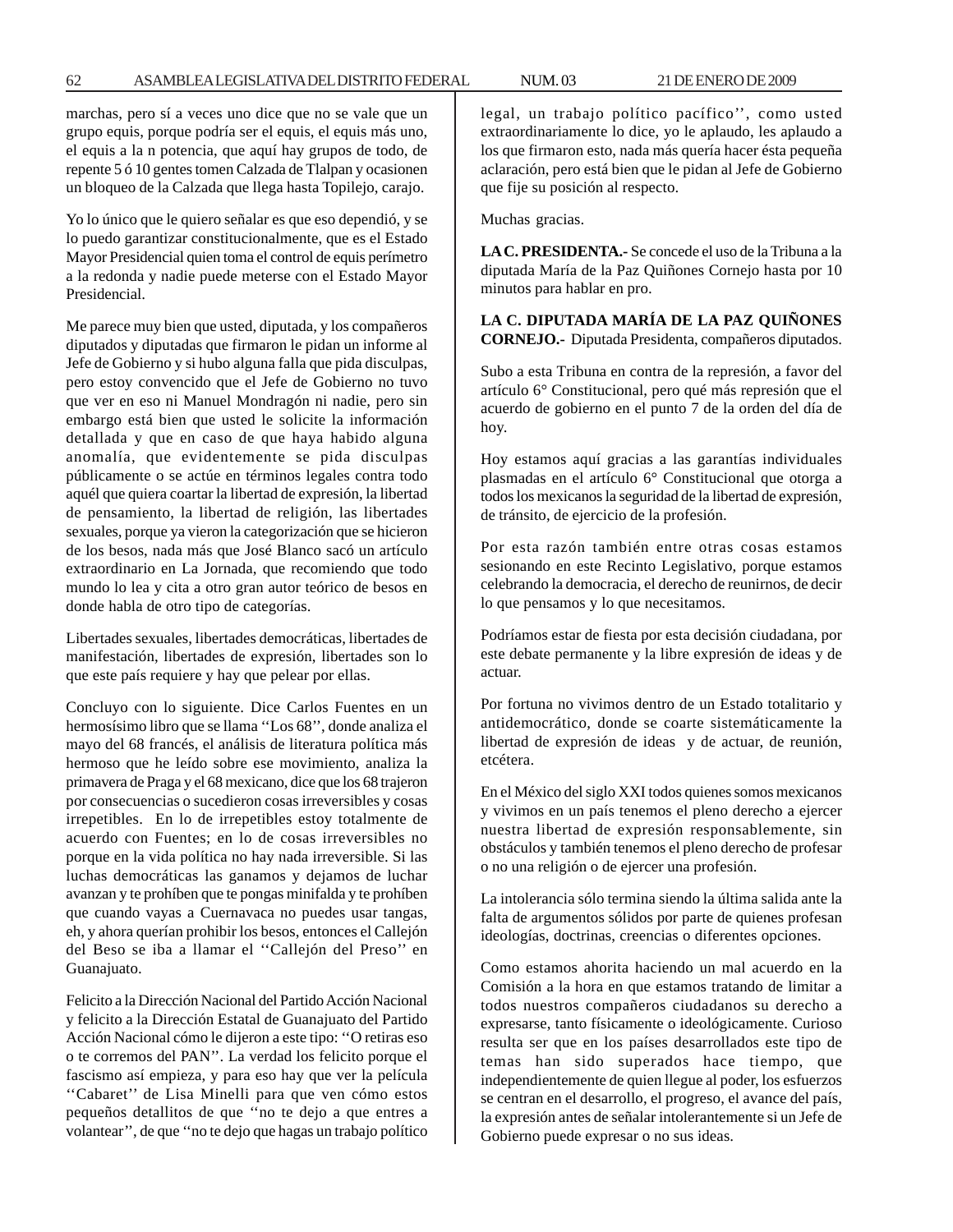Tolerancia debe ser la herramienta que ayude a construir un país democrático, donde se tiene la libertad de expresar lo que se piensa o de solicitar lo necesario, sin temor a ser reconvenido no por el fuero que ostentamos, sino porque es una garantía constitucional plasmar en la Constitución Política de nuestra Nación.

En este país si existe un partido político que sea democrático y tolerante, es el Partido de Acción Nacional. Hoy día Acción Nacional ha demostrado con hechos el garantizar que cada quien es libre de profesar y de recorrer todos los caminos de la Nación.

Acción Nacional no combina como muchos generadores de estática que se han empeñado en hacer crear a la opinión pública que religión con política, que expresión de ideas para aquéllos que no piensen igual que uno es un mal derecho.

**EL C. PRESIDENTA.-** Permítame, diputada. ¿Con qué objeto, diputado Enrique Vargas?

**EL C. DIPUTADO ENRIQUE VARGAS ANAYA (Desde su curul).-** Si me permite en cuanto concluya su texto, que le pueda yo hacer una pregunta.

**LA C. DIPUTADA MARÍA DE LA PAZ QUIÑONES CORNEJO.-** Perfecto. Adelante.

**EL C. PRESIDENTA.-** Gracias, diputada.

**LA C. DIPUTADA MARÍA DE LA PAZ QUIÑONES CORNEJO.-** El hecho de que aquí se permita no solamente el libre tránsito, sino que se puedan dar reuniones de todo índole: culturales, religiosas, políticas, es el reflejo de que somos una Nación democrática.

Un ejemplo más de tolerancia y respeto irrestricto a todos los segmentos de la sociedad es por ejemplo el hecho que la Secretaría de Salud del Gobierno Federal ha llevado a cabo sistemáticamente campañas de salud para todos los ciudadanos, no pone restricciones, no les dice que a una zona sí y a otras zonas no.

Por lo tanto nosotros, Partido Acción Nacional, queremos hacer del conocimiento de ustedes que consideramos que el Artículo 6º Constitucional donde podemos transitar, reunirnos, hablar, expresar, es el resultado de la democracia y quiero decirles que las personas que vinieron al Foro Mundial de las Familias, se fueron muy agradecidos por la forma en que fueron tratados.

Muchas gracias.

**EL C. PRESIDENTA.-** Gracias, diputada. Su pregunta, diputado Enrique Vargas.

**EL C. DIPUTADO ENRIQUE VARGAS ANAYA (Desde su curul).-** Diputada, nada más escuché con atención el texto que usted acaba debe exponer. Yo nada más quisiera preguntar.

El motivo de la protesta que hizo el Partido que representa la diputada Carla Sánchez Armas en sí tiene una razón con la cual yo estoy de acuerdo, que es la defensa del Estado laico. El asunto que tiene que ver con su texto, tiene que ver precisamente con el asunto del Estado laico y el respeto a las libertades individuales.

Un funcionario, cualquiera que sea, es un representante, independientemente un representante de todos los ciudadanos, independientemente del partido al que pertenezca; número uno. Tendría qué ejercer su autoridad y su ejercicio de gobierno, independientemente del partido al que representa, tiene que ser un ejercicio para la ciudadanía en general y también tiene que ver con el asunto de las religiones.

Nuestro Estado luchó muchos años por la instauración del Estado laico y sin embargo los funcionarios que representan a su partido en cargos importantes se han esmerado en hacer evidente su credo religioso, que es muy personal, es muy individual. Yo quiero saber, ¿usted considera que ese ejercicio del que usted habla, democrático, tiene que ver con este ejercicio del estado laico, nada más quiero que me responda qué opina usted al respecto?

Muchas gracias.

**LA C. DIPUTADA MARÍA DE LA PAZ QUIÑONES CORNEJO.-** Le quiero contestar muy concretamente. El ser un estado laico no implica estar en contra de ninguna religión. Sea quien sea. Todos somos mexicanos. No se está hablando aquí de que no podemos profesar alguna religión y en este caso yo concretamente creo que estábamos hablando del Artículo 6º Constitucional donde hay una libertad de expresión.

Gracias.

**LA C. PRESIDENTA.-** Se concede el uso de la Tribuna al diputado Jorge Schiaffino Isunza, para hablar en pro.

**EL C. DIPUTADO JORGE FEDERICO SCHIAFFINO INSUNZA.-** Vamos a intentar retomar la discusión.

Primero en descargo de lo que se pueda pensar de la disposición que ha dado la Presidenta de la Mesa en darme la palabra, en descargo quiero comentar que los dos oradores han hablado en contra. El primero porque es la manera de subir a la Tribuna para que haya discusión y la compañera la pidió en contra, por eso yo la pedí a favor. Tenía que ser uno y uno, pero hubo una gran confusión en la mesa de cómo hablaban y gracias Presidenta por darme la palabra.

La diputada Carla Sánchez Armas ha venido aquí a presentar un punto de acuerdo para que, dice ''se abstengan de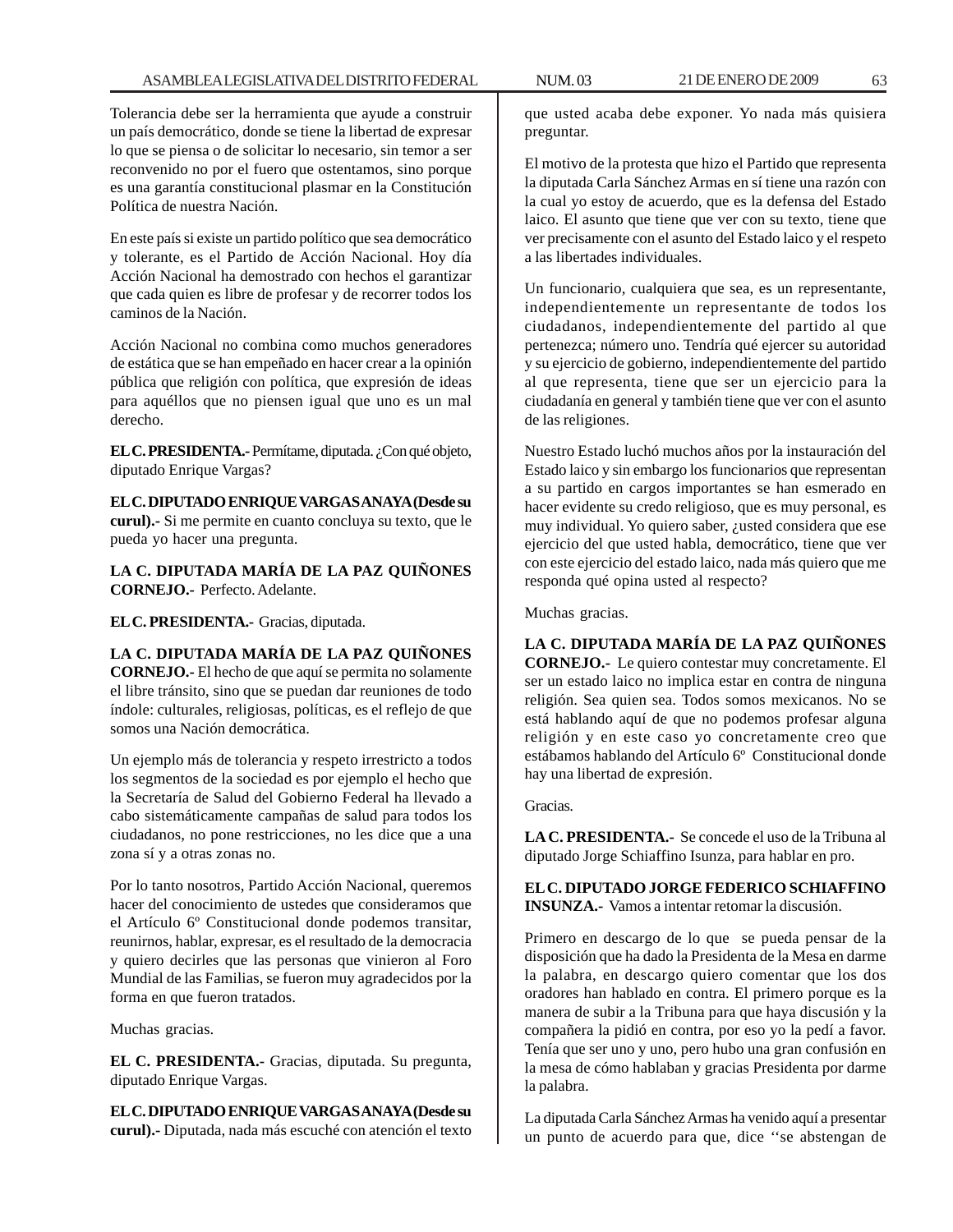realizar conductas represivas de dudosa legalidad que impidan la participación de los ciudadanos en eventos públicos y pacíficos''. Punto, esa es la propuesta en la que estamos de acuerdo con ella.

Aquí ya se ha confundido con el ''beso de Guanajuato'', con el Estado laico, con lo que hicieron los católicos con la reunión de las familias, en fin. Vamos a tratar de retomar la discusión y yo hablo a favor porque independientemente del objeto, independientemente del motivo por el cual se haya realizado una marcha que haya sido reprendida, creo que todos como aquí se dijo tenemos la libertad de asociación, la Constitución lo marca en su Artículo 6º, en el 9º y en el 11.

Quiero retomar, para pedir el voto a favor de la propuesta de Carla, porque eso de lo que se trata, pero como ya estamos entrados en Tribuna y estamos hablando de todo esto, yo quisiera recordar que justamente porque esta Asamblea, de lo poquito que no ha hecho, es dictaminar sobre el asunto de las marchas.

Habemos quienes expresamos que el 6º. Constitucional no choca con la reglamentación de marchas; hay propuestas de Acción Nacional a través de una consulta pública que fue un gran sacrificio y esfuerzo que nos proponen la regularización de las marchas. No coincidimos en muchos de los puntos que ha propuesto como ir por la banqueta, como no decir groserías, como palabras altisonantes, en una marcha quienes lo hemos realizado hay de todo y no nos vamos a poner a cuestionar a los compañeros que el ánimo y la pasión que despierta el defender sus derechos, puedan expresar algo.

Lo traigo a la Tribuna porque creo que valdría la pena que se hiciera un exhorto en este mismo punto de acuerdo, para que la propia Asamblea ya le entre a la dictaminación sobre las propuestas que hay, no sé si a favor o en contra, pero que ya dictamine.

El PRI presentó una, una que tiene qué ver con que esta Asamblea haya una iniciativa al Congreso de la Unión para agregarla al Capítulo VI, al IX y al XI, un párrafo que diga que ''los gobiernos estatales podrán o deberán hacer reglamentación sobre lo que la Constitución consagra de libertades''.

¿Por qué? El Artículo 123 habla del derecho que tenemos los mexicanos al trabajo; hay el 3 que habla del derecho que tenemos a la educación; hay el 4 que habla del derecho que tenemos a la salud. Estos tres ejemplos que he puesto de Artículos de la Constitución tienen una ley reglamentaria, la Ley de Salud, la Ley de Trabajo Federal y Burocrático y muchas leyes sobre la educación. ¿Por qué no la libertad que tenemos de manifestación, de asociación y de libre prensa, podrá estar reglamentada?

Creo que no nos va a tocar a esta Asamblea y tal vez ni a la que viene, el que tengamos un reglamento para marchas, porque quienes gobiernan en este momento son los que más marchas realizan, y porque está a la discusión de que si se ataca o no lo que la Constitución consagra como libertades.

Creo que podríamos avanzar si enviáramos una iniciativa de reforma constitucional y fuera justamente por mandato constitucional que los jefes de gobierno, gobernadores, de acuerdo a las condiciones propias de su entidad, pudieran de alguna manera reglamentar las marchas como obligación constitucional para que sin lastimar el derecho que tienen los terceros, pudiésemos disfrutar todos los mexicanos de los derechos de libertad consagrados en la Constitución.

Para concluir, como mi amigo Salvador trajo el asunto del beso de Guanajuato, yo nada más quisiera aquí dejar algo que considero que es una incongruencia. No lo califico, lo considero.

El primer punto del orden del día de esta reunión de los diputados en esta sesión permanente, fue un punto de acuerdo que ayer aplaudimos, un punto de acuerdo dirigido al Secretario de Gobernación para que los funcionarios respeten la separación del Estado y de la iglesia, ''al César lo que es del César y a Dios lo que es de Dios''.

Los mexicanos ya pagamos nuestra cuota de sangre para que pudiera haber esa separación del Estado y de la iglesia, y tal parece que ahora se pretende que hasta la iglesia tenga su partido político. Qué barbaridad. ¿Dónde está la incongruencia?

Nos enteramos hoy que nuestro buen Jefe de Gobierno entrega a los señores de la iglesia un reconocimiento como ciudadanos distinguidos de la Ciudad de México. Creo que ahí le está fallando al PRD, que ayer nos propuso ese punto de acuerdo y que con entusiasmo aprobamos. Ojalá haya congruencia entre el hacer y el decir.

Es cuanto, ciudadana Presidenta.

**LA C. PRESIDENTA.-** Proceda la Secretaría a preguntar a la Diputación Permanente en votación económica, si es de aprobarse la propuesta a discusión.

**EL C. SECRETARIO.-** Por instrucciones de la Presidencia y en votación económica, se pregunta a la Diputación Permanente si está a favor o en contra o en abstención de la propuesta sometida a su consideración.

Los que estén por la afirmativa, sírvanse manifestarlo poniéndose de pie.

Los que estén por la negativa, sírvanse manifestarlo poniéndose de pie.

Abstenciones.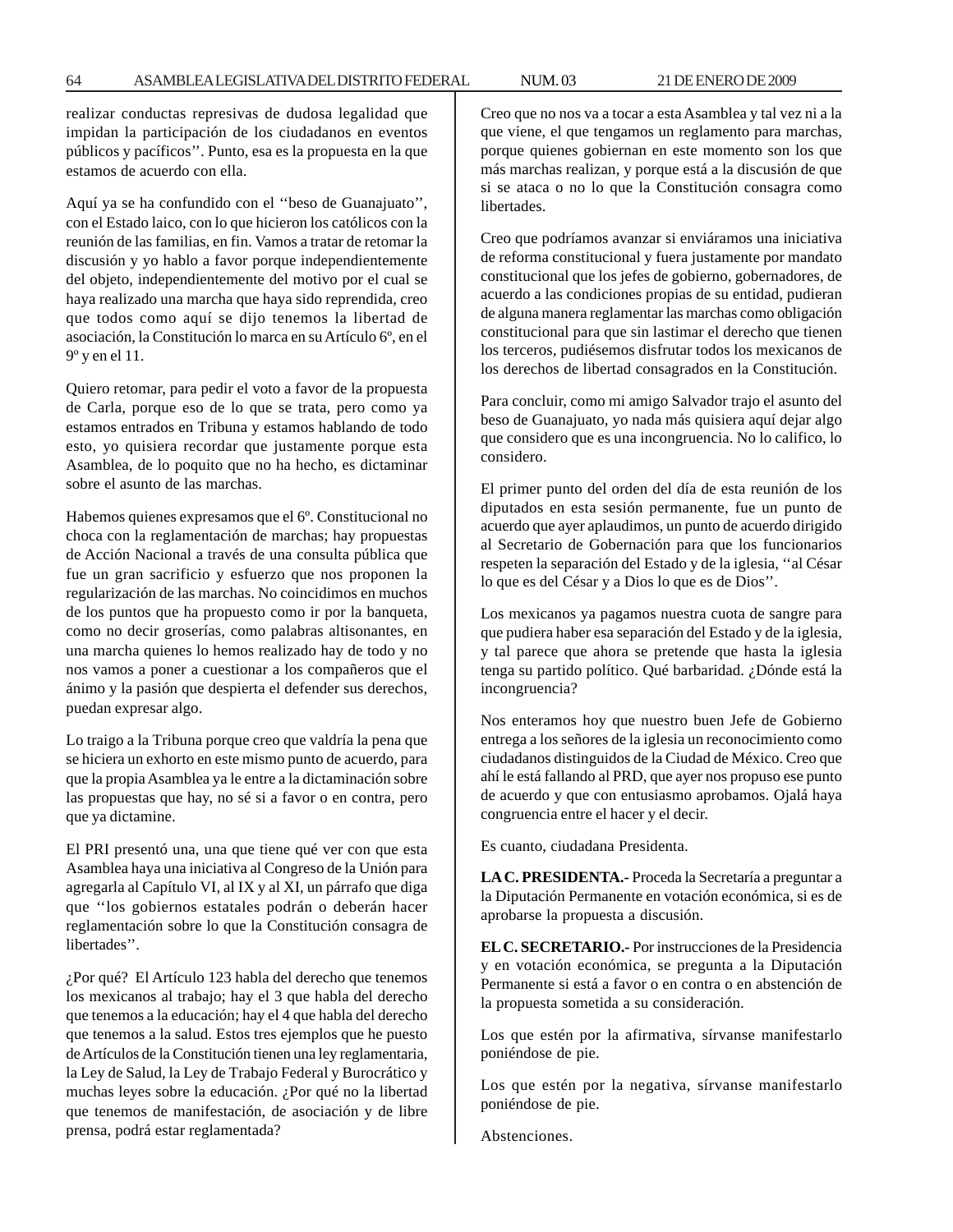Aprobada la propuesta, diputada Presidenta.

**LA C. PRESIDENTA.-** Remítase a las autoridades correspondientes para los efectos legales a que haya lugar.

Para presentar una proposición con punto de acuerdo, por virtud del cual esta Asamblea Legislativa acuerda convocar a los ciudadanos del Distrito Federal, con el objeto de que denuncien el trámite más inútil de la ciudad, a fin de mejorar la calidad de la prestación de servicios públicos en esta entidad, se concede el uso de la Tribuna a la diputada Carla Sánchez Armas García, a nombre propio y del diputado Enrique Pérez Correa, de la Coalición Parlamentaria de Izquierdas.

**LA C. DIPUTADA CARLA ALEJANDRA SANCHEZARMAS GARCÍA**.- Con su venia, diputada Presidenta.

*PROPOSICIÓN CON PUNTO DE ACUERDO POR VIRTUD DEL CUAL ESTA ASAMBLEA LEGISLATIVA EXHORTA AL GOBIERNO DEL DISTRITO FEDERAL Y A LAS JEFATURAS DELEGACIONALES PARA QUE REALICEN UN CONCURSO PARA IDENTIFICAR EL TRÁMITE MÁS INÚTIL EN LA CIUDAD.*

*ASAMBLEA LEGISLATIVA DEL DISTRITO FEDERAL IV LEGISLATURA*

*DIP. DANIEL SALAZAR NÚÑEZ*

*PRESIDENTE DE LA MESA DIRECTIVA DE LA DIPUTACIÓN PERMANENTE DE LA ASAMBLEA LEGISLATIVA DEL DISTRITO FEDERAL*

#### *PRESENTE*

*La suscrita Diputada Carla SáchezArmas García a nombre propio y del Diputado Enrique Pérez Correa integrantes de la Coalición Parlamentaria de Izquierdas de la Asamblea Legislativa del Distrito Federal, IV Legislatura, con fundamento en lo dispuesto en los artículos 17 fracción VI, 18 fracción VII, 36 fracción V, VII de la Ley Orgánica de la Asamblea Legislativa del Distrito Federal; 81, 82, 83, 133 del Reglamento para el Gobierno Interior de la Asamblea Legislativa del Distrito Federal, sometemos a consideración de este órgano legislativo la presente proposición con Punto de Acuerdo por virtud del cual esta Asamblea Legislativa exhorta al Gobierno del Distrito Federal y a las Jefaturas Delegacionales para que realicen un Concurso para identificar el trámite más inútil en la Ciudad, al tenor de los siguientes:*

### *CONSIDERANDOS*

*1. El pasado 26 de septiembre del año 2008 la Secretaría de la Función Pública, por instrucciones del Presidente de la República, publicó en el Diario Oficial de la Federación la convocatoria para celebrar el*

*''CONCURSO PARA IDENTIFICAR EL TRÁMITE MÁS INÚTIL'' cuyo fin era resaltar que trámites se deben mejorar desde el punto de vista ciudadano, este concurso forma parte del Programa Especial de la Mejora de la Gestión Pública 2008-2012.*

*La convocatoria fue dirigida a tod@s l@s mexican@s mayores de edad y extranjeros residentes en la República Mexicana que hayan sido usuarios de algún trámite en el último año, dicha convocatoria fue abierta en tres categorías: federal, estatal y municipal.*

*2. Que el artículo 18 de la Ley Orgánica de la Asamblea Legislativa del Distrito Federal, en su fracción VII, establece que es obligación de los Diputados representar los intereses de l@s ciudadan@s y promover y gestionar la solución de los problemas y necesidades colectivas ante las autoridades competentes; por ello, y también con fundamento en la fracción XXI del artículo 10 es atribución de la Asamblea Legislativa del Distrito Federal comunicarse con los otros órganos locales de gobierno, los órganos autónomos locales y federales, los Poderes de la Unión o las autoridades o poderes de las entidades federativas, por lo anterior, y en aras de beneficiar a I@s habitantes de esta Ciudad, presentamos este punto de acuerdo con el fin escuchar a los capitalinos y mejorar la prestación de servicios en la Ciudad.*

*El gobierno debe ser un aliado y no un estorbo para l@s ciudad@s por lo que es urgente eliminar los trámites que sean inútiles y que no solucionen las necesidades de quienes hacen uso de ellos.*

*La Administración Pública Local a través de sus dependencias proporciona aproximadamente 221 servicios que requieren una tramitación específica en diversas áreas, por lo tanto es deber de la administración de la Ciudad, mejorar y poner a disposición de quienes requieran su actuación, una respuesta pronta y expedita a sus necesidades.*

*3. Proporcionar mayor eficiencia en la prestación de servicios beneficiará, sin lugar a dudas, a la ciudadanía y al propio Gobierno de la Ciudad, sobre todo en materia económica, pues la existencia de trámites engorrosos, representa un gasto fútil para ambos, ya que se requiere de recursos humanos y materiales para su ejecución.*

*4. Es importante recalcar que este concurso premia no solo a la denuncia sino a las sugerencias de mejoras innovadoras y factibles, ya que los ejercicios de autocrítica son necesarios para mejorar el funcionamiento y operación de las instituciones de Gobierno.*

*Este concurso es una vía para escuchar la voz de los ciudadanos que se enfrentan diariamente con un sinnúmero de trámites engorrosos y difíciles de concluir.*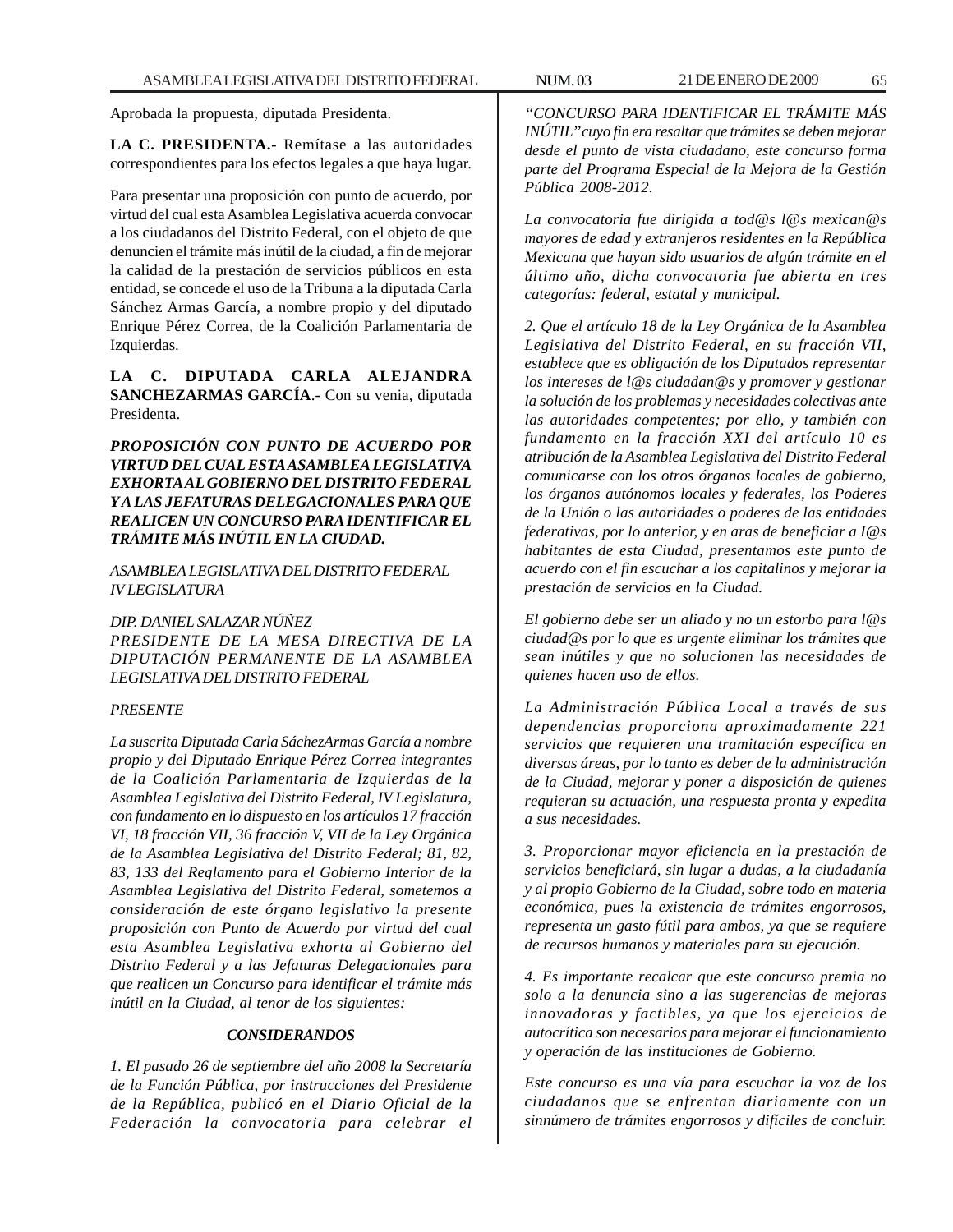*Con este ejercicio se detectarán soluciones para optimizar los trámites que presta la administración de la Ciudad y mejorar la calidad en la prestación de servicios, de esta manera contribuiremos a que nuestra ciudad alcance las características de cualquier otra de primer mundo.*

*5. Al igual que se realizo a nivel federal, en la Ciudad de México es urgente hacer una revisión de los trámites inútiles que solo propician burocratismo y corrupción. Es por eso, que por medio de este punto de acuerdo exhortamos al Gobierno del Distrito Federal y a las Jefaturas Delegacionales para que en el marco de sus atribuciones convoquen a un concurso en la Ciudad de México para identificar el trámite más inútil que l@s ciudadan@s tienen que realizar y obtener sugerencias para mejorarlo.*

*En mérito de lo anteriormente expuesto y fundado, someto a consideración de esta Diputación Permanente de la Asamblea Legislativa del Distrito Federal, con carácter de urgente y obvia resolución, el siguiente:*

# *PUNTO DE ACUERDO*

*PRIMERO.- Se exhorta al Gobierno del Distrito Federal y a las Jefaturas Delegacionales, para que realicen en un plazo no mayor a 45 días, un concurso para identificar el trámite más inútil en la Ciudad, donde incluyan sugerencias para mejorar el tramite.*

*SEGUNDO.- Con los resultados obtenidos del ejercicio anterior, que el Gobierno del Distrito Federal y sus dependencias, realicen en un plazo no mayor a 60 días, las adecuaciones reglamentarias y administrativas necesarias con el fin de mejorar la calidad en la prestación de servicios.*

*Dado en el Recinto de la Asamblea Legislativa del Distrito Federal el día 21 de enero de 2009.*

*Dip. Carla Sánchez Armas García; Dip. Celina Saavedra Ortega; Dip. Jorge Federico Shiaffino Isunza; Dip. Enrique Pérez Correa; Dip. Daniel Salazar Núñez.*

Es cuanto, diputada Presidenta.

## **EL C. PRESIDENTE DIPUTADO DANIEL SALAZAR**

**NÚÑEZ.-** En términos de lo dispuesto por el artículo 133 del Reglamento para el Gobierno Interior de la Asamblea Legislativa del Distrito Federal, consulte la Secretaría a la Diputación Permanente, en votación económica, si la propuesta presentada por la diputada Carla Sánchez Armas García se considera de urgente y obvia resolución.

**EL C. SECRETARIO.-** Por instrucciones de la Presidencia y en votación económica, se consulta a la Diputación Permanente si la propuesta de referencia se considera de urgente y obvia resolución.

Los que estén por la afirmativa, sírvanse manifestarlo poniéndose de pie.

Los que estén por la negativa, sírvanse manifestarlo poniéndose de pie.

Se considera de urgente y obvia resolución, diputado Presidente.

**EL C. PRESIDENTE.-** Está a discusión la propuesta. ¿Existen oradores en contra?

Proceda la Secretaría a preguntar a la Diputación Permanente, en votación económica, si es de aprobarse la propuesta puesta a discusión.

**EL C. SECRETARIO.-** Por instrucciones de la Presidencia y en votación económica, se pregunta a la Diputación Permanente si está a favor, en contra o se abstiene en la propuesta sometida a su consideración.

Los que estén por la afirmativa, sírvanse manifestarlo poniéndose de pie.

Los que estén por la negativa, sírvanse manifestarlo poniéndose de pie.

¿Abstenciones?

Aprobada la propuesta, diputado Presidente.

**EL C. PRESIDENTE.-** Remítase a las autoridades correspondientes para los efectos legales a que haya lugar.

Esta Presidencia informa que se recibió una proposición con punto de acuerdo por el que se exhorta a los 16 Jefes Delegacionales del Distrito Federal para que verifiquen y en su caso sancionen a los establecimientos mercantiles denominados ''antros y bares'' que no están cumpliendo con las disposiciones normativas en materia de ruido contenidas en la Ley de Establecimientos Mercantiles del Distrito Federal, del diputado Leonardo Álvarez Romo, de la Coalición Parlamentaria Socialdemócrata.

*PROPOSICIÓN CON PUNTO DE ACUERDO POR EL QUE SE EXHORTA A LA SECRETARÍA DE SALUD DEL DISTRITO FEDERAL Y A LOS 16 JEFES DELEGACIONES DEL DISTRITO FEDERAL, PARA QUE VERIFIQUEN Y EN SU CASO SANCIONEN A LOS ESTABLECIMIENTOS MERCANTILES DENOMINADOS ''ANTROS Y BARES'', QUE NO ESTAN CUMPLIENDO CON LAS DISPOSICIONES NORMATIVAS EN MATERIA DE RUIDO, DE CONFORMIDAD CON LO DISPUESTO EN LA LEY DE SALUD DEL DISTRITO FEDERAL Y LA LEY PARA EL FUNCIONAMIENTO DE ESTABLECIMIENTOS MERCANTILES DEL DISTRITO FEDERAL.*

*COALICIÓN PARLAMENTARIA SOCIALDEMÓCRATA*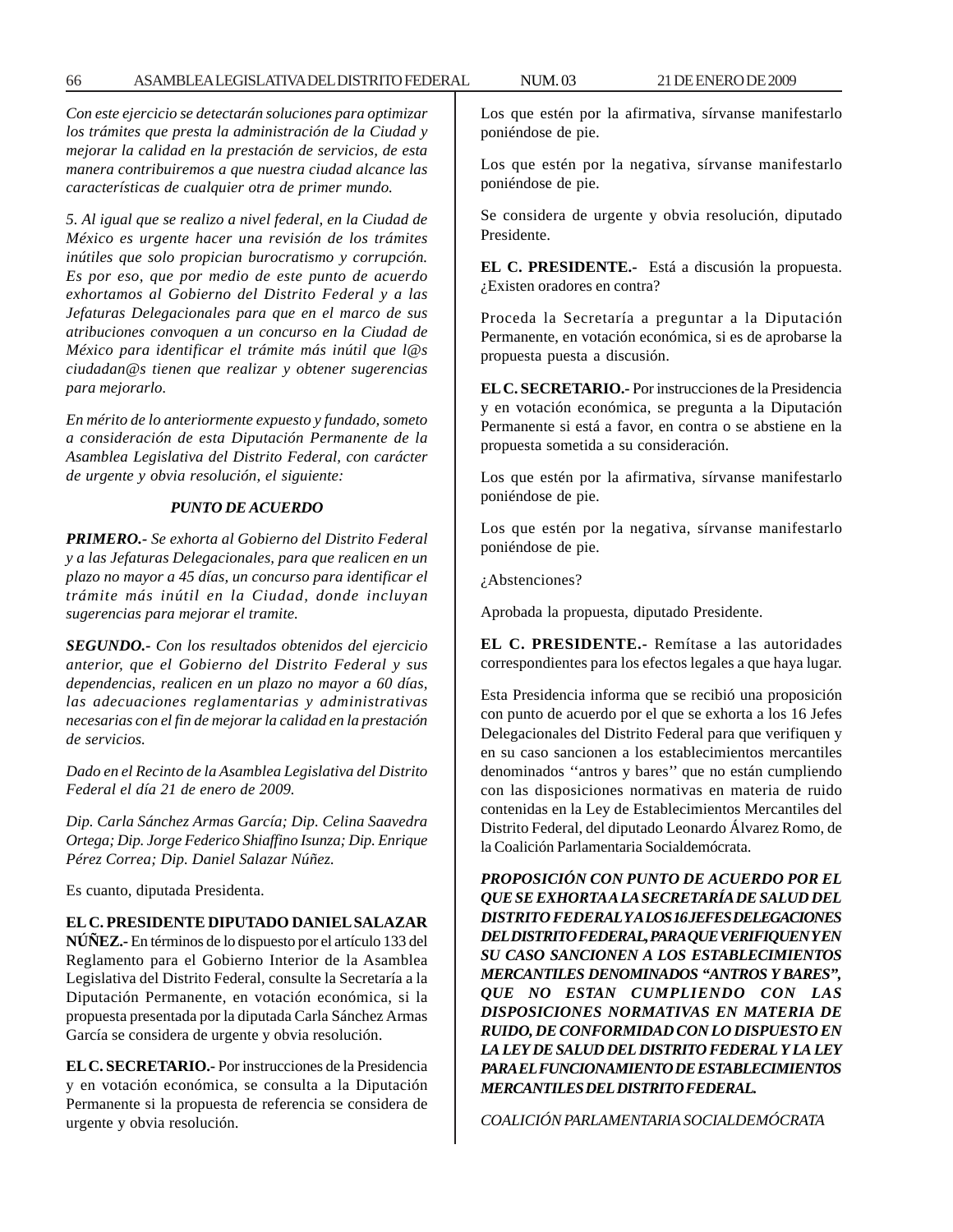#### *H. ASAMBLEA:*

*El suscrito Diputado Leonardo Álvarez Romo, del Partido Verde Ecologista de México e integrante de la Coalición Parlamentaria Socialdemócrata de la Asamblea Legislativa del Distrito Federal IV Legislatura con fundamento en lo dispuesto por los artículos 171 fracción VI de la Ley Orgánica de la Asamblea Legislativa del Distrito Federal y 132 del Reglamento para el Gobierno Interior de la Asamblea Legislativa del Distrito Federal sometemos a la consideración de este cuerpo legislativo la siguiente proposición con PUNTO DE ACUERDO POR EL QUE SE EXHORTA A LA SECRETARÍA DE SALUD DEL DISTRITO FEDERAL Y A LOS 16 JEFES DELEGACIONES DEL DISTRITO FEDERAL, PARA QUE VERIFIQUEN Y EN SU CASO SANCIONEN A LOS ESTABLECIMIENTOS MERCANTILES DENOMINADOS ''ANTROS Y BARES'', QUE NO ESTAN CUMPLIENDO CON LAS DISPOSICIONES NORMATIVAS EN MATERIA DE RUIDO, DE CONFORMIDAD CON LO DISPUESTO EN LA LEY DE SALUD DEL DISTRITO FEDERAL Y LA LEY PARA EL FUNCIONAMIENTO DE ESTABLECIMIENTOS MERCANTILES DEL DISTRITO FEDERAL, bajo la siguiente:*

### *EXPOSICIÓN DE MOTIVOS*

*Algunos problemas de salud del ser humano surgen con motivo de las diversas conductas individuales y sociales que se realizan simultáneamente en su desarrollo mismo que se ubican al margen del orden de la salud, y que deben ser normadas y orientadas para evitar en lo posible las perturbaciones que van en contra de la lógica de la especie humana.*

*En la actualidad, uno de los principales problemas de contaminación auditiva, es la generada por los bares y antros de esta ciudad, debido a los altos niveles de ruido producidos en su interior y que se encuentran por encima de lo permitido por la norma.*

*Cuando el estímulo auditivo sobrepasa determinados limites de volumen, comienzan los graves problemas a la salud humana, ya que en casos severos se produce sordera y efectos patológicos tanto instantáneos como diferidos en los sistemas central y autónomo.*

*Las personas sometidas de forma prolongada a altos volúmenes de sonido que hayan perturbado y frustrado sus esfuerzos de atención, concentración o comunicación o que hayan afectado a su tranquilidad, suelen desarrollar síndromes como cansancio crónico, tendencia al insomnio, enfermedades cardiovasculares tales como hipertensión, cambios en la composición química de la sangre o isquemias cardiacas.*

*Varias organizaciones mexicanas e internacionales han concluido en diversas investigaciones que contrario a la*

*creencia de que la sordera o el daño auditivo llega con la edad, y que son los ancianos los más propensos a ella, no es así, ya que actualmente son los jóvenes los más afectados, debido a los altos decibeles a los que están sometidos en discotecas, bares y centros nocturnos y en los cuales se ha detectado la existencia de daños en su salud por la exposición constante.*

*La sordera permanente, está producida bien por exposiciones prolongadas a niveles superiores a 75 decibeles, bien por sonidos de corta duración de más de 110 decibeles, o bien por acumulación de fatiga auditiva sin tiempo suficiente de recuperación.*

*Lamentablemente la perdida de la capacidad auditiva y las lesiones del oído no son percibidas inmediatamente por los sujetos, sino suele advertirse hasta que es demasiado tarde.*

*Existen valores medidos en decibeles que nos determinan los efectos nocivos que causa en el ser humano exponerse a tales niveles de ruido, por ejemplo:*

*A partir de este valor se empiezan a sentir estos efectos decibeles. nocivos.*

*30 Dificultad en conciliar el sueño Pérdida de calidad del sueño*

*40 Dificultad en la comunicación verbal*

*45 Probable interrupción del sueño*

*50 Malestar diurno moderado*

*55 Malestar diurno fuerte*

*65 Comunicación verbal extremadamente difícil*

*75 Pérdida de oído a largo plazo*

*110 - 140 Pérdida de oído a corto plazo Actualmente, la ley para el funcionamiento de Establecimientos Mercantiles del Distrito Federal, establece que los restaurantes-bares, bares, discotecas, centros nocturnos, y demás establecimientos mercantiles, tendrán la obligación de respetar los límites máximos de emisión y horarios señalados por dicha ley, es decir,*

*De las 6:00 a 22:00 Hrs. 75 dB(A); y*

*De las 22:00 a las 6:00 Hrs. será de 85 dB(A)*

*Recordemos que actualmente la ley, sanciona a los establecimientos mercantiles que no cumplan con las normas de ruido, con multa que va de 50 a 1000 días de salario mínimo general vigente en el Distrito Federal, y que independientemente de la aplicación de las sanciones pecuniarias, la Delegación deberá clausurar los Establecimientos Mercantiles, cuando se incumpla*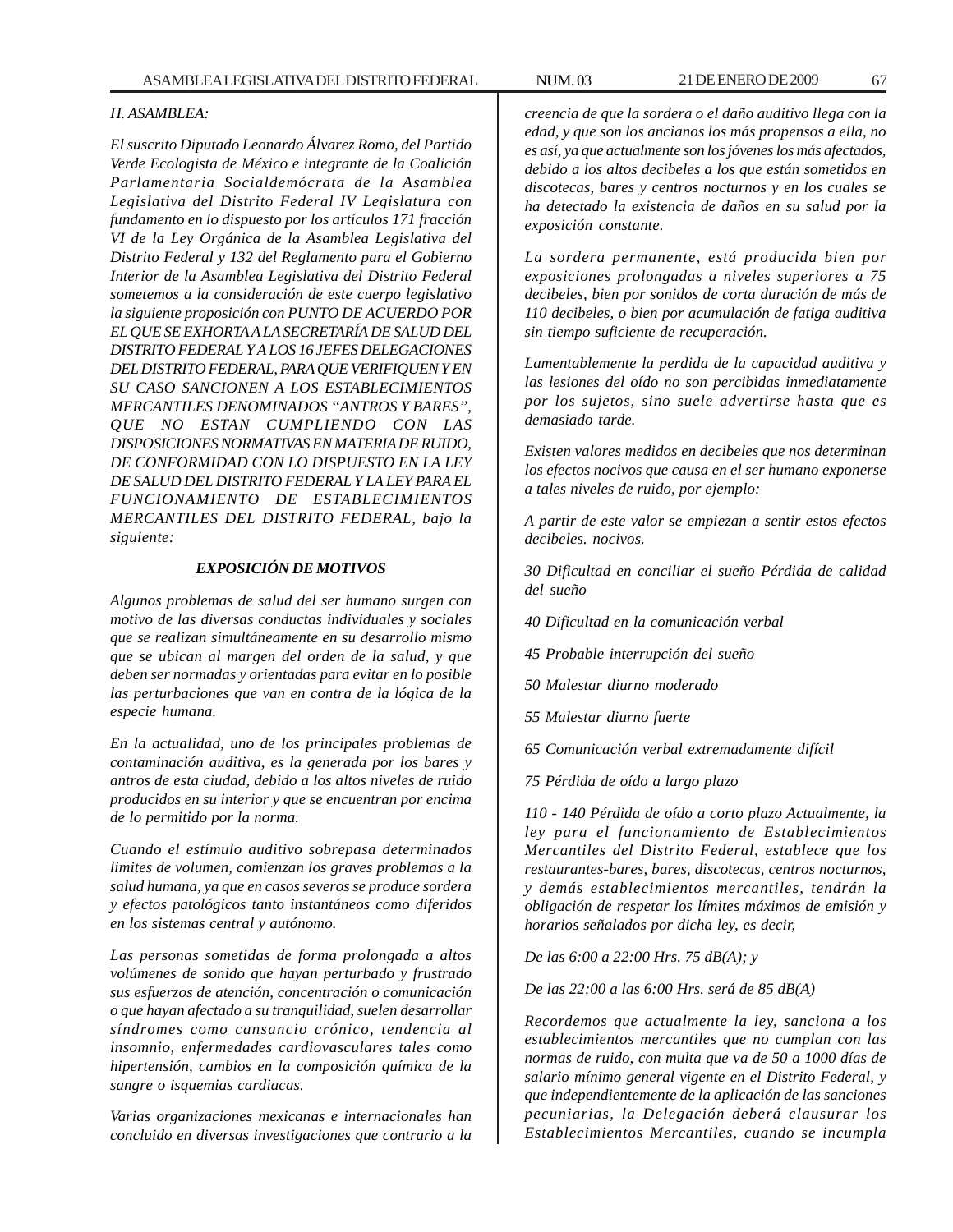*reiteradamente con alguna de las obligaciones previstas en la fracción XXIII del artículo 9 de la Ley de Establecimientos Mercantiles, que señala los horarios y los decibeles máximos de emisión de ruido en dichos lugares.*

*Asimismo, la Ley de Salud del Distrito Federal establece que las instalaciones y edificios que se destinen a centros de reunión y a espectáculos públicos deberán dar cumplimiento a las disposiciones jurídicas aplicables en materia de límites máximos permisibles para las emisiones sonoras, y cuyo incumplimiento dará origen a una sanción equivalente de mil hasta cinco mil veces el salario mínimo general diario vigente en el Distrito Federal, pudiendo duplicarse en caso de reincidencia, asimismo la Secretaria de Salud podrá dictar medidas de seguridad para proteger la salud de los ciudadanos e incluso clausurar el establecimiento.*

*Sin embargo, aún y cuando se encuentra protegido el derecho a la salud al interior de estos centros con las disposiciones antes referidas, no se ha logrado garantizar a los usuarios el disfrute de este derecho constitucional, simplemente porque no se ha cumplido a cabalidad con dichas normas y se siguen emitiendo niveles de ruido superiores a los 120 decibeles que están afectando de manera grave la salud de los jóvenes que acuden con frecuencia a divertirse a estos centros.*

*Las discotecas, bares y centros nocturnos de esta ciudad, se han convertido en una contaminación acústica muy severa; debido a las consecuencias adversas, tanto directas como acumulativas, que se manifiestan hacia la salud.*

*Por las razones científicas, médicas y técnicas expuestas se justifica el porque en dichos establecimientos mercantiles, las autoridades delegacionales y la Secretaría de Salud, deben de verificar periódicamente el cumplimiento a la Ley de Salud del Distrito Federal y de Establecimientos Mercantiles en materia de ruido y sancionar a aquellos lugares que incumplan con la misma.*

*Desafortunadamente compañeras y compañeros Diputados, la salud no es una prioridad para los propietarios de los antros, bares y discotecas, y parecería que tampoco de aquellas autoridades encargadas de velar por su protección.*

*Por ello, es que a través de este punto de acuerdo, quiero exhortar a las autoridades delegacionales de esta ciudad, para que implementen las acciones necesarias de verificación a efecto de detectar a aquellos establecimientos mercantiles que no están cumpliendo con las normas en materia de ruido, y en su caso sancionarlos, pues debemos poner un alto a las* *devastadoras frecuencias sonoras que se emiten en estos lugares de diversión.*

*La finalidad compañeros diputados, es hacer este llamado para proteger a todos aquellos que acudan a dichos lugares y garantizar la protección del derecho a tener un medio ambiente libre de contaminación auditiva, el derecho a la protección de la salud y al bienestar, mejorando la calidad de vida de los capitalinos.*

*Se trata de prevenir un posible problema de salud pública. Amigos Diputados, nuestra Ciudad se ha caracterizado por ser vanguardista al realizar los trabajos parlamentarios que respondan a las exigencias y necesidades que reflejan las demandas de la sociedad, simplemente hagamos valer las leyes que existen ya en nuestra Ciudad de México.*

*Por lo anteriormente expuesto, con fundamento en el artículo 132 del Reglamento para el Gobierno Interior de la Asamblea Legislativa del Distrito Federal someto a consideración del Pleno, el siguiente:*

## *PUNTO DE ACUERDO*

*ÚNICO.- PUNTO DE ACUERDO POR EL QUE SE EXHORTA A LA SECRETARÍA DE SALUD DEL DISTRITO FEDERAL Y A LOS 16 JEFES DELEGACIONES DEL DISTRITO FEDERAL, PARA QUE VERIFIQUEN Y EN SU CASO SANCIONEN A LOS ESTABLECIMIENTOS MERCANTILES DENOMINADOS ''ANTROS Y BARES'', QUE NO ESTAN CUMPLIENDO CON LAS DISPOSICIONES NORMATIVAS EN MATERIA DE RUIDO, DE COALICION PARLAMENTARIA SOCIALDEMOCRATA CONFORMIDAD CON LO DISPUESTO EN LA LEY DE SALUD DEL DISTRITO FEDERAL Y LA LEY PARA EL FUNCIONAMIENTO DE ESTABLECIMIENTOS MERCANTILES DEL DISTRITO FEDERAL,*

*Dado en el Salón de Sesiones a los 21 días del mes de enero del año dos mil nueve.*

*Por la Coalición Parlamentaria Socialdemócrata:*

### *DIP. LEONARDO ÁVAREZ ROMO.*

Con fundamento en lo dispuesto por los artículos 50 fracción IV y V, 89 de la Ley Orgánica, 28, 29 y 86 del Reglamento para el Gobierno Interior, ambos de la Asamblea Legislativa del Distrito Federal, se turna para su análisis y dictamen a la Comisión de Fomento Económico.

Esta Presidencia informa que se recibió una proposición con punto de acuerdo por el que se exhorta al Jefe de Gobierno del Distrito Federal para que incluya algunas disposiciones al nuevo Reglamento de Tránsito Metropolitano, del diputado Leonardo Álvarez Romo, de la Coalición Parlamentaria Socialdemócrata.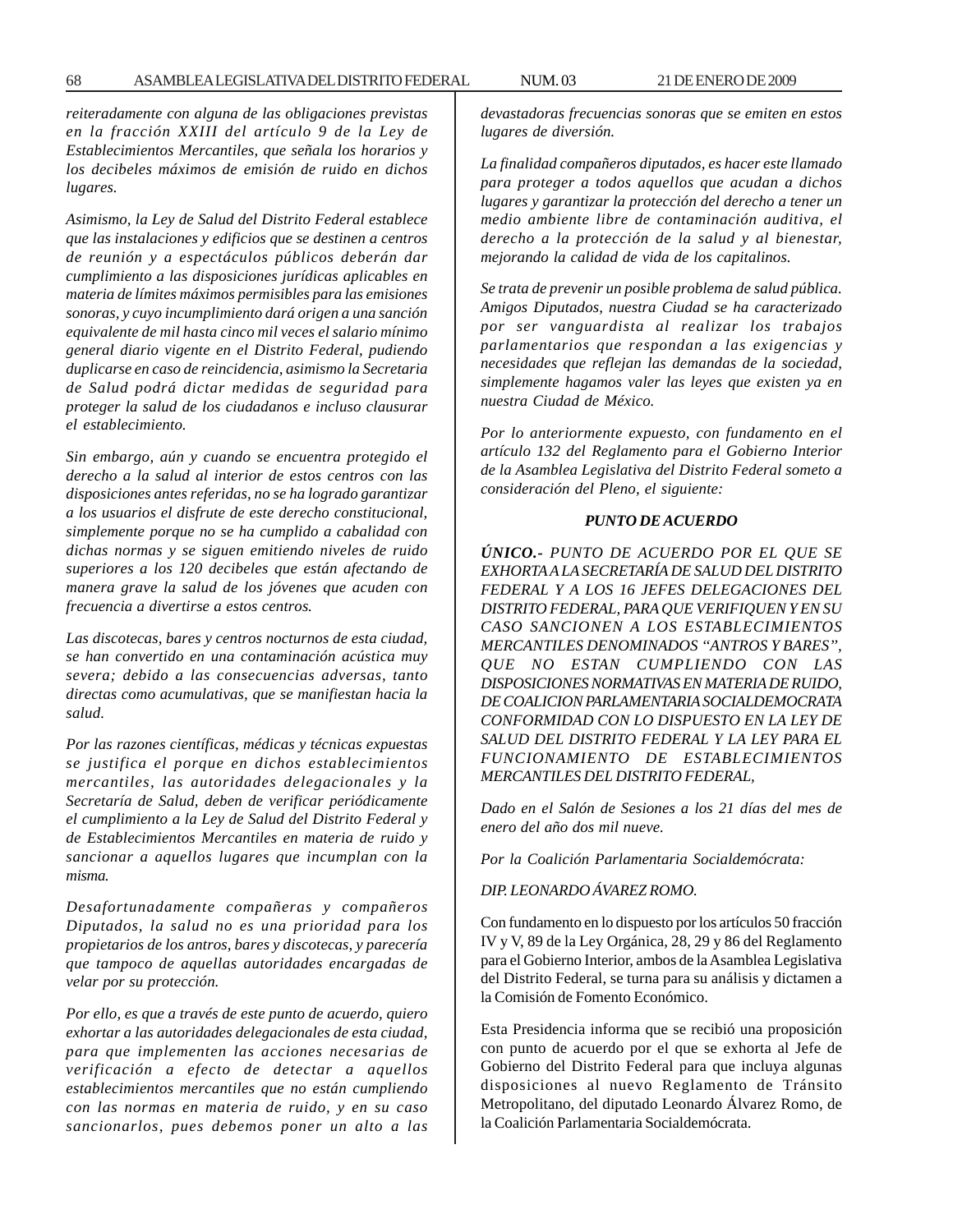# *PROPOSICIÓN CON PUNTO DE ACUERDO PARA EXHORTAR AL JEFE DE GOBIERNO DEL DISTRITO FEDERAL PARA QUE INCLUYA ALGUNAS DISPOSICIONES AL NUEVO REGLAMENTO DE TRÁNSITO METROPOLITANO.*

### *H. ASAMBLEA:*

*La suscrita Diputada MARÍA DEL CARMEN PERALTA VAQUEIRO, del Partido Verde Ecologista de México, e integrante de la Coalición Parlamentaria Socialdemócrata en la Asamblea Legislativa del Distrito Federal, IV Legislatura, con fundamento en lo dispuesto por los artículos 17, fracción VI de la Ley Orgánica de la Asamblea Legislativa del Distrito Federal y 132 del Reglamento para el Gobierno Interior de la Asamblea Legislativa del Distrito Federal, someto a la consideración de este cuerpo legislativo, la siguiente proposición con PUNTO DE ACUERDO PARA EXHORTAR AL JEFE DE GOBIERNO DEL DISTRITO FEDERAL PARA QUE INCLUYA ALGUNAS DISPOSICIONES AL NUEVO REGLAMENTO DE TRÁNSITO METROPOLITANO, bajo la siguiente:*

### *EXPOSICIÓN DE MOTIVOS*

*El 20 de julio de 2007 entró en vigor el Nuevo Reglamento de Tránsito Metropolitano logrando homologar las disposiciones en materia de tránsito peatonal y vehicular en el Distrito Federal y el Estado de México, eliminando así, contradicciones y obstáculos en la aplicación de la ley para los conductores que circulan por ambas entidades.*

*A más de un año de haber entrado en vigor esta normatividad, que utiliza un sistema de puntos para penalizar a los conductores que infringen sus disposiciones, de conformidad con datos de la propia Secretaría, se han logrado reducir significativamente las infracciones más comunes como las aplicables por no usar el cinturón de seguridad, estacionarse en lugares prohibidos y exceder los limites de velocidad.*

*Más importante aún se ha logrado caminar hacía una cultura de cortesía, precaución y cuidado de conducir diligentemente, en una urbe que cuenta con un parque vehicular muy elevado y con importantes problemas de tráfico y asentamientos en horas pico.*

*Por lo anteriormente expuesto la suscrita Diputada, María del Carmen Peralta Vaqueiro, presento para su consideración compañeros Diputados que continuemos avanzando en este sentido exhortando al Jefe del Gobierno del Distrito Federal, Licenciado Marcelo Luis Ebrard Casaubón, para que en ejercicio de sus facultades reglamentarias, proponga dos adiciones al Reglamento de Tránsito Metropolitano.*

*La primera, para sancionar a las personas que mientras conducen se maquillan en el automóvil, ya que esta conducta pone en peligro a otros conductores y a los mimos peatones, por lo que muchas ciudades del mundo observan esta regla en su reglamento de tránsito.*

*Propongo que la sanción, que corresponda a esta conducta, sea la misma que se prevé para aquellas personas que utilizan el teléfono celular o audífonos, sin usar un manos libres, y que equivale a 5 días de salario mínimo general vigente en el Distrito Federal.*

*La segunda adición va en el sentido de hacer más específica la fracción XI del artículo 6 del Reglamento de Tránsito Metropolitano vigente, que prohíbe utilizar teléfonos celulares o audífonos mientras se conduce, ya que los ciudadanos han optado por enviar mensajes de texto o multimedia en lugar de hablar por teléfono, y esta conducta resulta mas peligrosa que la de hablar ya que es necesario que el conductor teclee su mensaje en el aparato.*

*Propongo para tal efecto que quede establecido fuera de toda ambigüedad que recibir y enviar mensajes de texto, multimedia, o en cualquier otra forma manipular el celular sin un manos libres merecerá la sanción establecida en el artículo señalado que es de 5 días de salario mínimo vigente en el Distrito Federal.*

*Las modificaciones propuestas quedarían como sigue:*

*Artículo 6°. Se prohíbe a los conductores:*

*I. Circular sobre banquetas, camellones, andadores, ciclovías, así como en las vías peatonales;*

*II. Circular en carriles de contraflujo y carriles confinados;*

*III. Detener su vehículo invadiendo los pasos peatonales marcados con rayas para cruces de las vías públicas, así como las intersecciones con las vías;*

*IV. Circular en reversa más de 50 metros, salvo que no sea posible circular hacia adelante;*

*V. Dar vuelta en ''U'' cerca de una curva y donde la señalización expresamente lo prohíba;*

*VI. Circular en carriles exclusivos para el transporte público de pasajeros;*

*VII. Realizar maniobras de ascenso o descenso de personas en carriles centrales de las vías;*

*VIII. Transportar mayor número de personas que el señalado en la tarjeta de circulación;*

*IX. Transportar menores de 12 años en los asientos delanteros;*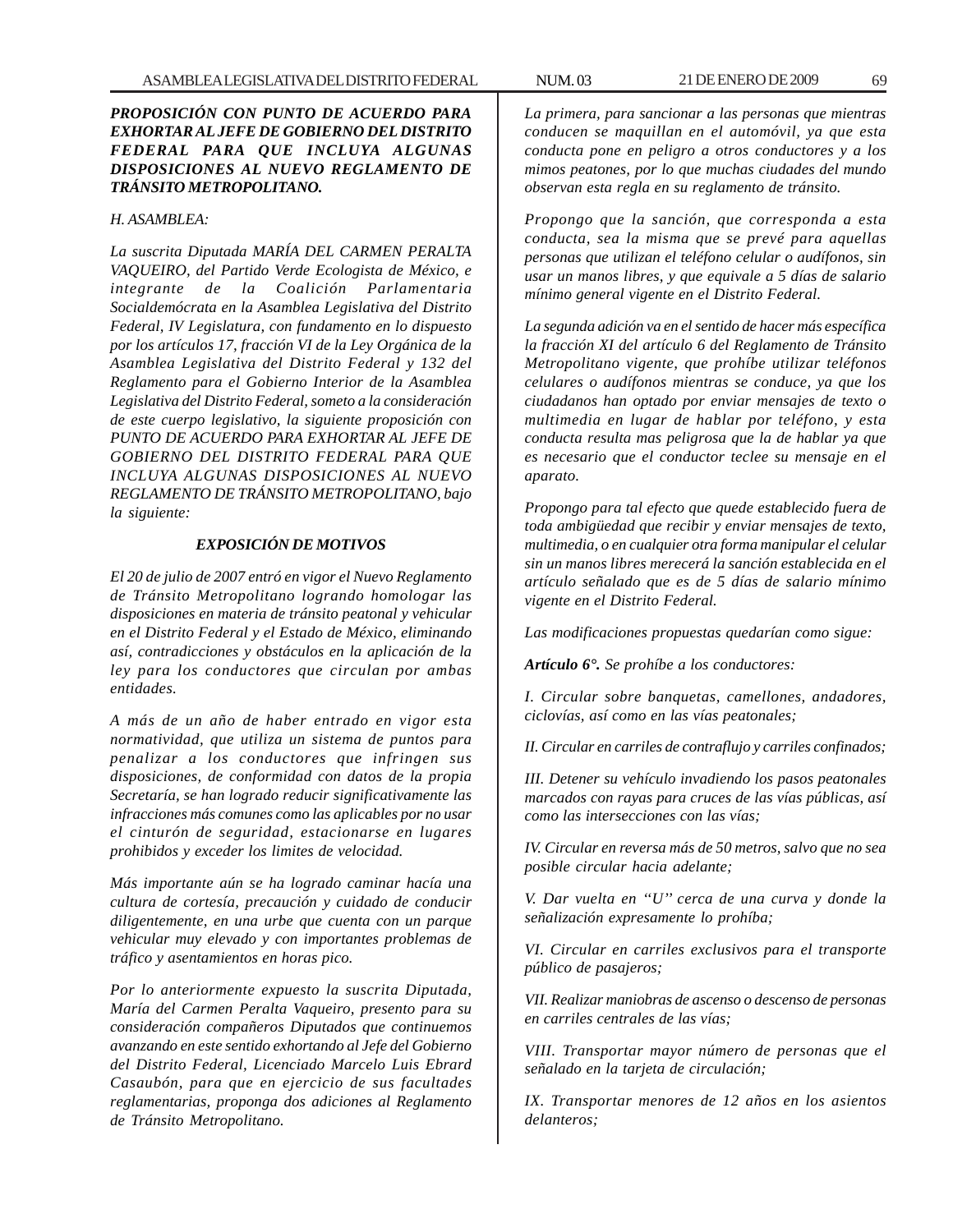*X. Transportar personas en la parte exterior de la carrocería, se exceptúa el transporte de cargadores o estibadores cuando la finalidad del transporte requiera de ellos y en número y en condiciones tales que garanticen la integridad física de los mismos;*

*XI. Enviar o recibir llamadas a través de teléfonos celulares, enviar o recibir mensajes de texto o multimedia o en cualquier otra forma manipular el celular, sin un manos libres, así como utilizar audífonos mientras se conduzca;*

*XII. Maquillarse mientras se conduzca;*

*XII. Entorpecer la marcha de columnas militares, escolares, desfiles cívicos y similares;*

*XIII. Utilizar o instalar sistemas antirradares o detector de radares de velocidad; y*

*XIV. Ofender, insultar o denigrar a los agentes o personal de apoyo vial en el desempeño de sus labores.*

*La infracción a las prohibiciones dispuestas en este artículo, se sancionarán con base en la siguiente tabla:*

*Fracción Sanción con multa equivalente en días del salario mínimo general vigente en el Distrito Federal*

*I, III, IV, VIII, XI, XII y XII 5 días*

*VII, IX, X y XIII 10 días*

*V y XIV 20 días*

*II y VI 20 días y remisión del vehículo al depósito*

*Finalmente propongo a que exhortemos al Jefe de Gobierno del Distrito Federal para que una vez hechas las modificaciones, éstas se den a conocer a la ciudadanía a través de una campaña de información.*

*Por lo anteriormente expuesto, con fundamento en el artículo 132 del Reglamento para el Gobierno Interior de la Asamblea Legislativa del Distrito Federal, someto a consideración de la Diputación Permanente, el siguiente:*

### *PUNTO DE ACUERDO*

*PRIMERO.- Se exhorta respetuosamente al Jefe de Gobierno del Distrito Federal para que proponga las siguientes modificaciones al Reglamento de Tránsito Metropolitano en ejercicio de sus facultades reglamentarias:*

*Artículo 6°. Se prohíbe a los conductores:*

*I. Circular sobre banquetas, camellones, andadores, ciclovías, así como en las vías peatonales;*

*II. Circular en carriles de contraflujo y carriles confinados;*

*III. Detener su vehículo invadiendo los pasos peatonales marcados con rayas para cruces de las vías públicas, así como las intersecciones con las vías;*

*IV. Circular en reversa más de 50 metros, salvo que no sea posible circular hacia adelante;*

*V. Dar vuelta en ''U'' cerca de una curva y donde la señalización expresamente lo prohíba;*

*VI. Circular en carriles exclusivos para el transporte público de pasajeros;*

*VII. Realizar maniobras de ascenso o descenso de personas en carriles centrales de las vías;*

*VIII. Transportar mayor número de personas que el señalado en la tarjeta de circulación;*

*IX. Transportar menores de 12 años en los asientos delanteros;*

*X. Transportar personas en la parte exterior de la carrocería, se exceptúa el transporte de cargadores o estibadores cuando la finalidad del transporte requiera de ellos y en número y en condiciones tales que garanticen la integridad física de los mismos;*

*XI. Enviar o recibir llamadas a través de teléfonos celulares, enviar o recibir mensajes de texto o multimedia o en cualquier otra forma manipular el celular, sin un manos libres, así como utilizar audífonos mientras se conduzca;*

*XII. Maquillarse mientras se conduzca;*

*XII. Entorpecer la marcha de columnas militares, escolares, desfiles cívicos y similares;*

*XIII. Utilizar o instalar sistemas antirradares o detector de radares de velocidad; y*

*XIV. Ofender, insultar o denigrar a los agentes o personal de apoyo vial en el desempeño de sus labores.*

*La infracción a las prohibiciones dispuestas en este artículo, se sancionarán con base en la siguiente tabla:*

*Fracción Sanción con multa equivalente en días del salario mínimo general vigente en el Distrito Federal*

*I, III, IV, VIII, XI, XII y XII 5 días*

*VII, IX, X YXIII 10 días*

*V y XIV 20 días*

*II y VI 20 días y remisión del vehículo al depósito*

*SEGUNDO.- Se exhorta al Jefe de Gobierno del Distrito Federal para que una vez hechas las modificaciones, éstas*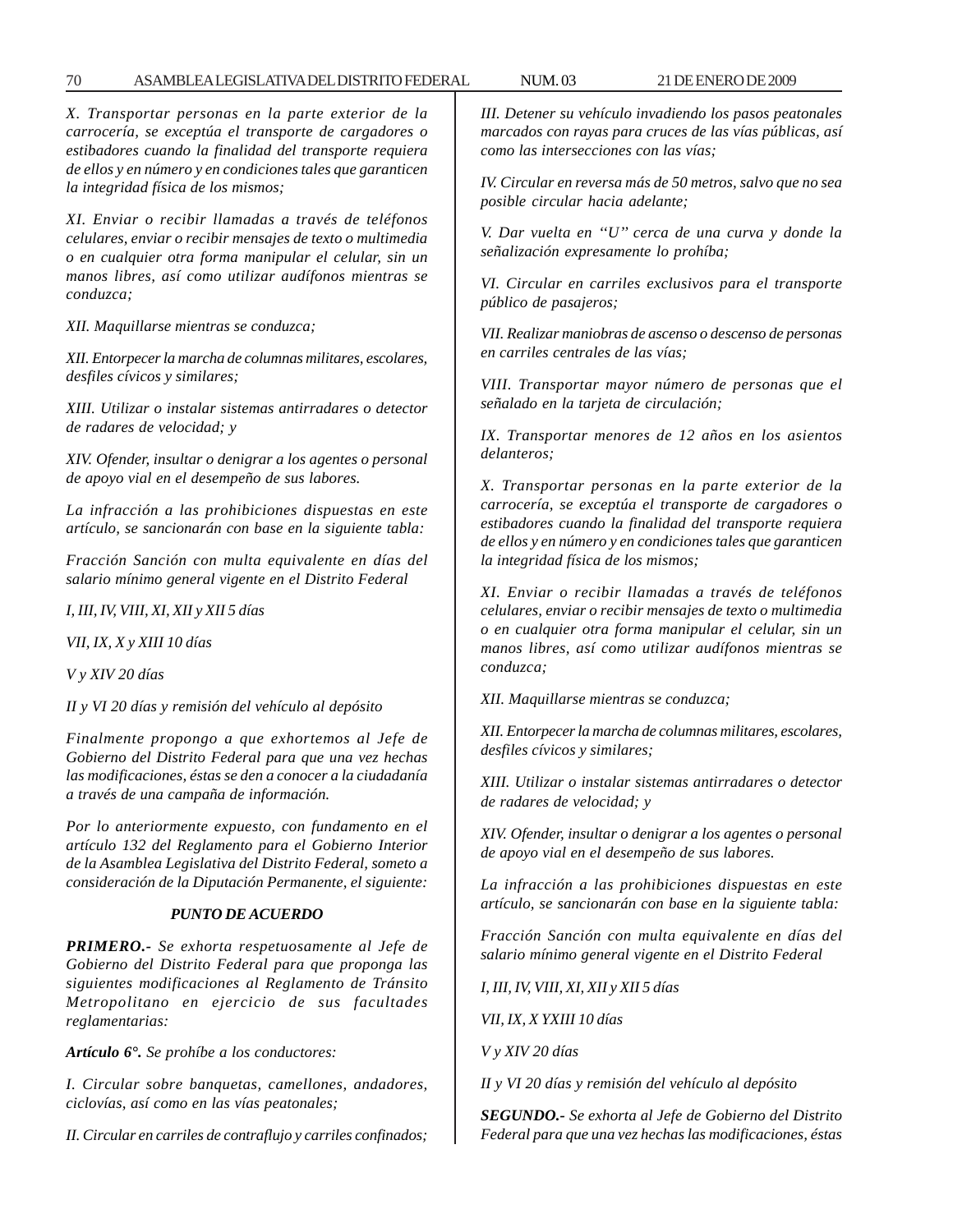*sean dadas a conocer a la ciudadanía a través de una campaña de información.*

*Dado en el Recinto Legislativo, a los 21 días del mes de enero del dos mil nueve.*

*Por la Coalición Parlamentaria Socialdemócrata:*

*DIP. LEONARDO ÁLVAREZ ROMO.*

*DIP. MA. DEL CARMEN PERALTA VAQUEIRO.*

Con fundamento en lo dispuesto por los artículos 50 fracción IV y V, 89 de la Ley Orgánica, 28, 29 y 86 del Reglamento para el Gobierno Interior, ambos de la Asamblea Legislativa del Distrito Federal, se turna para su análisis y dictamen a las Comisiones Unidas de Transporte y Vialidad y de Desarrollo Metropolitano.

Para presentar una proposición con punto de acuerdo por el que se exhorta atentamente a la Secretaria del Medio Ambiente del Distrito Federal, Licenciada Martha Delgado Peralta; al Jefe Delegacional en Coyoacán, arquitecto Antonio Heberto Castillo Juárez; al Jefe Delegacional en Tlalpan, Contador Público Guillermo Sánchez Torres; y a la Procuradora Ambiental y del Ordenamiento Territorial del Distrito Federal, Maestra Diana Lucero Ponce Nava Treviño para que implementen y coordinen las acciones necesarias para atender la problemática generada en el parque Bosque Tetlemeya o ''Parque de los Novios'', que confronta la problemática de salud pública por una alta concentración de gatos, se concede el uso de la Tribuna a la diputada Rebeca Parada Ortega, del grupo parlamentario de Nueva Alianza. Adelante diputada.

## **LA C. DIPUTADA REBECA PARADA ORTEGA.-** Gracias diputado Presidente.

*PROPOSICIÓN CON PUNTO DE ACUERDO POR EL QUE SE EXHORTA ATENTAMENTE A LA LICENCIADA MARTHA DELGADO PERALTA, SECRETARIA DE MEDIO AMBIENTE DEL DISTRITO FEDERAL; A LA MAESTRA DIANA LUCERO PONCE NAVA TREVIÑO, PROCURADORA AMBIENTAL Y DEL ORDENAMIENTO TERRITORIAL DEL DISTRITO FEDERAL, AL ARQUITECTO HEBERTO CASTILLO JUÁREZ, JEFE DELEGACIONAL EN COYOACÁN, AL CONTADOR PÚBLICO GUILLERMO SÁNCHEZ TORRES, JEFE DELEGACIONAL EN TLALPAN, PARA QUE IMPLEMENTEN Y COORDINEN LAS ACCIONES NECESARIAS PARA ATENDER LA PROBLEMÁTICA GENERADA EN EL ''PARQUE BOSQUE TETLAMEYA O JARDÍN DE LOS NOVIOS'', QUE CONFRONTA PROBLEMÁTICA DE SALUD PÚBLICA, POR UNA ALTA CONCENTRACIÓN DE GATOS; INVITANDO A PARTICIPAR A LAS ASOCIACIONES PROTECTORAS DE ANIMALES''.*

*DIPUTADO DANIEL SALAZAR NÚÑEZ PRESIDENTE DE LA MESA DIRECTIVA DE LA DIPUTACIÓN PERMANENTE DE LA ASAMBLEA LEGISLATIVA DEL DISTRITO FEDERAL, IV LEGISLATURA*

### *PRESENTE*

*Con su venia Diputado Presidente*

*Compañeras y Compañeros Diputados.*

*La suscrita Diputada Rebeca Parada Ortega con fundamento en lo que disponen los Artículos 122 Base Primera, Fracción V Incisos O) j) y l) de Ila Constitución PoUti.ca de los Estados Unidos Mexicanos; 42 Fracciones III, IX, XIII, XIV y XVI del Estatuto de Gobierno del Distrito Federal; 10 Fracciones V y; XXV; 11, 13 Fracciones IV y V;1:7 Fracción VI) 41) 58, Fracciones 11 y X; 63, 64 y 74 de la ley Orgánica de la Asamblea Legislativa del Distrito Federal y 28, 48,; 49, 50, 51 y 133 del Reglamento para el Gobierno Interior de la Asamblea legislativa del Distrito Federal me permito presentar la siguiente propuesta de:*

## *PUNTO DE ACUERDO*

*''SE EXHORTA ATENTAMENTE A LA LICENCIADA MARTHA DELGADO PERALTA, SECRETARIA DE MEDIO AMBIENTE DEL DISTRITO FEDERAL; A LA MAESTRA DIANA LUCERO PONCE NAVA TREVIÑO, PROCURADORA AMBIENTAL Y DEL ORDENAMIENTO TERRITORIAL DEL DISTRITO FEDERAL, AL ARQUITECTO HEBERTO CASTILLO JUÁREZ, JEFE DELEGACIONAL EN COYOACÁN, AL CONTADOR PÚBLICO GUILLERMO SÁNCHEZ TORRES, JEFE DELEGACIONAL EN TLALPAN, PARA QUE IMPLEMENTEN Y COORDINEN LAS ACCIONES NECESARIAS PARA ATENDER LA PROBLEMÁTICA GENERADA EN EL ''PARQUE BOSQUE TETLAMEYA O JARDÍN DE LOS NOVIOS'', QUE CONFRONTA PROBLEMÁTICA DE SALUD PÚBLICA, POR UNA ALTA CONCENTRACIÓN DE GATOS; INVITANDO A PARTICIPAR A LAS ASOCIACIONES PROTECTORAS DE ANIMALES''.*

### *ANTECEDENTES*

*Toda política ambiental exitosa, demanda la coordinación Institucional de todas las instancias gubernamentales y la participación de las Asociaciones Privadas; que permitan implementar, coordinar y aplicar las acciones procedentes, con el propósito de preservar el Medio Ambiente; proteger la fauna, doméstica y silvestre y procurar el equilibrio ecológico.*

*La principal responsabilidad de la sociedad, en los temas ambientales, radica en la participación conciente y comprometida de todos; ya que el Medio Ambiente, es*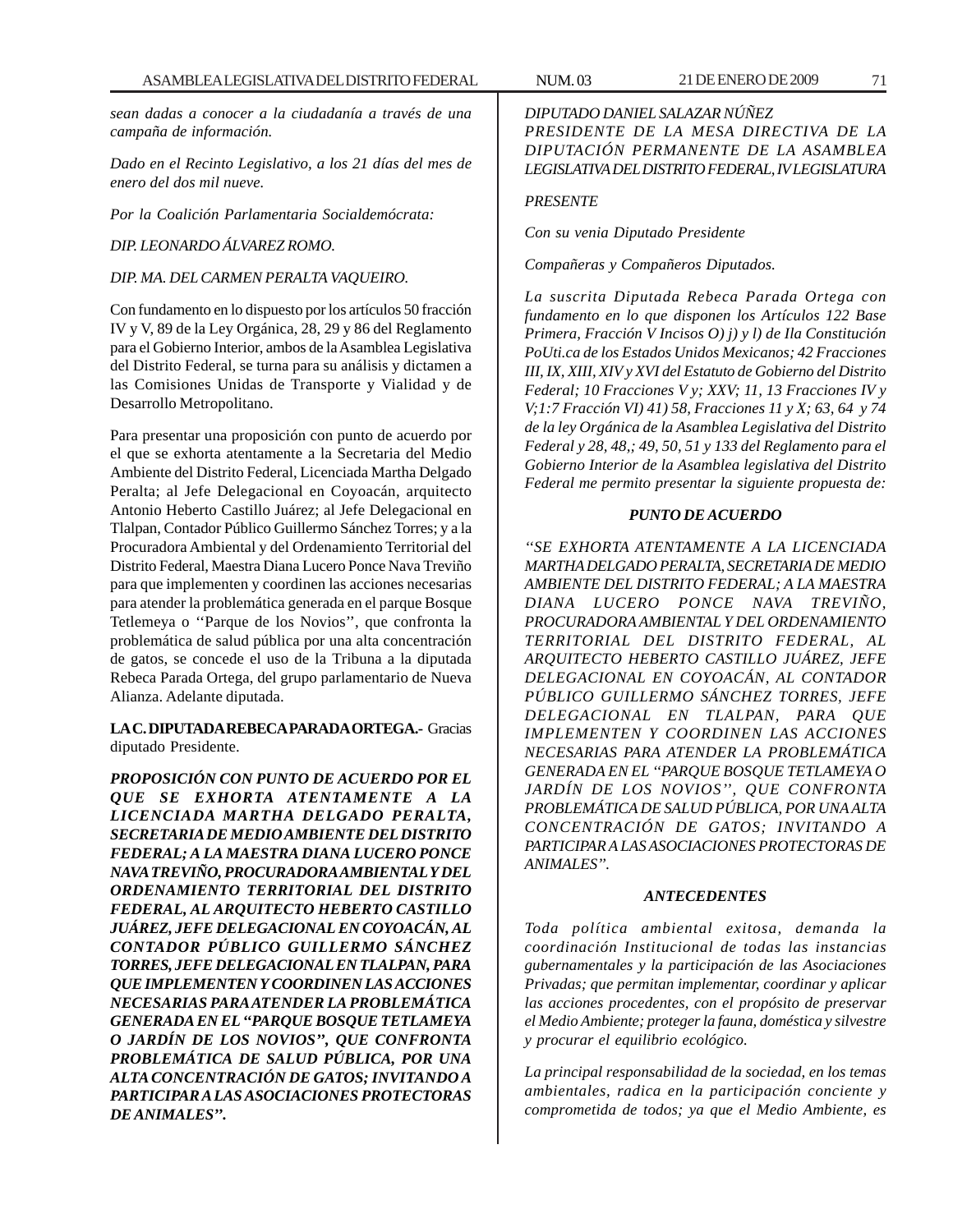*una realidad fundamental para la vida, la preservación y el desarrollo del ser humano.*

*El diagnóstico actual de la cultura ambiental, en la Ciudad de México; nos muestra, desafortunadamente, que no obstante, las acciones programáticas, emanadas del Gobierno del Distrito Federal, para enfrentar el Cambio Climático; la participación ciudadana continúa siendo el principal elemento, para obtener resultados positivos, a esta innegable realidad cotidiana, que nos afecta a todos.*

*En un entorno social de apatía y falta de participación, destaca con singular calidad humana, una ciudadana ejemplar, que a través de los años, viene afrontando sola y con escaso apoyo toda una problemática, que afecta a la fauna doméstica, -especialmente felina-, en el ''PARQUE BOSQUE TETLAMEYA O JARDÍN DE LOS NOVIOS'', ubicado en Luis Murillo y Calzada de Tlalpan de la Delegación Coyoacán, espacio famoso, de raigambre popular, en donde se han filmado películas y telenovelas, pero sobre todo escenario tradicional, para la toma de fotografías, de quinceañeras y novios.*

*La singular ciudadana Martha Gutiérrez Gutiérrez, vecina de la Colonia ''Sección 16'' Delegación Tlalpan, desde temprana hora cumple con sus responsabilidades laborales, consistentes en limpieza de oficinas, terminando a las diecisiete horas; e inicia un nuevo turno, de alto contenido social a las diecinueve horas, dedicándose con amor, entrega y responsabilidad, a brindar asistencia, alimento, vacunación y esterilización, a una población felina, de entre sesenta y setenta gatos, que permanece estable, ya que en forma permanente el famoso Jardín de los Novios, se ha convertido en tiradero público de estos pequeños felinos, que sus dueños o poseedores, abandonan en ese espacio, exponiéndolos a las más crueles y denigrantes realidades.*

*La Ciudadana Martha Gutiérrez, viene realizando estas benéficas acciones, desde hace más de ocho años, en forma consecutiva, sin fallar un día, invirtiendo su escaso patrimonio y siendo apoyada eventualmente por algunas personas, debiéndose valorar su contribución a la protección de los animales, sobre todo, tomando en consideración su realidad laboral y valorándose su contribución a la protección de los animales.*

*La cultura de respeto a los derechos de los animales, es una asignatura pendiente en la educación, por lo que la población en general, realiza acciones impropias, ya que el Parque de referencia, se ha convertido en el tiradero de gatos y sobre todo de camadas de este pequeño felino, que las personas no quieren en sus hogares.*

*Como en toda acción humana, surge la figura negativa, de una persona llamada José Zamudio, que es el Vigilante de ese espacio, único por su belleza y diversidad naturalque ha inventado, una manera especial de obtener ingresos monetarios; ya que una vez llegada la noche, permite el acceso de jaurías de perros, para que acosen y destrocen a los felinos más débiles y pequeños; ya que los otros, son capaces de treparse a los árboles; en donde anidan diversas especies de pájaros, que dan imagen y contenido al Bosque.*

*Otros visitantes extraños, son personas, brujos o chamanes a quienes también se les permite capturar gatos, para realizar ritos; mediante la cuota correspondiente; no terminando en esto el negocio del Señor José Zamudio, sino que también genera ingresos por permitir que las parejas o las quinceañeras se tomen fotos; argumentando que este dinero se va destinar a la alimentación de los gatos, lo que es totalmente falso.*

*Estas realidades, nos muestran con toda claridad, la importancia de la participación ciudadana; de las Delegaciones, de la Secretaría y Procuraduría Ambiental, para enfrentar los problemas; en este caso los relativos a la protección de asistencia de los animales, por lo que es necesaria la participación de la Comunidad y de las Protectoras de Animales, a efecto de brindar educación y capacitación, a los niños, jóvenes y aun a los adultos, para contribuir a respetar nuestro entorno, en especial a las diferentes especies de fauna, evitando así el fortalecimiento de una sociedad agresiva, que cotidianamente expresa en diversos ámbitos, conductas delictivas.*

*Como acertadamente afirma, otra excelente Protectora de Animales, la Señora Nicolasa Velasco, ''que no sólo hay que rendir cuentas por rendirlas, sino también hay que tener una visión completa de nuestra realidad y promover la convivencia con otros seres, ya sean animales, plantas y demás elementos que conforman la Comunidad de esta Ciudad de México''; es necesario involucrar a la sociedad y educarla.*

*Esta realidad, que puede ser constatada por todos y que es conocida por los habitantes de las Delegaciones Coyoacán y Tlalpan, representa una afrenta para la ciudadanía, para nuestra cultura de respeto hacia la vida animal y a la necesaria acción preventiva de las autoridades, en materia de esterilización, vacunación y protección, que únicamente realiza sola la extraordinaria ciudadana, Martha Gutiérrez, de sesenta años.*

*La respuesta de la sociedad y desde luego de las autoridades, no debe ser el exterminio de esta población*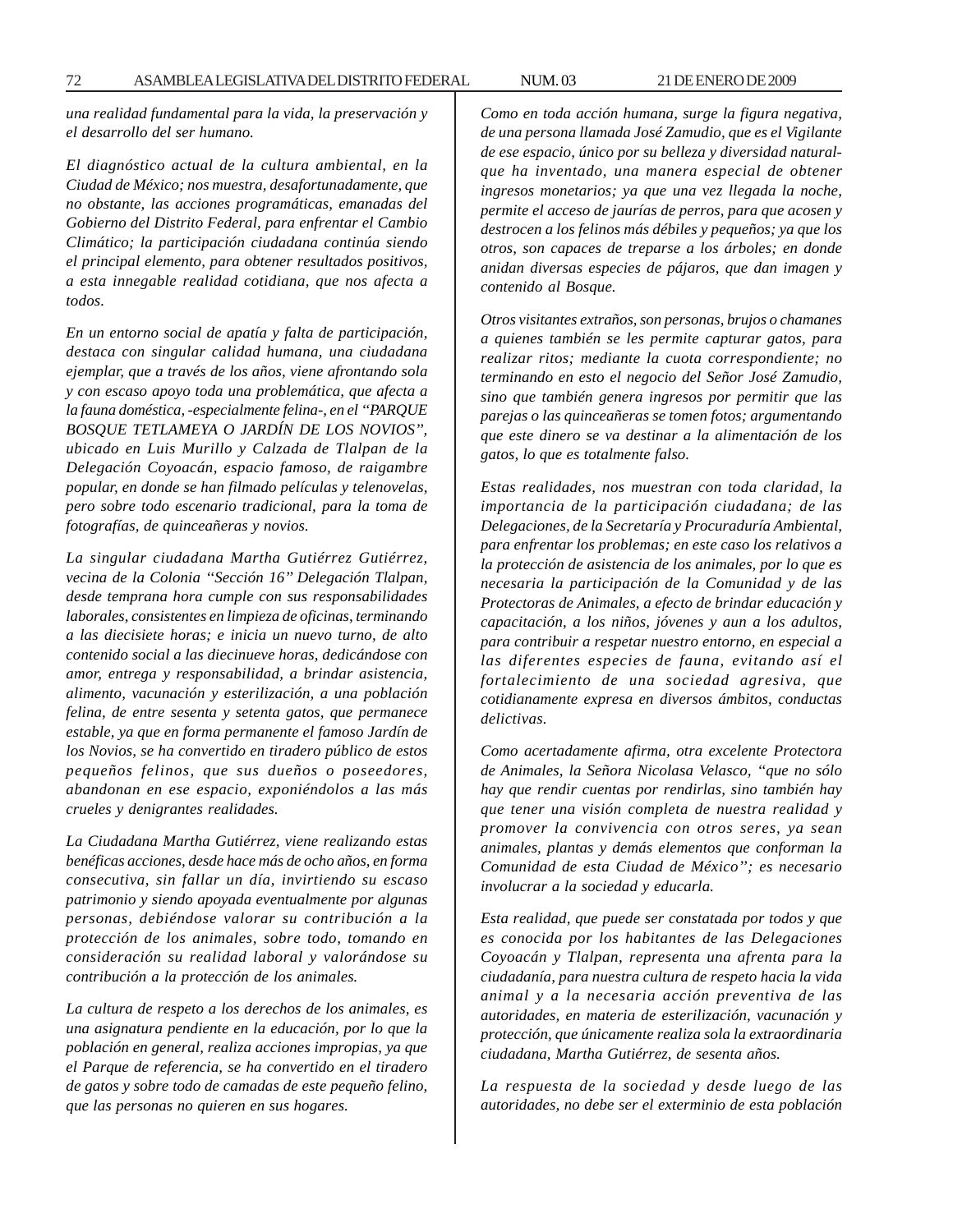*felina, de todas las razas-; sino por el contrario, la implementación de una acción programática coordinada de cada una de las Entidades que se menciona, desde luego incluida también la Secretaría de Salud, para que en cumplimiento a la Ley de Protección a los Animales para el Distrito Federal, se les dé asistencia y se les busque un mejor destino, cuidando también la expresión cultural que en ese espacio ambiental, está representada, por su presencia tradicional, en ese Jardín.*

*La vida de esta especie felina, en este espacio ambiental, que combina la lava del Xitle, con especies arbóreas y plantas características de la zona, nos muestra, no sólo un reto hacia la cultura de esta Ciudad, sino sobre todo demanda una respuesta civilizada y protectora, para estos pequeños mamíferos carnívoros, que ha mantenido, limpia de roedores este bello Parque, que donó a la Ciudad, el valioso Ciudadano Francisco González de la Vega.*

*En consecuencia, me permito proponer a la consideración de esta Honorable Diputación Permanente, el siguiente:*

## *PUNTO DE ACUERDO*

*''SE EXHORTA ATENTAMENTE A LA LICENCIADA MARTHA DELGADO PERALTA, SECRETARIA DE MEDIO AMBIENTE DEL DISTRITO FEDERAL,; A LA MAESTRA DIANA LUCERO PONCE NAVA TREVIÑO, PROCURADORA AMBIENTAL Y DEL ORDENAMIENTO TERRITORIAL DEL DISTRITO FEDERAL, AL ARQUITECTO HEBERTO CASTILLO JUÁREZ, JEFE DELEGACIONAL EN COYOACÁN, AL CONTADOR PÚBLICO GUILLERMO SÁNCHEZ TORRES, JEFE DELEGACIONAL EN TLALPAN, PARA QUE IMPLEMENTEN Y COORDINEN LAS ACCIONES NECESARIAS PARA ATENDER LA PROBLEMÁTICA GENERADA EN EL ''PARQUE BOSQUE TETLAMEYA O JARDÍN DE LOS NOVIOS'', QUE CONFRONTA PROBLEMÁTICA DE SALUD PÚBLICA, POR UNA ALTA CONCENTRACIÓN DE GATOS; INVITANDO A PARTICIPAR A LAS ASOCIACIONES PROTECTORAS DE ANIMALES''.*

*Diputado Presidente le solicito atentamente, se le dé trámite a este Punto de Acuerdo en términos de: lo que dispone el Artículo 13,3 del Reglamento para el Gobierno Interior de la Asamblea Legislativa del Distrito Federal*

*Dado en la Asamblea Legislativa del Distrito Federal, a los veintiún días del mes de enero del dos mil nueve.*

*Atentamente.*

*Dip. Rebeca Parada Ortega.*

Es cuanto, diputado Presidente.

**EL C. PRESIDENTE.-** En términos de lo dispuesto por el Artículo 133 del Reglamento para el Gobierno Interior de la Asamblea Legislativa del Distrito Federal, consulte la Secretaría a la Diputación Permanente en votación económica si la propuesta presentada por el diputada Rebeca Parada Ortega se considera de urgente y obvia resolución.

**EL C. SECRETARIO.-** Por instrucciones de la Presidencia y en votación económica, se consulta a la Diputación Permanente si la propuesta de referencia se considera de urgente y obvia resolución.

Los que estén por la afirmativa, sírvanse manifestarlo poniéndose de pie.

Los que estén por la negativa, sírvanse manifestarlo poniéndose de pie.

Se considera de urgente y obvia resolución, diputado Presidente.

**EL C. PRESIDENTE.-** Está a discusión la propuesta. ¿Existen oradores en contra?

Proceda la Secretaría a preguntar a la Diputación Permanente en votación económica si es de aprobarse la propuesta a discusión.

**EL C. SECRETARIO.-** Por instrucciones de la Presidencia y en votación económica, se pregunta a la Diputación Permanente si está a favor, en contra o en abstención de la propuesta sometida a su consideración.

Los que estén por la afirmativa, sírvanse manifestarlo poniéndose de pie.

Los que estén por la negativa, sírvanse manifestarlo poniéndose de pie.

Abstenciones.

Aprobada la propuesta, diputado Presidente.

**EL C. PRESIDENTE.-** Remítase a las autoridades correspondientes para los efectos legales a que haya lugar.

Continúe la Secretaría con los asuntos en cartera.

**EL C. SECRETARIO DIPUTADO JORGE FEDERICO SCHIAFFINO ISUNZA.-** Diputado Presidente, esta Secretaría le informa que se han agotado los asuntos en cartera. Se va a proceder a dar lectura al orden del día de la próxima sesión.